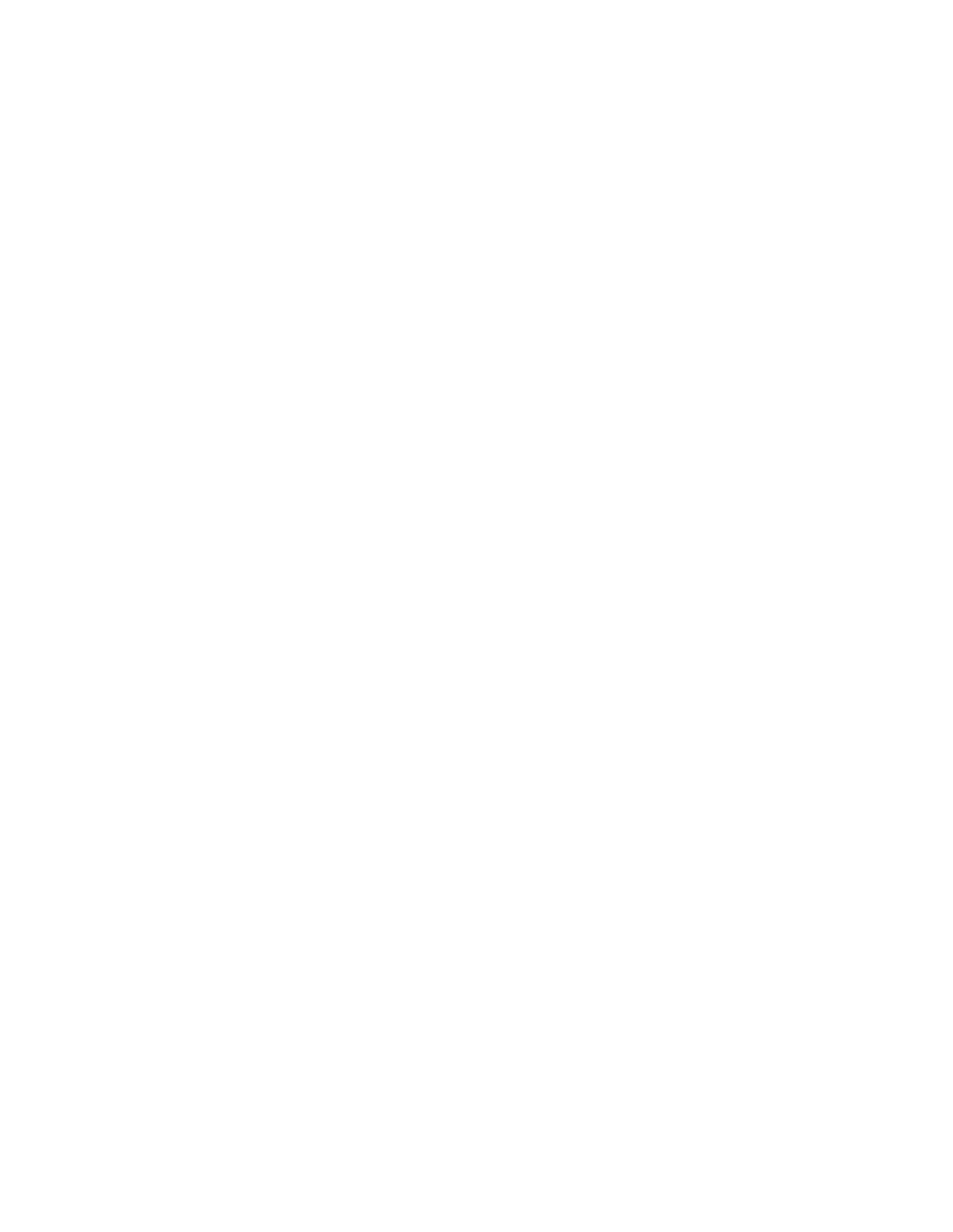*This page left blank intentionally.*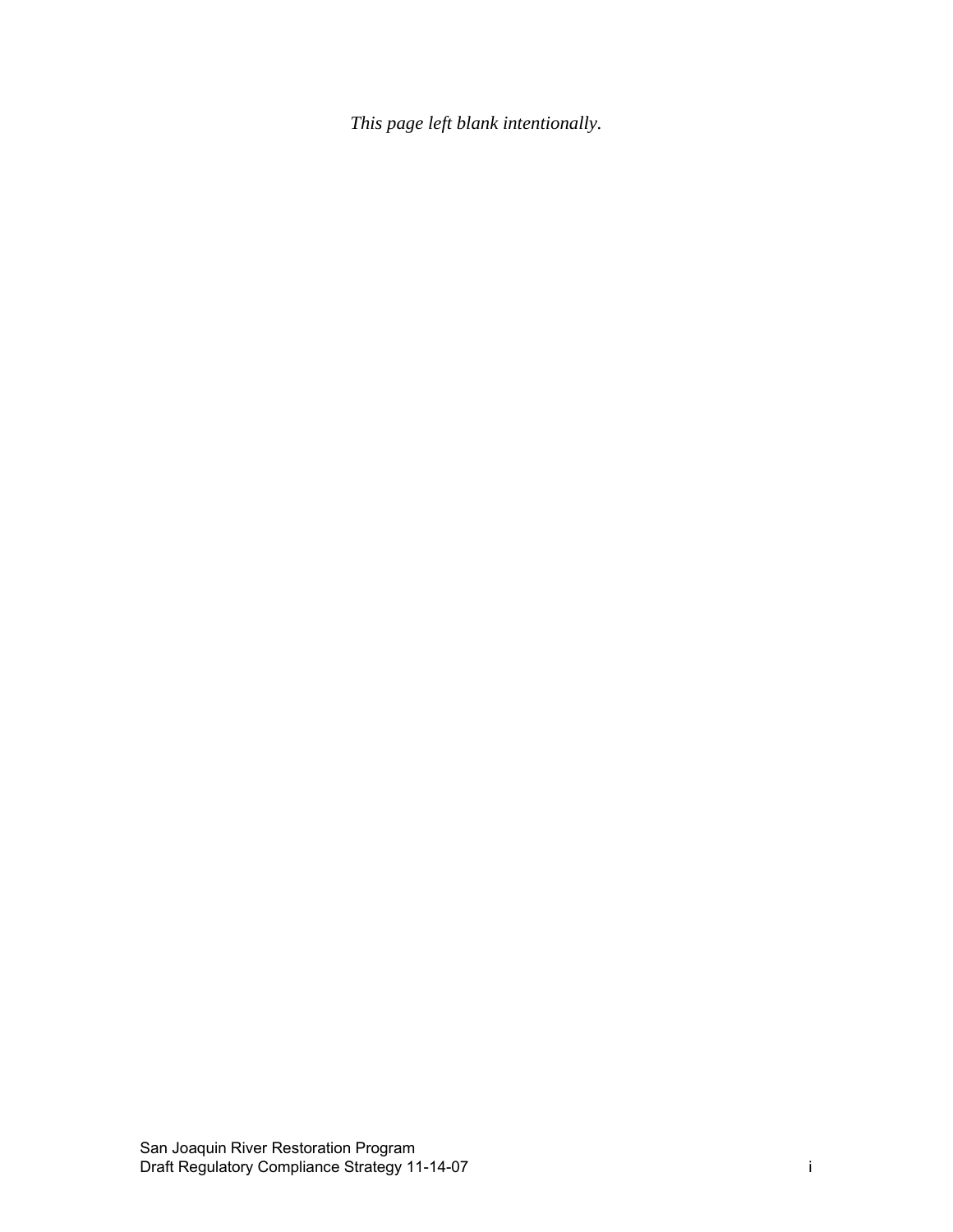## **Table of Contents**

| $\mathbf{1}$            |     |                                                          |  |  |  |  |
|-------------------------|-----|----------------------------------------------------------|--|--|--|--|
|                         | 1.1 |                                                          |  |  |  |  |
|                         | 1.2 | Environmental Compliance and Permitting Work Group 4     |  |  |  |  |
|                         | 1.3 |                                                          |  |  |  |  |
|                         | 1.4 | Program and Project-Specific Environmental Documents and |  |  |  |  |
| $\overline{2}$          |     |                                                          |  |  |  |  |
| 3                       |     |                                                          |  |  |  |  |
|                         | 3.1 |                                                          |  |  |  |  |
|                         | 3.2 |                                                          |  |  |  |  |
|                         | 3.3 |                                                          |  |  |  |  |
|                         | 3.4 | Federal Endangered Species Act, Experimental Population  |  |  |  |  |
|                         | 3.5 |                                                          |  |  |  |  |
|                         | 3.6 |                                                          |  |  |  |  |
|                         | 3.7 |                                                          |  |  |  |  |
|                         | 3.8 |                                                          |  |  |  |  |
| $\overline{\mathbf{4}}$ |     |                                                          |  |  |  |  |
|                         | 4.1 |                                                          |  |  |  |  |
|                         | 4.2 |                                                          |  |  |  |  |
|                         | 4.3 |                                                          |  |  |  |  |
|                         | 4.4 |                                                          |  |  |  |  |
|                         | 4.5 |                                                          |  |  |  |  |
|                         | 4.6 |                                                          |  |  |  |  |
|                         |     |                                                          |  |  |  |  |
|                         | 4.8 |                                                          |  |  |  |  |
| 5                       |     |                                                          |  |  |  |  |
|                         | 5.1 |                                                          |  |  |  |  |
|                         | 5.2 |                                                          |  |  |  |  |
| 6                       |     |                                                          |  |  |  |  |
|                         |     | San Joaquin River Restoration Program                    |  |  |  |  |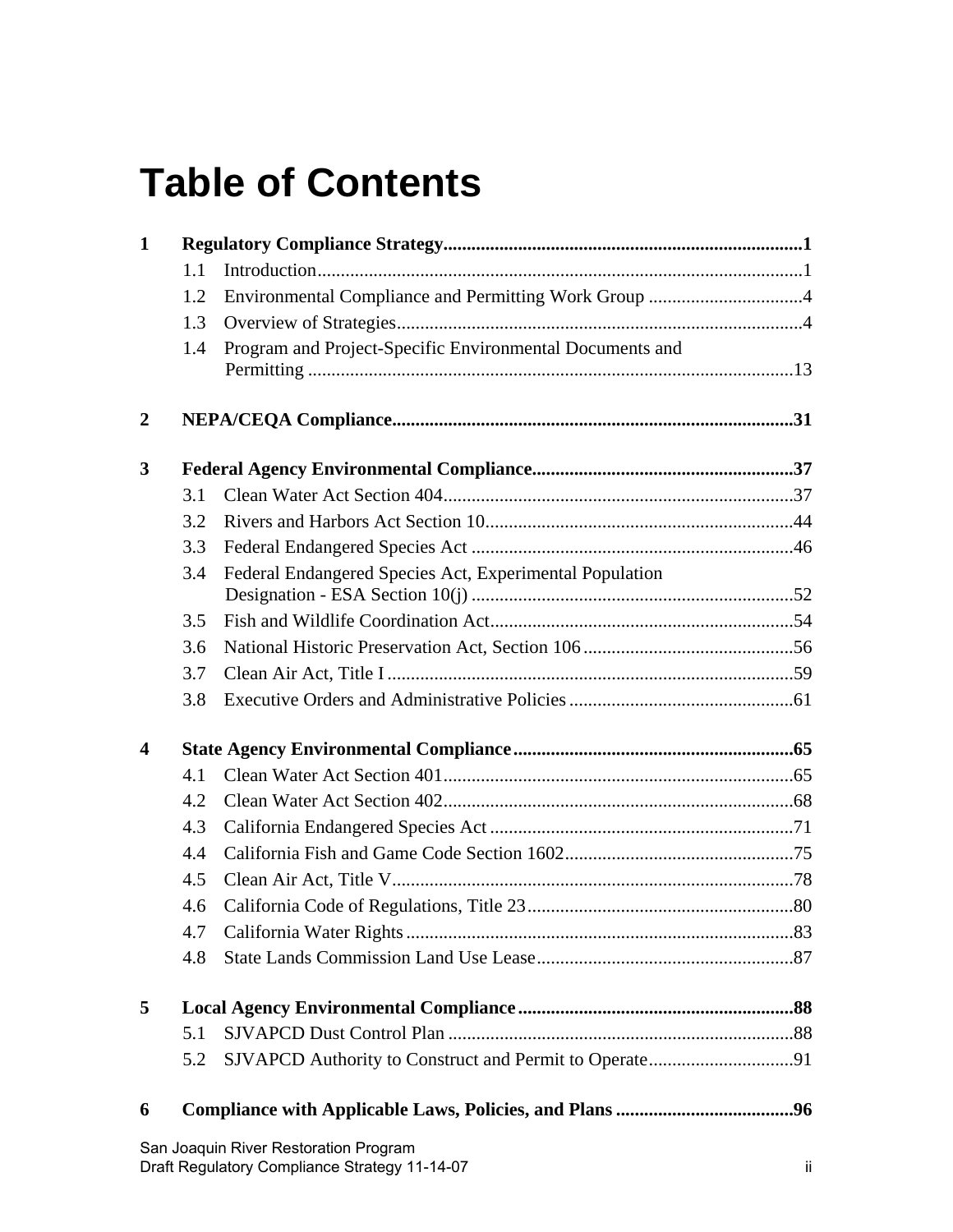#### **Figures**

| $\sim$ 1 |  |
|----------|--|
|          |  |
|          |  |

#### **Tables**

| Summary of Major Permits and Approvals Required for Certain                                                              |  |
|--------------------------------------------------------------------------------------------------------------------------|--|
| Integration of Environmental Permitting into Subsequent<br>NEPA/CEQA Documents Covering Certain Project-Specific Project |  |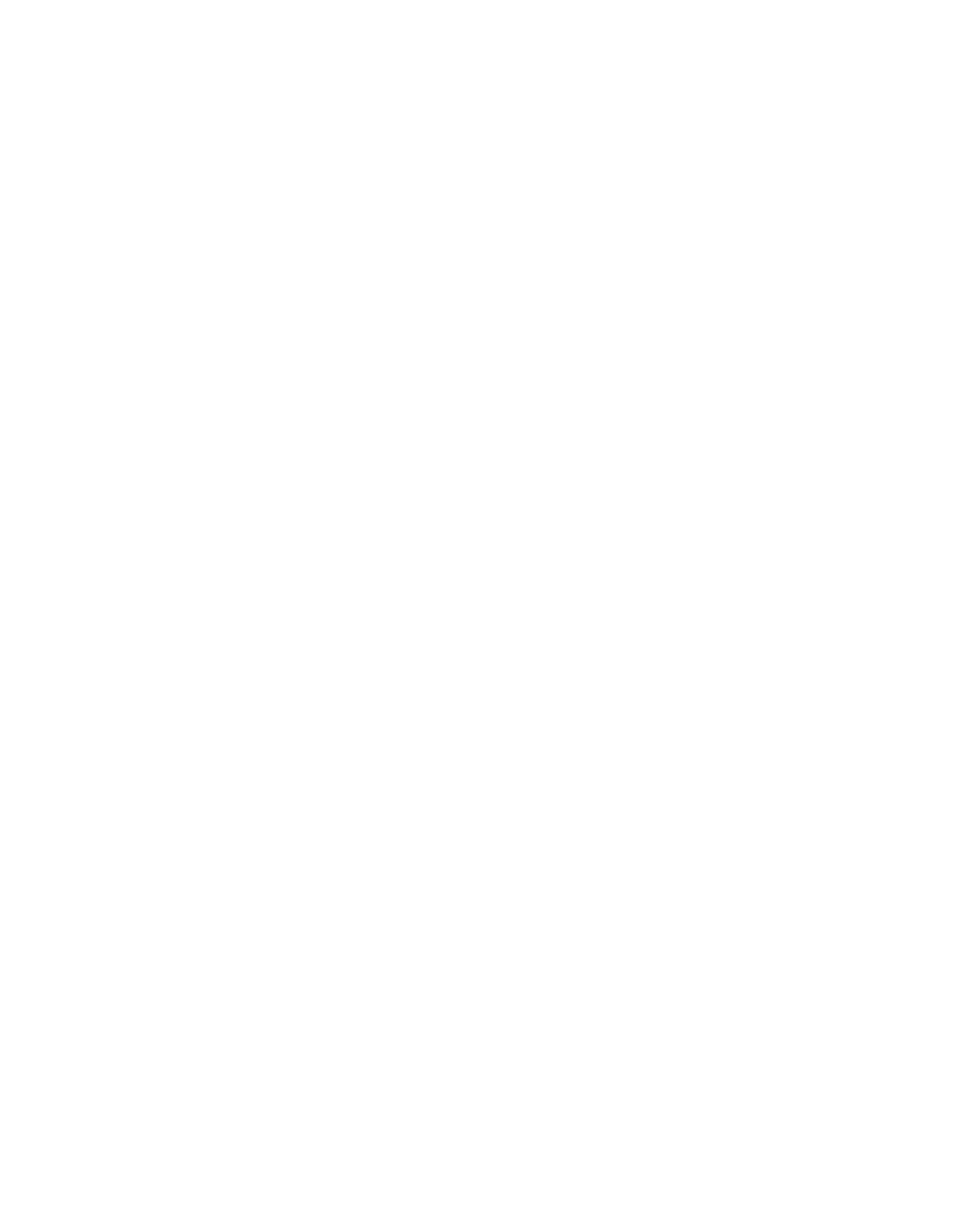1 *This Draft Technical Memorandum (TM) was prepared by the San Joaquin River* 

2 *Restoration Program Team as a draft document in support of preparing a Program* 

- 3 *Environmental Impact Statement/Report (PEIS/R). The purpose for circulating this*
- 4 *document at this time is to facilitate early coordination regarding initial concepts and*
- 5 *approaches currently under consideration by the Program Team with the Settling*
- 6 *Parties, the Third Parties, other stakeholders, and interested members of the public. As*
- 7 *such, the content of this document may not necessarily be included in the PEIS/R.*
- 8

9 *This Draft TM does not present findings, decisions, or policy statements of any of the* 

10 *Implementing Agencies. Additionally, all information presented in this document is* 

11 *intended to be consistent with the Settlement. To the extent inconsistencies exist, the* 

- 12 *Settlement should be the controlling document and the information in this document will*
- 13 *be revised prior to its inclusion in future documents. While the Program Team is not*

14 *requesting formal comments on this document, all comments received will be considered* 

- 15 *in refining the concepts and approaches described herein to the extent possible.*
- 16 *Responses to comments will not be provided and this document will not be finalized;*
- 17 *however, refinements will likely be reflected in subsequent Program documents.*

## <sup>18</sup>**1 Regulatory Compliance Strategy**

### 19 **1.1 Introduction**

20 In 1988, a coalition of environmental groups, led by the Natural Resources Defense 21 Council (NRDC), filed a lawsuit challenging the renewal of the long-term water service 22 contracts between the United States and the Central Valley Project, Friant Division 23 contractors. After more than 18 years of litigation of this lawsuit, known as NRDC, et al., 24 v. Kirk Rodgers, et al., a Stipulation of Settlement (Settlement) was reached. On 25 September 13, 2006, the Settling Parties reached agreement on the terms and conditions 26 of the Settlement, which was subsequently approved by the Court on October 23, 2006. 27 The "Settling Parties" include the NRDC, Friant Water Users Authority (FWUA), and the 28 U.S. Departments of the Interior and Commerce.

29 The San Joaquin River Restoration Program (SJRRP) will implement the San Joaquin

30 River litigation Settlement. The "Implementing Agencies" responsible for the

- 31 management of the SJRRP include the U.S. Department of the Interior, through the
- 32 Bureau of Reclamation and the Fish and Wildlife Service, U.S. Department of Commerce
- 33 through the National Marine Fisheries Service, and the State of California through the
- 34 Department of Water Resources (DWR) and the Department of Fish and Game (DFG).
- 35 The Settling Parties believe that the State, through DFG, DWR, the Resources Agency,
- 36 and the California Environmental Protection Agency (CalEPA) should play a major,
- 37 collaborative role in the planning, design, funding, and implementation of the actions
- 38 called for in the Settlement.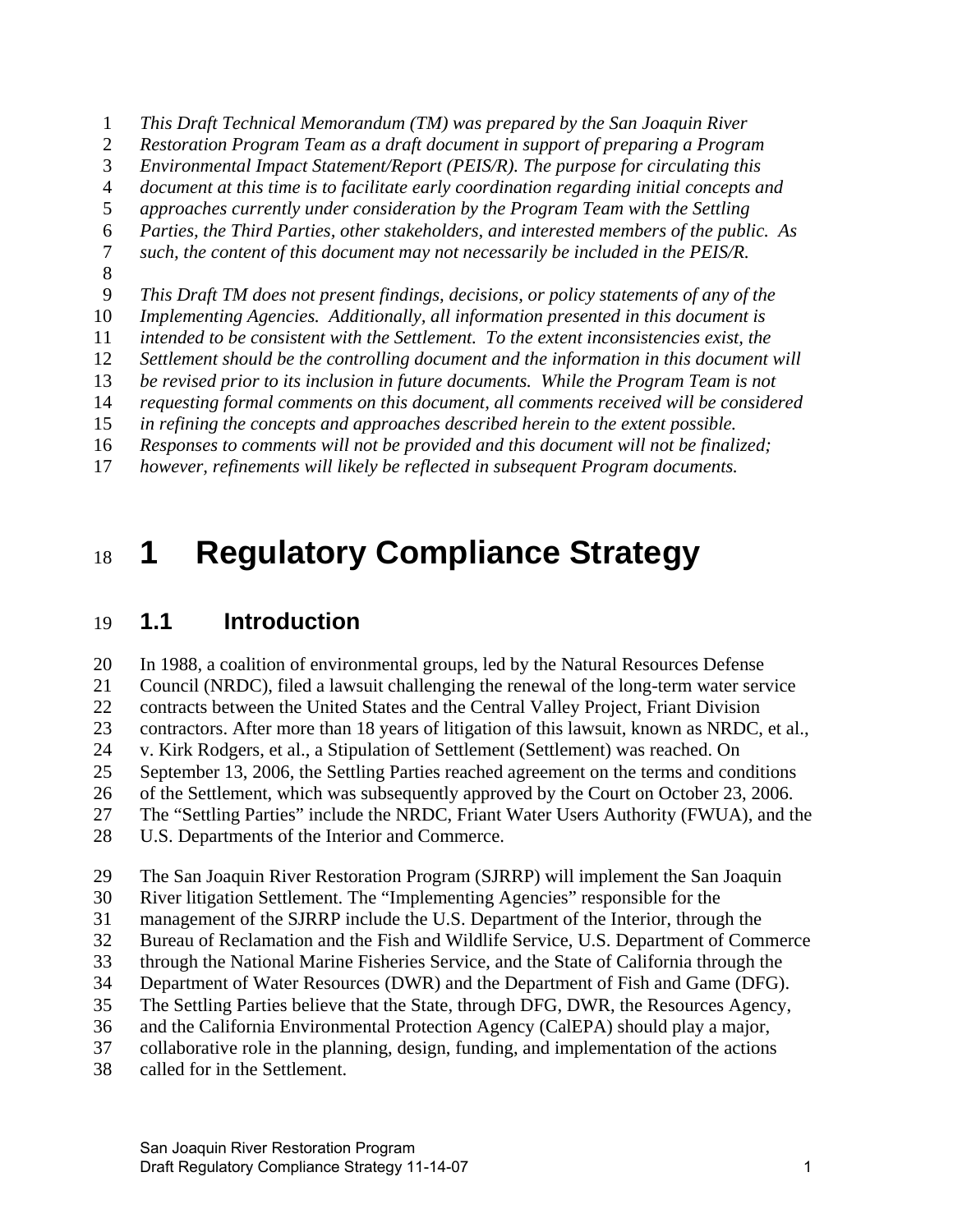1 The Settlement is based on two parallel goals, which together comprise the purpose of the

2 SJRRP. The purpose of the SJRPP is to implement the Settlement Agreement by meeting

- 3 two goals:
- 4 Restoration Goal Restore and maintain fish populations in "good condition" in 5 the main stem of the San Joaquin River below Friant Dam to the confluence of the 6 Merced River, including naturally reproducing and self-sustaining populations of 7 salmon and other fish (Restoration Goal); and
- 8 Water Management Goal Reduce or avoid adverse water supply impacts to all of 9 the Friant Division long-term contractors that may result from the Interim Flows 10 and Restoration Flows (Water Management Goal).
- 11 This Regulatory Compliance Strategy summarizes environmental compliance strategies
- 12 and permit information that can be used to help plan and guide implementation of the
- 13 SJRRP objectives and actions. The eventual proposed action and alternatives will be
- 14 subject to the requirements of both the National Environmental Policy Act (NEPA) and
- 15 the California Environmental Quality Act (CEQA). Reclamation will be the lead agency
- 16 for NEPA compliance, and DWR will be the lead agency for CEQA compliance.
- 17 Moreover, Reclamation and DWR will need to obtain various permits and regulatory
- 18 authorizations before beginning any project construction, as well as comply with a
- 19 number of additional environmental regulatory requirements as part of the NEPA
- 20 compliance process.
- 21 This Regulatory Compliance Strategy addresses all major Federal, state, and local 22 environmental regulations and related permits:
- 
- 23 ► NEPA and CEQA compliance
- 24 ► Clean Water Act Sections 404, 402, and 401
- 25 ► Rivers and Harbors Act Section 10
- 26 ► Federal and California Endangered Species Acts (ESA/CESA)
- 27  $\rightarrow$  Federal ESA, Experimental Population Designation ESA Section 10(j)
- 28 ► Fish and Wildlife Coordination Act
- 29 ► Migratory Bird Treaty Act
- 30 ► National Historic Preservation Act, Section 106
- 31 ► Clean Air Act, Titles I and V
- 32 ► Federal Executive Orders and Administrative Policies
- 33 ► California Fish and Game Code Section 1602
- 34 ► California Code of Regulations, Title 23 Reclamation Board Encroachment Permit
- 35 ► California Water Rights
- 36 ► State Lands Commission Land Use Lease
- 37 ► San Joaquin Valley Air Pollution Control District
- 38 Other minor regulations and permits that are not addressed in this Plan but could be
- 39 required and added to subsequent versions of the Regulatory Compliance Strategy Plan as 40 needed are: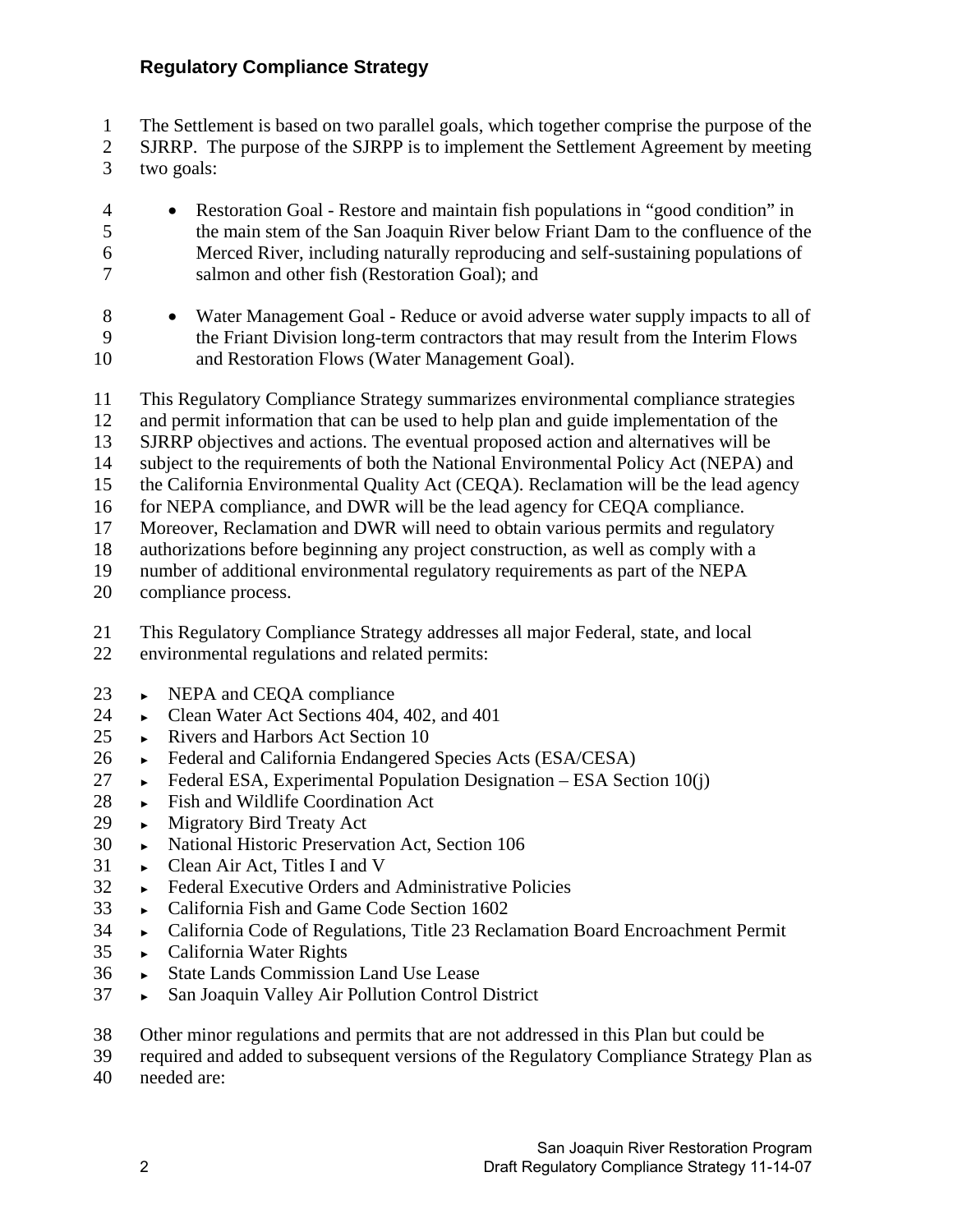- 1 ► California Department of Toxic Substances Control Hazardous Waste Facility 2 Permit;
- 3 ► California Department of Transportation Encroachment Permit;
- 4 ► California Department of Conservation Farmland Mapping and Monitoring 5 Program;
- 6 ► California Department of Parks and Recreation Right-of-way Permit;
- 7 ► California Energy Commission/Public Utilities Commission transmission lines and 8 power plants;
- 9 ► Fresno, Madera, and Merced Counties land use, general plan, specific plan, zoning 10 ordinances, and conditional use permits; and
- 11 ► Local levee districts' and other right-of-way, encroachment, and access 12 easements/agreements.
- 13 There are a wide range of potential action alternatives and resulting effects on the 14 environment that could be evaluated in the SJRRP's program environmental impact
- 15 statement/environmental impact report (PEIS/R). Because action alternatives to be
- 16 carried into the PEIS/R will necessarily be water dependent, the eventual proposed
- 17 actions will trigger close scrutiny from the U.S. Army Corps of Engineers (USACE)
- 18 under Section 404(b)(1) of the Clean Water Act evaluations under NEPA and will require
- 19 permits from both Federal and state agencies that regulate natural resources. Depending
- 20 on the alternative selected and its effect on the environment, the types of permits may
- 21 vary. However, this plan is written to provide general strategic guidance and permit
- 22 information for environmental compliance of potential alternatives that will be included
- 23 in the PEIS/R and subsequent environmental documents. As one component of a
- 24 successful project implementation approach, this Regulatory Compliance Strategy
- 25 provides a blueprint to guide the acquisition of these permits and authorizations,
- 26 minimizes permitting surprises and delays, and maximizes the timeliness of permit
- 27 acquisition with acceptable permit terms.
- 28 The primary goal of the Regulatory Compliance Strategy is to provide an overall
- 29 framework, strategy, and information to guide successful permit acquisition for whatever
- 30 proposed actions are eventually pursued. It should be recognized that periodic (annual)
- 31 updates to this plan may be necessary to keep the plan current as the SJRRP proceeds;
- 32 this Regulatory Compliance Strategy Plan represents potential permit conditions and
- 33 strategies based on information available as of October 2007, when SJRRP
- 34 implementation was just underway.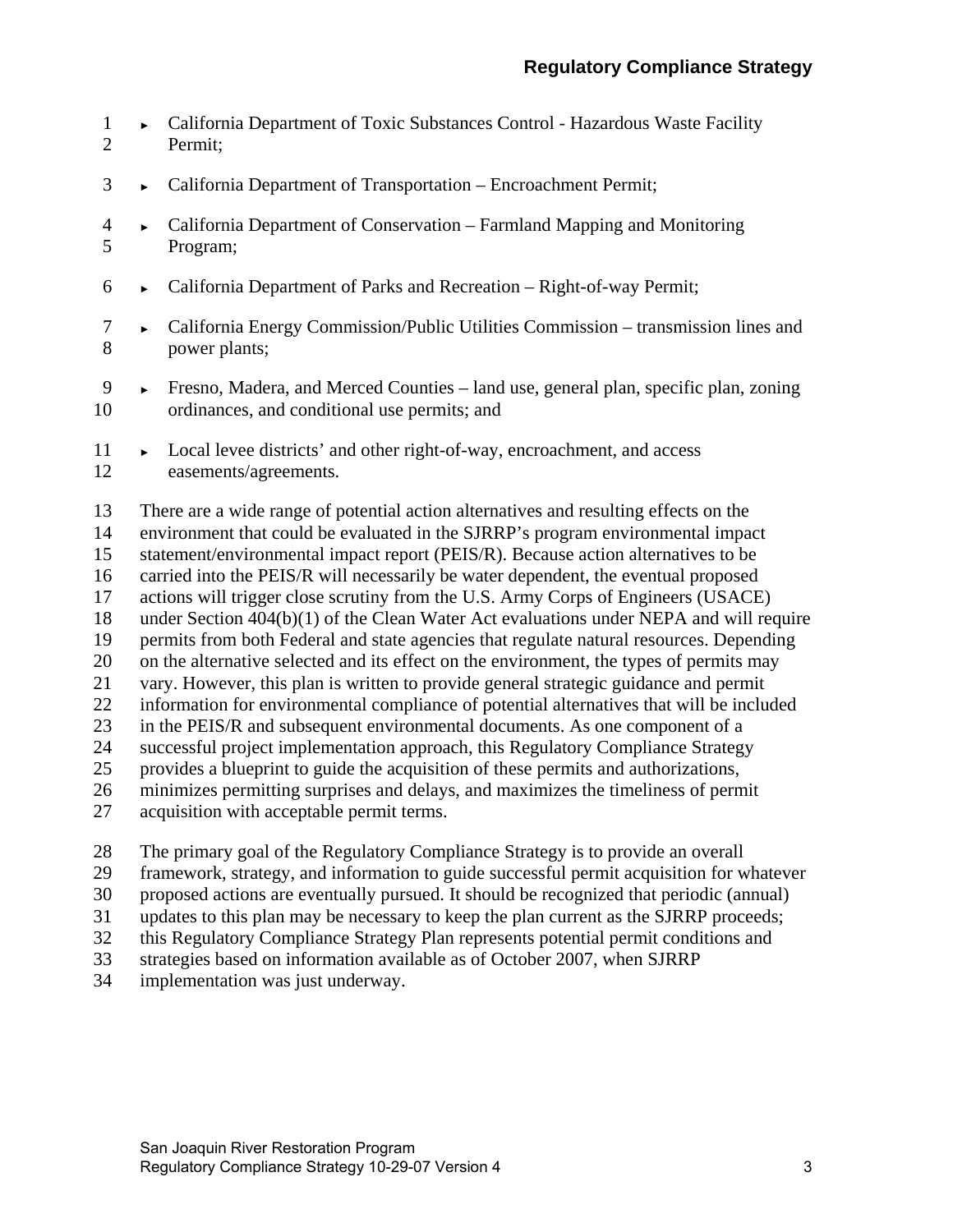### 1 **1.2 Environmental Compliance and Permitting Work**  2 **Group**

3 The Environmental Compliance and Permitting Work Group (ECPWG) is one of four 4 technical work groups that were established in the SJRRP Program Management Plan. 5 The ECPWG is responsible for developing Program-level environmental compliance 6 documents for implementation of the Program. This will include formulating and 7 evaluating alternatives based on the Program purpose and need and evaluation criteria. 8 The ECPWG will assure that all applicable environmental studies, permits, alternatives 9 formulation, and other requirements are met in order to implement Program-level actions 10 associated with the Restoration and Water Management Goals. This will involve 11 preparing information regarding the environmental effects, both beneficial and adverse, 12 that may result from Program alternatives. In this capacity, the ECPWG will closely 13 coordinate with other technical work groups focused on fisheries management, water 14 management, and engineering design and cost estimates. As Program alternatives are 15 formulated, the ECPWG will prepare project descriptions for further environmental and 16 engineering studies to be executed by the by the Fisheries Management and Engineering 17 and Design work groups.

### 18 **1.3 Overview of Strategies**

19 Regulatory compliance strategies are presented below as "general strategies" and 20 "specific strategies." General strategies apply to all permits and approval processes, and 21 implementing these strategies during permit acquisition will improve the success of 22 acquiring each permit. Specific strategies apply to each specific permit and are 23 summarized from the permit discussions in Sections 2 and 3 for Federal and state 24 permits, respectively. Keep in mind, however, that permit strategies will change or be 25 modified over time, depending on the unique situations that apply to each particular 26 permit.

27 General permitting information needs, primarily related to project description

28 information, are presented in Table 1. Table 1 is a useful checklist for the type of

29 information that must be prepared and presented in permitting applications for various

30 permits. Table 2 summarizes major permits and approvals required for certain project-

31 specific actions, and provides a useful checklist of the types of permits that will be

32 needed. Table 3 presents the integration of environmental permitting into the

33 NEPA/CEQA process for certain project-specific actions. Tables 2 and 3 apply primarily

34 to project-specific actions to be implemented after the PEIS/R is certified and would be

35 completed concurrently with subsequent NEPA/CEQA compliance documents. Figures 1,

36 2, and 3 present permit requirements related to Clean Water Act Section 404 and the

37 Rivers and Harbors Act.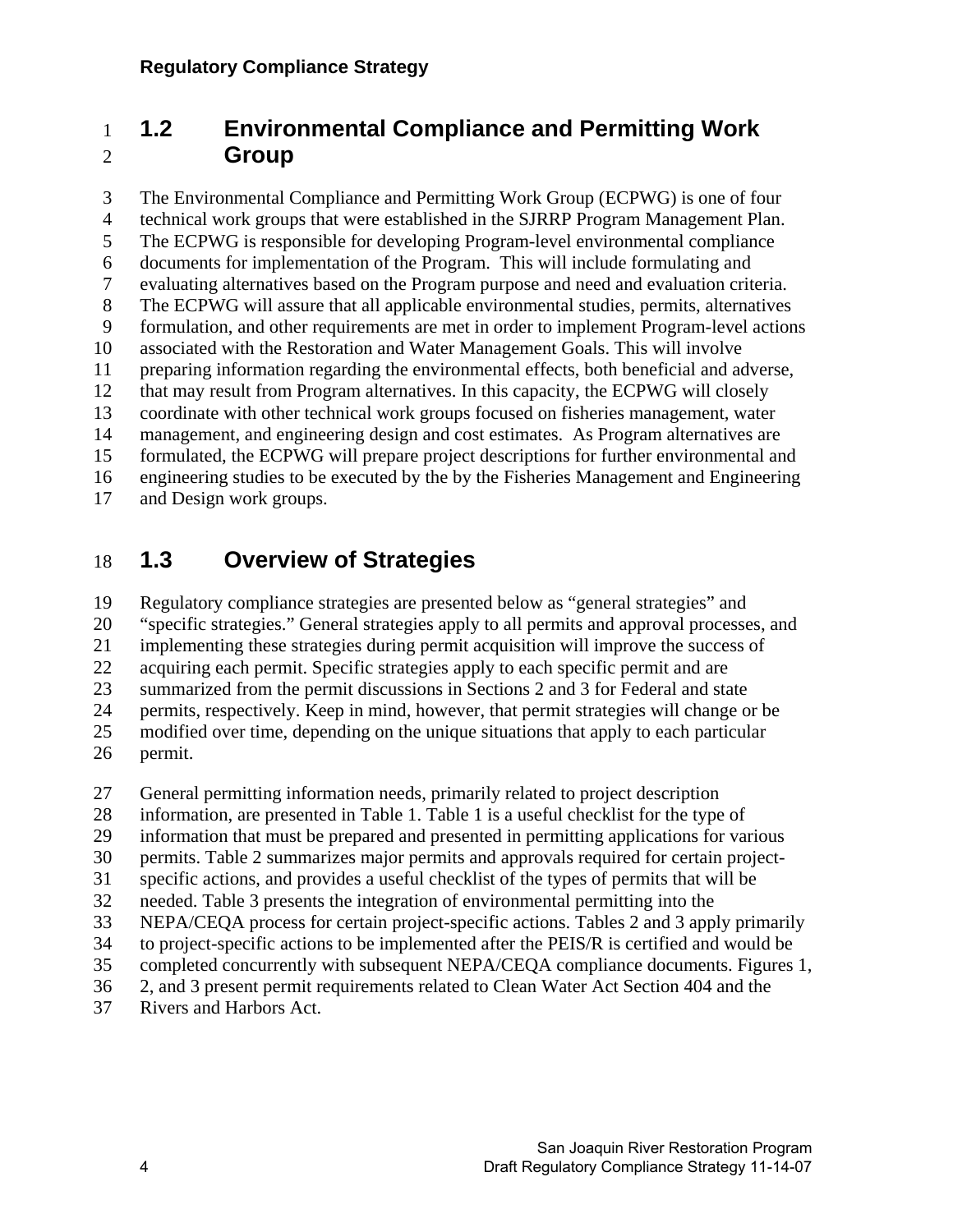#### 1 **1.3.1 General Strategies**

2 General strategies are as follows:

- 3 ► Plan for environmental compliance early in the SJRRP's development, and coordinate 4 with regulatory agencies early to verify list of permits/approvals that will need to be 5 obtained prior to project implementation.
- 6 ► Carefully determine the project's statement of purpose and need with consideration of 7 future environmental compliance, and conduct a logical, factual, and comprehensive 8 step-wise alternatives analysis with defensible screening criteria to consider the 9 widest range of possible alternatives and properly focus in on a reasonable range of 10 alternatives for more detailed analysis in the PEIS/R and subsequent environmental
- 11 documents.
- 12 ► Prepare a detailed and thorough description of all alternatives carried forward into the 13 PEIS/R and subsequent environmental documents, but include sufficient flexibility 14 such that simple changes in project design at later stages do not conflict with the 15 project description used for PEIS/R and subsequent environmental document 16 environmental analyses.
- 17 ► Incorporate adaptive management features into a project as needed to address 18 scientific uncertainties.
- 19 ► Share partial or complete administrative drafts of all environmental documents 20 (NEPA/CEQA documents, Biological Assessments, etc.) between Reclamation and 21 key regulatory agencies so that public drafts are less prone to errors and 22 disagreements.
- 23 ► Establish contacts between Program team members and regulators to:
- 24 establish relationships and maintain historical and ongoing relationships to 25 minimize surprises in the permitting process,
- 26 leverage existing Implementing Agencies' relationships from other permitted and 27 constructed projects,
- 28 facilitate internal coordination as needed between Implementing Agencies' staff 29 to ensure consistency with respect to their consultations with regulators, and
- 30 minimize confusion/improve understanding of the relationship between the 31 SJRRP and other various Implementing Agencies' projects, especially in the San 32 Joaquin River basin.
- 33 ► Integrate environmental considerations into the proposed action through appropriate 34 project design to:
- 35 make the SJRRP actions more acceptable to permitting agencies; and 36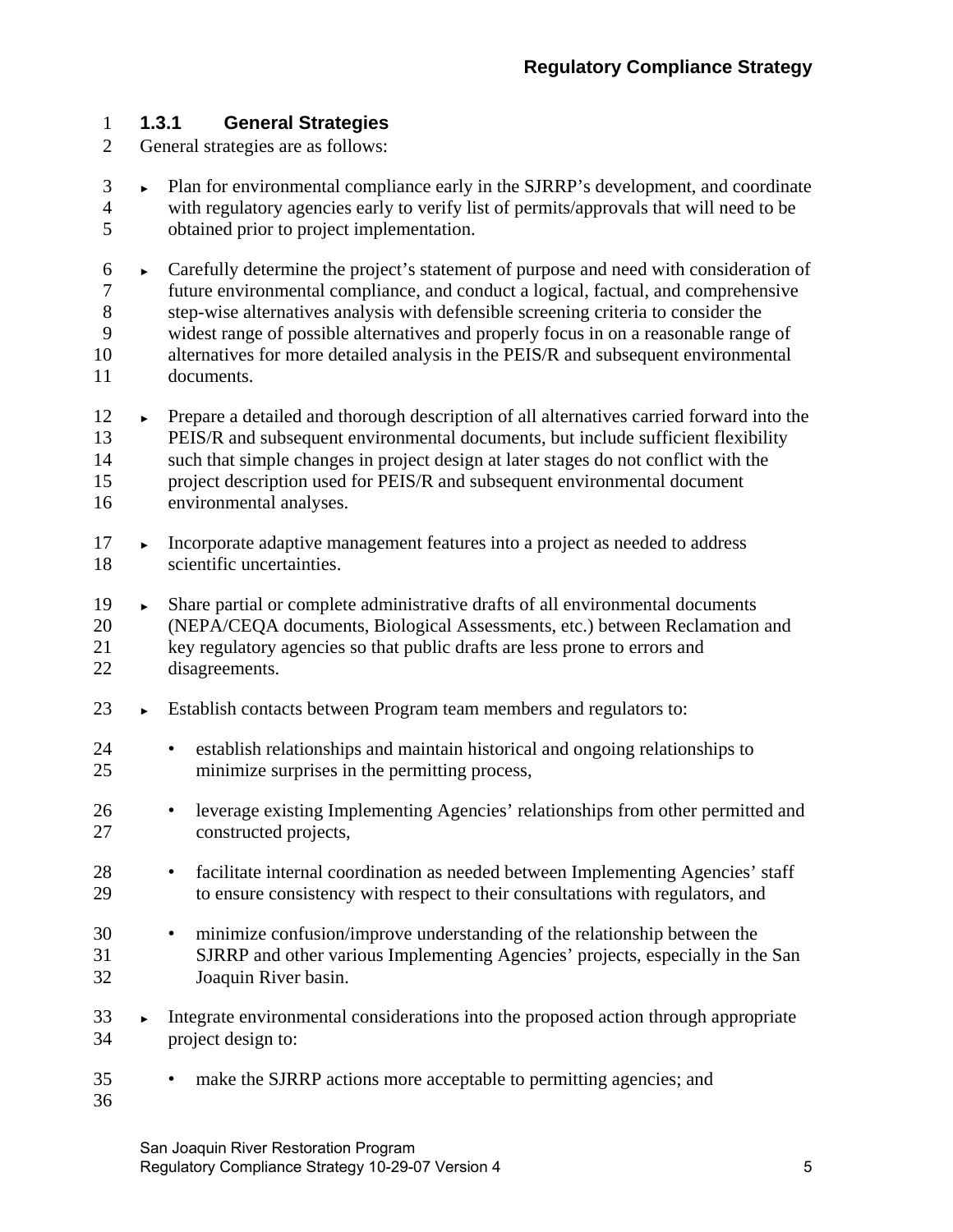| $\mathbf{1}$        |                             | minimize impacts, schedule delays, environmental reviews, and mitigation costs.<br>$\bullet$                                                                                                                                         |  |  |  |  |  |
|---------------------|-----------------------------|--------------------------------------------------------------------------------------------------------------------------------------------------------------------------------------------------------------------------------------|--|--|--|--|--|
| $\overline{2}$<br>3 |                             | Focus on resolving biological issues, which often drive the permitting process and<br>project implementation schedules, to:                                                                                                          |  |  |  |  |  |
| $\overline{4}$      |                             | help minimize schedule delays,<br>٠                                                                                                                                                                                                  |  |  |  |  |  |
| 5<br>6              |                             | facilitate environmentally friendly engineering designs so as to minimize impacts<br>$\bullet$<br>and the need for mitigation,                                                                                                       |  |  |  |  |  |
| 7                   |                             | ensure that the process has scientific integrity, and<br>$\bullet$                                                                                                                                                                   |  |  |  |  |  |
| 8<br>9              |                             | expedite compliance with the Federal Endangered Species Act (ESA) and the<br>$\bullet$<br>California Endangered Species Act (CESA).                                                                                                  |  |  |  |  |  |
| 10<br>11            |                             | Cover permitting needs in the PEIS/R and engineering work products to the extent<br>possible to allow for the earliest possible formal input from agencies.                                                                          |  |  |  |  |  |
| 12<br>13            | ×.                          | Obtain incremental agency review and approval of work products and decisions,<br>which would:                                                                                                                                        |  |  |  |  |  |
| 14<br>15            |                             | allow review and feedback on portions of the work as the project and permitting<br>٠<br>process progresses,                                                                                                                          |  |  |  |  |  |
| 16                  |                             | help ensure agency buy-in during the process,<br>٠                                                                                                                                                                                   |  |  |  |  |  |
| 17                  |                             | minimize surprises, and<br>$\bullet$                                                                                                                                                                                                 |  |  |  |  |  |
| 18                  |                             | build teamwork between Implementing Agencies and permitting agencies.<br>$\bullet$                                                                                                                                                   |  |  |  |  |  |
| 19                  | ×.                          | Document all agency meetings and distribute notes formally to:                                                                                                                                                                       |  |  |  |  |  |
| 20                  |                             | memorialize decisions and agreements, and                                                                                                                                                                                            |  |  |  |  |  |
| 21                  |                             | facilitate the maintenance of the administrative record.                                                                                                                                                                             |  |  |  |  |  |
| 22<br>23<br>24      | $\blacktriangleright$       | Carefully develop biological mitigation that considers construction and listed species<br>schedule effects, provides flexibility for continued construction under certain cases,<br>and is presented in a single comprehensive plan. |  |  |  |  |  |
| 25<br>26<br>27      | 1.3.2<br>below.             | <b>Specific Strategies</b><br>Specific strategies for each applicable permit and approval process are summarized                                                                                                                     |  |  |  |  |  |
| 28                  | <b>NEPA/CEQA Compliance</b> |                                                                                                                                                                                                                                      |  |  |  |  |  |

29 ► Prepare a Purpose and Need statement as soon as practicable and with consideration towards alternatives for meeting the purpose and alternatives screening criteria;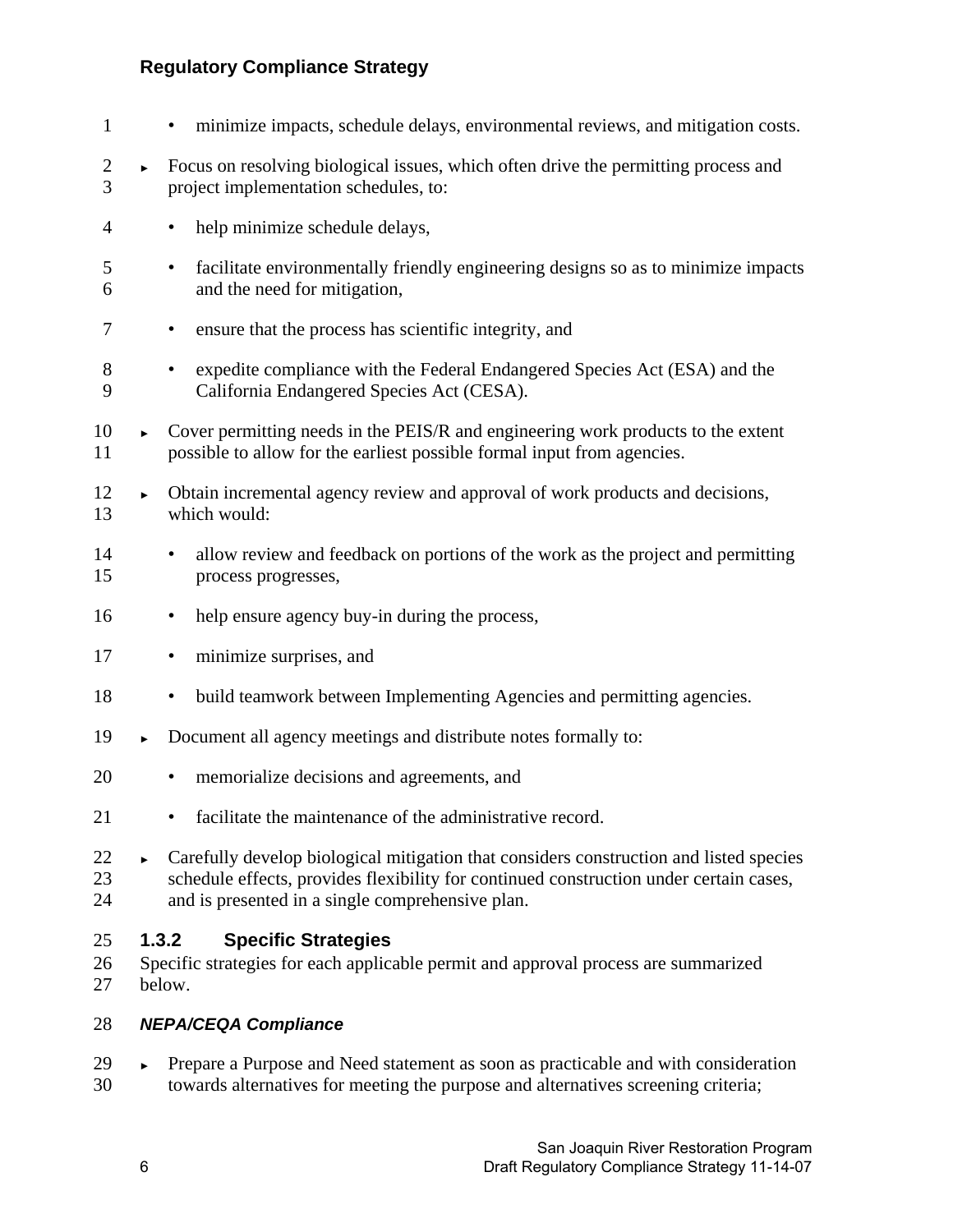- 1 ► Identify the range of reasonable alternatives as soon as practicable after public 2 scoping;
- 3 ► Prepare a thorough project and alternatives description, yet with some flexibility to 4 account for potential changes;
- 5 ► Prepare the Water Resources section of the PEIS/R first to inform other PEIS/R 6 preparers of the water-related changes that drive many other resource effects;
- 7 ► Anticipate any significant and unavoidable impacts early, to scope all feasible 8 mitigation;
- 9 ► Establish proper framework for developing the PEIS/R (regularly scheduled 10 meetings, appropriate reviewers, include NEPA and CEQA experts, and possibly 11 attorneys); and adequate review times to discuss critical issues;
- 12 ► Ensure an appropriate discussion of climate change and its potential effects on the 13 SJRRP, and
- 14 ► Develop actions sufficiently to carry forward into the PEIS/R.

#### 15 *Clean Water Act Section 404 and Rivers and Harbors Act Section 10*

- 16 ► Focus early on the NEPA/CEQA documents' PEIS/R "Purpose and Need", federal 17 and state listed species concerns, and Clean Water Act (CWA) Section 404(b)(1) 18 Alternatives Analysis as appropriate to:
- 19 facilitate compliance with Section 404 at later stages,
- 20 fulfill NEPA and CEQA requirements,
- 21 address listed species requirements,
- 22 provide a strong nexus between the project purpose and alternatives to meet the 23 project purpose, and
- 24 develop a strong suite of alternatives including proposed actions.
- 25 ► Since individual permits will be required for certain SJRRP actions, alternatives 26 analyses will be prepared that meet Clean Water Act Section 404(b)(1) requirements.
- 27 ► Submit a wetland delineation to USACE as soon as practicable for site-specific 28 actions (i.e., a project footprint can be defined) to expedite the Section 404/10 process 29 and related Federal actions by:
- 30 triggering early USACE involvement,
- 31 establishing USACE limits of jurisdiction,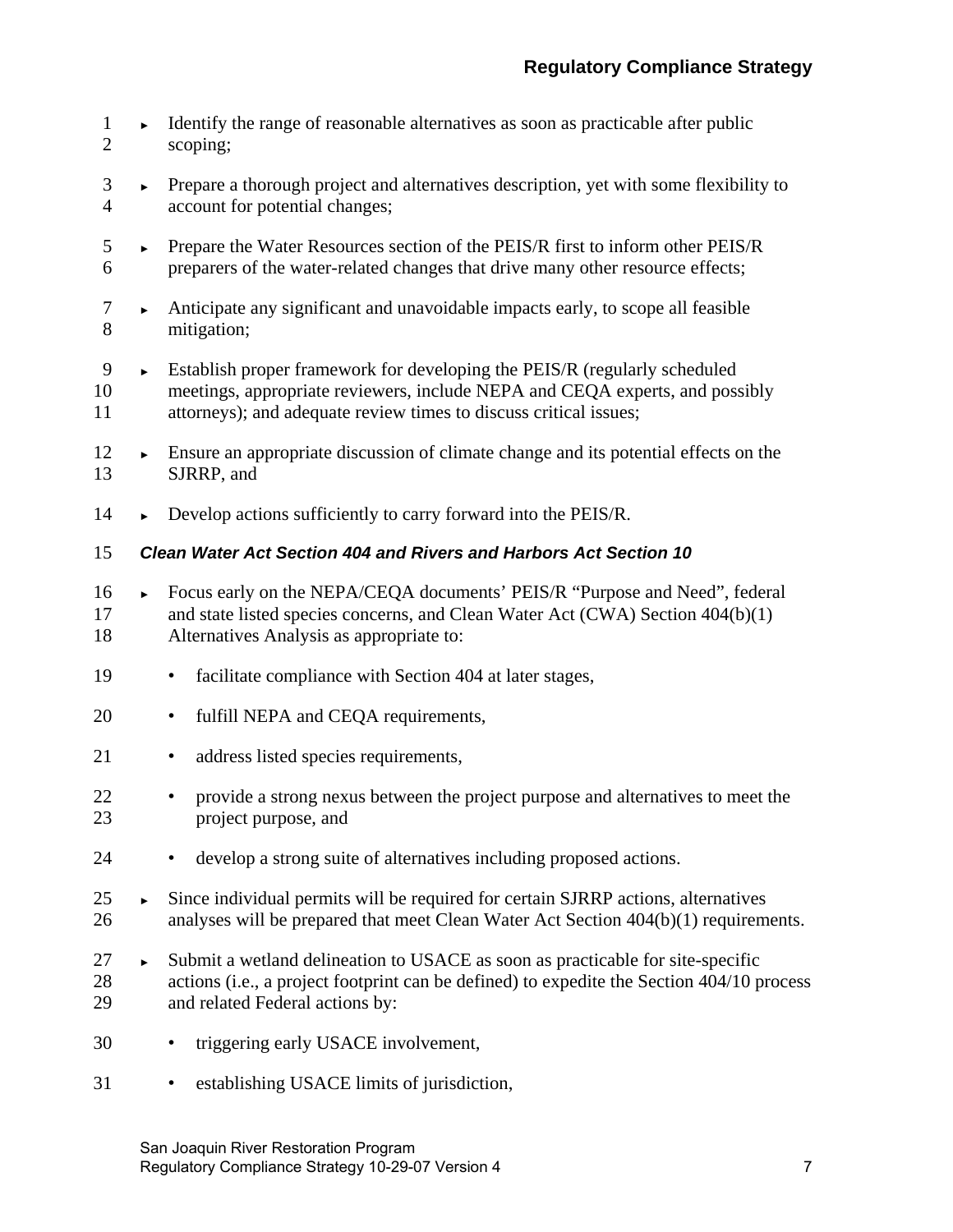- 1 minimizing the substantial costs that would be necessary to delineate wetlands for 2 a large number of alternatives early in the alternatives evaluation stage, and
- 3 providing information for a productive pre-application meeting.
- 4 ► Submit the Section 404 permit package to USACE as soon as the proposed action's 5 footprint is determined and the wetland delineations are completed, to initiate 6 USACE's review.
- 7 ► Use a staged approach to alternatives analysis and incorporate subsequent NEPA and 8 CEQA documents to the PEIS/R as final stages in compliance with Section 404(b)(1)<br>9 requirements (Note: compliance with Sections 404/10 is not expected to be necessary requirements (Note: compliance with Sections 404/10 is not expected to be necessary 10 for implementation of the Interim and Restoration flows but will be necessary for 11 other related SJRRP actions; technical analyses addressing Sections 404/10 issues 12 should be included in the NEPA/CEQA documents covering those actions to expedite 13 Section 404/10 permitting.)

#### 14 *Federal Endangered Species Act*

- 15 ► Request species lists early in the planning process for the project.
- 16 ► Conduct feasibility-level fieldwork, including listed species surveys and wetland 17 delineations, as soon as practical after general project footprints can be established 18 (note: evaluate trade-offs between substantial costs in collecting field data on 19 numerous alternatives early versus waiting for some alternatives to be screened out 20 prior to initiating fieldwork).
- 21 ► Develop a consistent internal strategy for meeting Federal ESA and CESA 22 requirements, including a consistent approach to developing measures that avoid, 23 minimize, and compensate for effects on listed species (both fish and terrestrial 24 species) and critical habitat.
- 25 ► Use programmatic Biological Opinions where feasible to streamline ESA compliance.
- 26 ► Establish working relationships with USFWS, NMFS, and DFG to:
- 27 identify issues early and help prevent future "surprises," and
- 28 engage NMFS, USFWS, and DFG in constructive problem-solving in strategic 29 meetings involving all three agencies so that the approach for restoration, 30 avoidance, and minimization is streamlined and consistent.
- 31 ► Identify Reclamation as the lead Federal agency for Section 7 and initiate dialog as 32 soon as practicable to facilitate early agreement on field and analysis methodologies, 33 in particular.
- 34 ► Develop mechanisms to avoid, minimize, and compensate for effects to listed species 35 and include and circulate in the public draft NEPA/CEQA documents.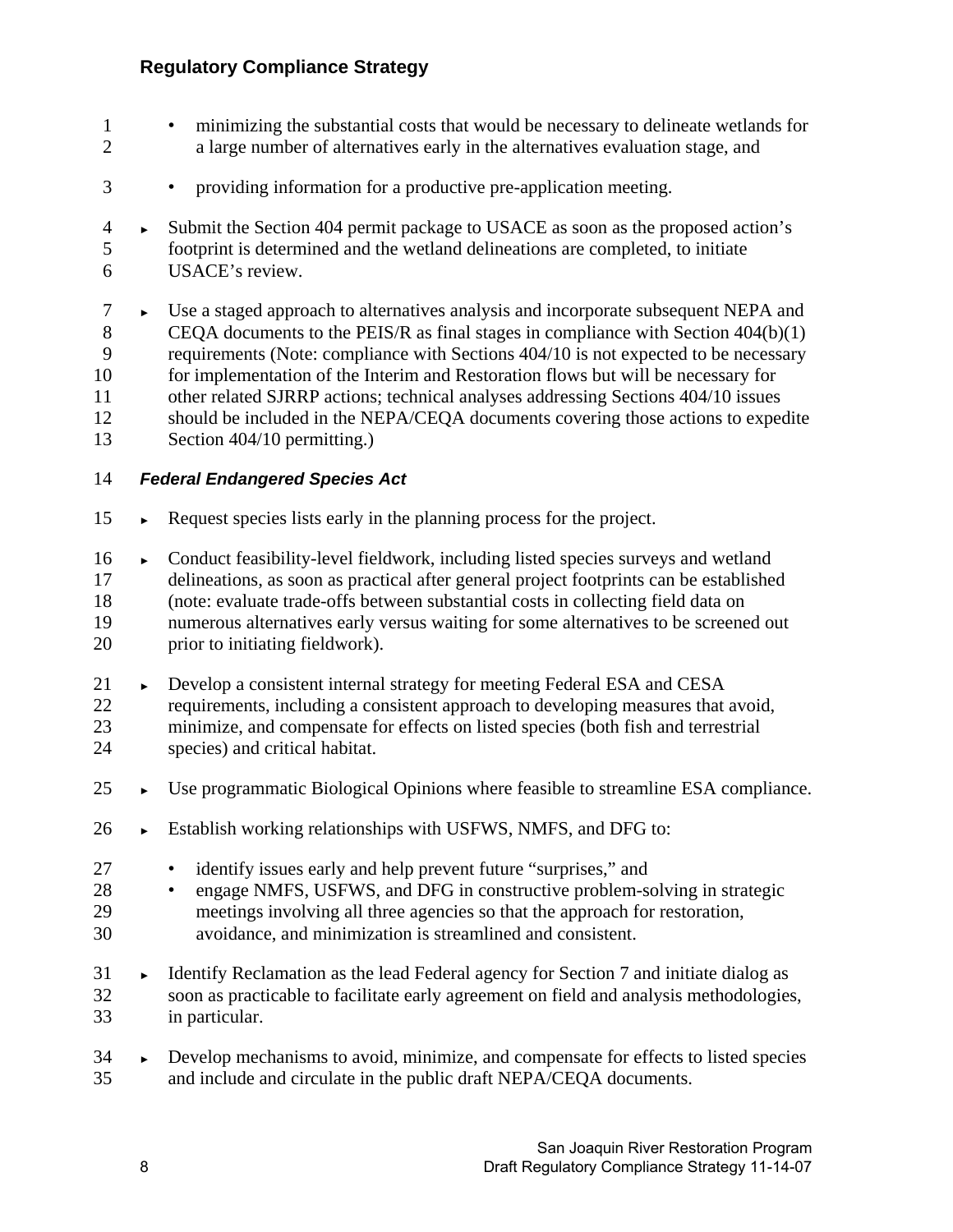- 1 ► Develop individual Biological Assessments for USFWS and NMFS that provide all 2 of the information necessary for Reclamation to seek formal Section 7 consultation 3 with USFWS and NMFS, and for USFWS and NMFS to develop programmatic
- 4 Biological Opinions for the SJRRP's ESA compliance.
- 5 ► Work closely with USFWS, NMFS, and DFG to ensure that any Biological Opinions 6 and incidental take statements are reviewed by the SJRRP ECPWG while they are in 7 the draft stage prior to finalization.

#### 8 *Federal ESA, Experimental Population Designation – ESA Section 10(j)*

- 9 ► USFWS to complete permit application including all necessary information related to 10 the introduction of spring-run Chinook salmon to the San Joaquin River by 11 September 30, 2010.
- 12 ► Fisheries Management Workgroup to gather necessary information on spring-run 13 Chinook salmon to assist in the completion of the ESA Section 10 permit.
- 14 ► NMFS to issue a final decision (or rule as appropriate) on ESA Section 10 permit for 15 reintroduction by April 30, 2012.

#### 16 *Fish and Wildlife Coordination Act*

- 17 ► Address USFWS, NMFS, and DFG concerns in the PEIS/R and Biological 18 Assessments, to enable USFWS to easily prepare a separate Fish and Wildlife 19 Coordination Act (FWCA) report.
- 20 ► Provide USFWS, NMFS, and DFG with a comprehensive list of activities undertaken 21 by Reclamation to avoid, minimize, and compensate potential impacts to fish and 22 wildlife species, including special status species.
- 23 ► Coordinate early with USFWS in planning process and in the scope of FWCA 24 evaluation methodologies.
- 25 ► Identify habitats that will be affected by proposed actions.
- 26 ► Develop acceptable methods to avoid, minimize, rectify, compensate, reduce or 27 eliminate over time the impacts of the proposed action.

#### 28 *National Historic Preservation Act, Section 106*

- 29 ► If possible, determine Area of Potential Effects (APE) for each alternative to be 30 carried into the PEIS/R and conduct records searches, contact appropriate Native 31 American representatives, and complete surveys early in the project investigation 32 stage.
- 33 ► If not possible to determine the APE, then Reclamation may not conduct field work 34 but wait until specific actions are selected and defined, but use existing data to 35 evaluate potential impacts to cultural resources and enter into a Programmatic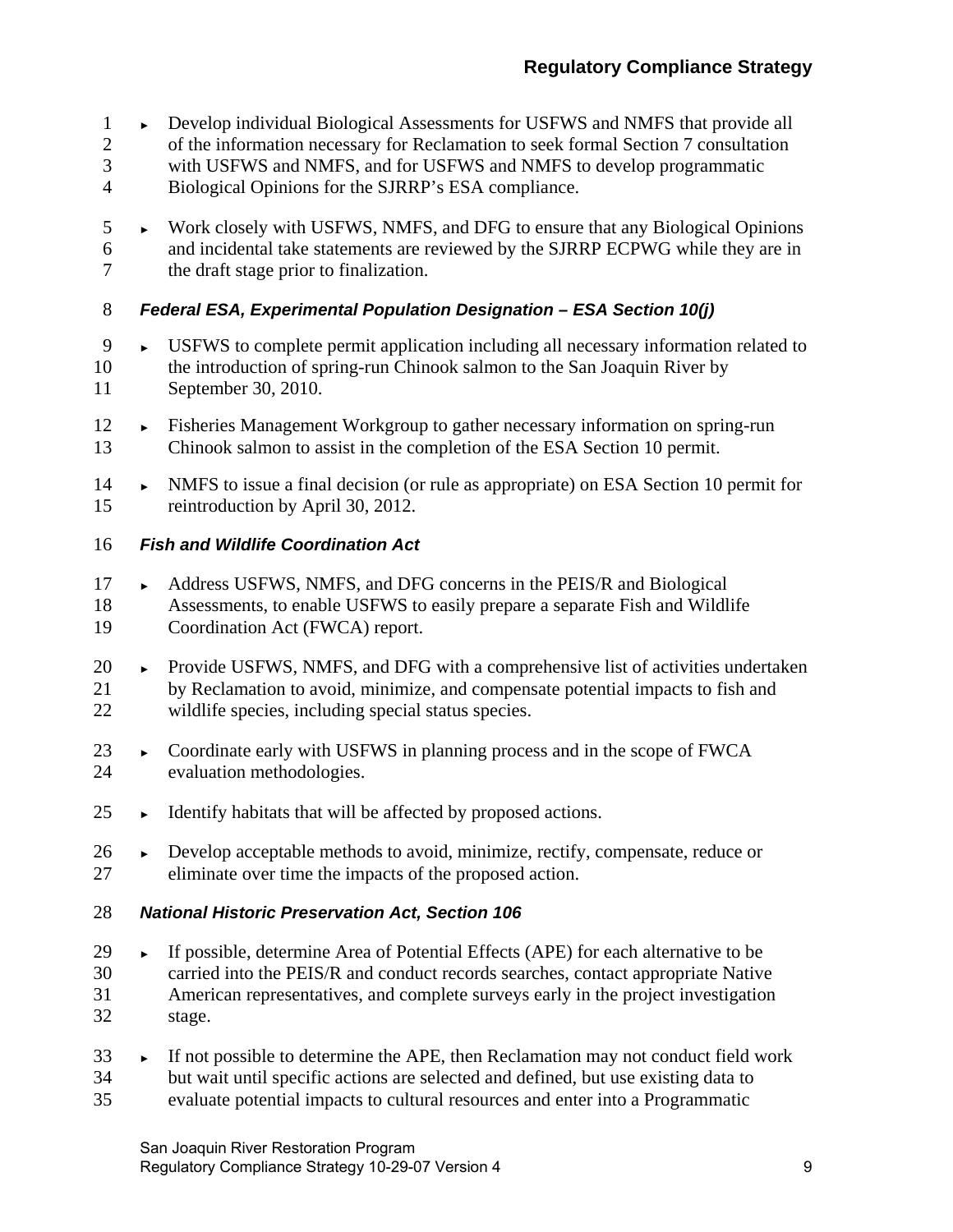1 Agreement with the State Historic Preservation Officer (SHPO) detailing how the

2 Section 106 process would be implemented once action specifics are known and/or

3 may make commitments in the PEIS/R and Record of Decision to complete Section

- 4 106 as actions are fully identified.
- 5 ► Work closely with Reclamation archaeologists to ensure National Historic
- 6 Preservation Act (NHPA) Section 106 compliance.

#### 7 *Clean Water Act Section 401 Water Quality Certification*

- 8 ► Identify potential waters of the State at the project site during preliminary field visits.
- 9 ► Attend a USACE pre-application agency coordination meeting that includes Central 10 Valley Regional Water Quality Control Board (RWQCB) personnel to identify water 11 quality issues prior to application to RWQCB for water quality certification.
- 12 ► Submit a certified CEQA document and copies of other permit applications (e.g., 13 Clean Water Act Section 404 application, Fish and Game Code Section 1602 14 application, if needed) to RWQCB along with the application for water quality 15 certification.
- 16 ► Work early and closely with RWQCB to determine an effective strategy for treating 17 water prior to discharge during construction, and utilize land disposal to the extent 18 possible to minimize permitting issues.
- 19 ► Work closely with RWQCB contacts to establish working relationships and quickly 20 respond to supplemental information requests.

#### 21 *Clean Water Act Section 402 National Pollution Discharge Evaluation System*

- 22 ► Identify potential waters of the State at the project site during preliminary field visits.
- 23 ► Attend a USACE pre-application agency coordination meeting that includes Central 24 Valley RWQCB personnel to identify issues related to potential discharges to surface 25 waters prior to application to RWQCB for an NPDES permit.
- 26 ► Work closely with RWQCB contacts to establish working relationships and quickly 27 respond to supplemental information requests.

#### 28 *California Endangered Species Act*

- 29 ► Search DFG's California Natural Diversity Data Base (CNDDB) to check for 30 previously recorded occurrences of State-listed species in the vicinity of the project.
- 31 ► Conduct biological surveys as early as possible after the project study area is defined 32 to determine the potential for State-listed species to occur on the project site.
- 33 ► Involve DFG at the early stages of the planning and permitting of the project for any 34 State-listed species that may be affected.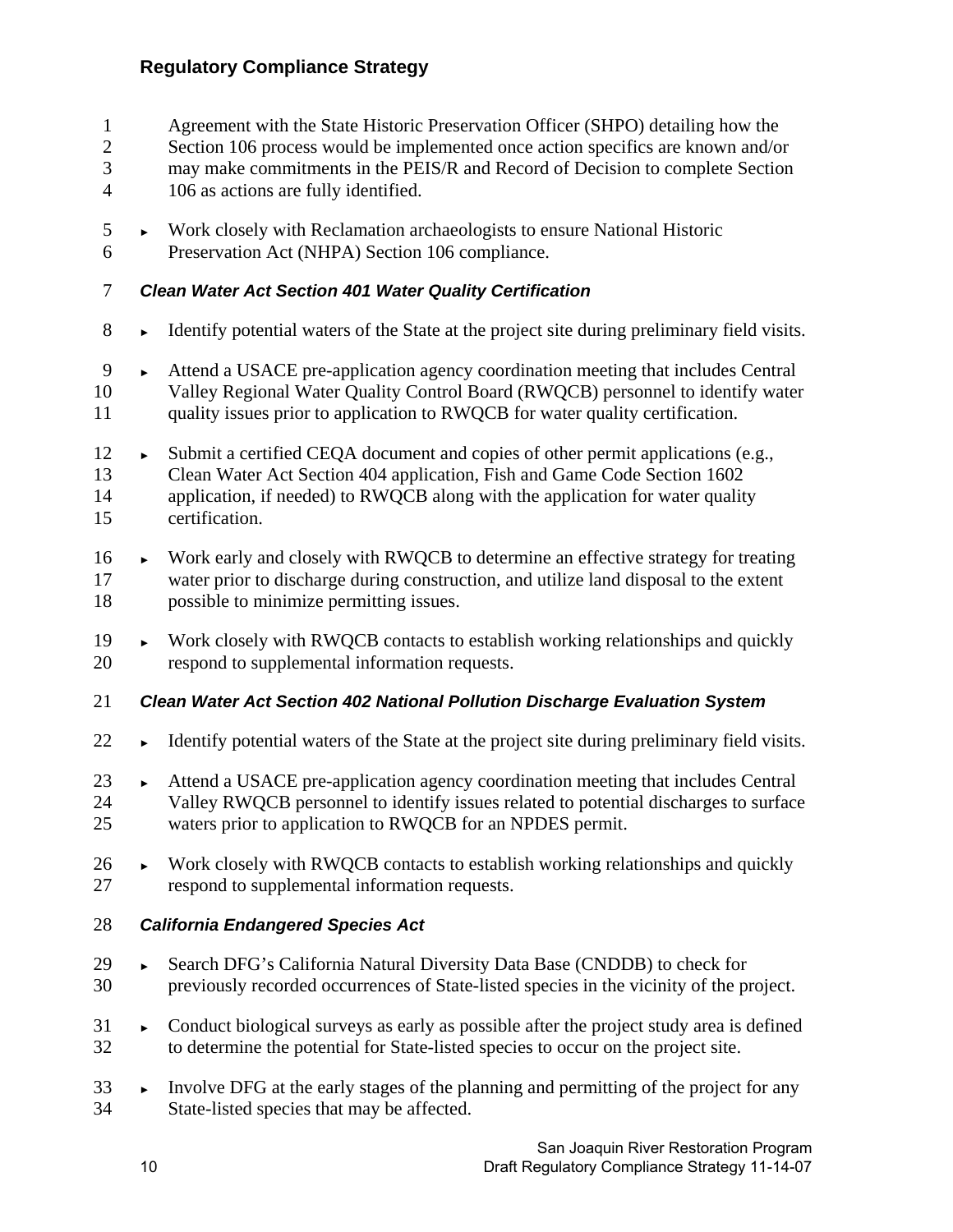- 1 ► Prepare Biological Assessments that meet the requirements of ESA, and CESA to the
- 2 extent possible. Seek DFG 2081 incidental take permit or 2080.1 consistency 3 determination with ESA.
- 4 ► Work closely with USFWS, NMFS, and DFG to ensure that any Biological Opinions 5 and incidental take statements are reviewed by the SJRRP ECPWG while they are in 6 the draft stage prior to finalization.

#### 7 *Fish and Game Code Section 1602 Streambed Alteration Agreement*

- 8 ► Coordinate early with DFG to ensure that the permit application materials are 9 complete, are technically accurate, and meet the needs of DFG.
- 10 ► Submit the certified CEQA document and copies of other permit applications (e.g., 11 Clean Water Act Section 404 application, RWQCB Section 401 Certification 12 application) to DFG along with the Streambed Alteration Agreement application.

#### 13 *California Code of Regulations, Title 23: Encroachment Permit*

- 14 ► Coordinate with the local reclamation districts during the planning and design phase 15 of the proposed action to identify compliance needs, commitments, and mitigation 16 options and to resolve issues prior to contacting the State Reclamation Board for any 17 necessary permit processing with local reclamation districts.
- 18 ► Coordinate with the State Reclamation Board for areas along the San Joaquin River 19 without local reclamation districts.

#### 20 *Water Rights*

- 21 ► Determine the need for petitions for change to existing water rights for the CVP 22 Friant Division on the San Joaquin River. The potential changes may include the 23 following:
- 24 the designation of Interim Flows and Restoration Flows for instream use in the 25 San Joaquin River between Friant Dam and the confluence of the Merced River 26 (at a minimum) under Water Code Section 1707;
- 27 diversion and rediversion of the Interim Flows and Restoration Flows at a 28 downstream location or multiple downstream locations that are consistent with the 29 water recapture plan developed as part of the Water Management Goal; and
- 30 place and/or purposes of use.
- 31 ► Coordinate with the State Water Resources Control Board (SWRCB) regarding CVP 32 water rights for temporary changes for implementing the Interim Flows, and 33 permanent changes for implementing the Restoration Flows. File any necessary 34 changes with the SWRCB leaving sufficient time for the SWRCB to make necessary 35 findings, hold a hearing if necessary, and to issue the proper orders.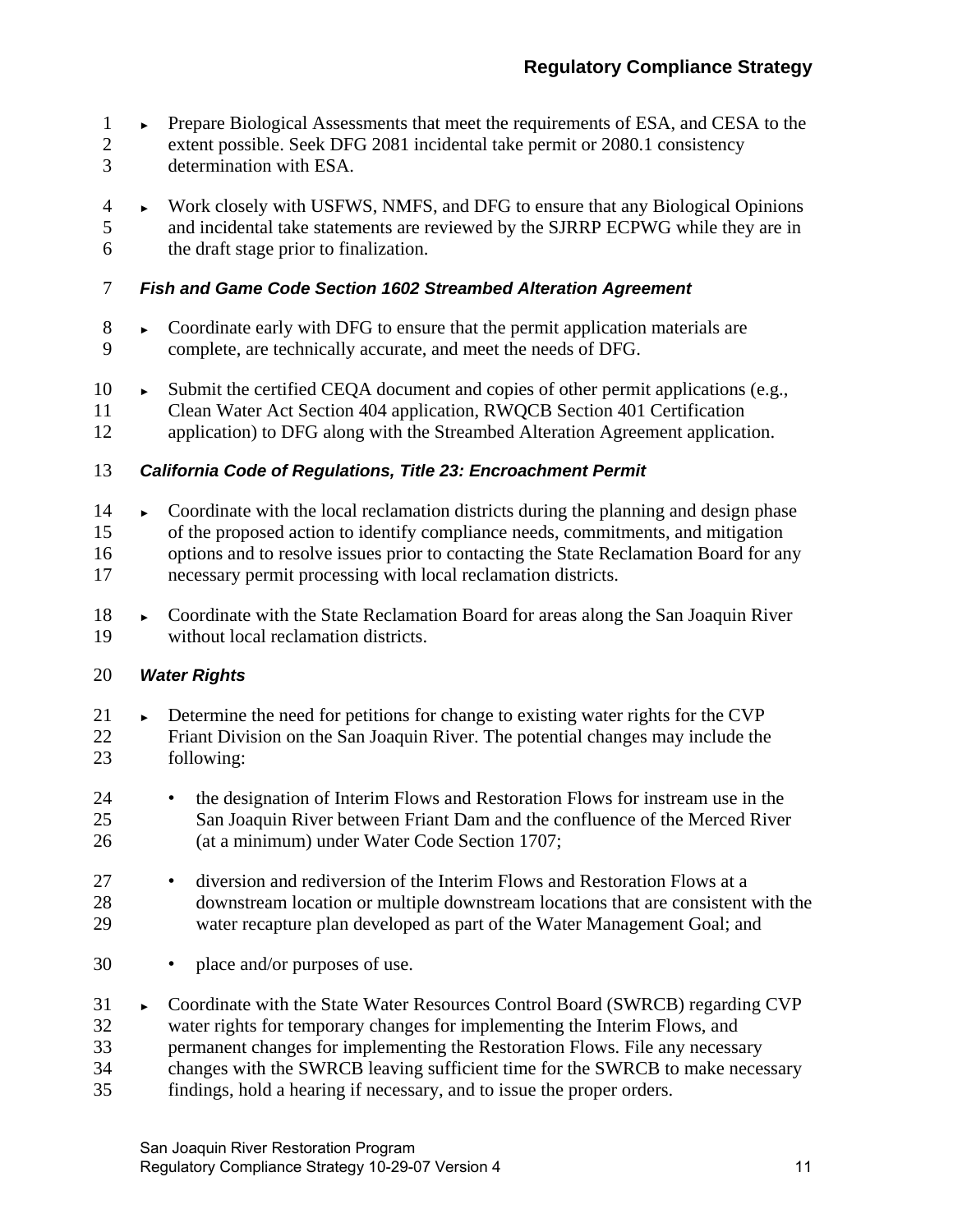- 1 ► Identify the nature, character, and ownership of any non-CVP water rights involved in 2 implementing the water recapture plan and work to voluntarily secure any necessary 3 changes to those rights to support the Water Management Goal.
- 4 ► If additional quantities of surface and/or underground storage are required to 5 implement the Water Management Goal, investigate the status of water rights on any 6 affected waterway, including the number, size, location, type of use, and season of 7 use of existing water rights, and coordinate with the SWRCB and apply for adequate 8 water rights amendments and/or new water rights, leaving sufficient time for the 9 SWRCB to make necessary findings, hold a hearing if necessary, and issue the proper 10 orders.
- 11 ► Recognize the potential for water right actions, necessary for protection of instream 12 and restoration flows and to implement the water recapture plan, to invite protests or 13 objections to such water right actions by parties, if any, opposed at the time to these 14 water right actions and/or project implementation. Prepare for preparation of adequate 15 and timely responses to such protests or objections, the potential need for settlement 16 negotiations, and the potential for water rights hearings to resolve protests.
- 17 ► Ensure that all environmental documentation, operational studies, consultations, and 18 other permitting activities being completed for the project provide adequate and 19 timely support for all water right actions necessary to protect instream and restoration 20 flows and to implement the Management Goal.
- 21 ► Investigate existing water rights on any affected waterway, including the number, 22 size, location, type of use, and season of use of existing water rights.
- 23 ► Approach SWRCB early to coordinate the needs for temporary change petition and 24 permanent change petition.

#### 25 *San Joaquin Valley Air Pollution Control District (SJVAPCD) Dust Control Plan*

26 ► Include specific dust-control measures in contractor specifications to the extent 27 feasible. Ensure that the contractor specifications and the Dust Control Plan reflect 28 the SJVAPCD guidance described in the PEIS/R air quality mitigation and 29 subsequent CEQA compliance documents.

#### 30 *Clean Air Act Title I, V; SJVAPCD Authority to Construct and Permit to Operate*

- 31 ► Determine need for Authority to Construct and Permit to Operate.
- 32 ► Develop detailed project descriptions with specific information on construction 33 equipment quantities, vehicle trips, project schedules, etc. as soon as practicable that 34 provides relevant information necessary to perform air quality modeling and the 35 associated conformity applicability analysis.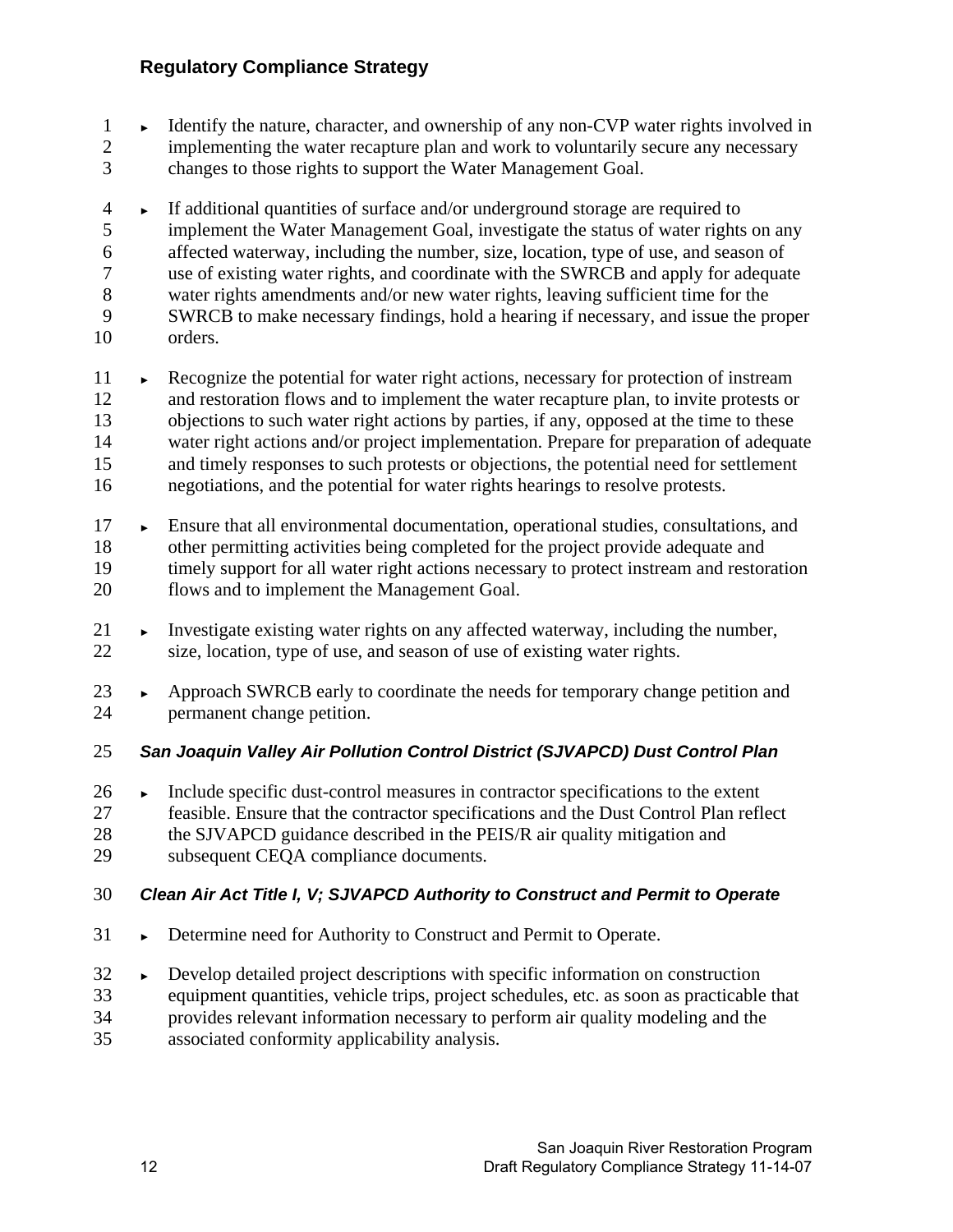- 1 ► Participate in a pre-application meeting with SJVAPCD staff more than 6 months
- 2 before the planned equipment installation. Submit complete application material as
- 3 early as possible, but more than 6 months before the planned equipment installation.

#### 4 *State Lands Commission Land Use Lease*

- 5 ► Determine through early consultation the need for a state lands lease agreement.
- 6 ► If a lease agreement is needed, submit complete application material as early as 7 possible, at least 6 months prior to project implementation.

#### 8 *California Department of Boating and Waterways and U.S. Coast Guard*

9 ► Verify through early consultation whether approval from the Department of Boating 10 and Waterways and U.S. Coast Guard will be needed.

### 11 **1.4 Program and Project-Specific Environmental**  12 **Documents and Permitting**

#### 13 **1.4.1 Program-Level Actions/Analysis in the PEIS/R**

14 Consistent with NEPA and CEQA, the Program will complete a programmatic evaluation 15 of alternatives and actions to implement the Settlement, resulting in development of a 16 Programmatic Environmental Impact Statement/Report (PEIS/R), a Record of Decision 17 (ROD) and a Notice of Determination (NOD). The programmatic NEPA/CEQA 18 evaluation will include a complete, system-wide analysis of alternatives designed to meet 19 both the Restoration Goal and the Water Management Goal prior to implementing any 20 new site-specific actions. This level of analysis should assure evaluation and 21 identification of beneficial and adverse impacts of all alternatives. In order to expedite 22 implementation, it is likely that several site-specific activities will be evaluated in the 23 programmatic NEPA/CEQA document. Reference to Program planning, evaluation, and 24 implementation in this document assumes it will be carried out within the NEPA/CEQA

25 process and be consistent with those regulations.

#### 26 **1.4.2 Project-Specific Actions/Analysis in the PEIS/R**

- 27 The two key project-specific actions/resource areas to be covered at a project-specific 28 level of detail in the PEIS/R, and as explained below, are:
- 29 ► Environmental effects associated with Interim Flow releases that do not require in-30 channel modifications,
- 31 ► Systemwide CVP and SWP operations-related cumulative effects from both Interim 32 Flow and Restoration Flow releases (but excluding attendant in-channel 33 modifications).
- 34 The differentiation of which SJRRP actions will be covered under the PEIS/R and which
- 35 will be covered under subsequent NEPA/CEQA documents is a critical decision for the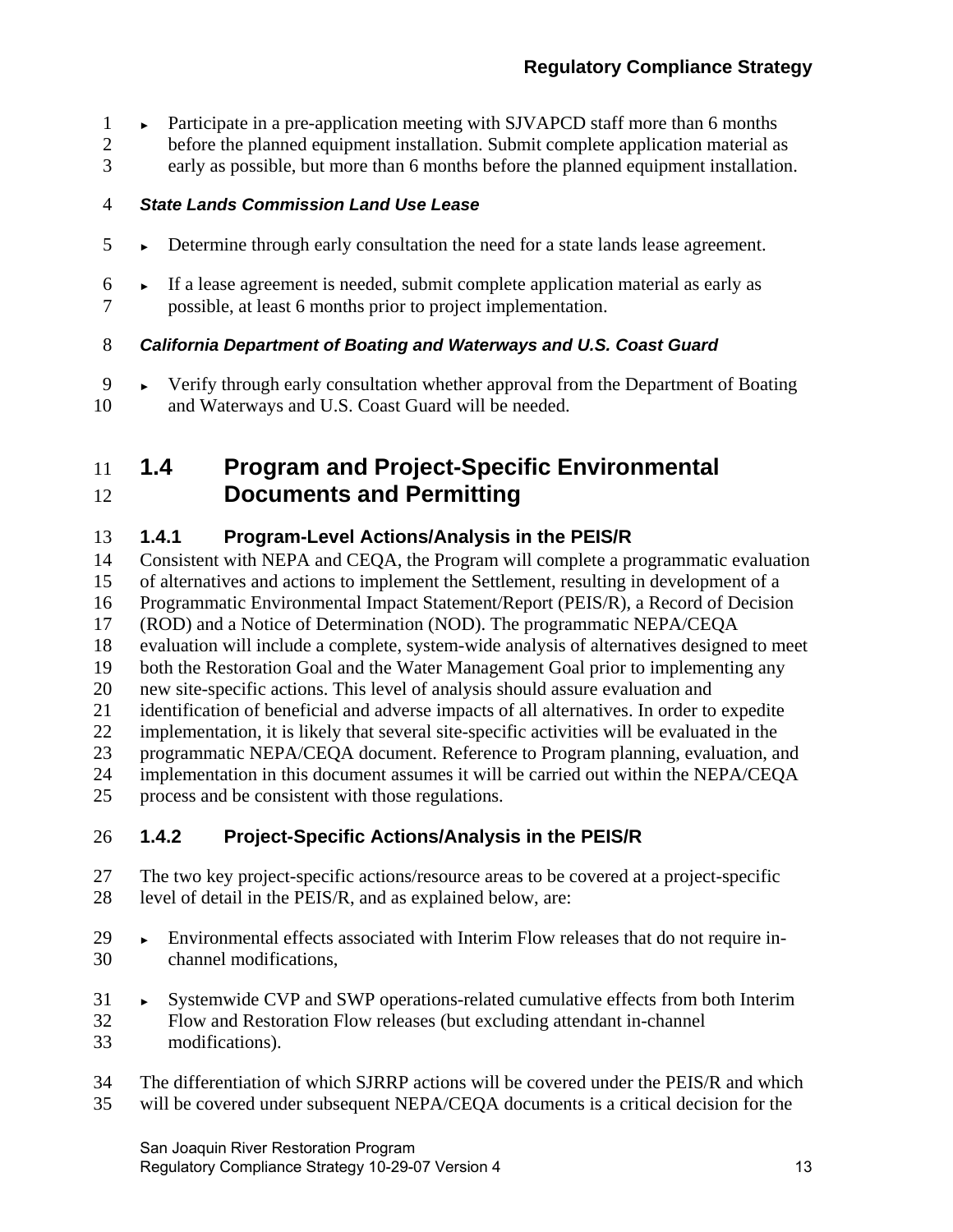- 1 SJRRP team. Both NEPA and CEQA allow the use of program-level documents for
- 2 analysis of project-level work where the level of analysis in a program document
- 3 supports decision making for specific projects (40 CFR 1502.4(d), Guidelines §
- 4 15168(c)). Accordingly, the SJRRP PEIS/R will analyze several imminent actions
- 5 specified in the Settlement at a project-specific level of detail. For these actions, the
- 6 PEIS/R will be the sole NEPA/CEQA document to evaluate the environmental effects of
- 7 the actions.
- 8 Because of the need to release Interim Flows as an early physical action specified in the
- 9 Settlement, flow-related actions will be included in the PEIS/R at a project-specific level

10 of detail. Flow-related SJRRP actions (as specified in the Settlement) that could be

- 11 analyzed in total or in part at a project-specific level of detail in the PEIS/R are:
- 12 ► Paragraph 15 Secretary shall begin a program of Interim Flows, including 13 additional releases from Friant Dam by 10/1/2009;
- 14 ► Paragraph 15 Restoration Administrator shall develop and recommend to the 15 Secretary an Interim Flows program, in consultation with Technical Advisory Group, 16 Secretary, and appropriate Federal and local agencies by 10/1/2009;
- 17 ► Paragraph  $15(a)$  Secretary anticipated to release Interim Flows  $(10/1/2009 -$ 18 11/20/2009);
- 19 ► Paragraph 15(b) Secretary anticipated to release Interim Flows (2/1/2010 20 12/1/2010);
- 21 ► Paragraph 15(c) Secretary anticipated to release Interim Flows  $2/1/-5/1$  in 2011 and 22 2012, assuming in channel construction begins 5/1, release flows to wet channel 23 down to Chowchilla Bifurcation Structure to collect information regarding infiltration 24 losses 5/1 – 9/1 in 2011 and 2012;
- 25 ► Paragraph  $15(d)$  Secretary anticipated to release flows for entire year, if highest 26 priority channel improvements identified in 11(a) not completed (by 12/31/2013);
- 27  $\rightarrow$  Paragraph 15(e) Secretary shall, in consultation with Restoration Administrator, 28 determine existing channel capacity and impact of Interim Flows on channel 29 construction work (by 10/1/2009);
- 30 ► Paragraph  $16(a)$  Secretary, in consultation with the Plaintiffs and Friant Parties, 31 shall develop a plan for recirculation, recapture, reuse, exchange or transfer of the 32 Interim Flows and Restoration Flows to reduce impacts to water deliveries to long-33 term Friant Division contractors per  $16(a)(1)-(4)$  and
- $34 \rightarrow$  Paragraph 16(b) Secretary to establish a Recovered Water Account (RWA) per 35 16(b)(1)-(5) to make water available to Friant Division long-term contractors who 36 provide water to meet Interim Flows and Restoration Flows (by 10/1/2009).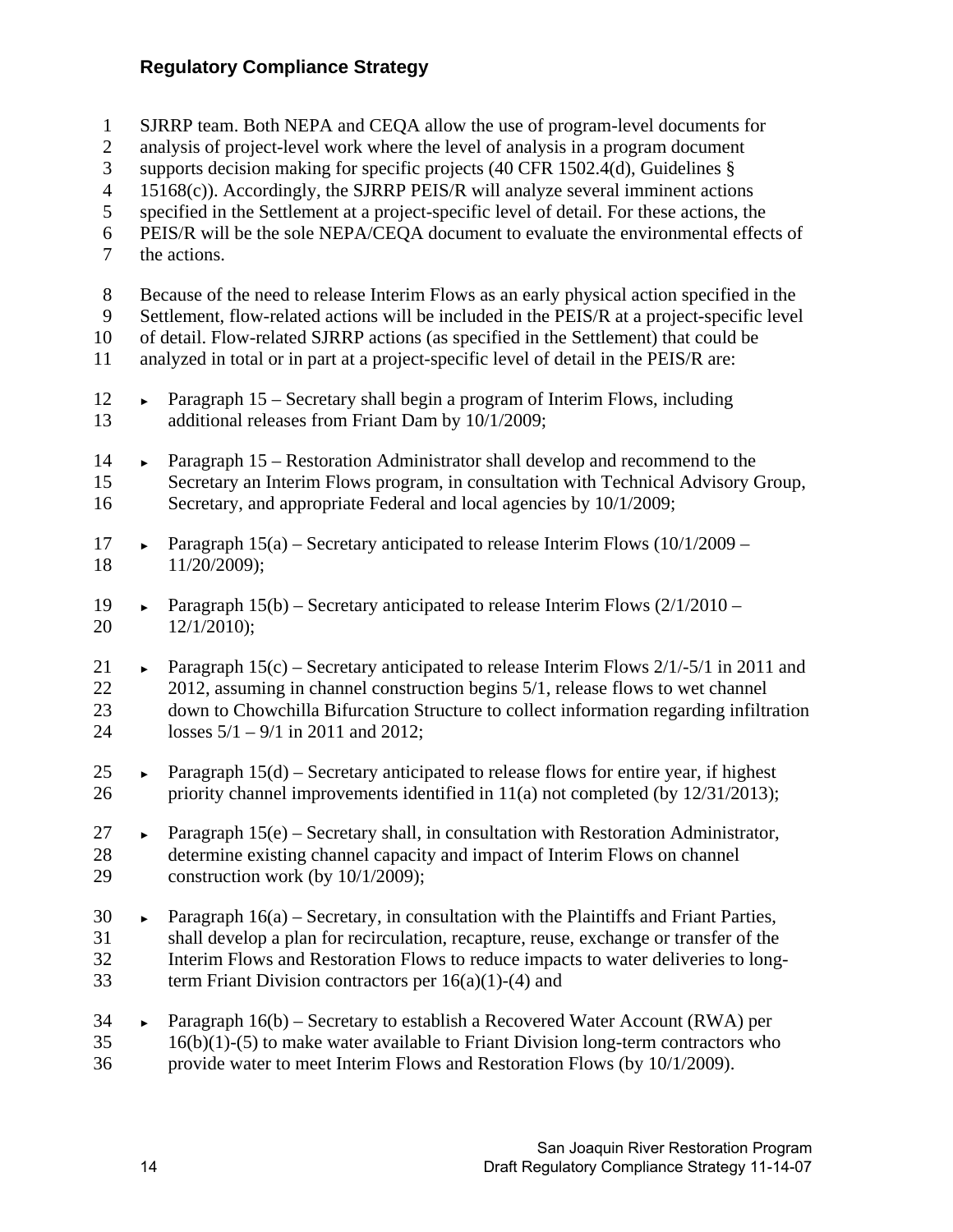1 The PEIS/R could also be used to evaluate other types of actions or impacts other than

2 flow-related effects to obtain project-specific clearance, if sufficient and detailed

3 information was available to facilitate such an analysis. As an example, if construction

4 activities could be sufficiently described for the SJRRP, an air quality analysis could be

- 5 conducted for all of the SJRRP actions, project-level significance determinations made,
- 6 and mitigation proposed (under CEQA only) to reduce any significant impacts to air
- 7 quality to less-than-significant levels. In this hypothetical case, air quality impacts would

8 not need to be evaluated in any subsequent project-specific NEPA or CEQA documents

9 because the air quality impacts would have already been discussed and disclosed in the

10 PEIS/R. The ECPWG should evaluate whether there are any similar resources or issue

11 areas that are best covered in the PEIS/R.

12 At present, the PEIS/R is expected to provide environmental compliance for the release

13 of Interim Flows from Friant Dam to the San Joaquin River. Because this action involves

14 the release of water from Friant Dam, but no construction activities, the only permit that

- 15 is expected to be needed is a change in water rights from the SWRCB and possibly a
- 16 RWQCB Section 401 authorization. The Interim Flow releases would cause physical
- 17 effects to the Millerton Lake water elevations and to the channels downstream of Friant

18 Dam where the water will flow. Consequently, it will be important to cover the full range

19 of environmental effects associated with the release of the Interim Flows at a project-

20 specific level of detail in the PEIS/R.

21 Stipulation 15c specifies Interim Flow releases in 2011 and 2012 that assume in-channel

22 construction begins May 1, 2011. Restoration Flow releases also assume in-channel

23 construction work. The evaluation of in-channel construction work will not be

24 sufficiently developed to cover it at a project-specific level of detail in the PEIR/S.

- 25 However, system-wide flow impacts to CVP and SWP operations from the Interim Flows
- 26 and Restoration Flows are best covered in the PEIR/S at a project-specific level of detail

27 because of the broad-ranging regional and cumulative effects of modified San Joaquin 28 River, CVP, and SWP flow regimes A subsequent NEPA/CEQA document would need

- 29 to be developed to cover the site-specific in-channel actions. Because in-channel
- 30 construction would likely trigger the potential for significant environmental effects, a
- 31 project-specific EIS/R would need to be completed soon after the PEIS/R. Identification
- 32 of specific in-channel modifications for 2011 is a critical path element. Irrespective of

33 whether the 2011 Interim Flow releases and in-channel modifications are addressed at a

34 project-specific level in the PEIS/R or a subsequent environmental document, permitting

35 for the in-channel modifications will likely require a Clean Water Act Section 404

36 individual permit and the requisite specific and detailed information on the physical

37 disturbances resulting from the in-channel modifications. A Rivers and Harbors Act

38 Section 10 permit would also be required for any channel modifications below Sycamore 39 Road (7 miles downstream of the Highway 99 bridge).

### 40 **1.4.3 Actions to be Implemented Prior to the PEIS/R**

41 Some actions will need to be implemented prior to the completion of the PEIS/R to

- 42 adhere to the schedule for release of Interim Flows and to implement specific projects
- 43 identified in the Settlement. Examples include installation of stream gages to collect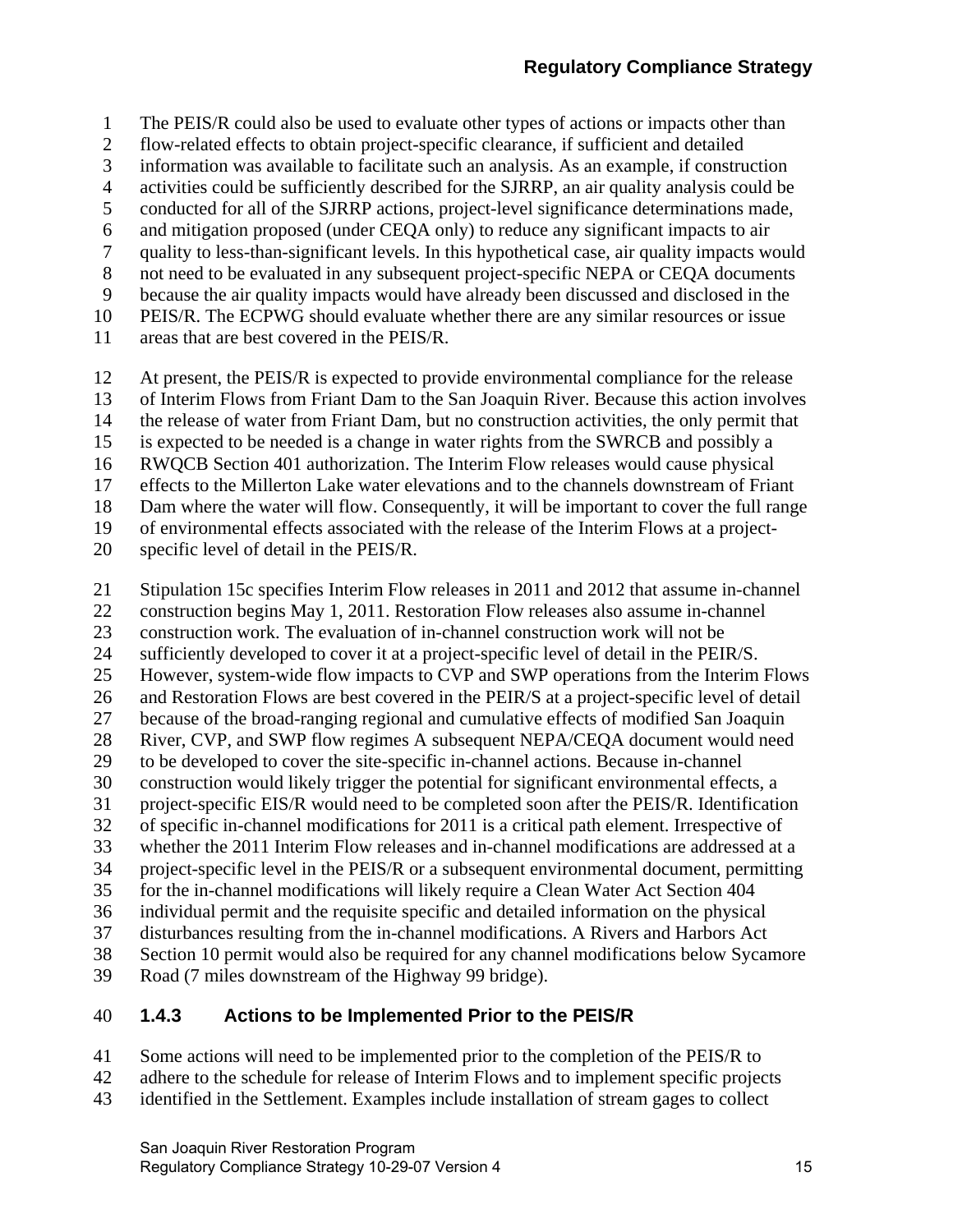1 hydrologic data during Interim and Restoration Flows and drilling to collect subsurface

2 information to assess existing conditions and develop information for project-specific

3 evaluations Site-specific NEPA/CEQA compliance documents will be developed for

4 these types of activities

#### 5 **1.4.4 Programmatic Permitting Processes**

6 Programmatic permitting processes have not yet been discussed with regulatory agencies 7 to determine if they may be the most appropriate permitting vehicle for obtaining permits. 8 These discussions are needed. It is expected that a programmatic approach including 9 programmatic Biological Opinions would be used by USFWS and NMFS to streamline 10 and expedite the Federal ESA processes. Because programmatic permitting processes 11 can be complex, and are not typically used by many regulatory agencies, substantial 12 efforts would be necessary to determine programmatic applications to the SJRRP. 13 Meetings with regulatory agencies early in the process can be useful to determine 14 whether programmatic permitting strategies could be useful to streamline permitting for 15 SJRRP actions.

#### 16 **1.4.5 Permitting Schedule for SJRRP Actions**

17 A permitting schedule for SJRRP actions needs to be developed as part of the overall 18 SJRRP master schedule; it was not attempted for this Regulatory Compliance Strategy. 19 The permitting schedule depends largely on the timing and bundling of the various 20 SJRRP actions. Some similar actions may be bundled and evaluated as a single project 21 for NEPA and CEQA compliance. It would logically follow that these actions would be 22 permitted as a single project. Insufficient information is available at this time to develop a 23 reasonably accurate schedule of individual permitting activities for the various SJRRP 24 actions. The SJRRP master schedule, however, is currently being modified to incorporate 25 the time frames for permit processing included in Sections 3-5 of this Regulatory 26 Compliance Strategy. When completed, the SJRRP master schedule can be used with this

27 technical memorandum to provide a specific framework and schedule for linking

- 28 activities that need to be conducted to initiate and obtain regulatory clearances of SJRRP
- 29 actions.

|                | Table 1<br><b>General Permitting Information Needs</b>                                          |  |  |  |  |  |
|----------------|-------------------------------------------------------------------------------------------------|--|--|--|--|--|
| Item $#$       | Information                                                                                     |  |  |  |  |  |
|                | <b>General Information (Multiple Permitting Tasks)</b>                                          |  |  |  |  |  |
| G <sub>1</sub> | <b>Project Description</b>                                                                      |  |  |  |  |  |
| G2             | Project Purpose                                                                                 |  |  |  |  |  |
| G <sub>3</sub> | Project Location                                                                                |  |  |  |  |  |
| G <sub>4</sub> | Project Area and Site Boundaries (Section 404 and Section 106 require specific boundaries)      |  |  |  |  |  |
| G <sub>5</sub> | Project Size (acres)                                                                            |  |  |  |  |  |
| G <sub>6</sub> | Site Plan (including project layout, offsite components, construction staging areas and access) |  |  |  |  |  |
| G7             | Construction Schedule (start-up, duration, and completion dates)                                |  |  |  |  |  |
| G8             | Verified delineation of jurisdictional Waters of the U.S. <sup>1</sup>                          |  |  |  |  |  |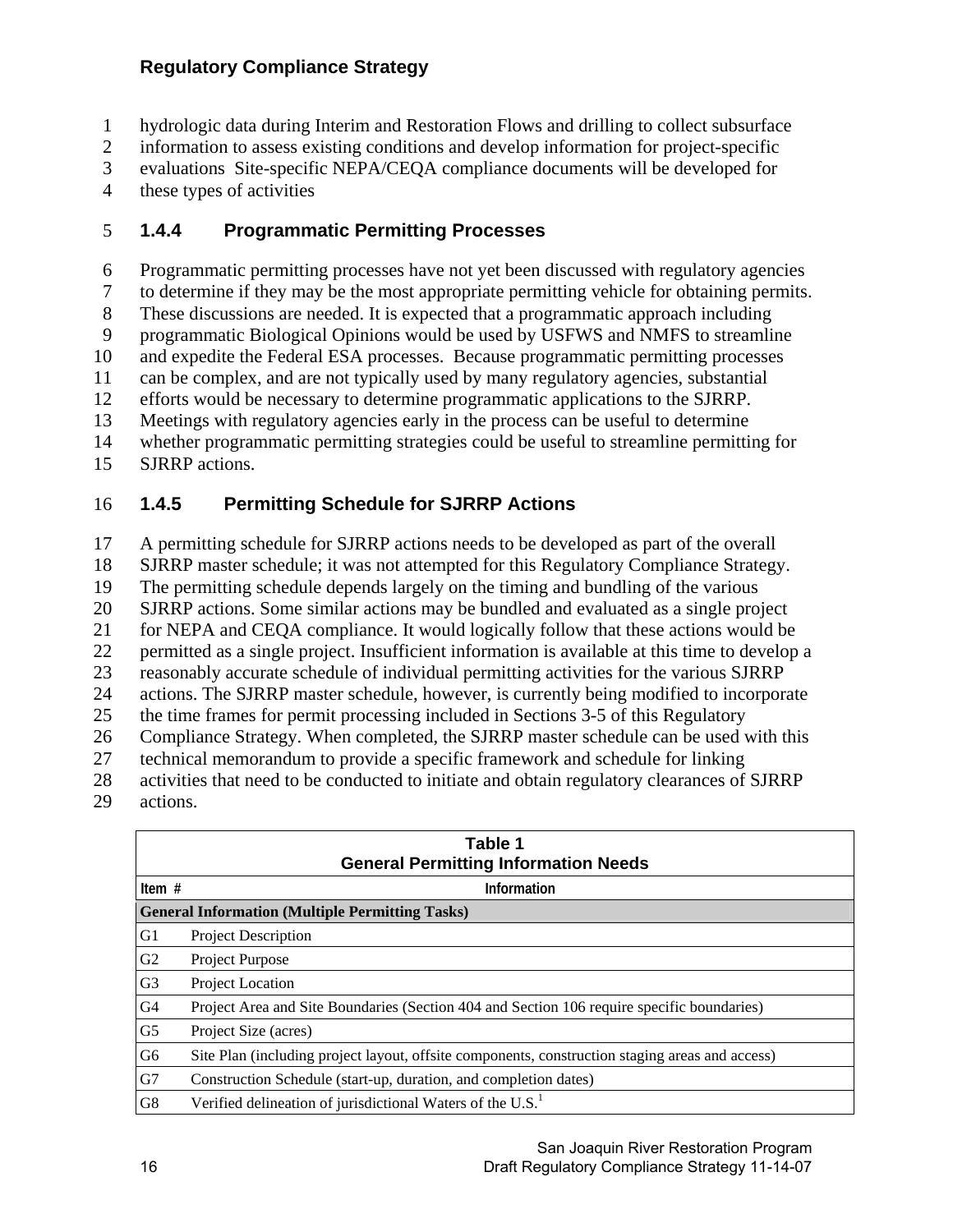| Table 1<br><b>General Permitting Information Needs</b> |                                                                                                                                                                                                                                                                                                                                                                 |  |  |  |  |  |
|--------------------------------------------------------|-----------------------------------------------------------------------------------------------------------------------------------------------------------------------------------------------------------------------------------------------------------------------------------------------------------------------------------------------------------------|--|--|--|--|--|
| Item $#$                                               | Information                                                                                                                                                                                                                                                                                                                                                     |  |  |  |  |  |
| G <sub>9</sub>                                         | Base Map with aerial photograph <sup>2</sup>                                                                                                                                                                                                                                                                                                                    |  |  |  |  |  |
| G10                                                    | Biological assessments/surveys completed for site including identification of habitat type, quality,<br>quantity and indicated on the maps as in G9                                                                                                                                                                                                             |  |  |  |  |  |
| G11                                                    | Design drawings (with % complete indicated)                                                                                                                                                                                                                                                                                                                     |  |  |  |  |  |
| G12                                                    | To-scale CAD-type cross section <sup>3</sup>                                                                                                                                                                                                                                                                                                                    |  |  |  |  |  |
| G13                                                    | Bathymetric <sup>4</sup> data, if available (elevation, approximate bed profile)                                                                                                                                                                                                                                                                                |  |  |  |  |  |
| G14                                                    | Checks for permit fees <sup>5</sup>                                                                                                                                                                                                                                                                                                                             |  |  |  |  |  |
|                                                        | <b>U.S. Army Corps of Engineers (USACE)</b><br><b>Section 404 Nationwide Permit and RHA Section 10 Permit</b>                                                                                                                                                                                                                                                   |  |  |  |  |  |
| U1                                                     | Amount (cubic yards and/or length, width, height) of material being placed within jurisdictional waters                                                                                                                                                                                                                                                         |  |  |  |  |  |
| U <sub>2</sub>                                         | Acreage of material including temporary amount dredged <sup>6</sup>                                                                                                                                                                                                                                                                                             |  |  |  |  |  |
| U <sub>3</sub>                                         | Replacement quantities of native <sup>7</sup> and imported material, and net permanent change (cubic yards)                                                                                                                                                                                                                                                     |  |  |  |  |  |
| U <sub>4</sub>                                         | Type of material placed within jurisdictional waters (i.e., clean fill dirt, rock, clay, concrete, etc.)                                                                                                                                                                                                                                                        |  |  |  |  |  |
| U <sub>5</sub>                                         | Identification and dimensions of structures and materials to be used in construction                                                                                                                                                                                                                                                                            |  |  |  |  |  |
| U <sub>6</sub>                                         | Construction equipment and methods by which work will be done                                                                                                                                                                                                                                                                                                   |  |  |  |  |  |
| U7                                                     | Adjacent landowners                                                                                                                                                                                                                                                                                                                                             |  |  |  |  |  |
|                                                        | <b>Regional Water Quality Control Board (RWQCB)</b><br><b>401 Certification</b>                                                                                                                                                                                                                                                                                 |  |  |  |  |  |
| R1                                                     | Anticipated stream flow during project activity (cfs)                                                                                                                                                                                                                                                                                                           |  |  |  |  |  |
| R2                                                     | Best Management Practices (BMPs) to avoid/minimize water quality impacts to Waters of the U.S.                                                                                                                                                                                                                                                                  |  |  |  |  |  |
| R <sub>3</sub>                                         | Expected approval/filing date of EIR                                                                                                                                                                                                                                                                                                                            |  |  |  |  |  |
| R4                                                     | Past projects conducted by the applicant in the same watershed within last 5 years                                                                                                                                                                                                                                                                              |  |  |  |  |  |
| R <sub>5</sub>                                         | Upcoming projects proposed by the applicant in the same watershed within next 5 years                                                                                                                                                                                                                                                                           |  |  |  |  |  |
|                                                        | <b>California Department of Fish and Game (DFG)</b><br><b>1602 Notification</b>                                                                                                                                                                                                                                                                                 |  |  |  |  |  |
| C <sub>1</sub>                                         | Will water need to be diverted from stream or ditch? If yes, how and will the diversion be permanent or<br>temporary?                                                                                                                                                                                                                                           |  |  |  |  |  |
| C2                                                     | Will any riparian habitat or vegetation be altered, removed, or otherwise affected (i.e., directly or<br>indirectly)?                                                                                                                                                                                                                                           |  |  |  |  |  |
| C <sub>3</sub>                                         | Project cost for portion of project affecting stream, lake or river (used to calculate permit fee)                                                                                                                                                                                                                                                              |  |  |  |  |  |
| C4                                                     | Will any equipment or construction activity be within the channel?                                                                                                                                                                                                                                                                                              |  |  |  |  |  |
| C5                                                     | Is the project proposed pursuant to a water right application or permit?                                                                                                                                                                                                                                                                                        |  |  |  |  |  |
|                                                        | 1 Territorial seas, coastal and inland waters, lakes, rivers, and streams that are navigable waters of the United States, including<br>their adjacent wetlands, tributaries to navigable waters (including adjacent wetlands), interstate waters and their tributaries,<br>and all other waters not identified above, such as lakes, intermittent streams, etc. |  |  |  |  |  |
|                                                        | 2 GIS data are acceptable in any ESRI format; include datum, projection information, and metadata for all data.                                                                                                                                                                                                                                                 |  |  |  |  |  |
|                                                        | 3 If possible, project to a coordinate system, include a scale bar and legend on the drawing, include the x-ref's. A high-<br>resolution, current, projected aerial image is preferred.                                                                                                                                                                         |  |  |  |  |  |
|                                                        | 4 The water depth relative to sea level.                                                                                                                                                                                                                                                                                                                        |  |  |  |  |  |
|                                                        | 5 Fees are required for USACE individual permits, RWQCB 401 applications, and DFG notifications, depending on project-                                                                                                                                                                                                                                          |  |  |  |  |  |
|                                                        | specific variables.                                                                                                                                                                                                                                                                                                                                             |  |  |  |  |  |
|                                                        | 6 Excavated, dug, or removed by any means from the water body.                                                                                                                                                                                                                                                                                                  |  |  |  |  |  |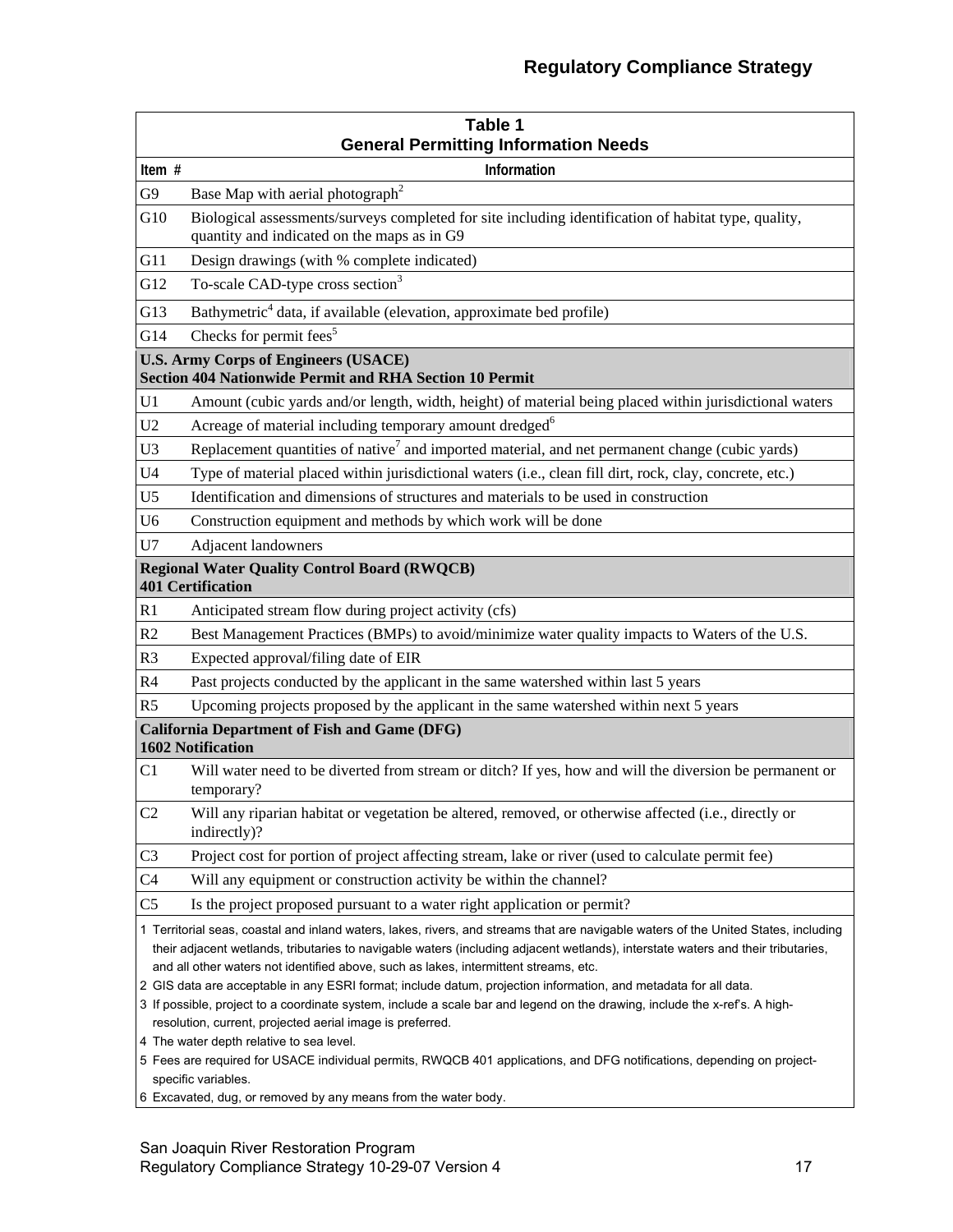| Table 1<br><b>General Permitting Information Needs</b> |             |  |  |  |
|--------------------------------------------------------|-------------|--|--|--|
| Item $#$                                               | Information |  |  |  |
| 7 Material at the site, not brought in from off-site.  |             |  |  |  |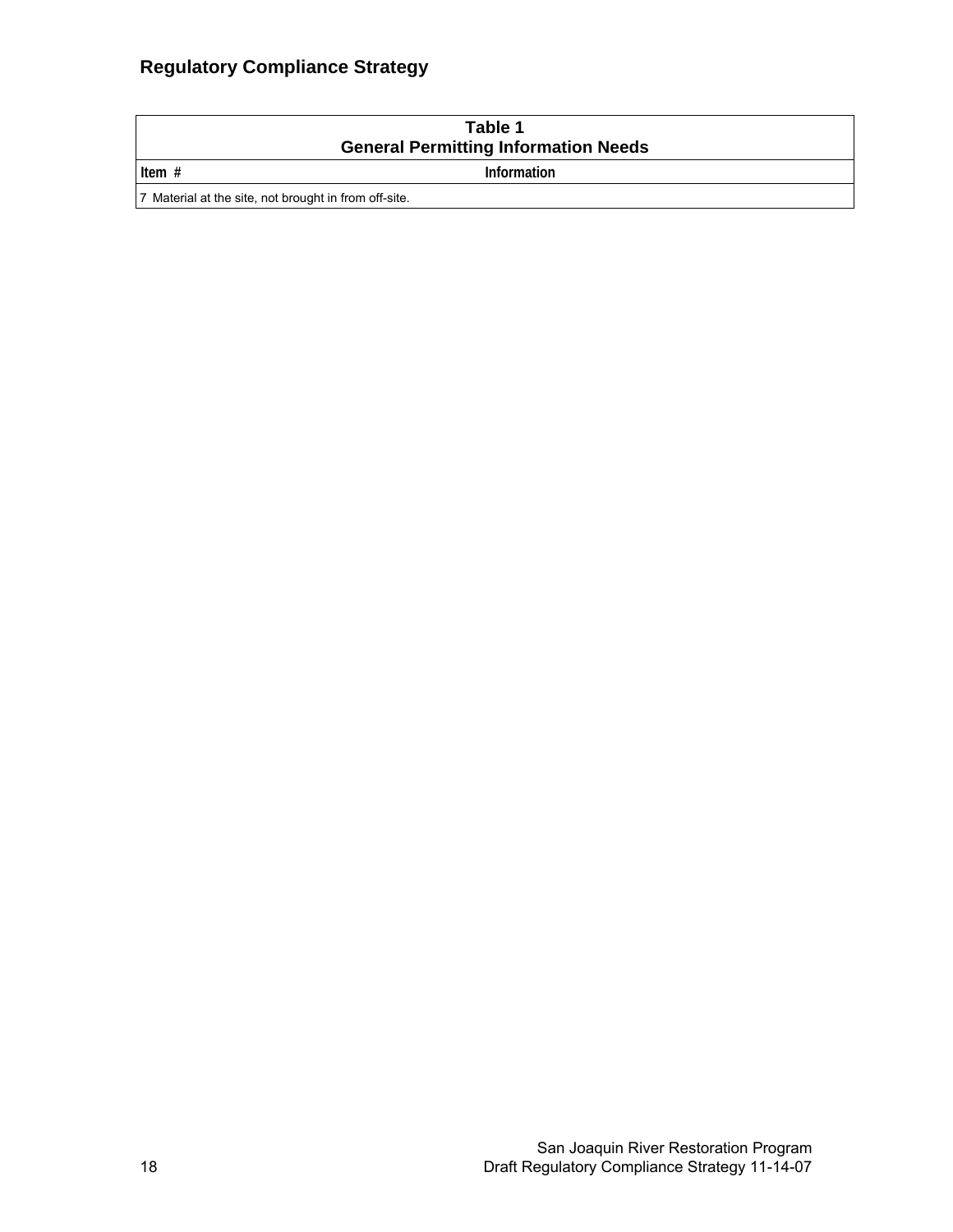| <b>Table 2</b><br>Summary of Major Permits and Approvals Required for Certain Project-Specific Actions                                                                                                                                                                                                                                                                                                                   |                                                                                                                                                                                                                                                                                                                                                                                              |                                                                                            |                                                                       |  |  |  |
|--------------------------------------------------------------------------------------------------------------------------------------------------------------------------------------------------------------------------------------------------------------------------------------------------------------------------------------------------------------------------------------------------------------------------|----------------------------------------------------------------------------------------------------------------------------------------------------------------------------------------------------------------------------------------------------------------------------------------------------------------------------------------------------------------------------------------------|--------------------------------------------------------------------------------------------|-----------------------------------------------------------------------|--|--|--|
| <b>Agency and Associated</b><br>Permit or Approval                                                                                                                                                                                                                                                                                                                                                                       | Recommended Prerequisites for Submittal                                                                                                                                                                                                                                                                                                                                                      | <b>Estimated Processing Time</b><br>(from Accepted Permit<br><b>Application Submittal)</b> | <b>Anticipated Fees</b>                                               |  |  |  |
| <b>Federal</b>                                                                                                                                                                                                                                                                                                                                                                                                           |                                                                                                                                                                                                                                                                                                                                                                                              |                                                                                            |                                                                       |  |  |  |
| <b>USACE</b><br><b>Clean Water Act Section</b><br>404 Individual Permit<br>Rivers and Harbors Act<br>Section 10 Permit                                                                                                                                                                                                                                                                                                   | Application<br>$\bullet$<br>$\bullet$<br><b>Biological Assessments for submittal</b><br>to USFWS/NMFS/DFG<br>Section 401 Water Quality<br>Certification permit or application<br>NEPA document<br>$\bullet$<br>Section 106 compliance<br>$\bullet$<br>documentation<br>Wetland delineation<br>$\bullet$<br>Alternatives analysis<br>$\bullet$<br>Mitigation and Monitoring Plan<br>$\bullet$ | 24 months                                                                                  | \$100 for Individual<br>permit is waived for<br>governmental agencies |  |  |  |
| <b>USFWS/NMFS</b><br><b>Endangered Species Act</b><br>Section 7 Consultation                                                                                                                                                                                                                                                                                                                                             | Informal technical consultation<br>$\bullet$<br>regularly<br><b>Biological Assessments</b><br>Draft NEPA document                                                                                                                                                                                                                                                                            | 135 days                                                                                   | None                                                                  |  |  |  |
| <b>USFWS</b><br>Fish and Wildlife<br><b>Coordination Act Report</b>                                                                                                                                                                                                                                                                                                                                                      | Informal technical consultation<br>$\bullet$<br>regularly<br>Biological impact assessments<br>Draft NEPA document                                                                                                                                                                                                                                                                            | $\sim$ 12 months                                                                           | None                                                                  |  |  |  |
| <b>SHPO/ACHP</b><br>National Historic<br>Preservation Act, Section<br>106                                                                                                                                                                                                                                                                                                                                                | Cultural Resources Survey and<br>$\bullet$<br>Evaluation Report (if mitigation is<br>necessary to resolve adverse effects to<br>historic properties, then additional<br>reports would be required for SHPO<br>consultation that detail the results of<br>these efforts                                                                                                                       | 9 months                                                                                   | None                                                                  |  |  |  |
| <b>State</b>                                                                                                                                                                                                                                                                                                                                                                                                             |                                                                                                                                                                                                                                                                                                                                                                                              |                                                                                            |                                                                       |  |  |  |
| <b>CVRWQCB</b><br>Clean Water Act Section<br>401 Water Quality<br>Certification                                                                                                                                                                                                                                                                                                                                          | Application<br>$\bullet$<br>Fish and Game Code Section 1602<br>$\bullet$<br>Application<br>CWA Section 404 permit or<br>application<br>Draft CEQA Document<br>$\bullet$<br>Mitigation and Monitoring Plan                                                                                                                                                                                    | 6 months                                                                                   | $$500+$                                                               |  |  |  |
| <b>DFG</b><br>Informal technical consultation<br>$\bullet$<br>Application, if requesting a 2081<br>California Endangered<br>$\bullet$<br>Species Act Section 2081:<br><b>Incidental Take Permit</b><br><b>Incidental Take Permit</b><br>Biological opinion and incidental take<br>$\bullet$<br>statement, if requesting a consistency<br>or<br>determination (preferred approach)<br>2080.1 Consistency<br>Determination |                                                                                                                                                                                                                                                                                                                                                                                              | 6 months after Biological<br>Opinions issued                                               | None                                                                  |  |  |  |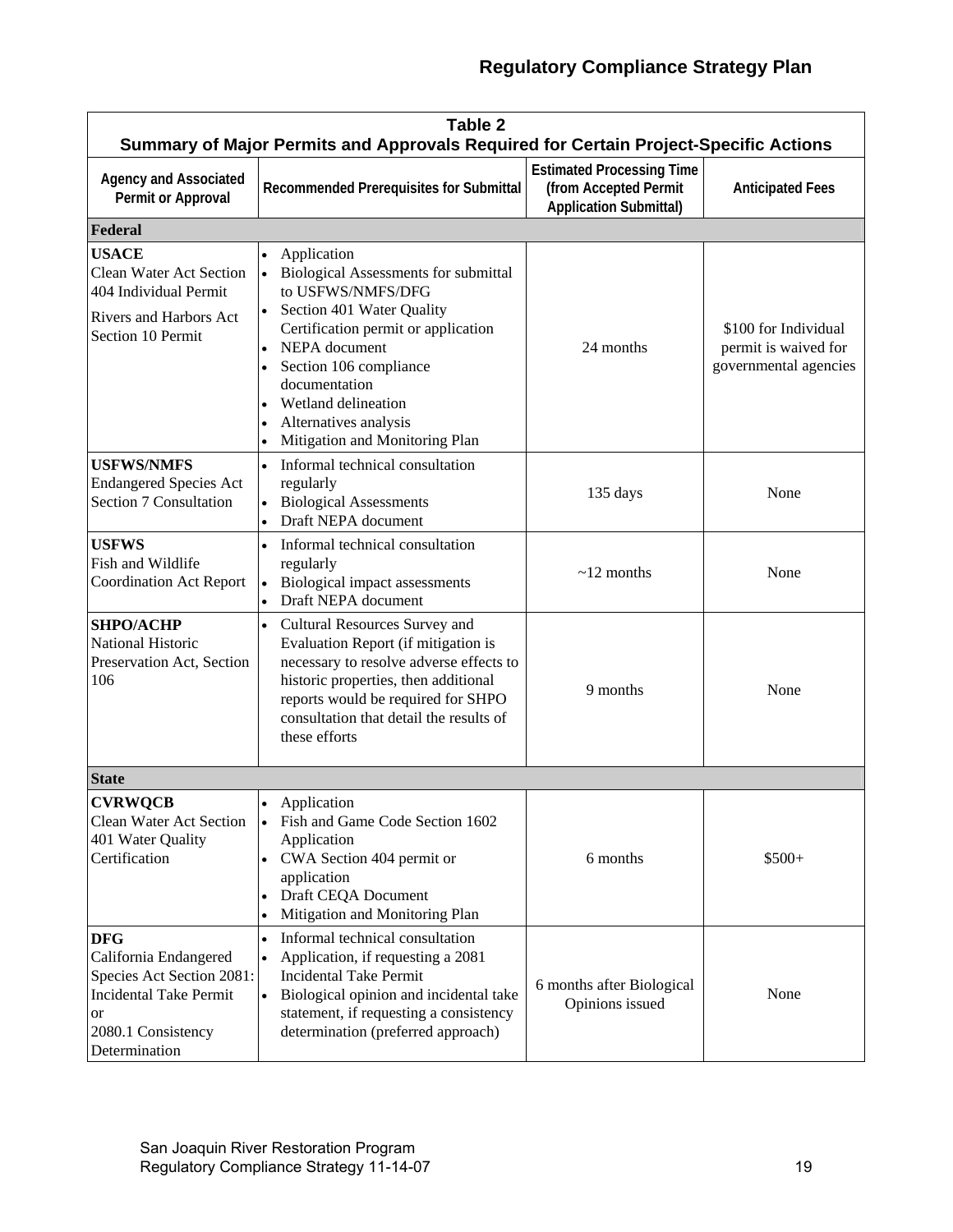| Table 2<br>Summary of Major Permits and Approvals Required for Certain Project-Specific Actions                                                                                                   |                                                                                                                                                                                                     |                                                                                            |                                                   |  |  |  |
|---------------------------------------------------------------------------------------------------------------------------------------------------------------------------------------------------|-----------------------------------------------------------------------------------------------------------------------------------------------------------------------------------------------------|--------------------------------------------------------------------------------------------|---------------------------------------------------|--|--|--|
| <b>Agency and Associated</b><br>Permit or Approval                                                                                                                                                | <b>Recommended Prerequisites for Submittal</b>                                                                                                                                                      | <b>Estimated Processing Time</b><br>(from Accepted Permit<br><b>Application Submittal)</b> | <b>Anticipated Fees</b>                           |  |  |  |
| <b>DFG</b><br>Fish and Game Code<br>Section 1602 Streambed<br><b>Alteration Agreement</b>                                                                                                         | Application<br>$\bullet$<br>Section 401 Water Quality<br>Certification permit or application<br>CWA Section 404 permit or<br>$\bullet$<br>application<br>Draft CEQA Document and<br>Mitigation Plan | 9 months                                                                                   | \$4,000                                           |  |  |  |
| The Reclamation Board<br>California Code of<br>Regulations, Title 23:<br><b>Encroachment Permit</b>                                                                                               | Application<br>$\bullet$                                                                                                                                                                            | 9 months                                                                                   | None                                              |  |  |  |
| <b>State Water Resources</b><br>Control Board<br>Amended water right                                                                                                                              | Application<br>$\bullet$<br>Draft (possibly Final) CEQA<br>Document                                                                                                                                 | 12 months                                                                                  | $$200+$                                           |  |  |  |
| <b>State Lands Commission</b><br><b>Land Use Lease</b>                                                                                                                                            | Application<br>$\bullet$<br>Draft CEQA Document<br>$\bullet$                                                                                                                                        | 9 months                                                                                   | \$25 application fee and<br>possible leasing fees |  |  |  |
| Local                                                                                                                                                                                             |                                                                                                                                                                                                     |                                                                                            |                                                   |  |  |  |
| <b>SJVAPCD</b><br>Dust Control Plan                                                                                                                                                               | Dust Control Plan<br>$\bullet$<br><b>Dust Control Training Course</b><br>$\bullet$<br>Pre-application meeting (encouraged)<br>$\bullet$                                                             | 2 months                                                                                   | \$300                                             |  |  |  |
| <b>SJVAPCD</b><br>Authority to Construct<br>and Permit to Operate                                                                                                                                 | Application<br>$\bullet$<br>Pre-application meeting (encouraged)                                                                                                                                    | 6 months                                                                                   | \$60                                              |  |  |  |
| All permit applications require detailed project description information. Anticipated processing time is estimated based on initial<br>Note:<br>permit applications submittal to permit issuance. |                                                                                                                                                                                                     |                                                                                            |                                                   |  |  |  |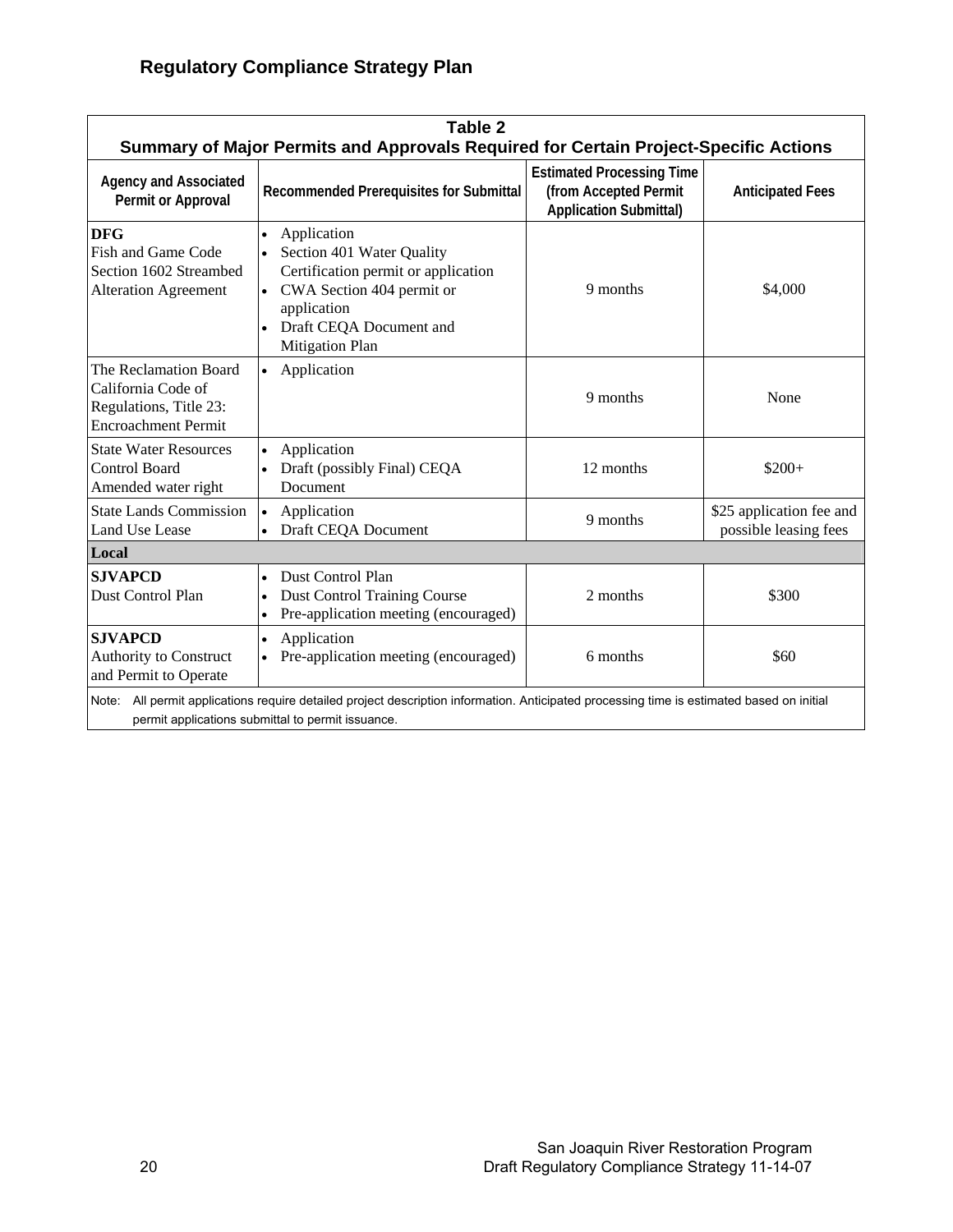| Table 3<br>Integration of Environmental Permitting into Subsequent NEPA/CEQA Documents<br><b>Covering Certain Project-Specific Project Actions</b> |                                                                                                                 |                                                                                                                                                   |                           |                                       |                                                                                                                                                                                                       |                                                                                                                                        |                                                                     |  |  |
|----------------------------------------------------------------------------------------------------------------------------------------------------|-----------------------------------------------------------------------------------------------------------------|---------------------------------------------------------------------------------------------------------------------------------------------------|---------------------------|---------------------------------------|-------------------------------------------------------------------------------------------------------------------------------------------------------------------------------------------------------|----------------------------------------------------------------------------------------------------------------------------------------|---------------------------------------------------------------------|--|--|
| <b>NEPA/CEQA</b><br><b>Process Step</b>                                                                                                            | <b>CWA Section</b><br>404 and RHA<br>Section 10                                                                 | <b>Federal ESA</b><br>and CESA                                                                                                                    | <b>CWA</b><br>Section 401 | Fish and<br>Game Code<br>Section 1600 | National<br><b>Historic</b><br>Preservation<br>Act<br>Section 106                                                                                                                                     | Other / Rec<br>Board /<br>Executive<br>Orders /<br><b>Local Permits</b>                                                                | <b>FWCA</b>                                                         |  |  |
|                                                                                                                                                    | Conduct<br>surveys to<br>identify<br>waters of the<br>U.S.,<br>including<br>wetlands on<br>the project<br>site. | Request<br>species lists<br>from<br>USFWS,<br>NMFS, and<br>DFG.                                                                                   |                           |                                       | Conduct<br>records<br>search.                                                                                                                                                                         | Request input<br>from<br>appropriate<br>agencies<br>early in the<br>process.                                                           | Coordinate<br>planning<br>early with<br>USFWS,<br>NMFS, and<br>DFG. |  |  |
| Prepare<br>NEPA/CEQA                                                                                                                               |                                                                                                                 | Determine<br>the presence<br>of listed<br>species or<br>their<br>potential<br>habitat and<br>the extent of<br>critical<br>habitat on the<br>site. |                           |                                       | Conduct<br>cultural<br>resource<br>surveys to<br>determine<br>what<br>resources are<br>on the project<br>site.                                                                                        | Contact the<br><b>State Lands</b><br>Commission<br>to determine<br>whether the<br>project is on<br>land within<br>its<br>jurisdiction. |                                                                     |  |  |
| Document (if<br>needed for<br>environmenta<br>I documents<br>subsequent to<br>PEIS/R)                                                              |                                                                                                                 | Conduct<br>surveys for<br>listed species,<br>if<br>appropriate.                                                                                   |                           |                                       | Consult with<br>Native<br>American<br>organizations                                                                                                                                                   | Contact the<br>Department<br>of Substances<br>Control and<br>other<br>resource<br>agencies<br>regarding<br>hazardous<br>materials.     |                                                                     |  |  |
|                                                                                                                                                    |                                                                                                                 |                                                                                                                                                   |                           |                                       | Prepare<br>Cultural<br>Resources<br>Survey and<br>Evaluation<br>Report and<br>submit to the<br>State Historic<br>Preservation<br>Officer (if<br>necessary). If<br>historic<br>properties<br>adversely |                                                                                                                                        |                                                                     |  |  |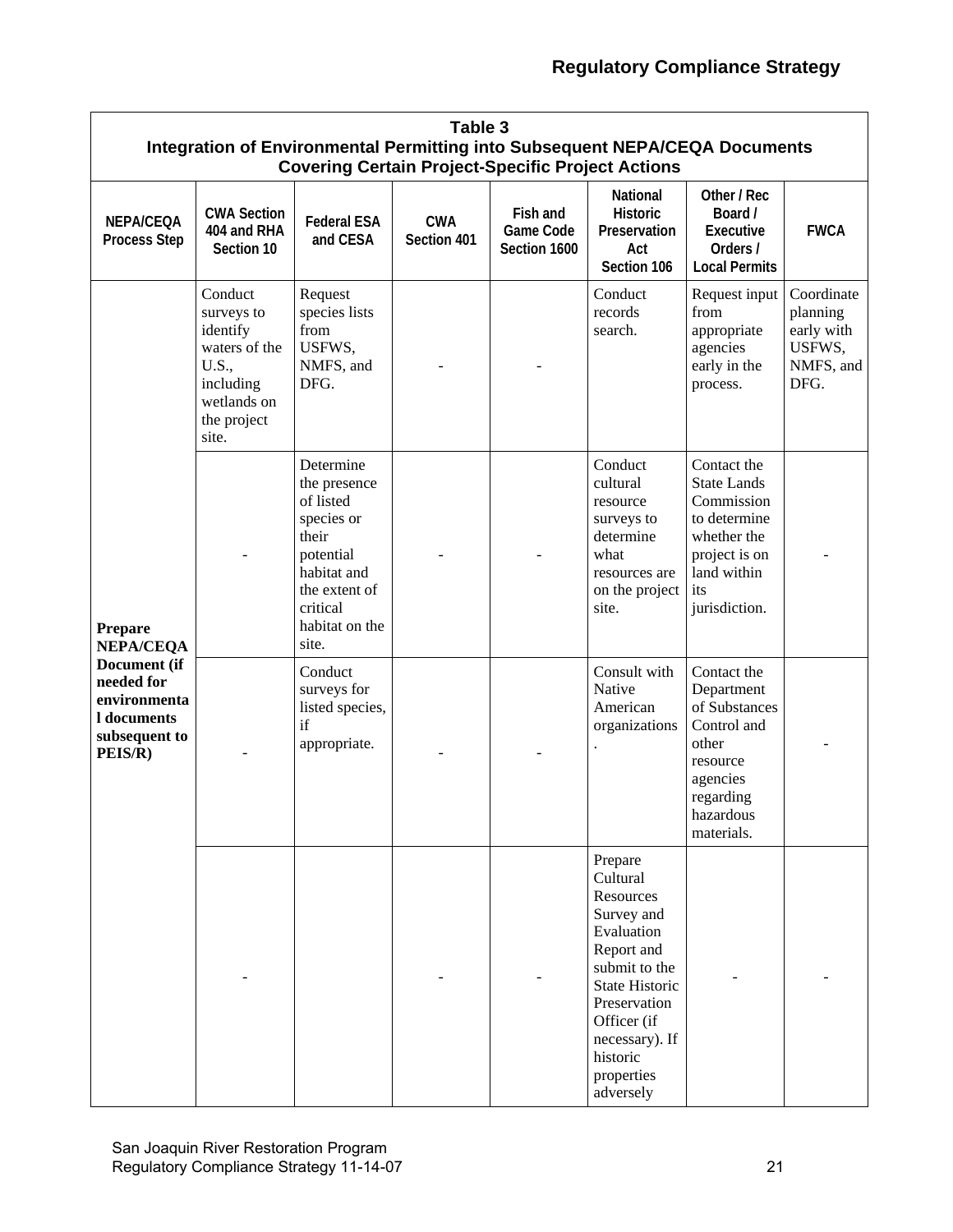| Table 3<br>Integration of Environmental Permitting into Subsequent NEPA/CEQA Documents<br><b>Covering Certain Project-Specific Project Actions</b> |                                                                                                                                                                                                                                |                                                                                                |                           |                                       |                                                                                                                                                          |                                                                                                                                                                                  |                                                                     |  |
|----------------------------------------------------------------------------------------------------------------------------------------------------|--------------------------------------------------------------------------------------------------------------------------------------------------------------------------------------------------------------------------------|------------------------------------------------------------------------------------------------|---------------------------|---------------------------------------|----------------------------------------------------------------------------------------------------------------------------------------------------------|----------------------------------------------------------------------------------------------------------------------------------------------------------------------------------|---------------------------------------------------------------------|--|
| <b>NEPA/CEQA</b><br><b>Process Step</b>                                                                                                            | <b>CWA Section</b><br>404 and RHA<br>Section 10                                                                                                                                                                                | <b>Federal ESA</b><br>and CESA                                                                 | <b>CWA</b><br>Section 401 | Fish and<br>Game Code<br>Section 1600 | National<br><b>Historic</b><br>Preservation<br>Act<br>Section 106                                                                                        | Other / Rec<br>Board /<br>Executive<br>Orders /<br><b>Local Permits</b>                                                                                                          | <b>FWCA</b>                                                         |  |
|                                                                                                                                                    |                                                                                                                                                                                                                                |                                                                                                |                           |                                       | effected, then<br>additional<br>consultation,<br>documentation<br>, and<br>mitigation<br>report is<br>necessary to<br>resolve the<br>adverse<br>effects. |                                                                                                                                                                                  |                                                                     |  |
| <b>Prepare</b><br><b>Statement of</b><br><b>Purpose and</b><br>Need /<br>Project<br><b>Objectives</b>                                              | Consider<br>implications<br>of purpose<br>and need<br>statement on<br>range of<br>alternatives<br>to be<br>analyzed<br>under the<br><b>CWA</b> Section<br>404(b)(1)<br>Guidelines (if<br>individual<br>permit is<br>required). | Request<br>informal<br>Technical<br>Assistance<br>from<br><b>USFWS/NM</b><br>FS and/or<br>DFG. |                           |                                       |                                                                                                                                                          |                                                                                                                                                                                  | Coordinate<br>planning<br>early with<br>USFWS,<br>NMFS, and<br>DFG. |  |
| Complete<br><b>Scoping</b><br>(Including<br>Notice of<br>Intent /<br>Notice of<br><b>Preparation if</b><br>needed)                                 |                                                                                                                                                                                                                                |                                                                                                |                           |                                       |                                                                                                                                                          | Contact local<br>agencies and<br>other<br>interested<br>parties.<br>Contact local<br>reclamation<br>districts,<br>affected<br>landowners,<br>and other<br>interested<br>parties. | Coordinate<br>with<br>USFWS,<br>NMFS, and<br><b>DFG</b>             |  |
| Develop No-<br><b>Action</b><br><b>Alternative</b>                                                                                                 |                                                                                                                                                                                                                                | Consider<br>baseline<br>conditions<br>for Federal                                              |                           |                                       |                                                                                                                                                          |                                                                                                                                                                                  | Coordinate<br>with<br>USFWS,<br>NMFS, and                           |  |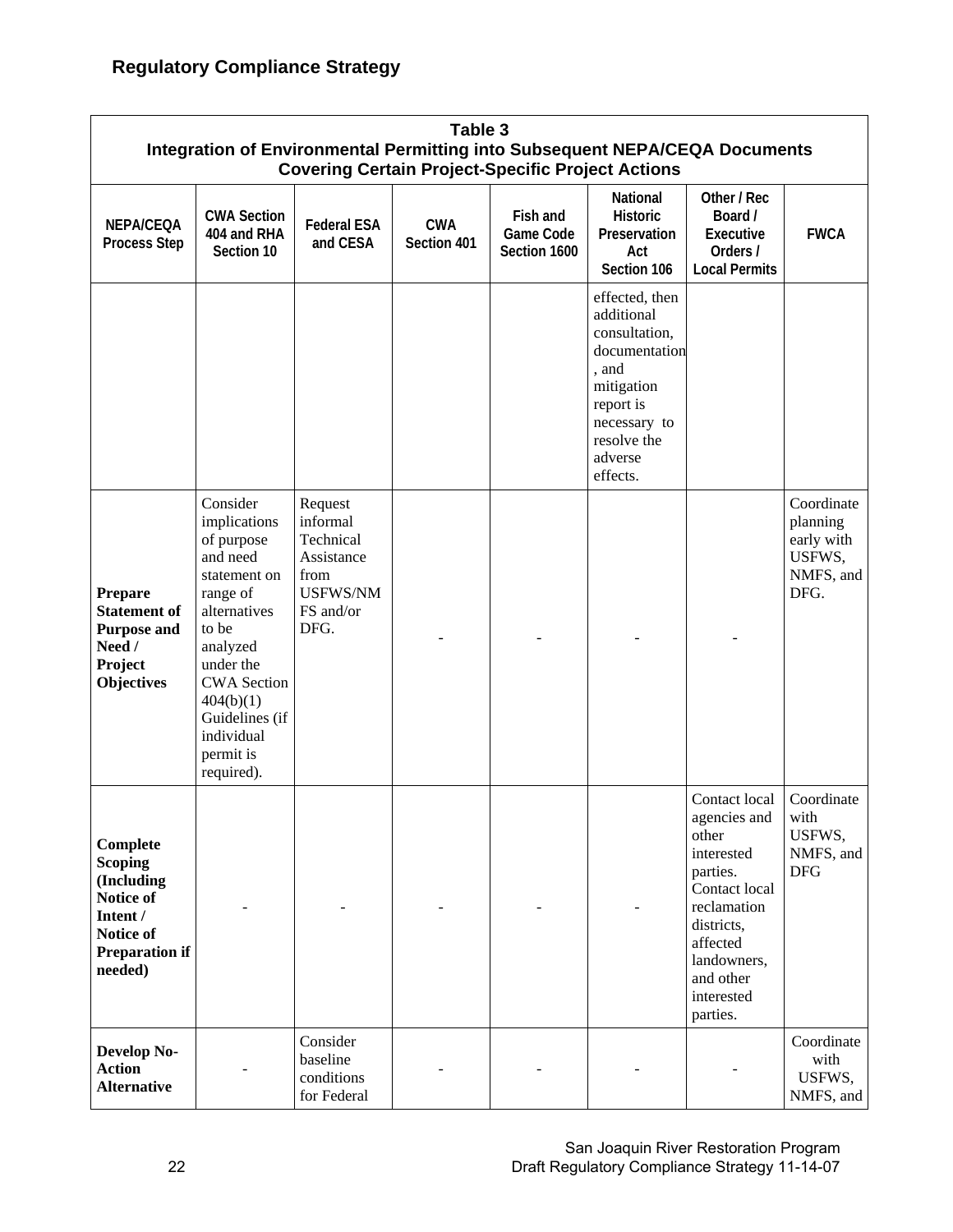| Table 3<br><b>Integration of Environmental Permitting into Subsequent NEPA/CEQA Documents</b><br><b>Covering Certain Project-Specific Project Actions</b> |                                                                                                                                                |                                                                                                                                                                                 |                           |                                       |                                                                                                                                |                                                                         |                                                         |  |
|-----------------------------------------------------------------------------------------------------------------------------------------------------------|------------------------------------------------------------------------------------------------------------------------------------------------|---------------------------------------------------------------------------------------------------------------------------------------------------------------------------------|---------------------------|---------------------------------------|--------------------------------------------------------------------------------------------------------------------------------|-------------------------------------------------------------------------|---------------------------------------------------------|--|
| <b>NEPA/CEQA</b><br><b>Process Step</b>                                                                                                                   | <b>CWA Section</b><br>404 and RHA<br>Section 10                                                                                                | <b>Federal ESA</b><br>and CESA                                                                                                                                                  | <b>CWA</b><br>Section 401 | Fish and<br>Game Code<br>Section 1600 | National<br><b>Historic</b><br>Preservation<br>Act<br>Section 106                                                              | Other / Rec<br>Board /<br>Executive<br>Orders /<br><b>Local Permits</b> | <b>FWCA</b>                                             |  |
|                                                                                                                                                           |                                                                                                                                                | ESA and<br><b>CESA</b><br>consultations.                                                                                                                                        |                           |                                       |                                                                                                                                |                                                                         | <b>DFG</b>                                              |  |
| <b>Develop</b><br>Preliminary<br>Set of<br><b>Alternatives</b>                                                                                            | Ensure that<br>alternative<br>development<br>and screening<br>is done<br>according to<br><b>CWA</b> Section<br>404(b)(1)<br>Guidelines.        | Ensure that<br>alternatives<br>are<br>developed<br>that avoid or<br>minimize<br>impacts on<br>listed species<br>and critical<br>habitat.                                        |                           |                                       | Ensure that<br>alternative(s)<br>avoid or<br>minimize<br>effects on<br>known<br>cultural<br>resources<br>where<br>practicable. |                                                                         | Coordinate<br>with<br>USFWS,<br>NMFS, and<br><b>DFG</b> |  |
| <b>Finalize Set</b><br><b>of</b><br><b>Alternatives</b>                                                                                                   | <b>Ensure that</b><br>alternative<br>development<br>and screening<br>is done<br>according to<br><b>CWA</b> Section<br>404(b)(1)<br>Guidelines. | Ensure that<br>alternatives<br>are selected<br>that avoid or<br>minimize<br>impacts on<br>listed species<br>and critical<br>habitat.                                            |                           |                                       | Ensure that<br>alternative(s)<br>avoid or<br>minimize<br>effects on<br>known<br>cultural<br>resources<br>where<br>practicable. |                                                                         | Coordinate<br>with<br>USFWS,<br>NMFS, and<br><b>DFG</b> |  |
| <b>Prepare Draft</b><br>NEPA/CEQA<br><b>Document</b>                                                                                                      | Analyze<br>effects of<br>alternatives<br>on waters of<br>the U.S.<br>Prepare a<br>draft Section<br>404<br>alternatives<br>analysis.            | Use<br>information/r<br>esults from<br>the species<br>surveys to<br>assists in<br>analyzing the<br>effects of<br>alternatives<br>on listed<br>species<br>and their<br>habitats. |                           |                                       | Analyze<br>effects of<br>alternatives<br>on known<br>cultural<br>resources,<br>where<br>practicable.                           |                                                                         | Coordinate<br>with<br>USFWS,<br>NMFS, and<br><b>DFG</b> |  |
|                                                                                                                                                           |                                                                                                                                                |                                                                                                                                                                                 |                           |                                       | Prepare a<br>determination<br>of effects<br>report (if<br>required) for<br>resources<br>listed or                              |                                                                         |                                                         |  |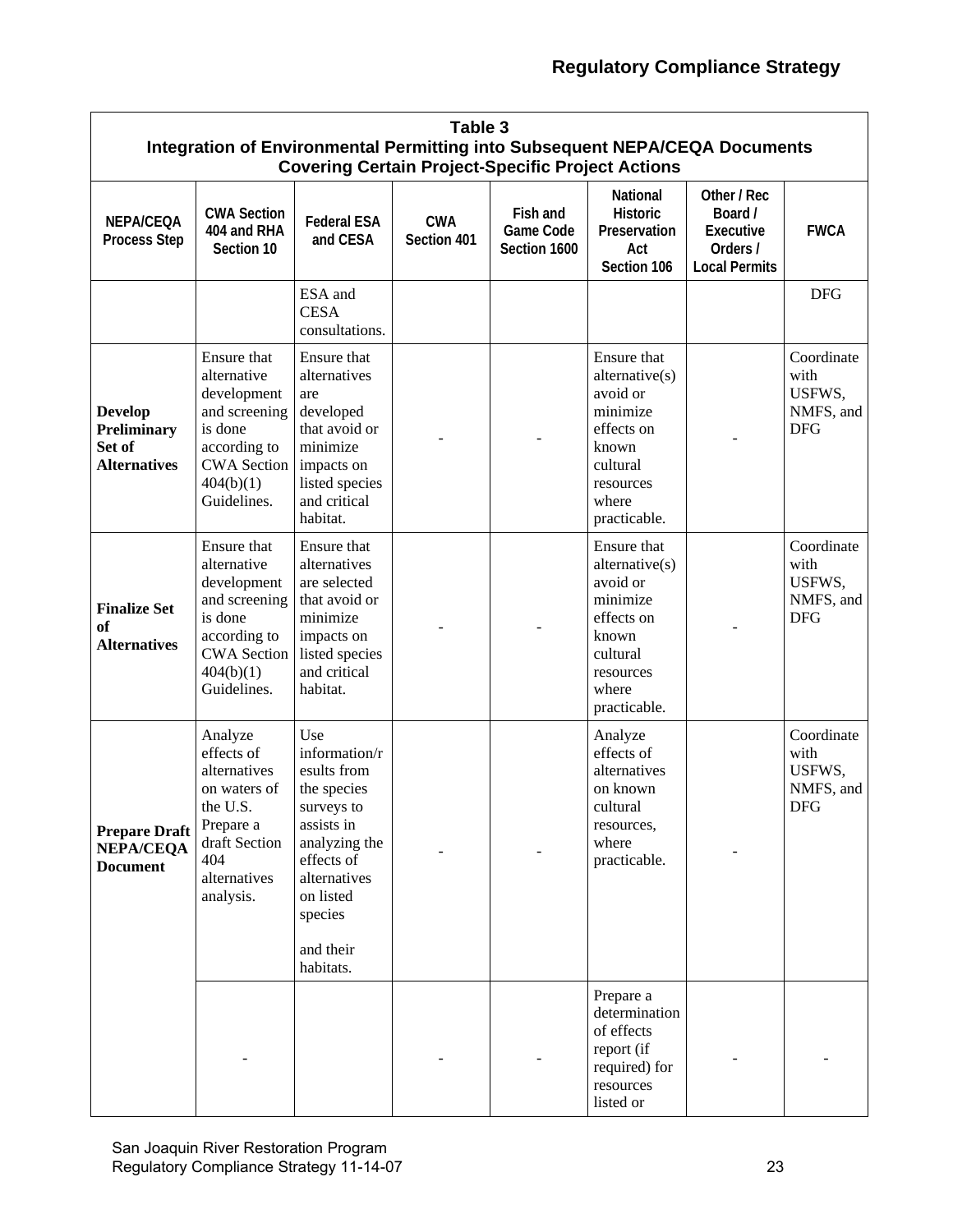$\mathbf{r}$ 

| Table 3<br>Integration of Environmental Permitting into Subsequent NEPA/CEQA Documents<br><b>Covering Certain Project-Specific Project Actions</b> |                                                 |                                                                                                                                                                                         |                           |                                       |                                                                                                                                                                                                                                                                                                                                                                          |                                                                         |                                                         |  |
|----------------------------------------------------------------------------------------------------------------------------------------------------|-------------------------------------------------|-----------------------------------------------------------------------------------------------------------------------------------------------------------------------------------------|---------------------------|---------------------------------------|--------------------------------------------------------------------------------------------------------------------------------------------------------------------------------------------------------------------------------------------------------------------------------------------------------------------------------------------------------------------------|-------------------------------------------------------------------------|---------------------------------------------------------|--|
| NEPA/CEQA<br>Process Step                                                                                                                          | <b>CWA Section</b><br>404 and RHA<br>Section 10 | <b>Federal ESA</b><br>and CESA                                                                                                                                                          | <b>CWA</b><br>Section 401 | Fish and<br>Game Code<br>Section 1600 | National<br><b>Historic</b><br>Preservation<br>Act<br>Section 106                                                                                                                                                                                                                                                                                                        | Other / Rec<br>Board /<br>Executive<br>Orders /<br><b>Local Permits</b> | <b>FWCA</b>                                             |  |
|                                                                                                                                                    |                                                 |                                                                                                                                                                                         |                           |                                       | eligible for<br>listing on the<br>National<br>Register of<br>Historic<br>Places or<br>California<br>Register of<br>Historical<br>Resources. If<br>Reclamation<br>deferring<br>Section 106<br>consultation<br>until specific<br>actions are<br>detailed, then<br>effects<br>discussed in<br>general<br>fashion in<br>PEIS/R, but<br>unlikely<br>effects report<br>needed. |                                                                         |                                                         |  |
|                                                                                                                                                    |                                                 | Coordinate<br>with<br>USFWS,<br>NMFS, and<br>DFG.                                                                                                                                       |                           |                                       |                                                                                                                                                                                                                                                                                                                                                                          |                                                                         | Coordinate<br>with<br>USFWS,<br>NMFS, and<br><b>DFG</b> |  |
|                                                                                                                                                    |                                                 | Prepare and<br>submit Draft<br>Biological<br>Assessments<br>to USFWS,<br>NMFS,<br>and/or DFG<br>for informal<br>review if<br>potential to<br>affect listed<br>species is<br>identified. |                           |                                       |                                                                                                                                                                                                                                                                                                                                                                          |                                                                         |                                                         |  |
|                                                                                                                                                    | $\blacksquare$                                  | Submit draft                                                                                                                                                                            | $\overline{a}$            | $\blacksquare$                        | ÷,                                                                                                                                                                                                                                                                                                                                                                       | $\blacksquare$                                                          | $\overline{\phantom{a}}$                                |  |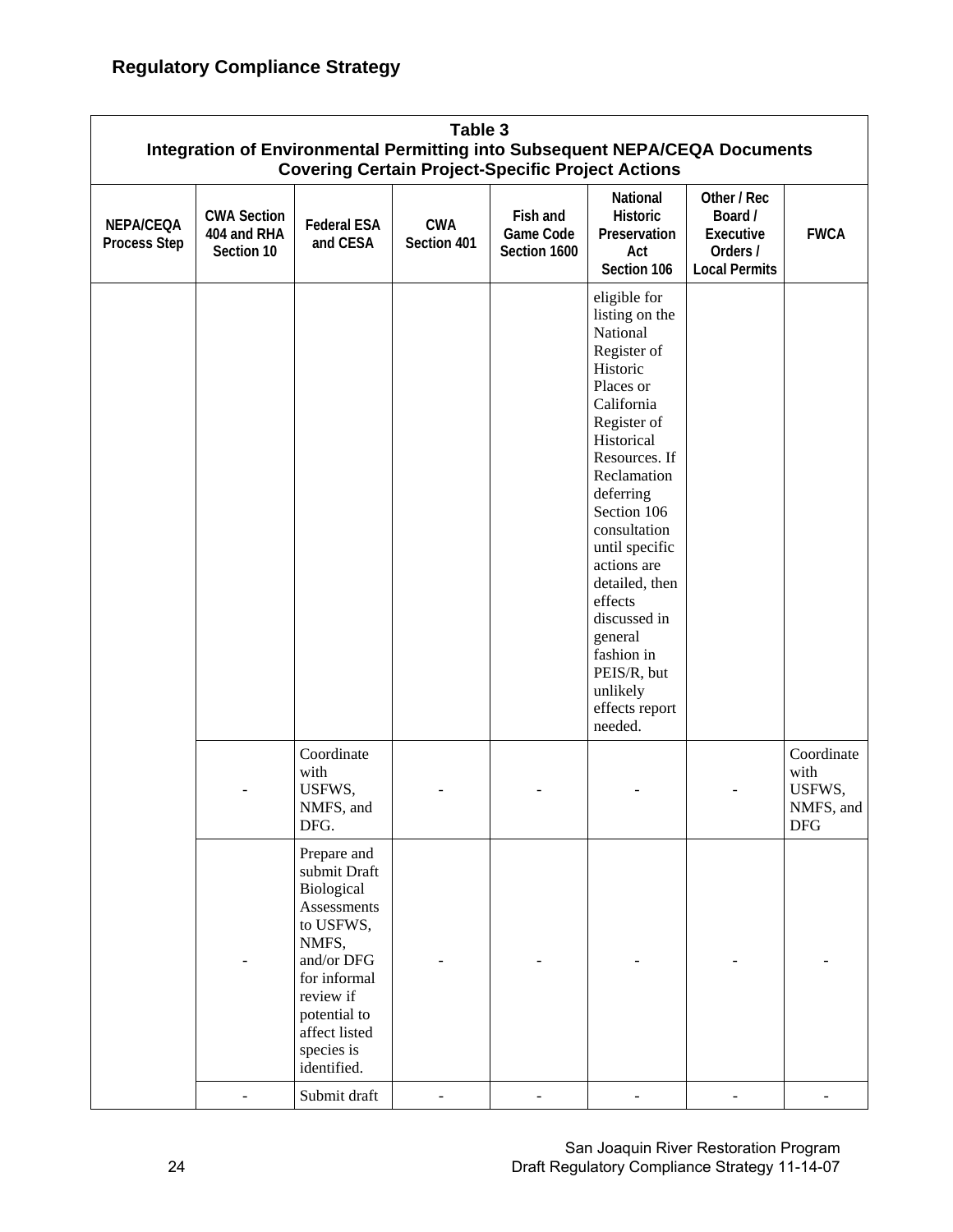| Table 3<br><b>Integration of Environmental Permitting into Subsequent NEPA/CEQA Documents</b><br><b>Covering Certain Project-Specific Project Actions</b> |                                                                                                                                            |                                                                                                                                       |                           |                                       |                                                                          |                                                                         |                                          |  |  |
|-----------------------------------------------------------------------------------------------------------------------------------------------------------|--------------------------------------------------------------------------------------------------------------------------------------------|---------------------------------------------------------------------------------------------------------------------------------------|---------------------------|---------------------------------------|--------------------------------------------------------------------------|-------------------------------------------------------------------------|------------------------------------------|--|--|
| <b>NEPA/CEQA</b><br><b>Process Step</b>                                                                                                                   | <b>CWA Section</b><br>404 and RHA<br>Section 10                                                                                            | <b>Federal ESA</b><br>and CESA                                                                                                        | <b>CWA</b><br>Section 401 | Fish and<br>Game Code<br>Section 1600 | <b>National</b><br><b>Historic</b><br>Preservation<br>Act<br>Section 106 | Other / Rec<br>Board /<br>Executive<br>Orders /<br><b>Local Permits</b> | <b>FWCA</b>                              |  |  |
|                                                                                                                                                           |                                                                                                                                            | Biological<br><b>Assessments</b><br>for agency<br>review.                                                                             |                           |                                       |                                                                          |                                                                         |                                          |  |  |
| <b>Circulate</b><br><b>Draft</b><br><b>NEPA/CEQA</b><br><b>Document for</b><br><b>Review</b>                                                              | Circulate<br>draft Section<br>404<br>alternative<br>analysis.<br>Prepare<br>Section 404<br>and RHA<br>Section 10<br>permit<br>application. | Submit Final<br>Biological<br><b>Assessments</b><br>to USFWS,<br>NMFS.<br>and/or DFG<br><i>(initiate)</i><br>formal<br>consultation). |                           |                                       |                                                                          |                                                                         | Submit<br>Draft<br><b>FWCA</b><br>Report |  |  |
| <b>Hold Public</b><br><b>Hearing (if</b><br>needed)                                                                                                       |                                                                                                                                            |                                                                                                                                       |                           |                                       |                                                                          |                                                                         |                                          |  |  |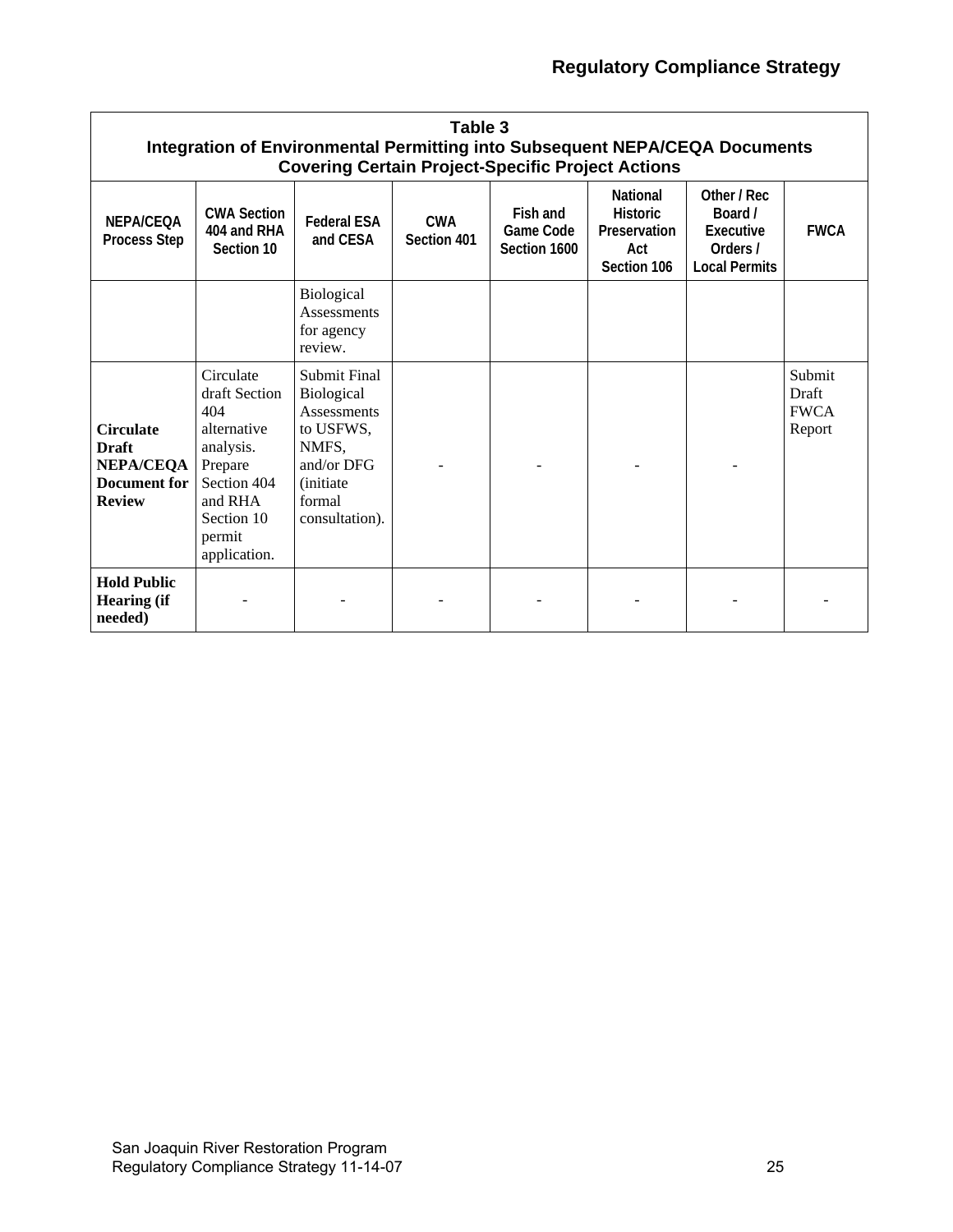| Table 3<br>Integration of Environmental Permitting into Subsequent NEPA/CEQA Documents<br><b>Covering Certain Project-Specific Project Actions</b> |                                                                                                                              |                                                                                             |                                                                |                                                                    |                                                                                                                                                                                                                                                                                                                                 |                                                                         |                                          |  |
|----------------------------------------------------------------------------------------------------------------------------------------------------|------------------------------------------------------------------------------------------------------------------------------|---------------------------------------------------------------------------------------------|----------------------------------------------------------------|--------------------------------------------------------------------|---------------------------------------------------------------------------------------------------------------------------------------------------------------------------------------------------------------------------------------------------------------------------------------------------------------------------------|-------------------------------------------------------------------------|------------------------------------------|--|
| <b>NEPA/CEQA</b><br><b>Process Step</b>                                                                                                            | <b>CWA Section</b><br>404 and RHA<br>Section 10                                                                              | <b>Federal ESA</b><br>and CESA                                                              | <b>CWA</b><br>Section 401                                      | Fish and<br>Game Code<br>Section 1600                              | National<br><b>Historic</b><br>Preservation<br>Act<br>Section 106                                                                                                                                                                                                                                                               | Other / Rec<br>Board /<br>Executive<br>Orders /<br><b>Local Permits</b> | <b>FWCA</b>                              |  |
| <b>Prepare and</b><br><b>Publish Final</b><br>NEPA/CEQA<br><b>Document</b>                                                                         | Prepare final<br>Section 404<br>alternatives<br>analysis.                                                                    | Circulate<br><b>Biological</b><br>Opinion /<br>Section 2081<br>permit with<br>Final PEIS/R. |                                                                |                                                                    | Negotiate<br>Memorandu<br>m of<br>Agreement<br>(MOA) with<br>SHPO if<br>adverse<br>effects to<br>historic<br>properties are<br>identified and<br>Section 106<br>compliance is<br>not deferred.<br>Reclamation<br>may<br>negotiate<br>Programmati<br>c Agreement<br>(PA) with<br>SHPO to<br>detail Section<br>106<br>compliance. |                                                                         | Submit<br>Final<br><b>FWCA</b><br>Report |  |
| <b>Adopt and/or</b><br><b>Certify</b><br>NEPA/CEQA<br><b>Document</b>                                                                              |                                                                                                                              |                                                                                             | Submit 401<br>Water<br>Quality<br>Certification<br>application | Submit 1602<br>Streambed<br>Alteration<br>Agreement<br>application |                                                                                                                                                                                                                                                                                                                                 |                                                                         |                                          |  |
| <b>Finalize</b><br><b>Agency</b><br><b>Decision</b>                                                                                                | Ensure that<br>the preferred<br>alternative is<br>selected<br>according to<br>the CWA<br>Section<br>404(b)(1)<br>Guidelines. | Obtain<br>Section 2081<br>permit from<br><b>DFG</b>                                         |                                                                |                                                                    |                                                                                                                                                                                                                                                                                                                                 |                                                                         |                                          |  |
| <b>Issue Final</b><br>NEPA/CEQA<br><b>Decision</b><br>documents                                                                                    | Submit<br>Section 404<br>alternatives<br>analysis.<br><b>USACE</b><br>issues permit                                          |                                                                                             |                                                                |                                                                    | If PEIS/R<br>cannot<br>identify all<br>historic<br>properties<br>adversely                                                                                                                                                                                                                                                      | Prepare and<br>submit other<br>permit<br>applications.                  |                                          |  |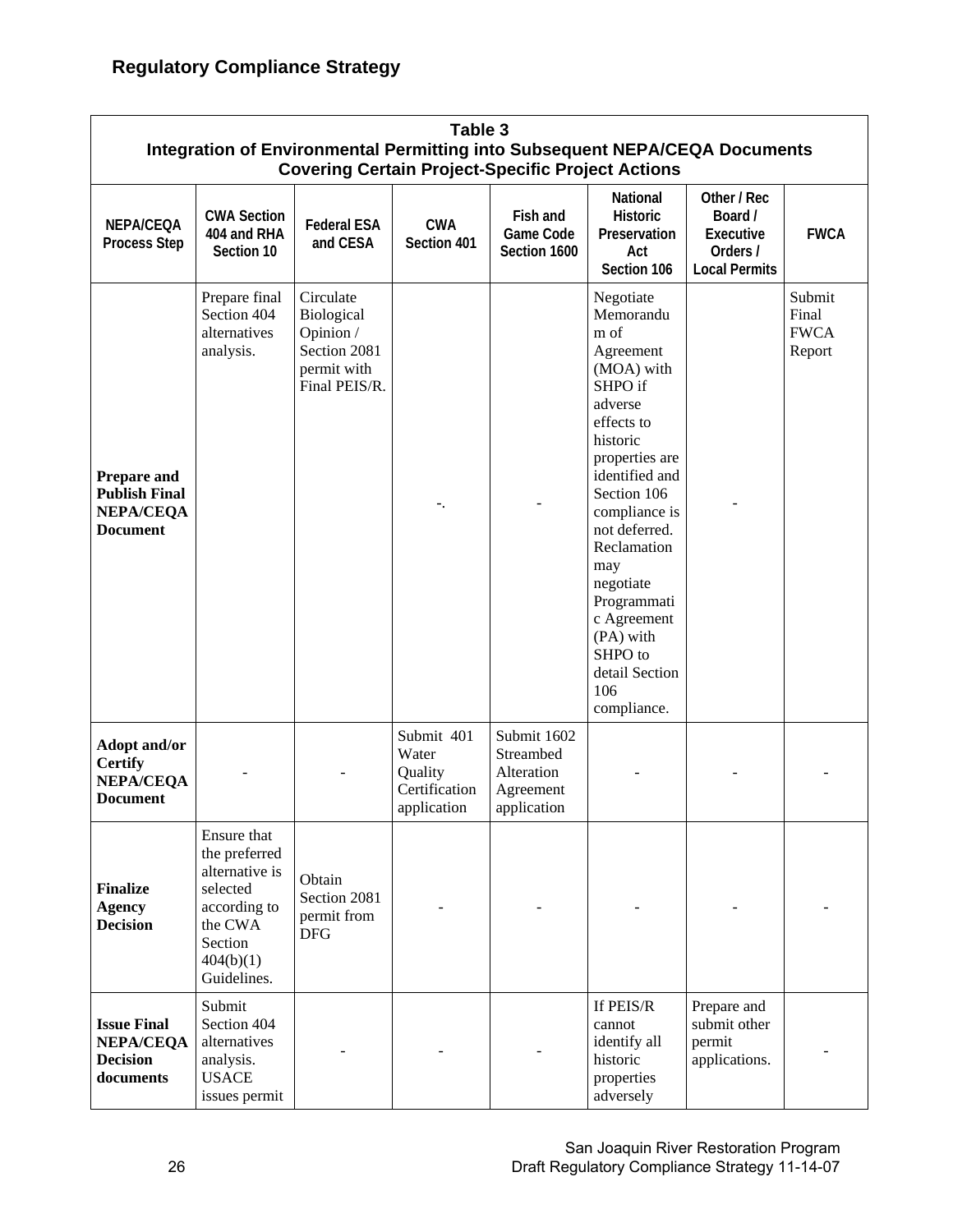| Table 3<br><b>Integration of Environmental Permitting into Subsequent NEPA/CEQA Documents</b><br><b>Covering Certain Project-Specific Project Actions</b> |                                                 |                                |                    |                                       |                                                                                            |                                                                         |             |  |  |
|-----------------------------------------------------------------------------------------------------------------------------------------------------------|-------------------------------------------------|--------------------------------|--------------------|---------------------------------------|--------------------------------------------------------------------------------------------|-------------------------------------------------------------------------|-------------|--|--|
| NEPA/CEQA<br><b>Process Step</b>                                                                                                                          | <b>CWA Section</b><br>404 and RHA<br>Section 10 | <b>Federal ESA</b><br>and CESA | CWA<br>Section 401 | Fish and<br>Game Code<br>Section 1600 | National<br><b>Historic</b><br>Preservation<br>Act<br>Section 106                          | Other / Rec<br>Board /<br>Executive<br>Orders /<br><b>Local Permits</b> | <b>FWCA</b> |  |  |
|                                                                                                                                                           | after NEPA<br>process is<br>complete.           |                                |                    |                                       | affected, then<br>the ROD must<br>commit to do<br>so as Program<br>actions are<br>defined. |                                                                         |             |  |  |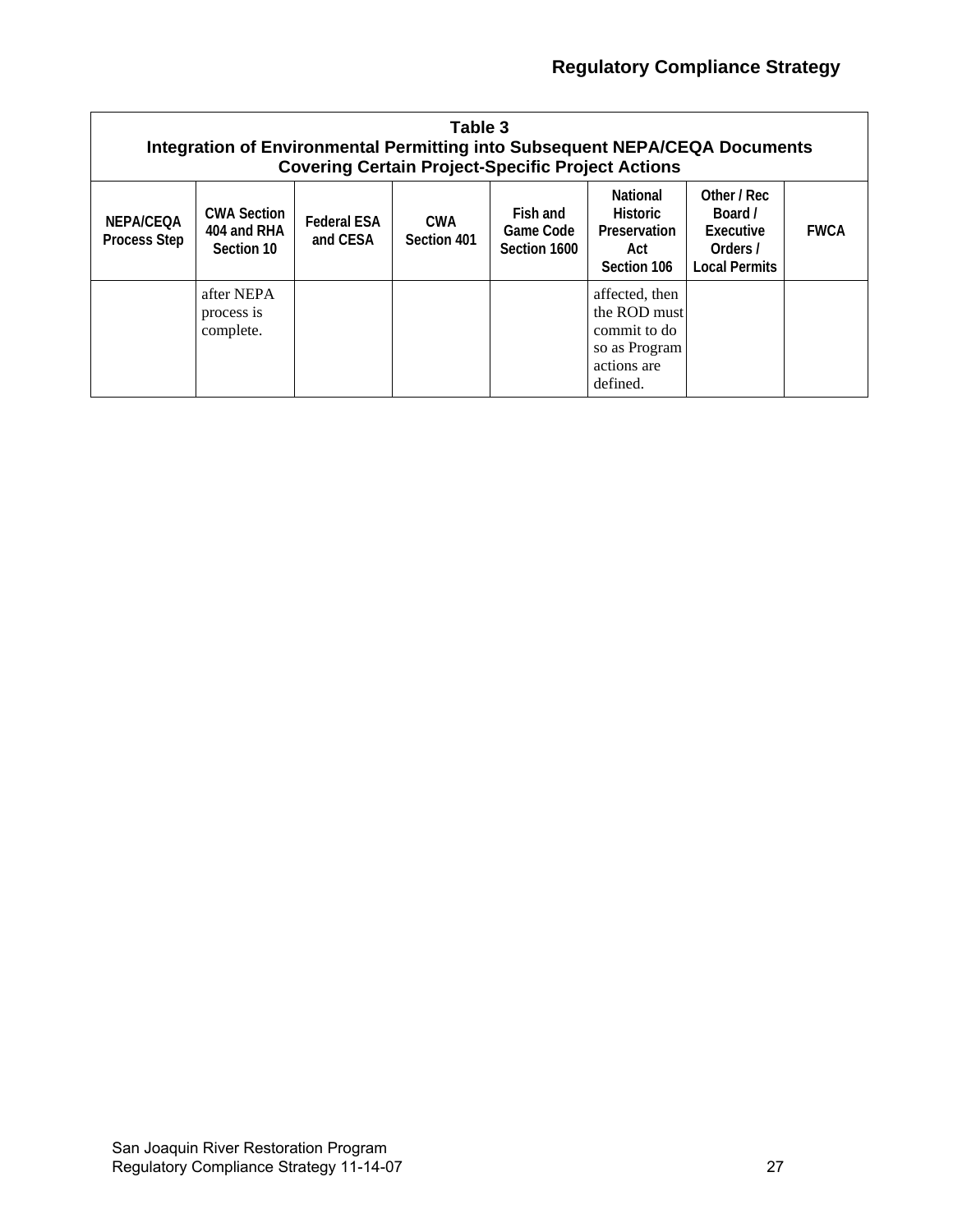

#### General Flowchart for Section 404 Permitting Activities **Figure 1 Figure 1**

San Joaquin River Restoration Program 28 Draft Regulatory Compliance Strategy 11-14-07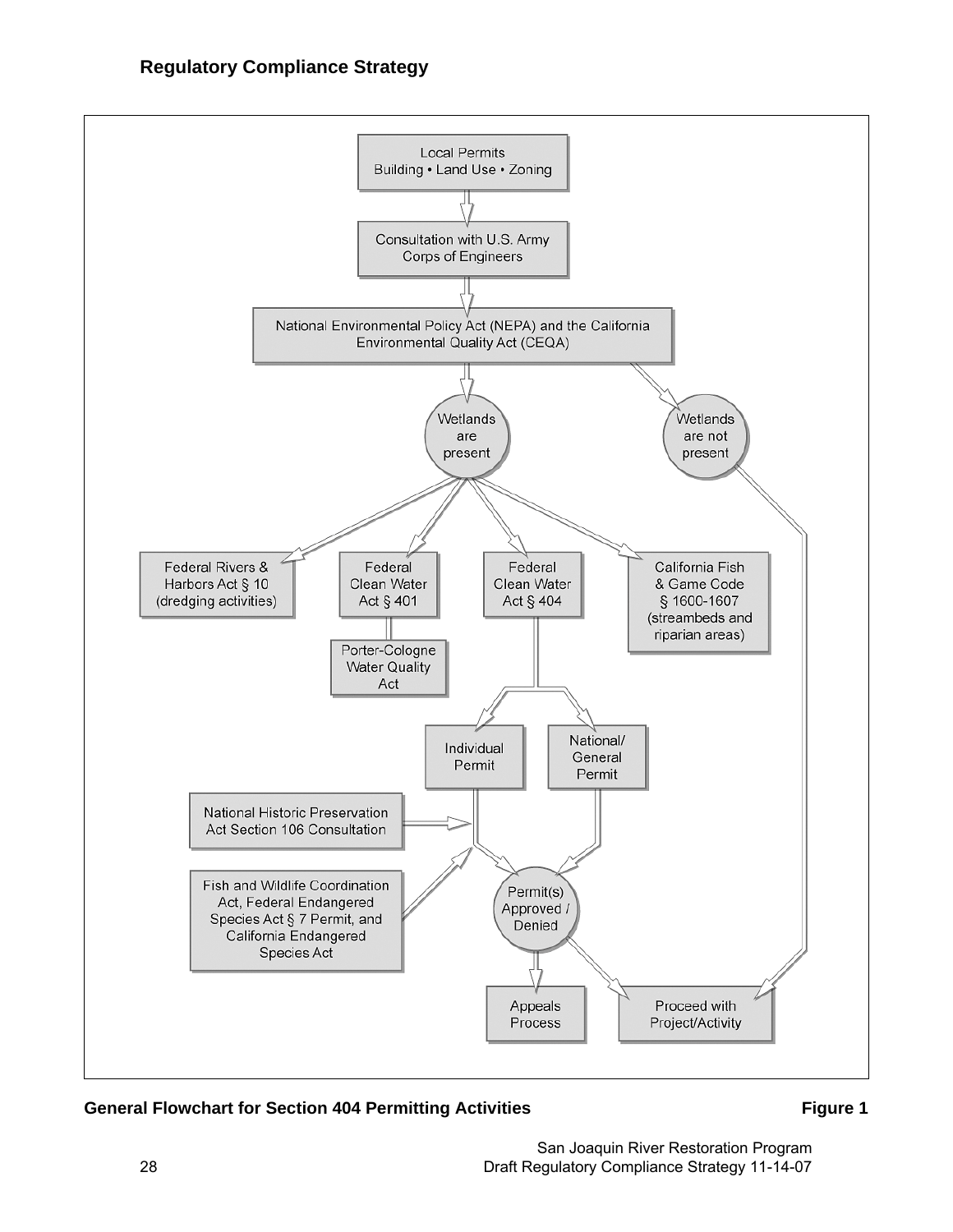

Source: California Environmental Resource Evaluation System (CERES), California Wetlands Information System (CWIS) 2004

#### **Flowchart for Section 404 Nationwide Permit System Figure 2 According Figure 2 According Figure 2**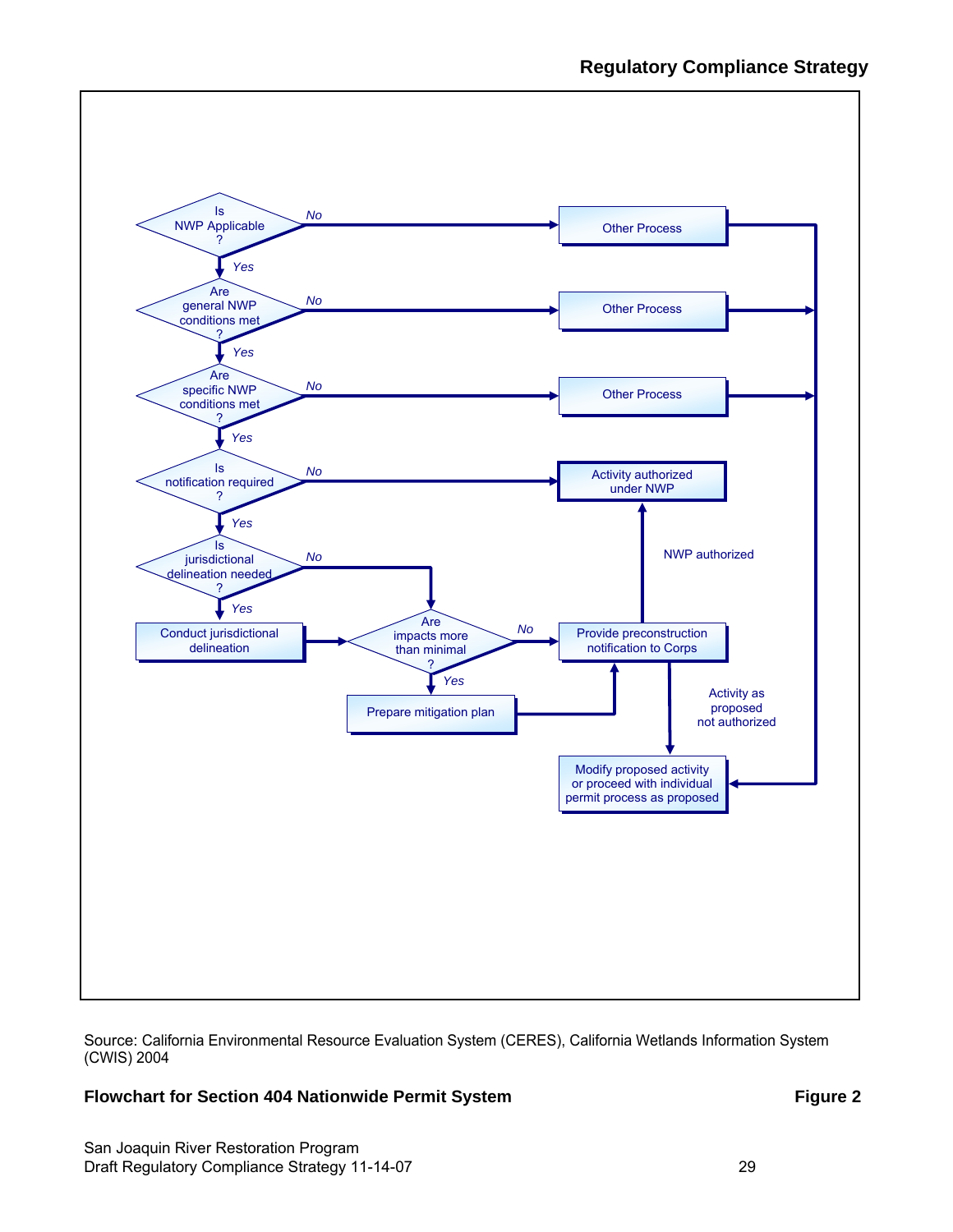

Source: California Environmental Resource Evaluation System (CERES), California Wetlands Information System (CWIS) 2004, USACE, San Francisco District

#### USACE Regulatory Jurisdiction **Figure 3 Figure 3**

San Joaquin River Restoration Program 30 Draft Regulatory Compliance Strategy 11-14-07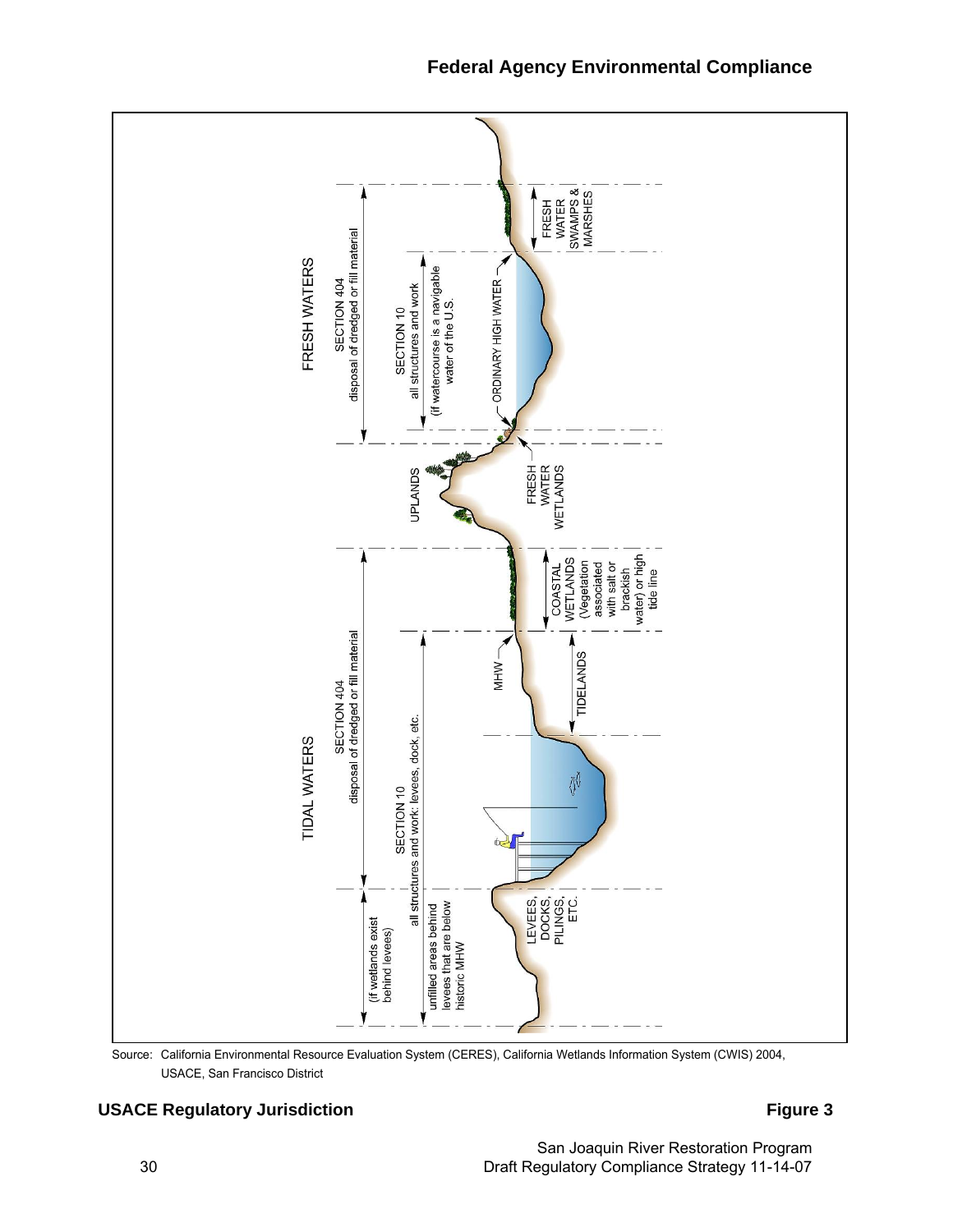| <b>Agency:</b> | <b>NEPA Lead Agency: Reclamation</b> |
|----------------|--------------------------------------|
|                |                                      |

- 3 CEQA Lead Agency: DWR
- 4 **Documents:** Notice of Intent/Notice of Preparation, Notice of Public Hearing, Scoping 5 Report, Notice of Availability/Notice of Completion of Draft and Final 6 PEIS/R, Draft and Final PEIS/R, Record of Decision (ROD)/Notice of 7 Determination (NOD), and subsequent project-specific environmental 8 compliance documents
- 9 **Resources:** Comprehensive environmental resources
- 10 **Processing**
- 11 **Time:** minimum 24 months
- 12 **Contacts:** Reclamation (Shane Hunt, Rosemary Stefani, Laura Myers)/DWR (Karen 13 Dulik, Kevin Faulkenberry)/other ECPWG members

#### 14 **Application to Proposed Action:**

- 15 NEPA applies to discretionary projects funded or carried out by Federal agencies.
- 16 Reclamation owns and operates Friant Dam. As the owner-operator, Reclamation will be
- 17 responsible for releasing Interim Flows, analyzing associated effects, and subsequently
- 18 managing and operating the Dam consistent with the Settlement. Reclamation has the
- 19 primary Federal responsibility for performing the SJRRP and therefore is the lead agency
- 20 for NEPA purposes.
- 21 CEQA applies to discretionary projects performed by public agencies (Public Resources
- 22 Code § 21001.1). DWR is a signatory to the Memorandum of Understanding (MOU)
- 23 between the Department of the Interior and the State of California, designed to implement
- 24 the Settlement and coordinate state and Federal authority. Under the MOU and
- 25 Settlement, DWR will perform physical modifications to the river channel and construct
- 26 related structures to improve fish habitat and survivability. DWR has the primary
- 27 responsibility among state agencies for performing the SJRRP and therefore is the lead
- 28 state agency for CEQA compliance.

### 29 **Purpose and Requirements:**

- 30 The SJRRP calls for both short-term actions to provide Interim Flows to enhance fish
- 31 habitat, as well as long-term planning and physical changes to the channel and
- 32 construction of associated structures. Components of the Program include:
- 33 ► Releasing short-term Interim Flows from Friant Dam
- 34 ► Formulating and evaluating channel and structural improvements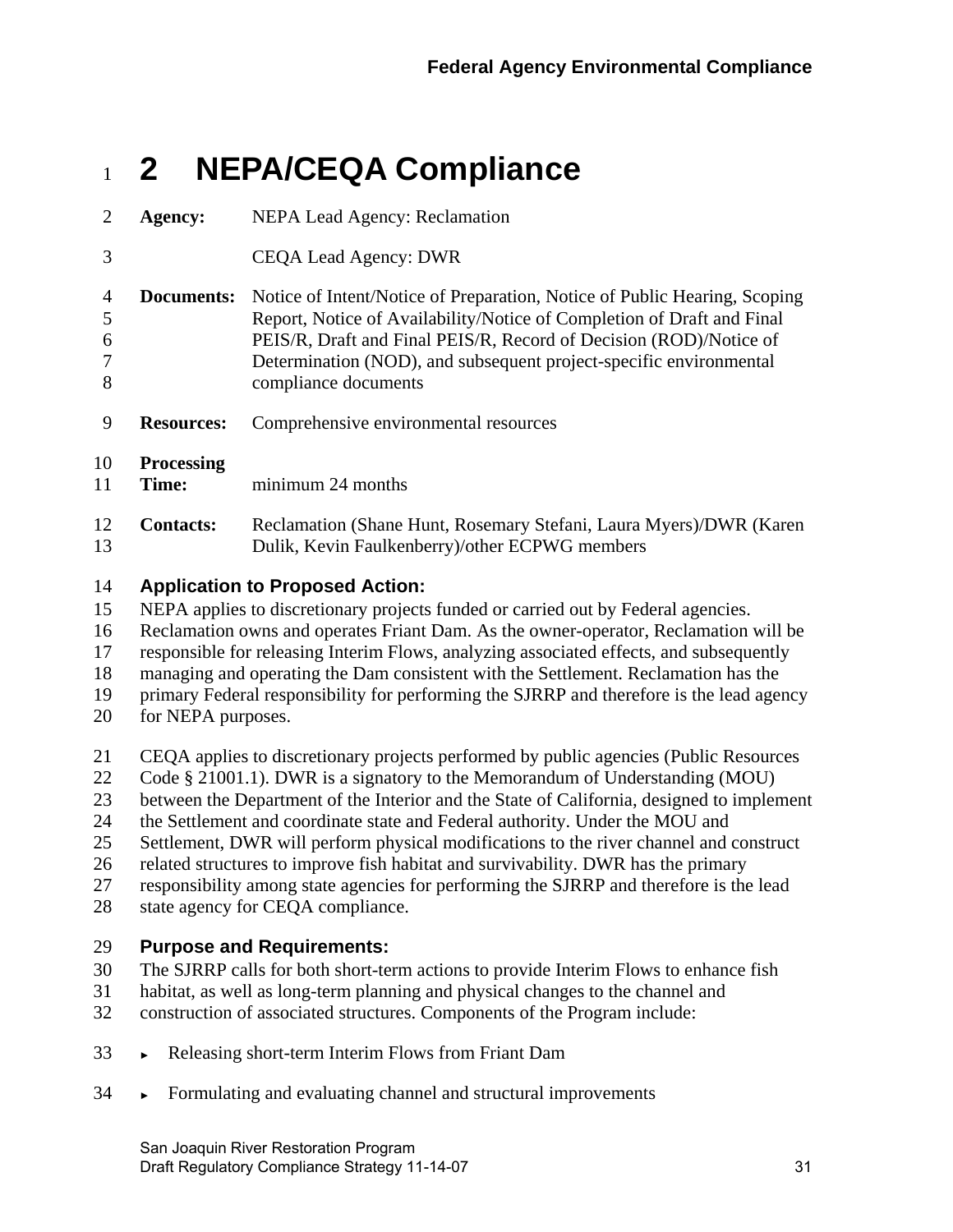- 1 ► Developing and implementing a Fisheries Management Plan
- 2 ► Developing procedures and guidelines governing the release of water from Friant 3 Dam

4 ► Formulating and implementing water management actions and a water management 5 account to recirculate and reuse water after in-stream use to reduce impacts to Friant 6 Division long-term contractors.

7 Because the SJRRP represents a broad Federal action that calls for implementing multiple 8 project actions over a large geographic area and in several common stages over numerous 9 years, a PEIS/R is the best approach for compliance with NEPA and CEQA. The Council 10 of Environmental Quality Regulations specify the use of a program NEPA document for 11 analysis of long-term programs adopted by Federal agencies (40 CFR 1502 *et. seq.*). The 12 program document provides a top-down view of a series of related actions. This structure 13 is useful in analyzing the cumulative effects associated with related actions that would 14 not emerge if each action were analyzed individually rather than as a group. The PEIS/R 15 is also used to evaluate policy-level alternatives and formulate program-level mitigation 16 measures. CEQA provides a similar mandate for program-level consideration of related 17 projects or "actions." Under the CEQA guidelines (Guidelines), a program EIR is 18 appropriate for geographically and logically related actions, as well as actions carried out 19 by the same entity (Guidelines § 15168). The program EIR provides a policy-level 20 analysis for the tiering of subsequent project-specific studies without duplicative analysis 21 (Guidelines § 15168(b)(3)). Because DWR will participate actively in conducting certain 22 SJRRP actions, the program EIR is the appropriate document for CEQA compliance. See 23 Section 1.4, "Program and Project-Specific Environmental Documents and Permitting," 24 for additional information.

### 25 **PEIS/R Process:**

- 26 **1. Document Preparation:** The PEIS/R will be used to satisfy both NEPA and CEQA; 27 the flow of documents and public review will follow both frameworks. MWH/EDAW 28 will prepare the document on behalf of Reclamation and DWR, but the agencies will 29 exercise independent judgment in approving and guiding the document (40 CFR
- 30 1506.5(c), Guidelines 15082(a)). As Reclamation's consultant, MWH/EDAW will
- 31 execute a conflict of interest statement disclaiming any financial interest in the
- 32 program evaluated in the document (40 CFR 1506.5(c)).
- 33 **2. Notice of Intent (NOI)/Notice of Preparation (NOP):** Both NEPA and CEQA
- 34 provide for public notice of preparation of the PEIS/R). Reclamation notified the EPA
- 35 that the PEIS/R is under preparation. EPA has published an NOI in the *Federal*
- 36 *Register*, Vol. 72, No 148 (August 2, 2007), and DWR published an NOP on August
- 37 24, 2007. The *Federal Register* is available online at
- 38 http://www.gpoaccess.gov/fr/index.html. Agencies and the public were given 45 days 39 to provide comments.
- 40 Under CEQA, DWR has filed the NOP with the Governor's Office of Planning and
- 41 Research (OPR) on August 24, 2007. Responsible and trustee agencies, as well as the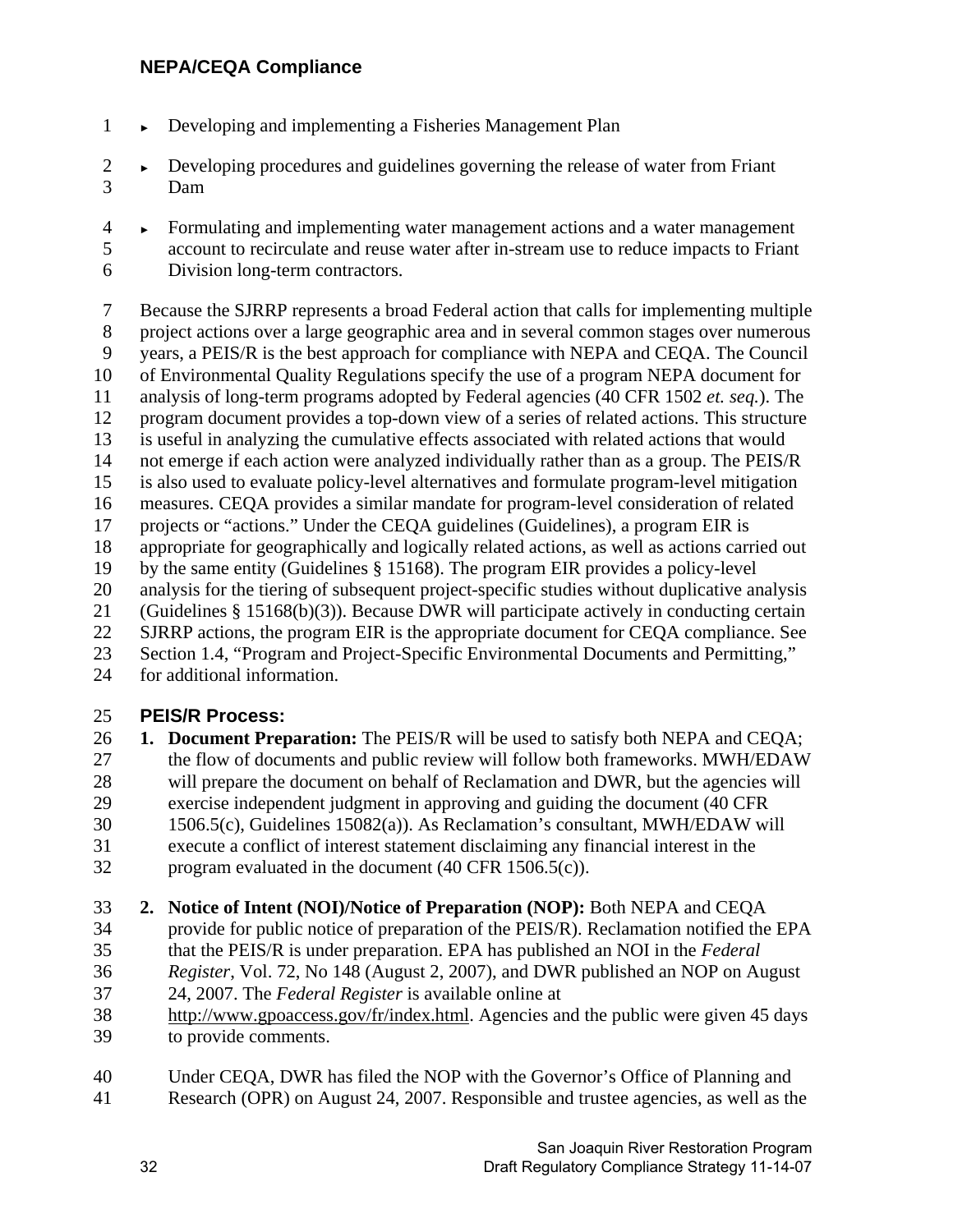| $\mathbf{1}$<br>$\overline{2}$             | general public and stakeholders, have 30 days to comment on the NOP (Public<br>Resource Code §§ 21080.4, 21098.4, 21104.2, Guidelines 15082(a)).                                                                                                                                                                                                                                                                                                |
|--------------------------------------------|-------------------------------------------------------------------------------------------------------------------------------------------------------------------------------------------------------------------------------------------------------------------------------------------------------------------------------------------------------------------------------------------------------------------------------------------------|
| $\mathfrak{Z}$<br>$\overline{4}$<br>5<br>6 | 3. Conduct Scoping: NEPA process mandates a formal scoping effort (40 CFR<br>1508.25). The scoping effort uses the information solicited from the public and from<br>other Federal agencies during NOI circulation, and also provides another vehicle for<br>public and agency input. The scoping process contains the following elements:                                                                                                      |
| $\boldsymbol{7}$<br>8                      | 3.1 Invite affected Federal, state, and local agencies, as well as Native American<br>Tribes and the general public and stakeholders, to participate in the EIS process;                                                                                                                                                                                                                                                                        |
| 9                                          | 3.2 Identify potentially significant effects to be analyzed in detail in the EIS;                                                                                                                                                                                                                                                                                                                                                               |
| 10<br>11<br>12                             | 3.3 Allocate assignments among the lead agency and cooperating agencies regarding<br>preparation of the EIS, including impact analysis and identification of mitigation<br>measures;                                                                                                                                                                                                                                                            |
| 13                                         | 3.4 Identify other permitting and environmental review requirements;                                                                                                                                                                                                                                                                                                                                                                            |
| 14                                         | 3.5 Formulate a decision making and review schedule; and                                                                                                                                                                                                                                                                                                                                                                                        |
| 15                                         | 3.6 Receive input on alternatives that should be analyzed during the NEPA process.                                                                                                                                                                                                                                                                                                                                                              |
| 16<br>17                                   | The Federal Register NOI specifies the location and time of scoping meetings that<br>Reclamation will conduct. Reclamation will conduct four scoping meetings.                                                                                                                                                                                                                                                                                  |
| 18<br>19<br>20<br>21                       | CEQA requires a public meeting for scoping projects of statewide, regional, or area-<br>wide significance as defined in the Guidelines $\S$ 15206. In conjunction with<br>Reclamation, DWR will conduct the four scoping meetings to satisfy the Guidelines<br>per § 15082(c)(1) and 15206.                                                                                                                                                     |
| 22<br>23<br>24<br>25<br>26<br>27           | 4. Prepare Draft PEIS/R: Reclamation, DWR, USFWS, NMFS, DFG, and the<br>ECPWG, with technical support from MWH/EDAW, will prepare the document.<br>Reclamation and DWR will exercise independent judgment in approving and guiding<br>the document $(40 \text{ CFR } 1506.5(c)$ , Guidelines $15082(a)$ ). The draft document will<br>incorporate the information and comments gathered during the noticing and scoping<br>process to consider: |
| 28<br>29<br>30                             | 4.1 The extent of the action,<br>4.2 A range of alternatives including a no-action alternative, and<br>4.3 Potentially significant impacts and any associated mitigation measures.                                                                                                                                                                                                                                                              |
| 31<br>32<br>33<br>34                       | Reclamation must file the draft EIS with the EPA, Office of Federal Activities<br>(OFA). OFA publishes a notice in the Federal Register the week after the document<br>is received, opening the public review period for accepting public comments (40 CFR)<br>1506.9).                                                                                                                                                                         |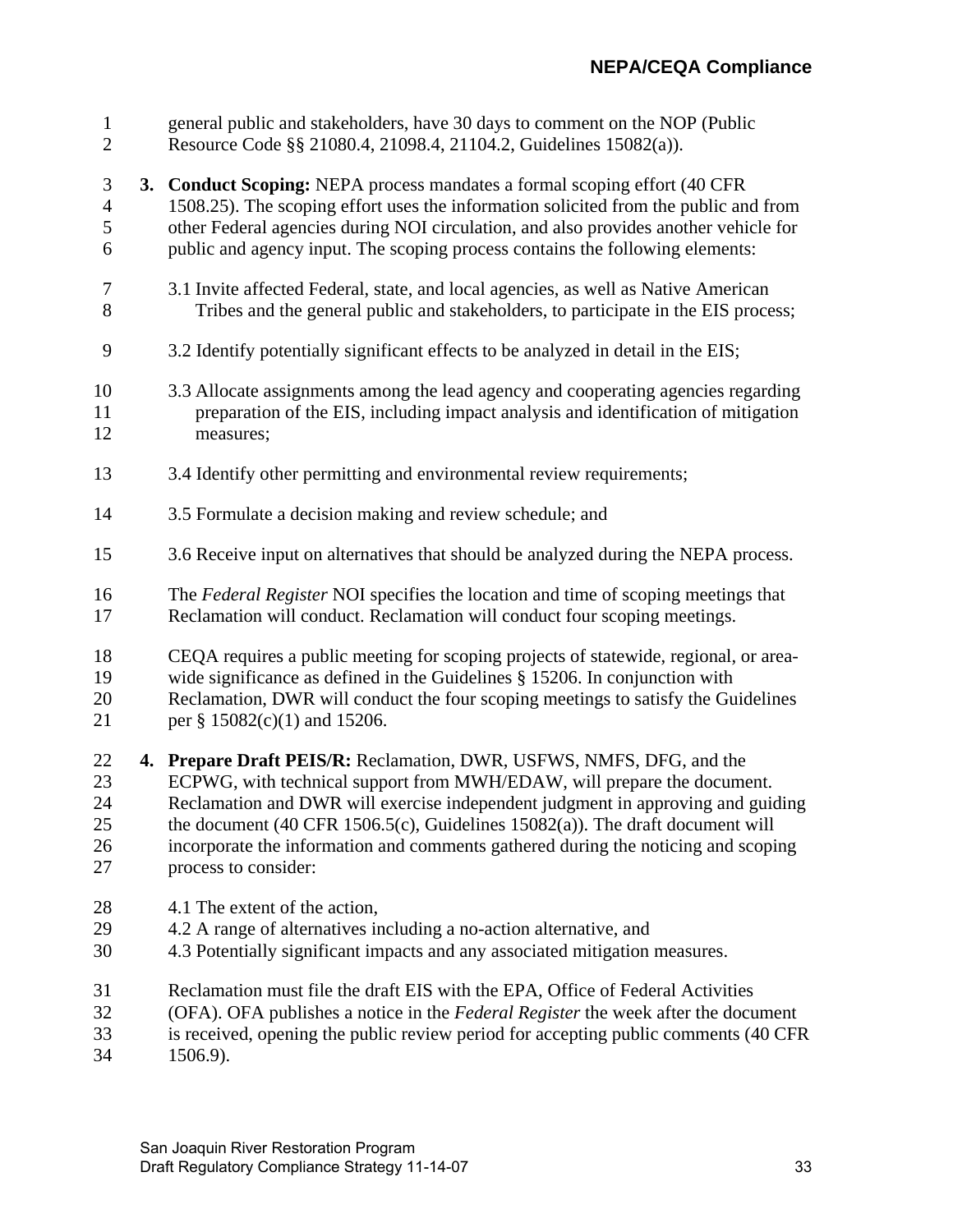1 For projects of local or regional concern, Reclamation may use the state noticing

- 2 procedures under CEQA (40 CFR 1506.6(b)(3)(iii)). For a project with the stature of
- 3 the SJRRP, Reclamation will employ a 60-day review period for the PEIS/R.

4 Reclamation and DWR will request comments from responsible agencies, trustee 5 agencies, and other parties specified in the Guidelines § 15086, and provide public 6 notice of the draft per § 15087. The circulation period starts with the public notice of 7 availability. CEQA requires public circulation of the draft for 45-60 days (Guidelines 8 § 15105).

9 Public meetings are also a useful tool for gathering comments on projects that are 10 controversial or of public concern. CEQA does not require public meetings but 11 encourages them at the draft document stage (Guidelines § 15087(i)). Reclamation 12 will hold four public meetings to present findings and receive input on the Draft 13 PEIS/R, similar to the four scoping meetings.

14 **5. Preparation of the Final PEIS/R**: MWH/EDAW will prepare the final document, 15 incorporating and responding to significant public comments, as well as comments 16 from cooperating, responsible, and trustee agencies. While neither CEQA nor NEPA 17 mandate public hearings, public hearings are a useful tool for resolving concerns and 18 comments for projects with substantial controversy or public interest at the final 19 document stage (40 CFR 1506.6(c), Guidelines § 15202). It is expected that four 20 public meetings will be held to present the Final PEIS/R response to comments.

21 **6. Circulation and Adoption/Certification of the Final PEIS/R**: NEPA requires 22 circulation of the final PEIS/R for a minimum of 30 days among other Federal 23 agencies and the public before a final decision is made on the document (40 CFR 24 1502.19). After circulation of the final PEIS/R, Reclamation shall file the document 25 with the EPA OFA who will file a notice in the *Federal Register*, starting a second 30 26 day review clock. Upon adopting the PEIS/R, Reclamation shall prepare a ROD that 27 satisfies the criteria provided in 40 CFR 1505.2.

28 CEQA by contrast provides for a one-time circulation, with no duty to make the final 29 EIR available for review. Under CEQA however, the PEIS/R must provide written 30 response to public agency comments at least 10 days prior to certifying the document 31 (Guidelines § 15088(b)). DWR will certify the PEIS/R after their decision-making 32 body reviews the document per Guidelines § 15090(a)(2), and will prepare a NOD 33 per § 15094.

# 34 **Submittal Package:**

- 35 The PEIS/R must include the following components:
- 36 ► A Cover Sheet (40 CFR 1502.10(a))
- 37 ► Table of Contents (Guidelines § 15122)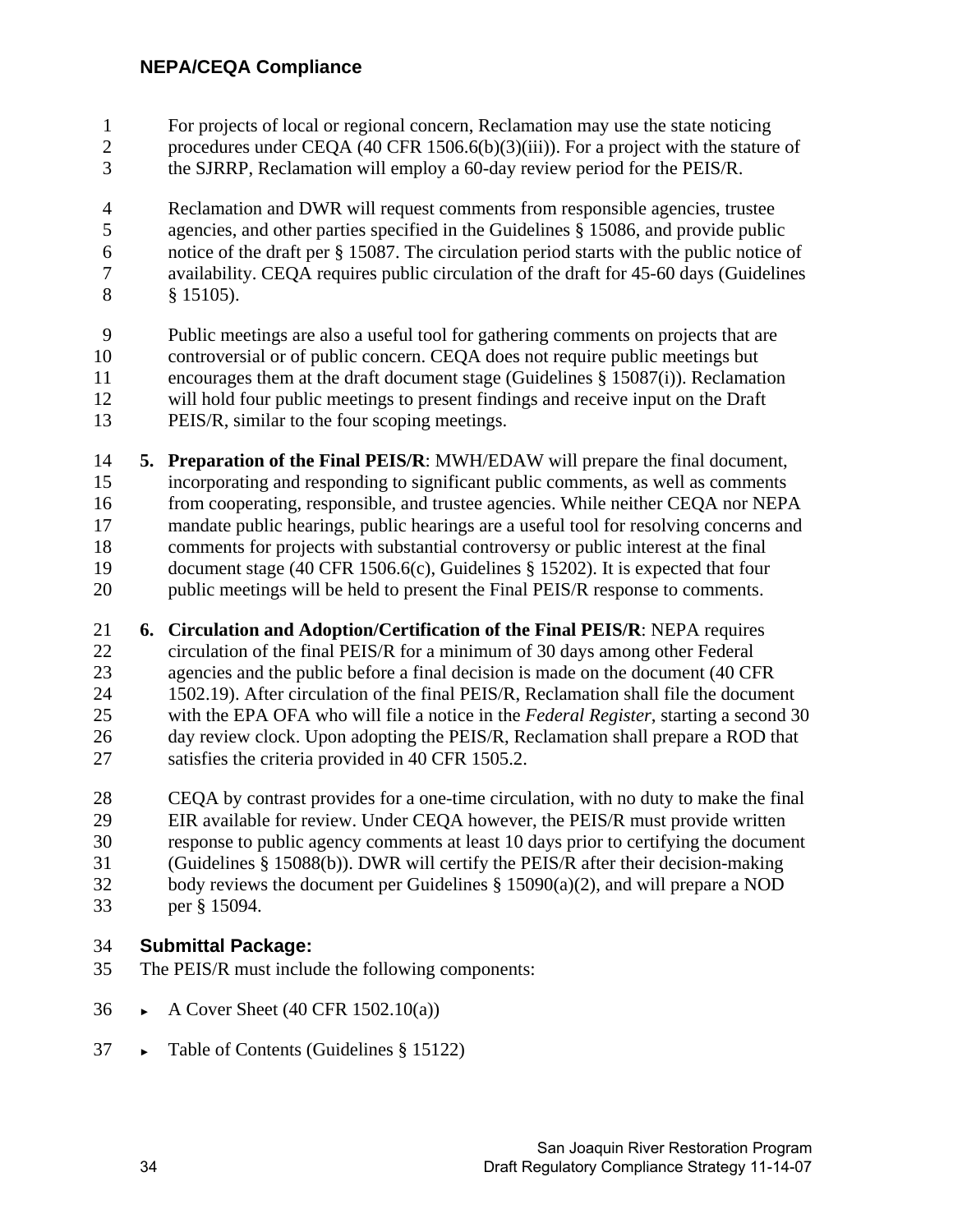- ► Summary of the Proposed Actions and Their Consequences (Guidelines § 15123, 40 2 CFR 1502.10 (b))
- ► Statement of Purpose and Need (40 CFR 1502.10(d))
- ► Project Description (Guidelines § 15124)
- ► Affected Environment/Environmental Setting (40 CFR 1502.10(f), Guidelines § 6 15125)
- ► Analysis of Alternatives ((40 CFR 1502.10(e))
- ► Evaluation of Environmental Consequences/Impacts (40 CFR 1502.10(g), Guidelines 9 § 15126)
- ► Significant Environmental Effects (Guidelines §15126.2)
- ► Effects Found Not to be Significant (Guidelines § 15128)
- ► Mitigation Measures (Guidelines § 15126.4)
- ► Analysis of Cumulative Impacts (Guidelines § 15130)
- ► Alternatives to the Proposed Action (Guidelines § 15126.6)
- ► Inconsistencies with Applicable Plans (Guidelines § 15125(d))
- ► A Discussion of Growth Inducing Impacts (Guidelines § 15126.2(d))
- 17  $\rightarrow$  A List of Preparers (40 CFR 1502.10(h))
- ► A List of Agencies, Organizations, and Persons Receiving the PEIS/R and
- 19 Organizations and Persons Consulted (40 CFR 1502.10(i), Guidelines § 15129)

#### **Critical Issues:**

- ► Meeting schedules identified in the Settlement for a complex project with numerous 22 agencies and stakeholders;
- ► Formulating and screening alternatives;
- 24  $\rightarrow$  Developing the PEIS/R with a mix of program-level and project-specific actions;
- ► Identifying and implementing acceptable Water Management strategies;
- ► Identifying appropriate project-specific and program-level mitigation;
- ► Evaluating cumulative and growth-inducing impacts; and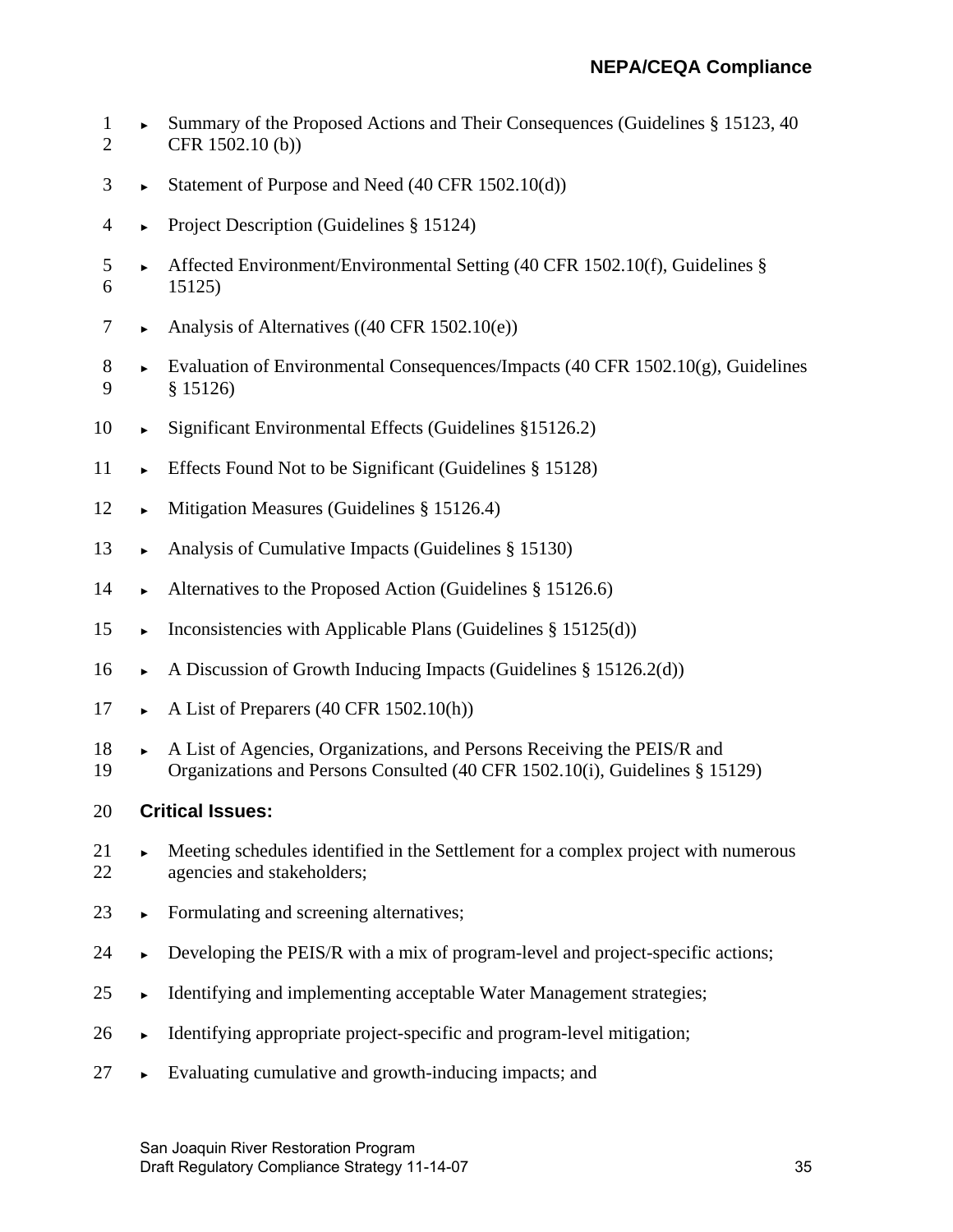- 1 ► Modeling the effects of sustained flows down the San Joaquin River on fish, the
- 2 riparian ecosystem, and adjacent landowners, as well as effects to the Delta.

#### 3 **Specific Strategies for NEPA/CEQA Compliance:**

- 4 ► Prepare a Purpose and Need statement as soon as practicable and with consideration 5 towards alternatives for meeting the purpose and alternatives screening criteria;
- 6 ► Identify the range of reasonable alternatives as soon as practicable after public 7 scoping;
- 8 ► Prepare a thorough project and alternatives description, yet with some flexibility to 9 account for potential changes;
- 10 ► Prepare the Water Resources section of the PEIS/R first to inform other PEIS/R 11 preparers of the water-related changes that drive many other resource effects;
- 12 ► Anticipate any significant and unavoidable impacts early, to scope all feasible 13 mitigation;
- 14 ► Establish proper framework for developing the PEIS/R (regularly scheduled 15 meetings, appropriate reviewers (include NEPA and CEQA experts, and possibly 16 attorneys); and adequate review times to discuss critical issues;
- 17 ► Ensure a proper discussion of climate change and its potential effects on the SJRRP, 18 and the SJRRP's potential effects on climate change; and
- 19 ► Develop actions sufficiently to carry forward into the PEIS/R.
- 20
- 21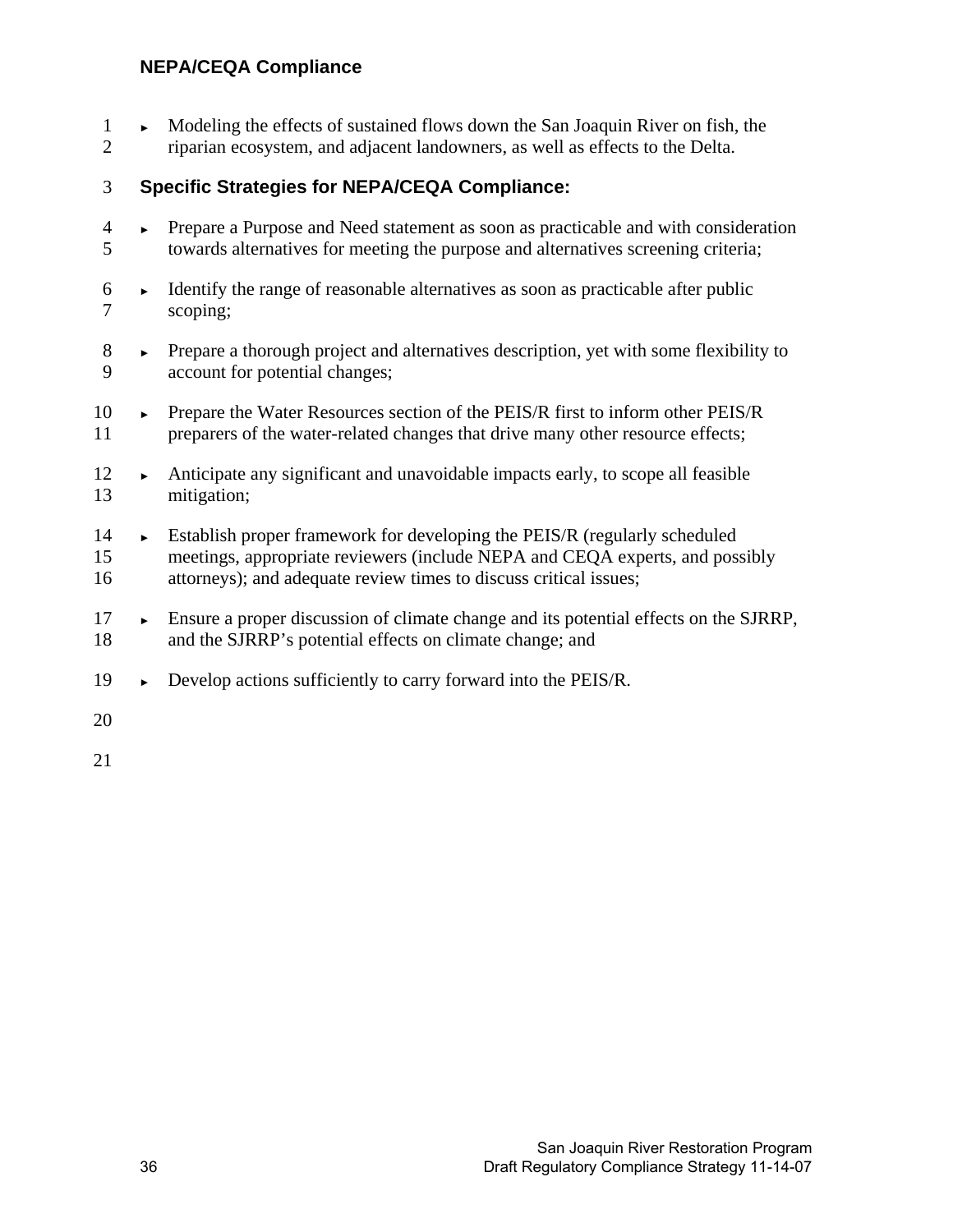# 3 **3.1 Clean Water Act Section 404**

| 4                        | Agency:           | U.S. Army Corps of Engineers (USACE)                              |
|--------------------------|-------------------|-------------------------------------------------------------------|
|                          |                   |                                                                   |
| $\overline{\phantom{1}}$ | <b>Permit:</b>    | Section 404 Nationwide and Individual Permits                     |
| 6                        | <b>Resource:</b>  | Waters of the United States                                       |
|                          | <b>Processing</b> |                                                                   |
| 8                        | Time:             | 18 months for individual permits; 9 months for Nationwide permits |
| 9                        | <b>Contact:</b>   | U.S. Army Corps of Engineers                                      |
| 10                       |                   | <b>Regulatory Branch</b>                                          |
| 11                       |                   | 1325 J Street, Room 1480                                          |
| 12                       |                   | Sacramento, CA 95814                                              |
| 13                       |                   | $(916)$ 557-5250                                                  |
| 14                       |                   | Attn: Ms. Kathy Norton                                            |

## 15 **Application to Proposed Action:**

16 The proposed action has the potential to result in fill and/or dredge of jurisdictional

17 waters of the United States, including wetlands, especially within the San Joaquin River 18 during any in-river construction activities.

19 As a result, this project will require authorization from USACE pursuant to Section 404

20 of the Clean Water Act (CWA). While a combination of nationwide permits (NWPs) can

21 be used to minimize impacts to waters of the United States, it is highly probable that

22 some of the proposed actions will require individual permits. If the project is staged, it

23 could be possible that some earlier stage could be authorized under a combination of two

24 or more NWPs if less than 0.5 acre of waters of the United States would be filled. If the

25 terms and conditions for the particular nationwide permits (e.g., acreage limits) cannot be

26 met Reclamation will need to obtain an individual permit.

# 27 **Permit Purpose and Requirements:**

28 CWA Section 404 establishes a program to regulate the discharge of dredged or fill

29 material into waters of the United States, including wetlands (see Figure 1). Waters of the

30 United States include surface waters such as navigable waters and their tributaries, all

31 interstate waters and their tributaries, natural lakes, all wetlands adjacent to other waters,

- 32 and all impoundments of these waters.
- 33 Activities that require a permit under Section 404 include, but are not limited to, placing
- 34 fill or riprap, grading, mechanized land clearing, and dredging in waters of the United
- 35 States. Any activity that results in the deposit of dredged or fill material within the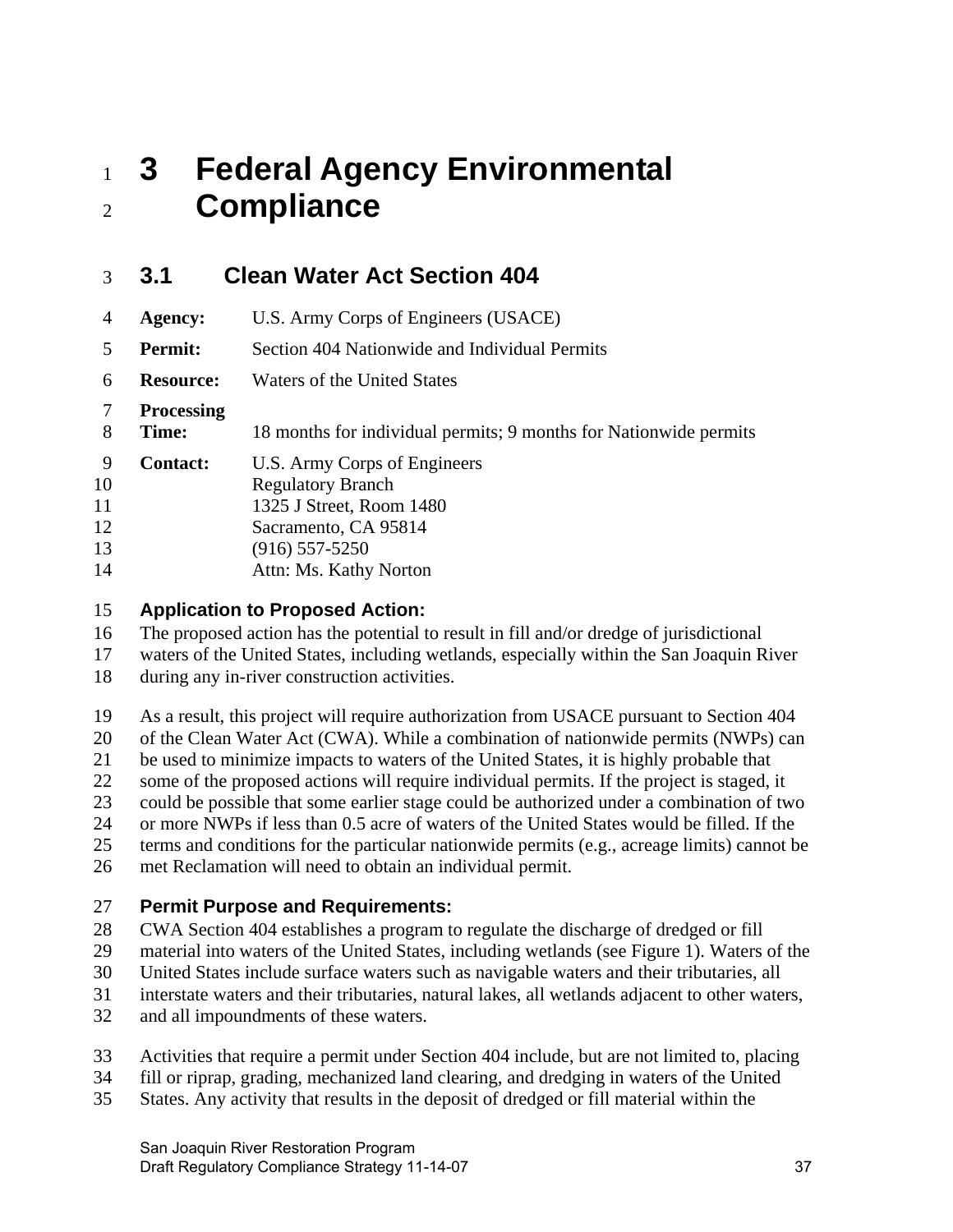- 1 ordinary high-water mark of waters of the United States usually requires a permit, even if
- 2 the area is dry when the activity takes place (see Figure 3).
- 3 The USACE Regulatory Branch issues several types of Section 404 permits. Those most
- 4 applicable to the proposed action are NWPs and individual permits. Projects with only
- 5 minimal adverse effects (i.e., fills of less than 0.5 acre of nontidal waters of the United
- 6 States) can typically be authorized under USACE's NWP program to expedite the
- 7 environmental compliance process, provided the project satisfies the terms and conditions
- 8 of the particular NWP (see Figure 2). Project activities and the fills that do not qualify for
- 9 any NWP may require an individual permit.
- 10 The CWA and guidelines outlined in a memorandum of agreement (MOA) between the
- 11 U.S. Environmental Protection Agency (EPA) and USACE dated November 15, 1989, set
- 12 forth a goal of restoring and maintaining existing aquatic resources. This MOA directs
- 13 USACE to strive to avoid adverse impacts and offset unavoidable adverse impacts to
- 14 existing aquatic resources, and for wetlands, to strive to achieve a goal of no overall net
- 15 loss of values and functions. The MOA also noted the value of other waters of the United
- 16 States, including streams, rivers, and lakes. Under the guidelines, all jurisdictional waters
- 17 of the United States are afforded protection and requirements for practicable mitigation
- 18 based on values and functions of the aquatic resources that will be affected.
- 19 EPA develops regulations with which USACE must comply and reviews the permits
- 20 issued by USACE. Section 404(c) of the CWA authorizes EPA to veto a USACE
- 21 decision to issue a permit if a proposed action "will have an unacceptable effect on
- 22 municipal water supplies, shellfish beds and fishery areas, wildlife, or recreational areas."

# 23 **Permit Acquisition Procedure:**

- 24 1. A preliminary wetland delineation of all waters of the United States, including 25 wetlands, must be conducted to identify areas of USACE jurisdiction on the proposed 26 action project site. The delineation must provide USACE with the exact location and 27 boundary of all jurisdictional waters of the United States, including wetlands, which 28 could be affected by the project. This delineation is required as the first step to 29 acquisition of a permit under Section 404. The wetland delineation can be submitted 30 independent of, and prior to, submittal of the permit application.
- 31 a. Reclamation's or its consultant's wetland specialists will review existing wetland 32 data, which include the USFWS National Wetland Inventory maps; U.S. 33 Department of Agriculture, Natural Resources Conservation Service soil survey 34 information; U.S. Geological Survey 7.5-minute series topographic quadrangles; 35 and existing topographic maps and aerial photographs of the project site. This 36 literature search must be completed before the wetland delineation is conducted.
- 37 b. The wetland specialists will evaluate the proposed action project site to determine 38 potential effects to jurisdictional wetlands or other waters of the United States. 39 The wetland delineation will be conducted in accordance with the 1987 Corps of 40 Engineers Wetland Delineation Manual. The 1987 manual describes the three-41 parameter approach to determining the location and boundaries of jurisdictional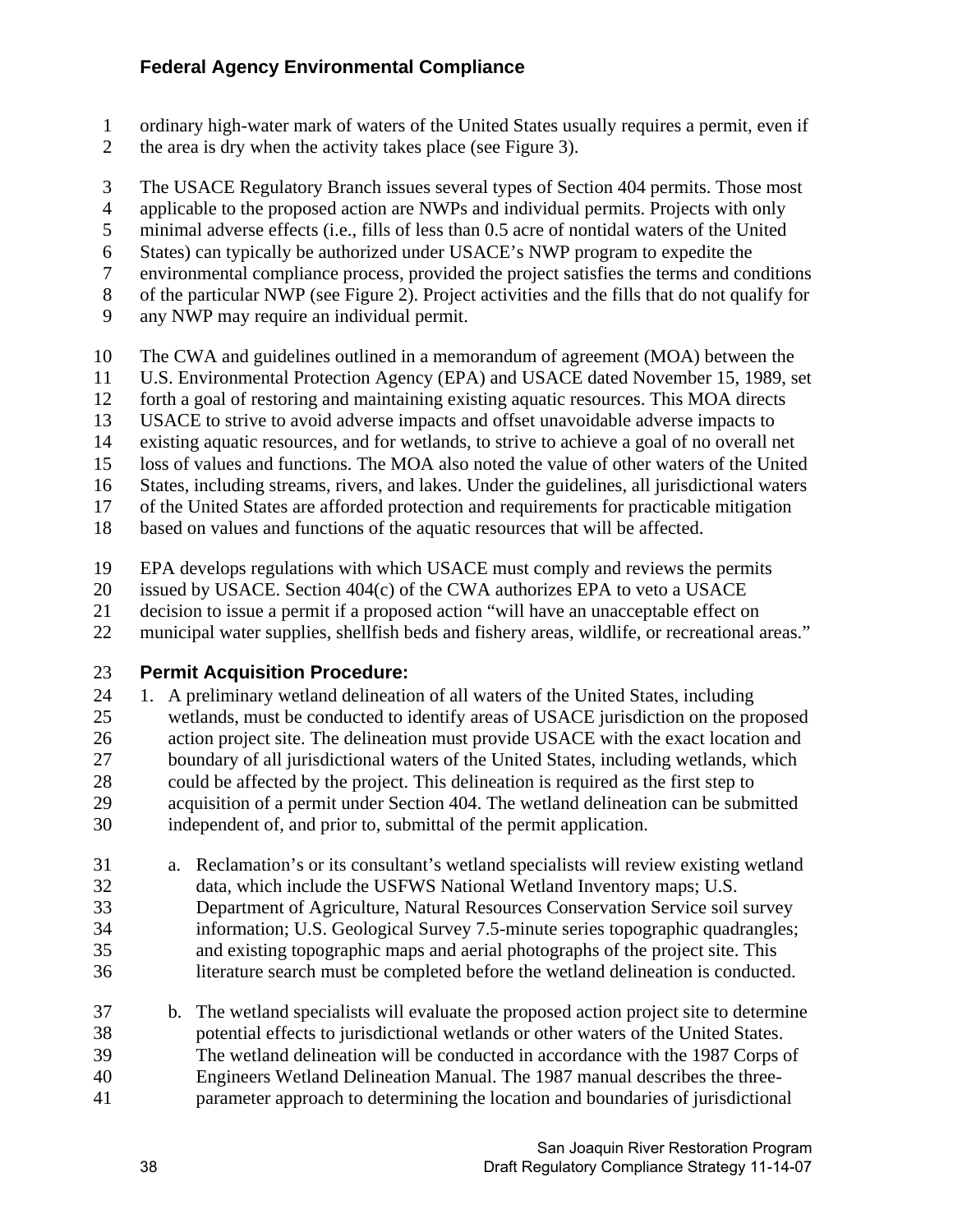1 wetlands. This approach requires that an area support positive indicators of 2 hydrophytic vegetation, hydric soils, and wetland hydrology to be considered a 3 jurisdictional wetland. Several data points will be collected to establish the 4 jurisdictional edge of any wetland or other water of the United States. The 5 wetland specialists will complete wetland determination forms for each data 6 point. The delineation will include all areas that would be affected or potentially 7 affected by the proposed action.

8 c. Reclamation will prepare a wetland map showing the extent and location of all 9 jurisdictional waters of the United States, including wetlands, within the project 10 site. This map will be prepared in accordance with USACE requirements. The 11 preferred base map for this effort is a recent aerial photograph (scale of 1 inch to 12 100 or 200 feet).

- 13 d. Reclamation will prepare a preliminary wetland delineation report that 14 summarizes methodology, existing conditions, and findings. Final copies of all 15 wetland data sheets will be included as attachments to the report. The preliminary 16 wetland delineation will be submitted to the USACE before the Section 404 17 application is submitted.
- 18 e. Reclamation's wetland specialist will coordinate and attend a field verification 19 meeting with USACE, as needed. At this meeting, USACE will verify whether 20 the waters of the United States, including wetlands, present within the project site 21 are jurisdictional.
- 22 2. Although not required, a pre-application meeting with USACE (and other Federal and 23 State agencies, as appropriate) can be useful to provide project information to 24 attending agencies and to allow the agencies to give their recommendations and 25 suggestions so that the permit process may be expedited. Different agencies have 26 requirements that seem to conflict. The pre-application meeting provides an 27 opportunity to avoid potential conflict. This process is highly recommended. 28 Information that is generally requested by USACE about 10 days prior to this meeting 29 includes the following:
- 30 ► project description,
- 31 ► a list of local and regional agencies with authority over land use at the project 32 location, and
- 33 ► preliminary wetland delineation.
- 34 ► Reclamation's wetland specialist will attend one pre-application agency 35 coordination meeting, if necessary, to discuss project characteristics, permit 36 requirements, and permitting schedules. Additional telephone coordination with 37 USACE will be conducted to ensure that the permit application materials are 38 complete, technically accurate, and meet USACE needs.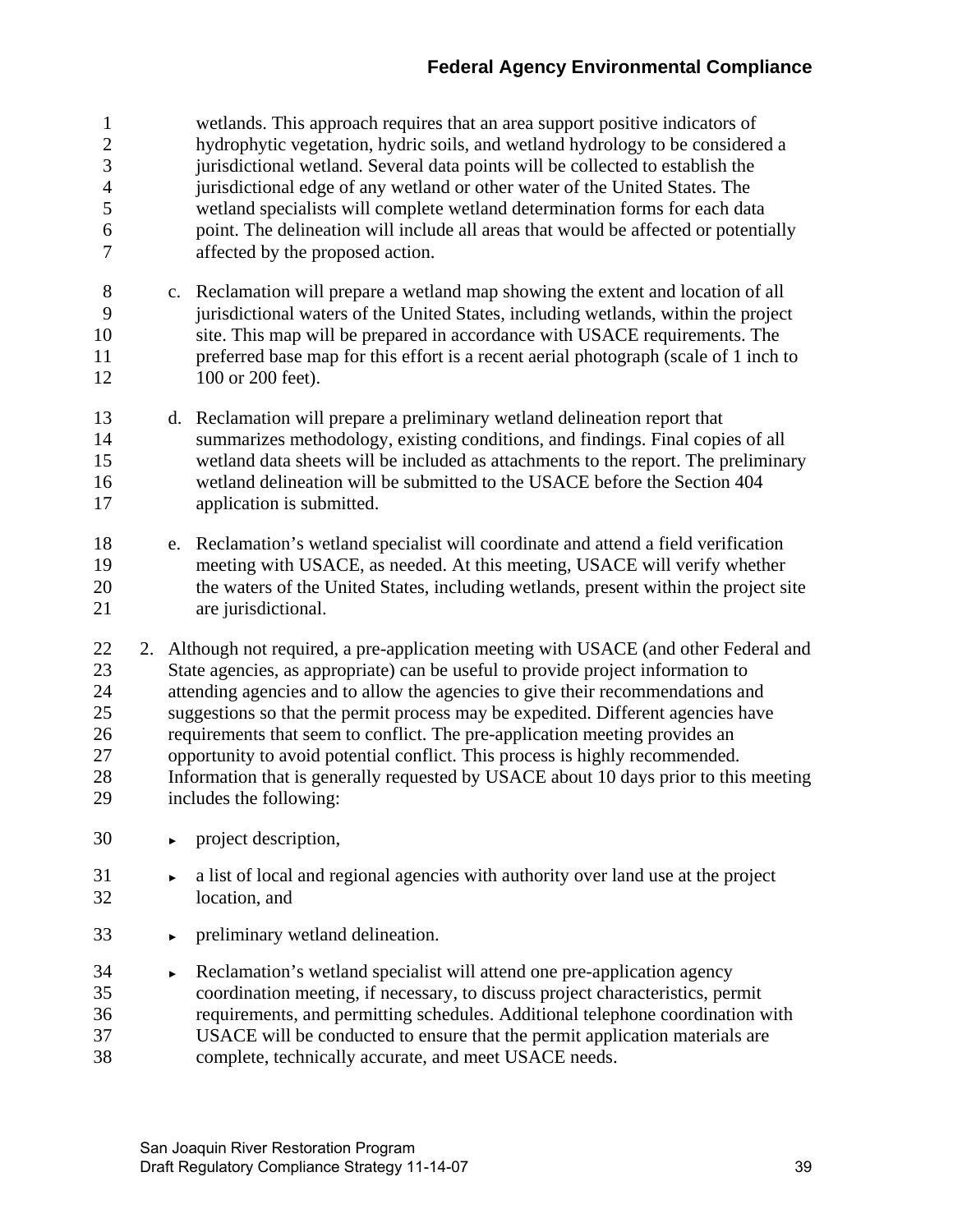| $\mathbf{1}$<br>$\mathbf{2}$<br>3<br>$\overline{4}$<br>5<br>6<br>7<br>8<br>9<br>10 | 3. Reclamation will prepare an application for authorization under one or more NWPs or<br>an Individual permit and submit it to the USACE Sacramento District. The project<br>could possibly fall within one or more USACE NWPs, such as NWP 7 (outfall<br>structures and maintenance), NWP 12 (utility line activities), NWP 18 (minor<br>discharges), NWP 33 (temporary construction, access, and dewatering), and/or others.<br>Nationwide permits have thresholds that are aimed at having no more than a minimal<br>effect on the environment. These thresholds may include an acreage limitation (i.e.,<br>NWPs 12 and 18) or authorize only certain activities (i.e., NWPs 7 and 33). It is<br>highly likely that the project does not qualify for authorization under the NWP<br>program, and an individual permit from USACE will be required. |
|------------------------------------------------------------------------------------|---------------------------------------------------------------------------------------------------------------------------------------------------------------------------------------------------------------------------------------------------------------------------------------------------------------------------------------------------------------------------------------------------------------------------------------------------------------------------------------------------------------------------------------------------------------------------------------------------------------------------------------------------------------------------------------------------------------------------------------------------------------------------------------------------------------------------------------------------------|
| 11<br>12                                                                           | 4. When applying for an individual permit, an applicant must show that the project is in<br>compliance with the EPA Section 404(b)(1) Guidelines. These include:                                                                                                                                                                                                                                                                                                                                                                                                                                                                                                                                                                                                                                                                                        |
| 13                                                                                 | avoiding wetland impacts where practicable,<br>►                                                                                                                                                                                                                                                                                                                                                                                                                                                                                                                                                                                                                                                                                                                                                                                                        |
| 14                                                                                 | minimizing potential impacts to wetlands,<br>$\blacktriangleright$                                                                                                                                                                                                                                                                                                                                                                                                                                                                                                                                                                                                                                                                                                                                                                                      |
| 15<br>16                                                                           | providing compensation for any remaining unavoidable impacts through activities<br>►<br>to restore or create wetlands, and                                                                                                                                                                                                                                                                                                                                                                                                                                                                                                                                                                                                                                                                                                                              |
| 17<br>18                                                                           | mandating that USACE can only issue a permit for the least environmentally<br>damaging practicable alternative (LEDPA).                                                                                                                                                                                                                                                                                                                                                                                                                                                                                                                                                                                                                                                                                                                                 |
| 19<br>20<br>21<br>22                                                               | 5. While a Section 401 Water Quality Certification from Central Valley RWQCB is<br>required for the USACE to grant authorization to use NWPs or to issue an Individual<br>Permit, the 401 certification can be applied for concurrently and submitted to the<br>USACE upon receipt/approval (see Section 4.1, "Clean Water Act Section 401").                                                                                                                                                                                                                                                                                                                                                                                                                                                                                                           |
| 23<br>24<br>25<br>26<br>27                                                         | 6. Because threatened or endangered species could be affected by the proposed activity,<br>Reclamation will prepare Biological Assessments, which will be submitted to<br>USACE with the Section 404 application. However, because Reclamation is the<br>Federal lead agency, Reclamation will initiate the Section 7 process rather than<br>USACE (see Section 3.3, "Federal Endangered Species Act").                                                                                                                                                                                                                                                                                                                                                                                                                                                 |
| 28<br>29<br>30<br>31                                                               | 7. USACE will need to conduct NEPA review of its permitting action. The appropriate<br>NEPA document for the project (i.e., the PEIS/R and or subsequent NEPA document)<br>will be submitted to USACE as an attachment to the 404 application package to<br>facilitate USACE's NEPA compliance.                                                                                                                                                                                                                                                                                                                                                                                                                                                                                                                                                         |
| 32<br>33<br>34<br>35<br>36<br>37<br>38                                             | 8. USACE must also comply with NHPA's Section 106. Reclamation's archaeologists<br>will evaluate the potential for significant historical and archaeological resources to be<br>present in the Area of Potential Effect (APE) and for the project to adversely affect<br>such resources. The results of this evaluation will be documented in a format<br>appropriate for Section 106 consultation and will be provided to Reclamation and<br>USACE as part of the Section 404 application package (see Section 3.5, "National<br>Historic Preservation Act Section 106").                                                                                                                                                                                                                                                                              |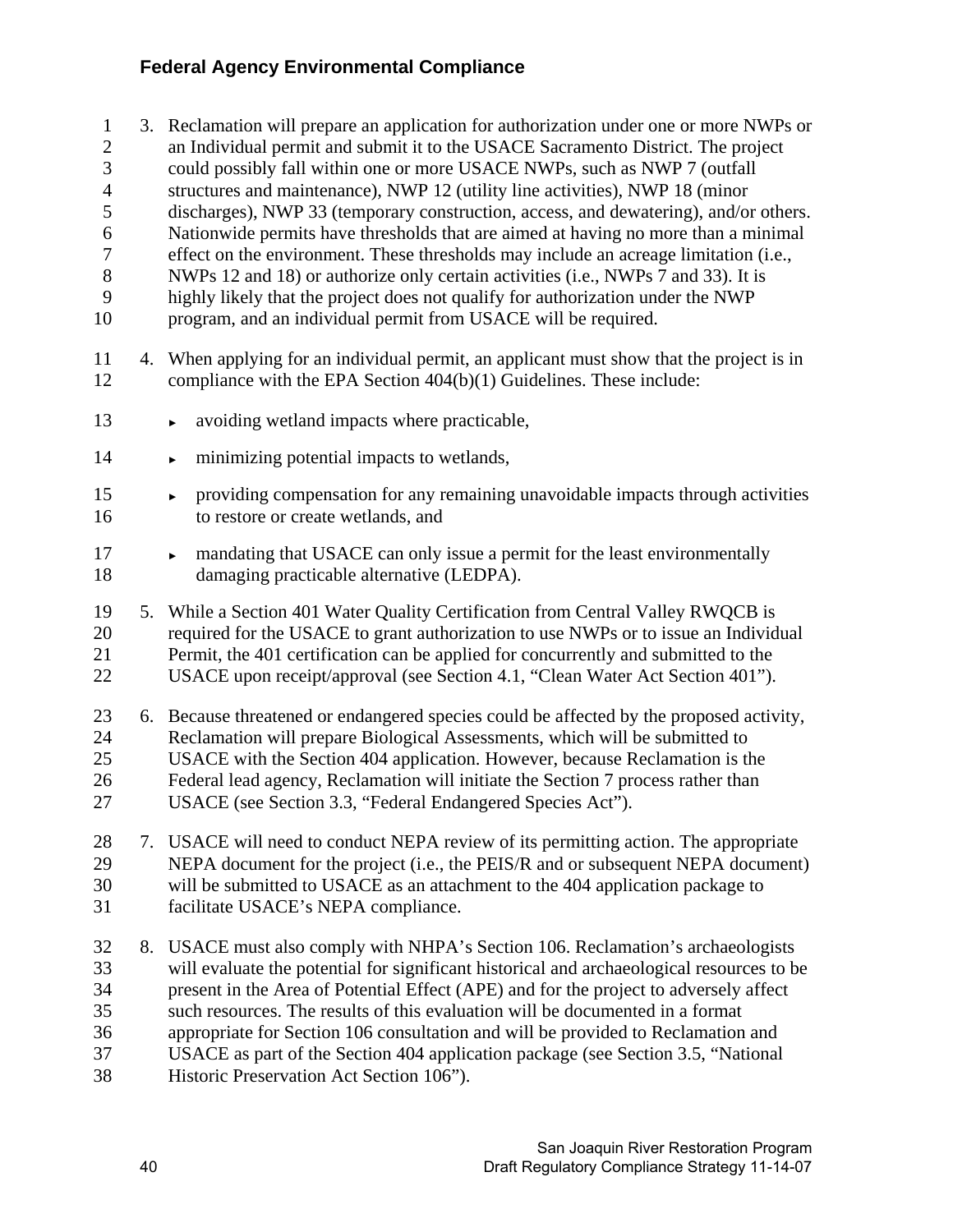1 9. If USACE determines that an individual permit is required under Section 404, 2 USACE must document, in compliance with the requirements of EPA's Section 3 404(b)(1) Guidelines, that the permit is being issued in the absence of practicable 4 alternatives to the proposed discharge that would have less adverse impacts on the 5 aquatic ecosystem. According to the Guidelines, the practicability of an alternative is 6 a function of cost and technical and logistical factors in light of overall project 7 purposes. The applicant bears the burden of demonstrating that no practicable 8 alternatives exist that will meet the proposed purpose and reduce effects to waters of 9 the U.S., including wetlands. An alternatives analysis report will need to be prepared 10 by the project team to document the analysis of alternatives in conformance with 11 Section 404(b)(1) requirements. This alternatives report and additional alternatives 12 analyses as part of the future feasibility studies and PEIS/R will be submitted to 13 USACE as part of the permit application package to support USACE decision-14 making.

#### 15 **Submittal Package:**

16 The following information is required for the NWP Section 404 permit:

- 17 ► a detailed description of the proposed activity, including the purpose, use, type of 18 structures, composition, and quantity of dredged or fill material, and location of the 19 disposal site;
- 20 ► names and addresses of adjoining property owners, others on the opposite side of 21 streams or lakes, or those whose property fronts on a cove and who may have a direct 22 interest because they could be affected by the project;
- 23 ► enough detail about the location—street number, tax assessor's description, political 24 jurisdiction, and name of waterway—to allow the site to be easily located during a 25 field visit;
- 26 ► a list of the status of all approvals and certifications required by Federal, State, and 27 local governmental agencies;
- 28 ► an explanation of any approvals or certifications denied by other governmental 29 agencies;
- 30 ► names and addresses of the applicant and the authorized agent (if any), and dates 31 when the project will begin and end;
- 32 ► one set of 8½-inch by 11-inch original drawings or good copies that show the location 33 and character of the proposed activity;
- 34 ► three types of additional drawings: a vicinity map, plan view, and elevation and/or 35 cross-section view;
- 36 ► information regarding species Federally listed as endangered or threatened at or near 37 the project site (i.e., Biological Assessments);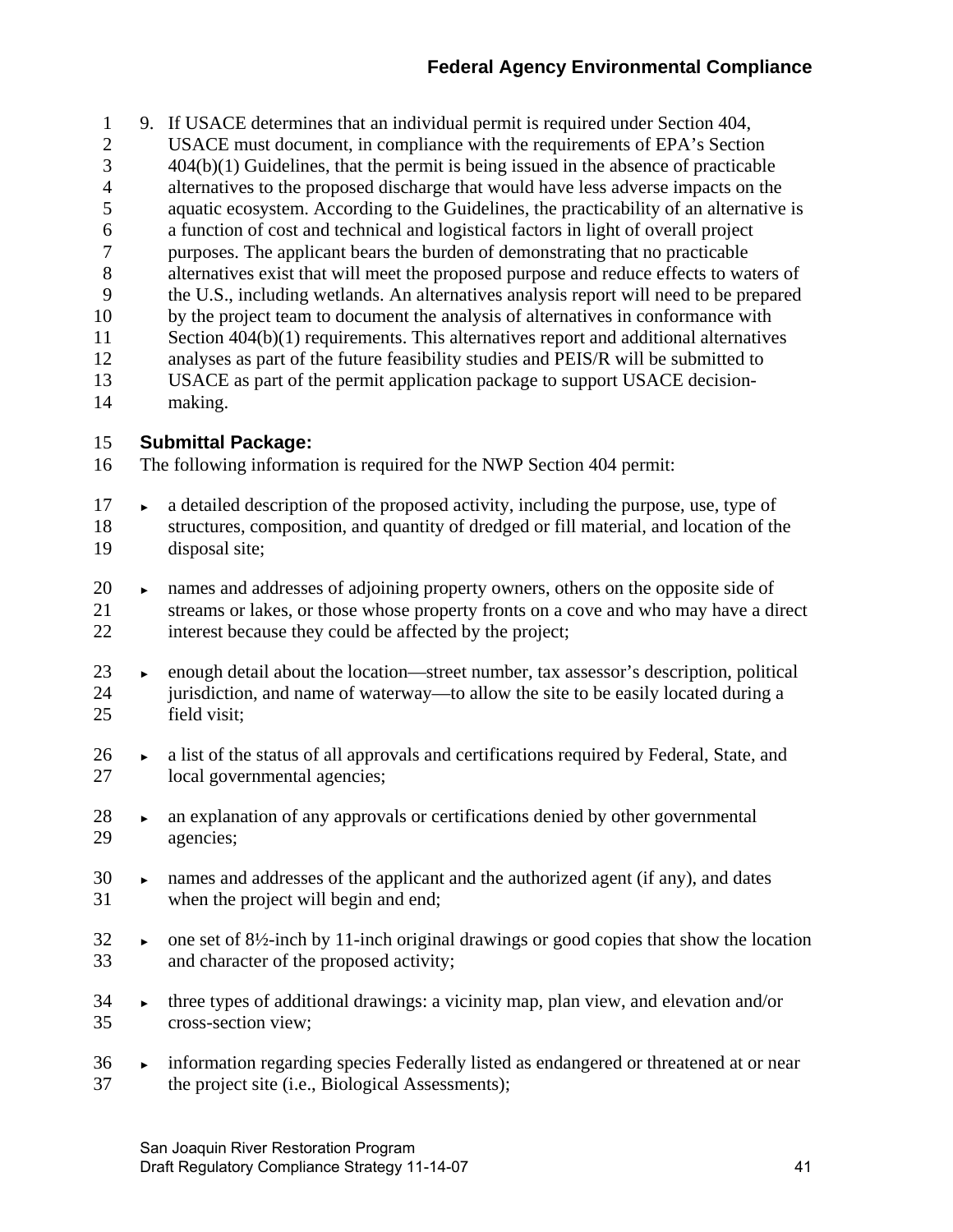- 1 ► information regarding cultural resources at or near the project site (i.e., NHPA 2 Section 106 report);
- 3 ► any other NWPs, regional general permits, or individual permits used or intended to 4 be used to authorize any part of the proposed action or any related activity; and
- 5 ► any other requirements specified for the particular NWPs (e.g., wetland delineation).

#### 6 **Critical Issues:**

- 7 ► Define boundaries of project and extent and quantity of placement of fill and/or 8 dredged material in waters of the United States.
- 9 ► Determine whether project impacts would be permanent or temporary.
- 10 ► Determine to what extent NWPs can be used, and whether an individual permit is 11 required. If an individual permit is required, USACE may prefer that the NEPA ROD 12 has been issued by Reclamation.
- 13 ► Determine the extent of mitigation necessary.
- 14 ► Complete requirements of the FWCA, ESA Section 7, CWA Section 401, Fish and 15 Game Code Section 1602, and NHPA Section 106.

#### 16 **Permit Fees:**

17 ► If an individual permit is issued, the fee is normally \$100, but is waived for 18 government agencies. There is no filing fee if NWPs can be used exclusively.

### 19 **Specific Strategies for Permit Acquisition:**

- 20 ► Focus early on the NEPA/CEQA documents' PEIS/R "Purpose and Need" and Clean 21 Water Act (CWA) Section 404(b)(1) Alternatives Analysis as appropriate to:
- 22 facilitate compliance with Section 404 at later stages,
- 23 fulfill NEPA and CEQA requirements,
- 24 provide a strong nexus between the project purpose and alternatives to meet the 25 project purpose, and
- 26 develop a strong suite of alternatives including proposed actions.
- 27 ► Since individual permits will likely be required for certain SJRRP actions, 28 alternatives analyses will be prepared that meet Clean Water Act Section 404(b)(1) 29 requirements.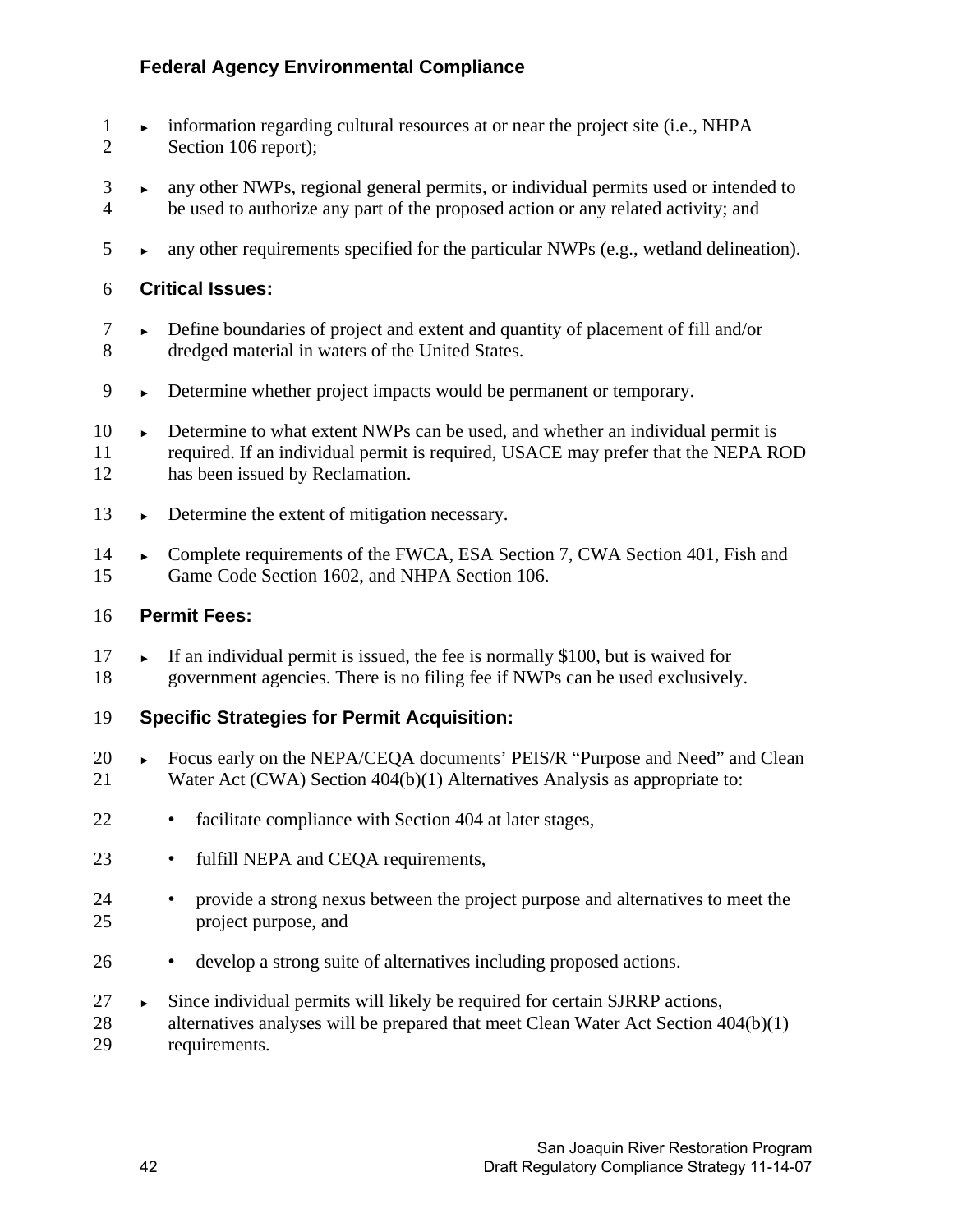- 1 ► Submit a wetland delineation to USACE as soon as practicable for site-specific 2 actions (i.e., a project footprint can be defined) to expedite the Section 404/10 process 3 and related Federal actions by:
- 4 triggering early USACE involvement,
- 5 establishing USACE limits of jurisdiction,
- 6 minimizing the substantial costs that would be necessary to delineate wetlands for 7 a large number of alternatives early in the alternatives evaluation stage, and
- 8 providing information for a productive pre-application meeting.
- 9 ► Submit the Section 404 permit package to USACE as soon as the proposed action's 10 footprint is determined and the wetland delineations are completed, to initiate
- 11 USACE's review.
- 12 ► Use a staged approach to alternatives analysis and incorporate subsequent NEPA and 13 CEQA documents to the PEIS/R as final stages in compliance with Section 404(b)(1) 14 requirements (Note: compliance with Sections 404/10 is not expected to be necessary 15 for implementation of the Interim Flows but will be necessary for other SJRRP 16 actions; technical analyses should be included in the NEPA/CEQA documents

17 covering those actions to expedite Section 404/10 permitting.)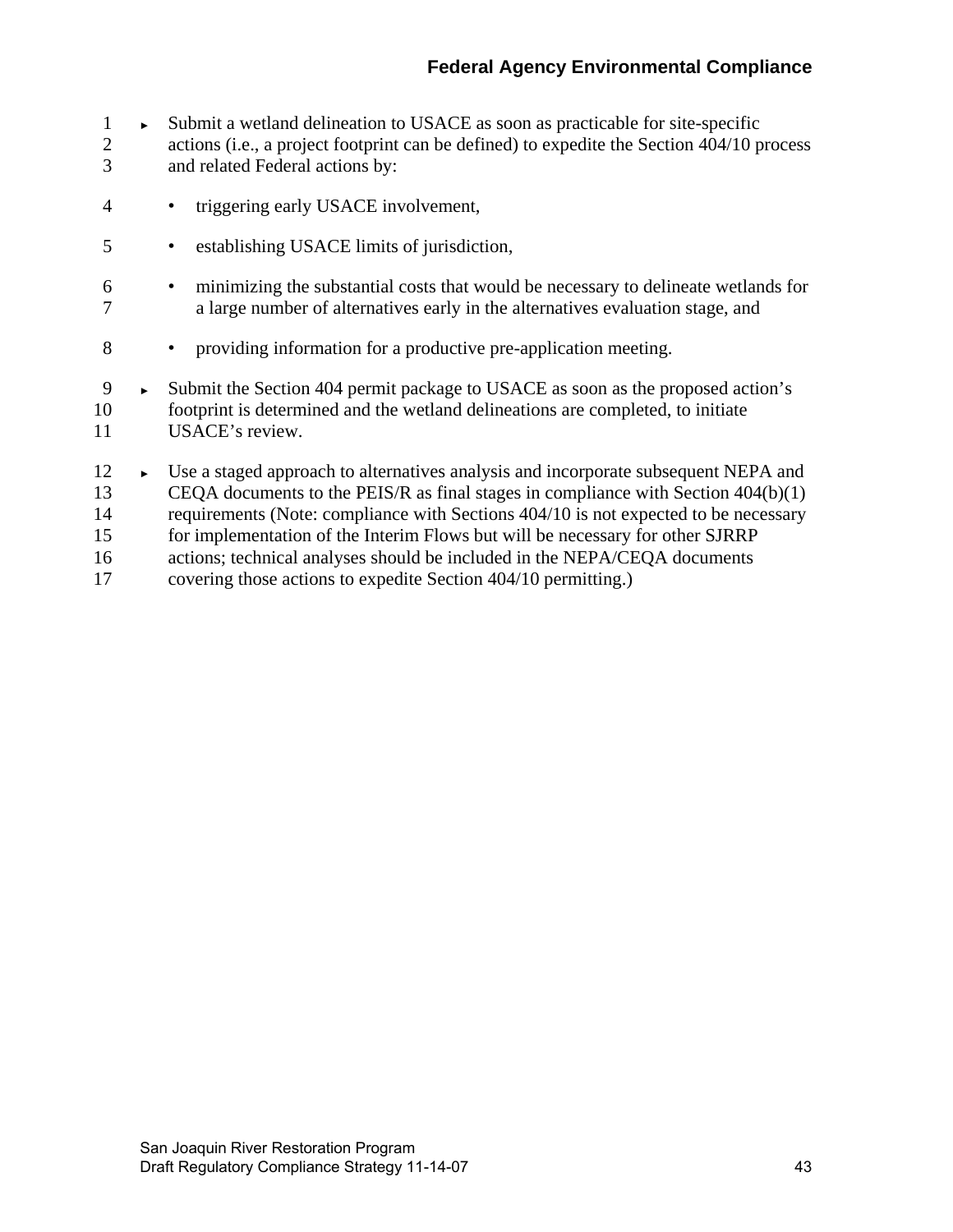# 1 **3.2 Rivers and Harbors Act Section 10**

| 2           | Agency:                    | U.S. Army Corps of Engineers (USACE)                                                 |
|-------------|----------------------------|--------------------------------------------------------------------------------------|
| 3           | <b>Permit:</b>             | Permit under Section 10 of the Rivers and Harbors Act                                |
| 4           | <b>Resource:</b>           | Navigable waters of the United States                                                |
| 5<br>6      | <b>Processing</b><br>Time: | 18 months                                                                            |
| 7<br>8<br>9 | <b>Contact:</b>            | U.S. Army Corps of Engineers<br><b>Regulatory Branch</b><br>1325 J Street, Room 1480 |
| 10          |                            | Sacramento, CA 95814                                                                 |
| 11          |                            | $(916)$ 557-5250                                                                     |
| 12          |                            | Attn: Ms. Kathy Norton                                                               |

13 **Application to Proposed Action:** 

14 The proposed action will likely result in construction in, over, or under; excavation of

15 material from; or deposition of material into 'navigable waters' regulated by USACE.

16 The San Joaquin River in particular will be affected by the proposed action.

17 As a result, Reclamation will require authorization from USACE pursuant to Section 10

18 of the Rivers and Harbors Act for the construction of certain elements of the proposed

19 action. This authorization can be concurrently requested as part of the application

20 package submitted to USACE for Section 404, which is the recommended approach.

### 21 **Permit Purpose and Requirements:**

22 Section 10 of Rivers and Harbors Act (RHA) (33 U.S.C. 401 et seq.) requires

23 authorization from USACE for the construction of any structure over, in, and under

24 navigable waters of the United States. In addition, authorization is required for

25 excavation/dredging or deposition of material or any obstruction or alteration in a

26 navigable water. Navigable waters are those subject to the ebb and flow of the tide and

27 those that are presently used, have been used in the past, or may be susceptible to use to

28 transport interstate or foreign commerce (55 CFR 329.4) (see Figure 3). They include

29 coastal and inland waters, lakes, rivers and streams that are navigable, and the territorial

30 seas. Structures or work outside the limits defined for navigable waters would require a

31 Section10 permit if the structure or work affects the course, location, condition, or

32 capacity of the water body.

### 33 **Permit Acquisition Procedure:**

- 34 Portions of navigable waters fall under the jurisdiction of both RHA Section 10 and
- 35 CWA Section 404, and USACE combines the permit process for both acts. As a result,
- 36 the request for a permit under Section 10 of the RHA can typically be included in the
- 37 Section 404 application package.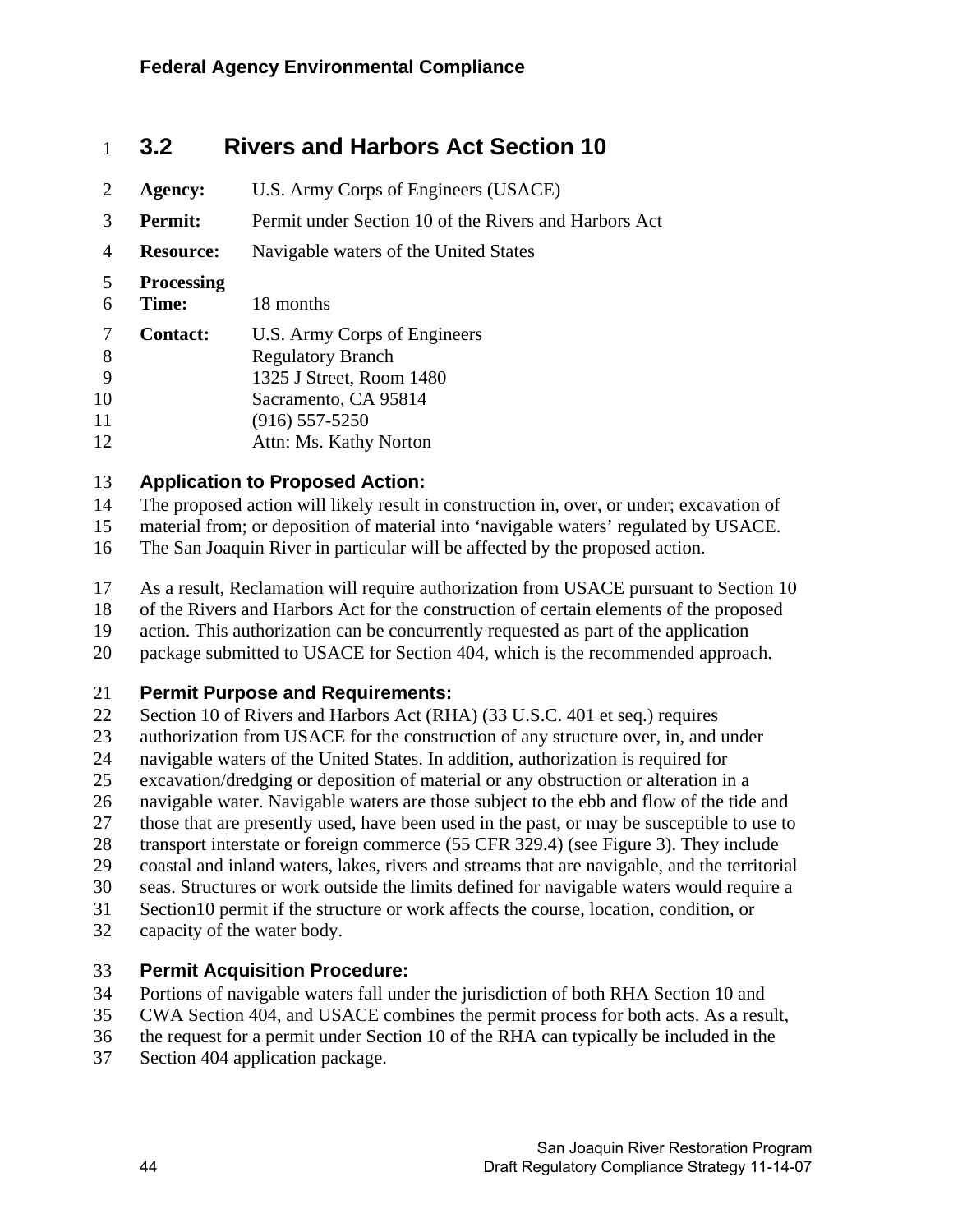#### 1 **Submittal Package:**

- 2 See Section 3.1 (Clean Water Act Section 404) for detailed explanation of submittal
- 3 package.

### 4 **Critical Issues:**

5 See Section 3.1 (Clean Water Act Section 404) for detailed explanation of submittal

6 package.

#### 7 **Permit Fees:**

8 None

### 9 **Specific Strategies for Permit Acquisition:**

- 10 See Section 3.1 (Clean Water Act Section 404) for detailed explanation of specific
- 11 strategies for permit acquisition.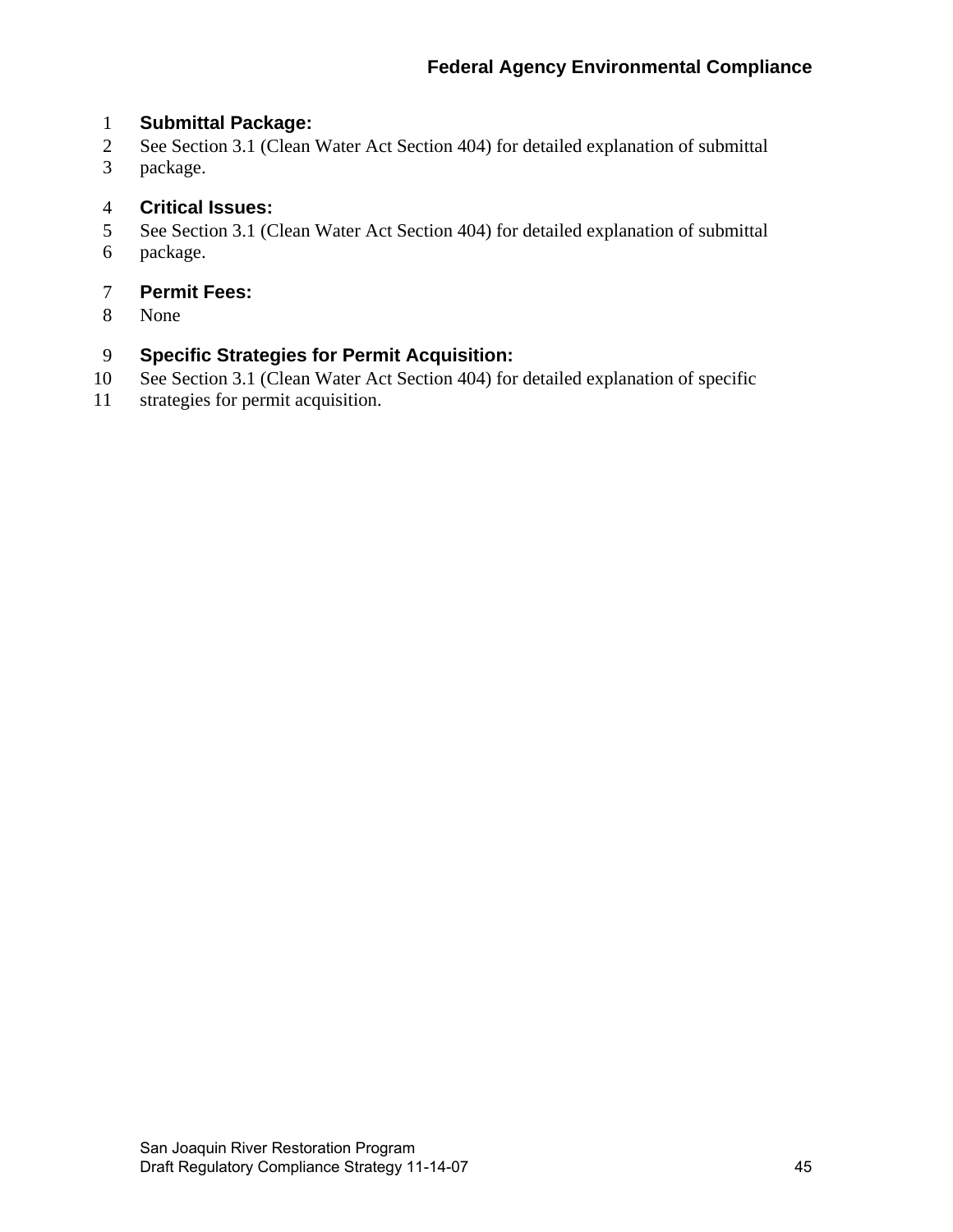# 1 **3.3 Federal Endangered Species Act**

| 2<br>3                           | <b>Agencies:</b>           | U.S. Fish and Wildlife Service (USFWS)<br>National Marine Fisheries Service (NMFS)                                                                                                                         |
|----------------------------------|----------------------------|------------------------------------------------------------------------------------------------------------------------------------------------------------------------------------------------------------|
| 4<br>5<br>6                      | <b>Permit:</b>             | Biological opinion with permit conditions (including authorization for<br>incidental take of Federally listed endangered or threatened species for<br>Reclamation's own protection)                        |
| 7                                | <b>Resource:</b>           | Federally listed endangered or threatened plant or animal species                                                                                                                                          |
| 8<br>9<br>10                     | <b>Processing</b><br>Time: | 135 days after Reclamation provides sufficient biological information to<br>either NMFS or USFWS                                                                                                           |
| 11<br>12<br>13<br>14<br>15<br>16 | <b>Contact:</b>            | U.S. Fish and Wildlife Service<br><b>Endangered Species Division</b><br>2800 Cottage Way, Room W-2605<br>Sacramento, CA 95825<br>$(916)$ 414-6600<br>Attn: Ms. Susan Jones, Fish and Wildlife Branch Chief |
| 17<br>18<br>19<br>20<br>21<br>22 |                            | <b>National Marine Fisheries Service</b><br>650 Capitol Mall, Suite 8-300<br>Sacramento, CA 95814<br>(916) 930-3600 or 930-3601<br>Attn: Mr. Rodney R. McInnis, Acting Regional Administrator              |

### 23 **Application to Proposed Action:**

24 Several Federally listed threatened or endangered species potentially occur in the project

25 area and particularly near the San Joaquin River and in adjacent waterways such as

26 blunt-nosed leopard lizard, giant garter snake, least Bell's vireo, Fresno kangaroo rat, San

27 Joaquin kit fox, and valley elderberry longhorn beetle. Implementation of the proposed

28 action may result in adverse affects to these species or their habitat. A species list must be

29 developed that shows special-status species of interest for the proposed action.

30 Because the proposed action requires Federal permits and approvals and project

31 implementation could adversely affect Federally listed species, Section 7 consultation

32 with USFWS and NMFS would be required. Reclamation will prepare Biological

33 Assessments to obtain a Biological Opinion (with incidental take statements, as

34 necessary) from USFWS and NMFS for the proposed action.

# 35 **Permit Purpose and Requirements:**

- 36 The Federal ESA of 1973, as amended (16 USC 1531 et seq.), is a mechanism for the
- 37 protection and recovery of species threatened with extinction and includes, but is not
- 38 limited to, the following:
- 39 ► a process to list species in danger of becoming extinct (Section 4);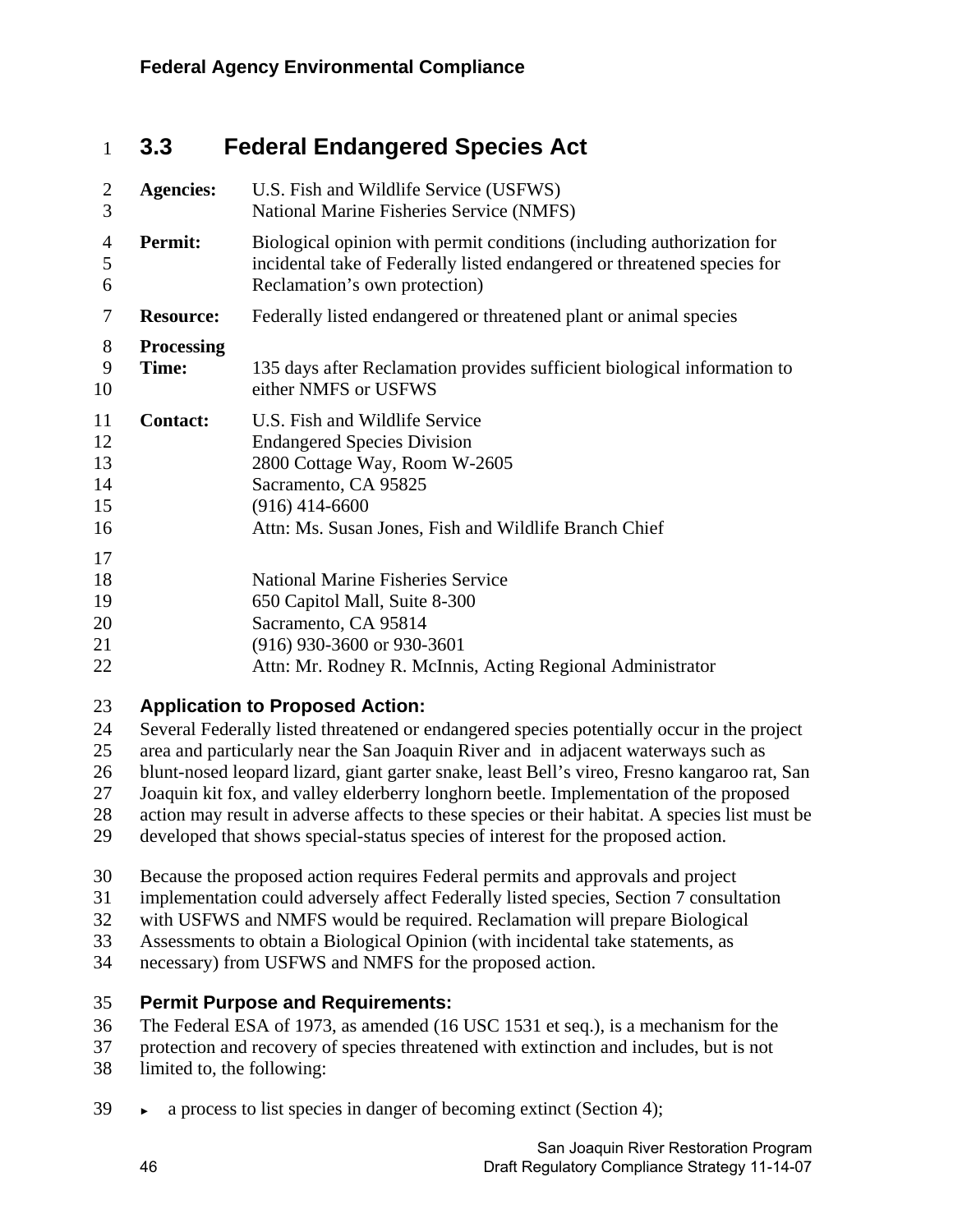1 ► a prohibition on "take" of threatened and endangered species (Section 9); and

2 ► processes for exemption from Section 9 take prohibitions when take is incidental to, 3 and not the purpose of, otherwise lawful activities (Section 7 and Section 10).

4 ESA is administered by USFWS and NMFS. USFWS is responsible for protection of

5 birds, terrestrial, and resident (non-anadromous) freshwater species. NMFS is responsible

- 6 for protection of anadromous fish.
- 7 Section 9 of the Act prohibits "take" (i.e. to harass, harm, pursue, hunt, shoot, wound,
- 8 kill, trap, capture, or collect, or attempt to engage in any such conduct) of any threatened

9 or endangered species. Harm is further defined to include significant habitat modification

10 or degradation that results in death or injury to listed species by significantly impairing

- 11 behavioral patterns such as breeding, feeding, or sheltering.
- 12 Section 7 of ESA outlines procedures for Federal interagency cooperation to conserve

13 Federally listed species and designated critical habitat. ESA mandates that all Federal

14 agencies participate in the conservation and recovery of listed threatened and endangered

15 species and that each agency ensure that any action they authorize, fund, or carry out

- 16 does not jeopardize the continued existence of a listed species or its critical habitat.
- 17 Critical habitat identifies specific areas that have the physical and biological features that
- 18 are essential to the conservation of a listed species, and that may require special
- 19 management considerations for protection.
- 20 Section 7 provides a mechanism for "incidental take," provided the "taking" will not
- 21 jeopardize the continued existence of any listed species, or destroy or adversely modify
- 22 critical habitat.

23 For example, if the issuance of a CWA Section 404 permit by USACE could affect any

24 listed species, USACE must consult with USFWS and/or NMFS on the effects of the

25 issuance of that permit.

26 Upon request, USFWS and NMFS will provide a list of species that are listed, proposed 27 for listing, or candidates for listing under the Federal ESA and have a potential to occur 28 in a given area. Federal Biological Assessments will be developed pursuant to Section 7 29 of the ESA to evaluate the effects of the project on listed and proposed threatened and 30 endangered species. The Biological Assessments would be submitted to Reclamation as 31 the Federal lead agency, and to USFWS, NMFS, and DFG. Reclamation would then 32 make a "no effect" or "may affect" determination if the project would affect a listed 33 threatened or endangered species. Based on this determination Reclamation will initiate 34 Section 7 consultation through the request to USFWS and NMFS of a not likely to 35 adversely affect concurrence and/or issuance of a biological opinion. If a "may affect" 36 determination is made by USFWS and/or NMFS, the agency would then prepare a 37 biological opinion stating whether the project would jeopardize the continued existence 38 of the species. If the Federal lead agency does not concur with the findings in the 39 biological opinion, it may request further discussion to resolve the issue. The Biological 40 Opinion may authorize a certain level of incidental take contingent upon the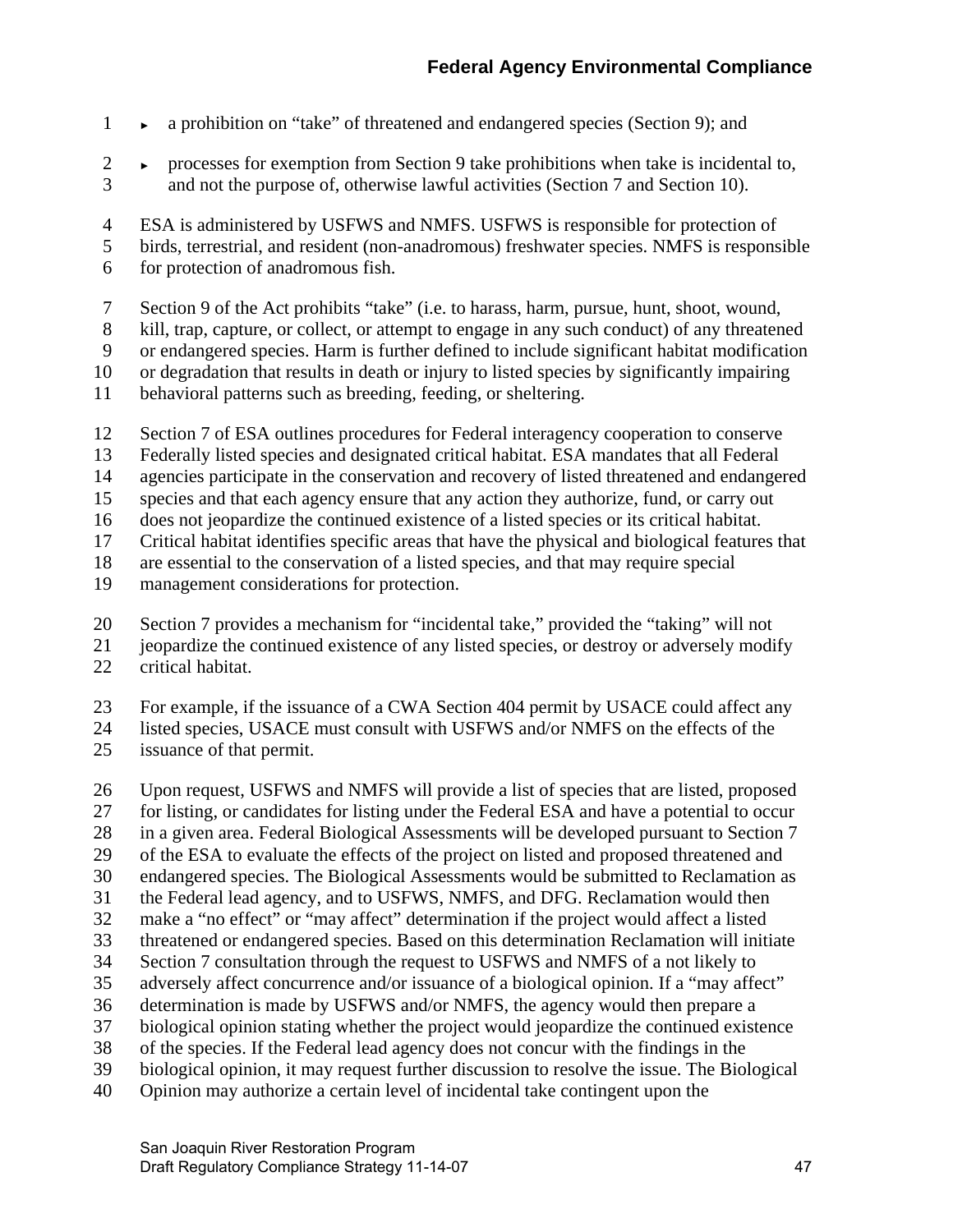- 1 implementation of specified terms and conditions to minimize such take and mitigate for
- 2 its effects.
- 3 The proposed action could affect Federally listed fish and wildlife species. The steps
- 4 required in the permit acquisition procedure are described below.

### 5 **Permit Acquisition Procedure:**

- 6 The following describes the procedure for preparing a Biological Assessment to obtain
- 7 Biological Opinions from USFWS and NMFS.
- 8 1. Once the project area has been clearly defined, Reclamation biologists will conduct a 9 field visit of the entire project site to verify the potential for the proposed action to 10 result in take of Federal and/or State listed terrestrial and aquatic species. Information 11 regarding the status of listed species in the project vicinity will be compiled and 12 reviewed as part of this effort.
- 13 2. Because the project would require Federal authorizations and permits, Section 7 14 consultation with USFWS and NMFS may be required. USFWS and NMFS will be 15 consulted regarding potential effects to terrestrial and aquatic (including anadromous) 16 species that are Federally listed or proposed for listing as threatened or endangered 17 and species that are considered candidates for listing. Separate meetings should be 18 conducted with these agencies regarding terrestrial and anadromous species. This 19 initial consultation will include discussion of the anticipated approach for the overall 20 process and will provide the opportunity for agency feedback regarding preliminary 21 study methodologies and conclusions. Reclamation should identify and establish 22 working relationships with USFWS, NMFS, and DFG staff.
- 23 3. Early consultation with USFWS and NMFS is an optional process that occurs before 24 a prospective applicant files for a Federal permit or license. This process is intended 25 to reduce potential conflicts between proposed actions (projects) and listed species or 26 critical habitat. Initiation of early consultation with USFWS and NMFS occurs when 27 the project applicant provides the following in writing to the "action" agency 28 responsible for carrying out the project:
- 29 ► a definite proposal that outlines the action and its anticipated effects, and
- 30 ► a statement showing that the project applicant intends to implement the proposal 31 if it is authorized.
- 32 4. Biological Assessments will be prepared for terrestrial and aquatic species in 33 accordance with USFWS and NMFS guidelines. The Biological Assessments will 34 include a summary of consultation to date, a description of the proposed action, an 35 account of each species addressed, an assessment of project effects, a description of 36 measures to minimize and compensate for potential effects, and an effect 37 determination for each species.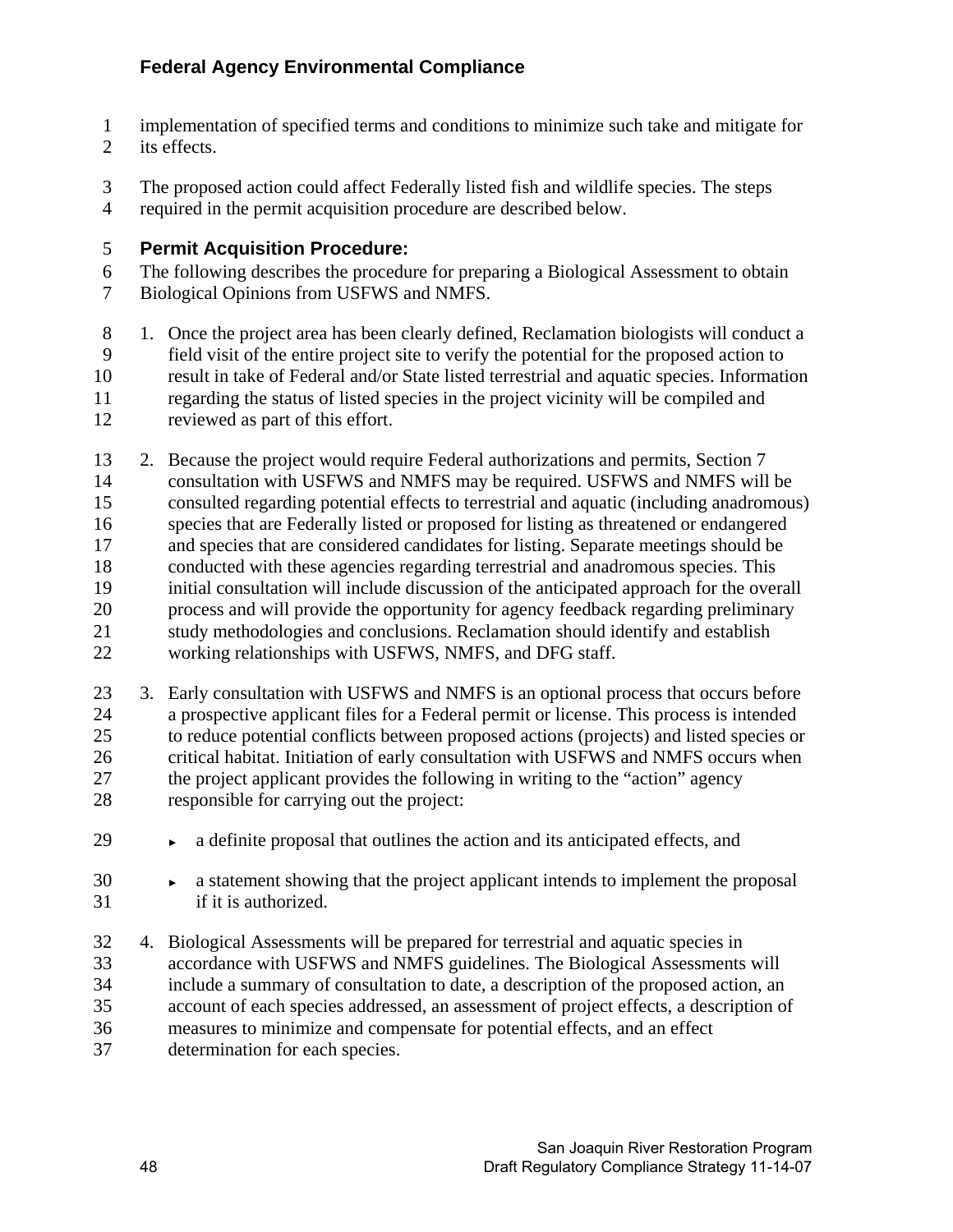1 Biological Assessments should be completed for formal and informal consultation 2 with USFWS and NMFS pursuant to the ESA, DFG pursuant to CESA and NCCPA, 3 and as information for consultations under the Fish and Wildlife Coordination Act 4 and the Magnuson-Stevens Fisheries Conservation and Management Act. Informal 5 consultation would identify covered species and endangered, threatened, and 6 proposed or candidate species that may occur in the project vicinity or action area, 7 and would assist in developing the appropriate approach for assessing species listed 8 and proposed for listing as part of the Section 7 consultations required by ESA. 9 Informal consultation also would assist in determining to what extent the proposed 10 action may affect any of the identified species. 11 5. After submittal of the Biological Assessments, formal Section 7 consultation will be 12 requested by Reclamation. The effort required to complete the consultation period can 13 vary greatly, depending on a number of factors, such as the extent of potential effects, 14 proposed mitigation, agency staff assigned to the project, and ongoing working 15 relationships. 16 USFWS and NMFS will review the Biological Assessments for compliance with 17 ESA, under Section 7. NMFS will also utilize the Biological Assessments for 18 compliance with the Magnuson-Stevens Fishery Conservation Act. Formal 19 consultation by USFWS and NMFS will be complete when Biological Opinions have 20 been prepared on the species that the action is likely to adversely affect. As part of 21 these Biological Opinions, USFWS and NMFS may authorize incidental take of 22 endangered and threatened species, which will likely be the case for the proposed 23 action. 24 A Biological Assessment for the SJRRP should include:  $25 \rightarrow$  best available scientific and commercial data in developing the Biological 26 Assessment; 27 A detailed description of the proposed action or group of actions to be considered, 28 including site-specific and operational information; 29  $\rightarrow$  A description of the specific area that may be affected by the action either 30 directly or indirectly; 31 ► A list and description of any listed species, species proposed for listing, or critical 32 habitat that may be affected by the action;

33 ► A description of the direct, indirect, and cumulative impacts on any listed species, 34 species proposed for listing, or critical habitat occurring in the action area 35 (including Essential Fish Habitat) likely to result from the proposed action or 36 group of actions, as well as actions related to and dependent on the proposed 37 action;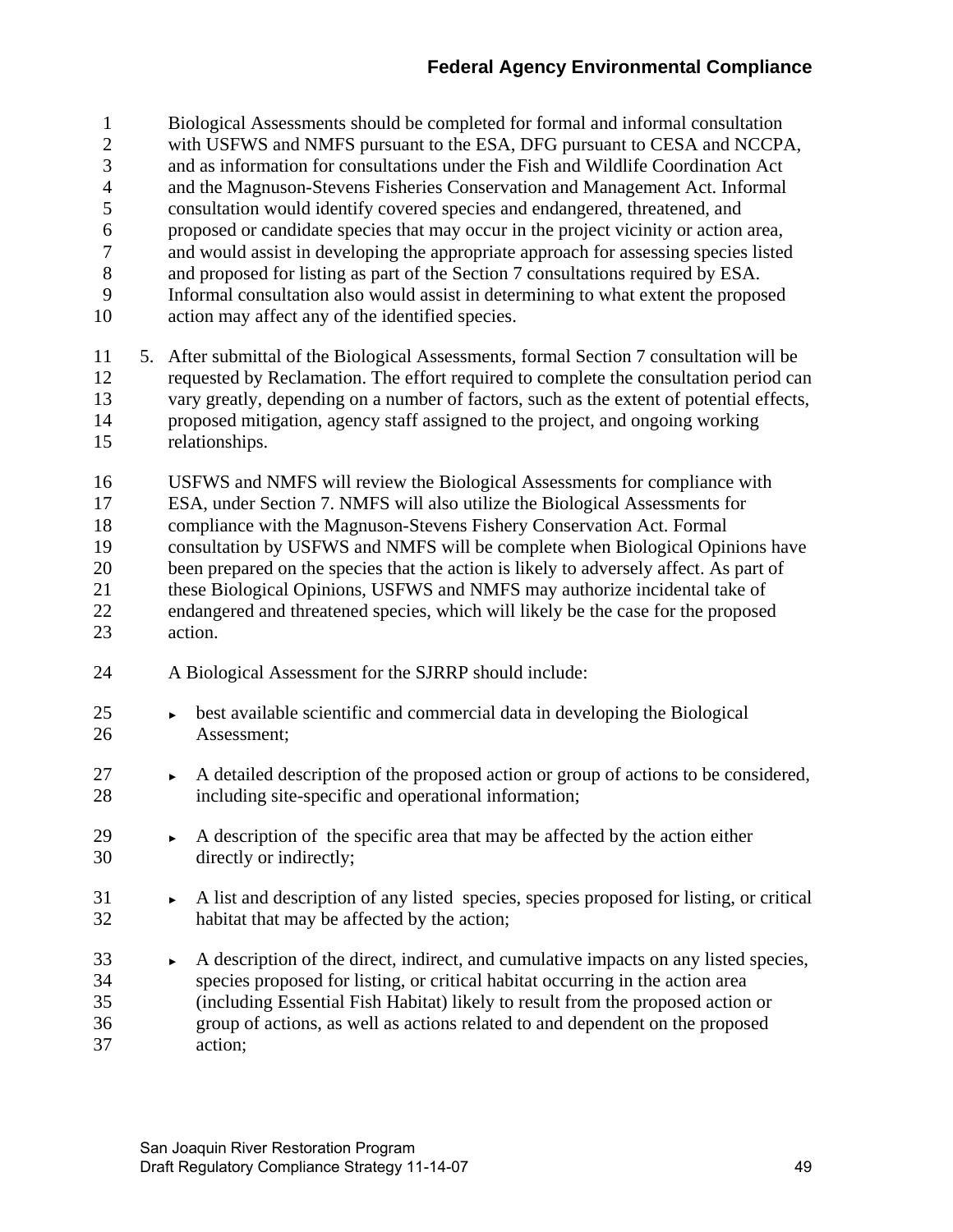| 1<br>2<br>3                | A description of any measures to be incorporated into the proposed action that<br>the implementing entity will undertake to avoid, minimize, and compensate for<br>effects to listed species, species proposed for listing, or critical habitat;                                                                                                    |
|----------------------------|-----------------------------------------------------------------------------------------------------------------------------------------------------------------------------------------------------------------------------------------------------------------------------------------------------------------------------------------------------|
| $\overline{4}$             | A description of any conservation measures that may be included as part of the<br>proposed action to benefit or promote the recovery of a listed species;                                                                                                                                                                                           |
| 6                          | A discussion of alternative actions the implementing entity considered that would<br>not result in take, and the reasons why such alternatives are not being utilized;                                                                                                                                                                              |
| 8<br>9                     | Additional measures that USFWS, NMFS, and DFG may require as necessary or<br>appropriate for compliance with ESA and CESA; and                                                                                                                                                                                                                      |
| 10<br>11<br>12<br>13<br>14 | A discussion of whether the proposed action might adversely affect Essential Fish<br>Habitat, including all habitats necessary to allow commercially valuable aquatic<br>species production needed to support a long-term sustainable fishery and<br>contributions to a healthy ecosystem (e.g., Chinook salmon in the lower San<br>Joaquin River). |

#### 15 **Critical Issues:**

- 16 ► Keep ESA-related documents and agency reviews on schedule.
- 17 ► Provide detailed biological information, impact analysis, and mitigation sufficient for 18 resource agency review and concurrence.
- 19 ► Achieve concurrence on mitigation measures that lead to acceptable Biological 20 Opinions.

#### 21 **Permit Fees:**

 $22 \rightarrow None.$ 

### 23 **Specific Strategies for Permit Acquisition:**

- 24 ► Conduct feasibility-level fieldwork, including wetland delineations, as soon as 25 practical after general project footprints can be established (note: evaluate trade-offs 26 between substantial costs in collecting field data on numerous alternatives early 27 versus waiting for some alternatives to be screened out prior to initiating fieldwork).
- 28 ► Develop a consistent internal strategy for obtaining Federal ESA and CESA
- 29 approvals, including a consistent approach to developing measures that avoid,
- 30 minimize, and compensate for effects on listed species (both fish and terrestrial 31 species) and critical habitat.
- 32 ► Use programmatic Biological Opinions where feasible to streamline ESA compliance.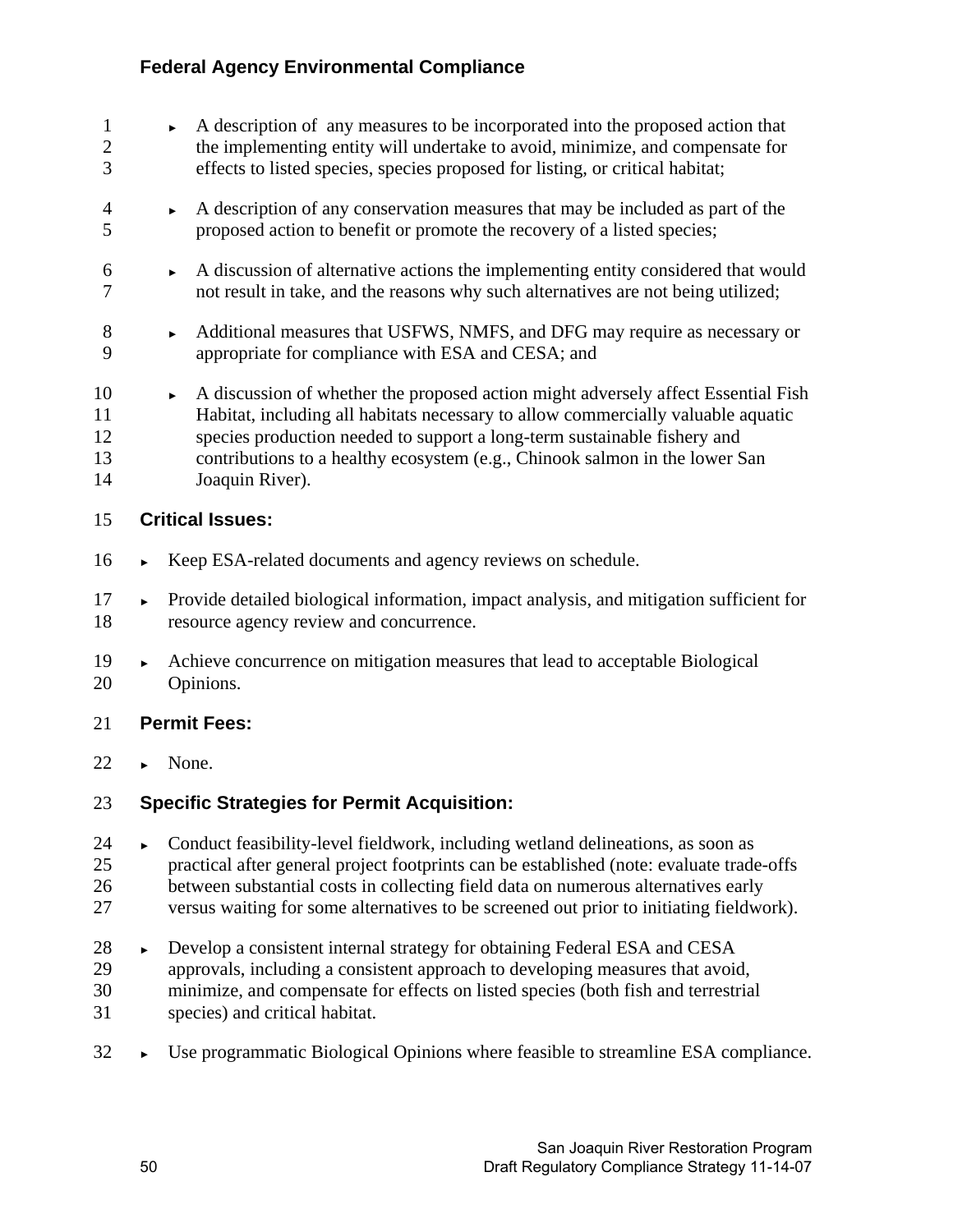- 1 ► Establish/leverage working relationships with USFWS, NMFS, and DFG to:
- 2 identify issues early and help prevent future "surprises," and
- 3 engage NMFS, USFWS, and DFG in constructive problem-solving in strategic 4 meetings involving all three agencies such that biological efforts are streamlined 5 and consistent.
- 6 ► Identify Reclamation as the lead Federal agency for Section 7 and initiate dialog as 7 soon as practicable to facilitate early agreement on field and analysis methodologies, 8 in particular.
- 9 ► Develop and negotiate agreements of terms for avoiding, minimizing, and 10 compensating for effects on listed species as part of agency review of the 11 administrative draft PEIS/R, such that these terms can be included and circulated in 12 the public draft PEIS/R.
- 13 ► Develop individual Biological Assessments for USFWS and NMFS that provide all
- 14 of the information necessary for Reclamation to seek formal Section 7 consultation
- 15 with USFWS and NMFS, and for USFWS and NMFS to develop programmatic
- 16 Biological Opinions for the SJRRP's ESA compliance.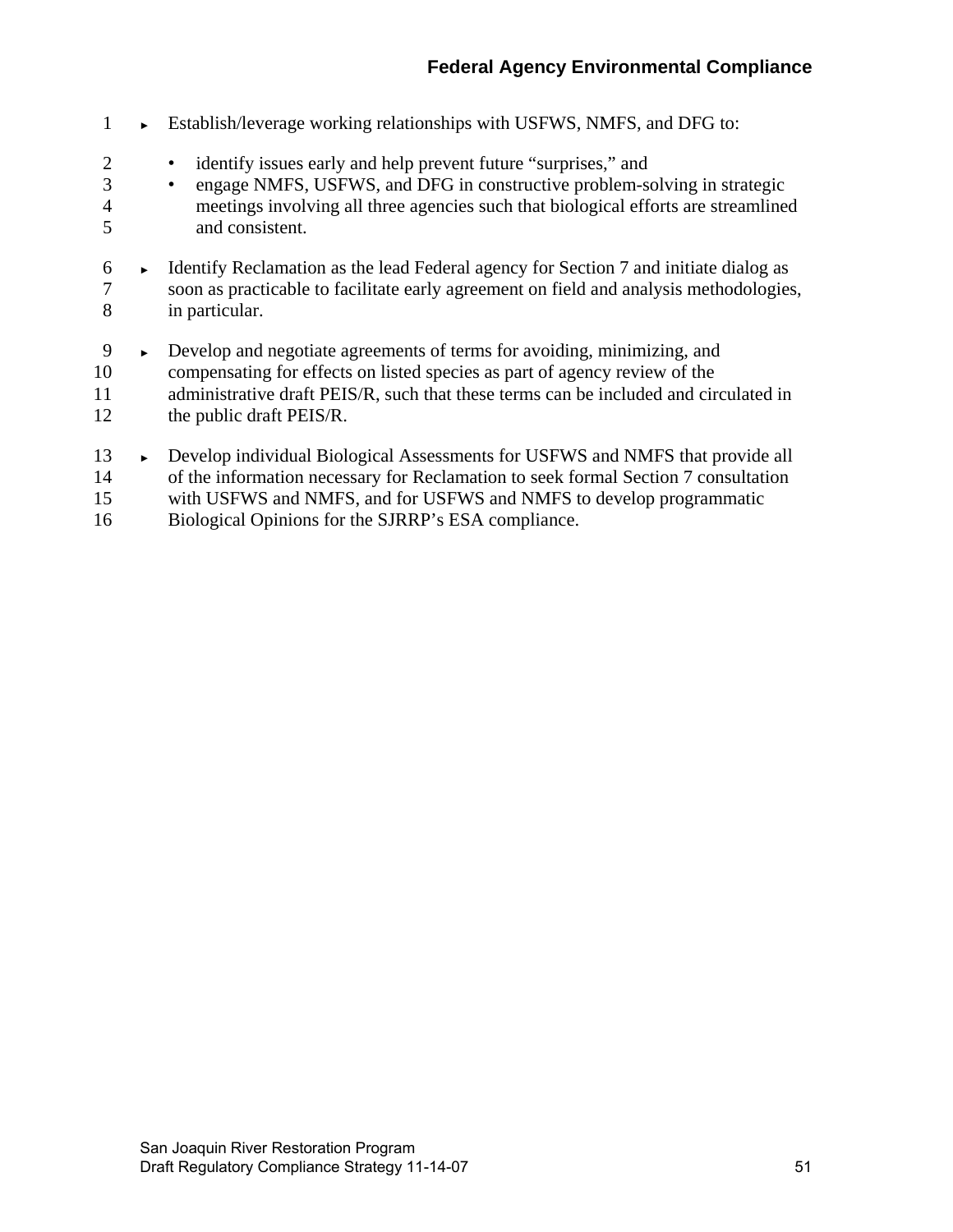# 1 **3.4 Federal Endangered Species Act, Experimental**  2 **Population Designation - ESA Section 10(j)**

- 3 **Agency:** National Marine Fisheries Service (NMFS)
- 4 **Designation:** Experimental populations of Central Valley spring-run Chinook salmon, 5 pursuant to Section 10(j) of the Endangered Species Act (ESA)
- 6 **Resource:** Central Valley spring-run Chinook salmon (*Oncorhynchus tshawytscha)*

# 7 **Processing**

- 8 **Time:** 3-4 years (develop regulations, rulemaking, and NEPA compliance)
- 9 **Contact:** National Marine Fisheries Service
- 10 650 Capitol Mall, Suite 8-300
- 11 Sacramento, CA 95814-4708
- 12 (916) 930-3600
- 13 Attn: Mr. Russ Strach, Assistant Regional Administrator

# 14 **Application to Proposed Action:**

- 15 Paragraph 14 of the San Joaquin River Litigation Settlement (Settlement) indicates that
- 16 the Restoration Goal of the Settlement shall include the reintroduction of spring-run and
- 17 fall-run Chinook salmon to the San Joaquin River between Friant Dam and the
- 18 confluence of the Merced River. Because spring-run Chinook salmon are listed as
- 19 federally threatened, it is subject to ESA requirements. The USFWS is required to submit
- 20 a Section 10 permit application for reintroduction to NMFS no later than September 30,
- 21 2010, and NMFS is required to issue its decision on the permit no later than April 30,
- 22 2012. Reintroduction is to occur no later than December 31, 2012.
- 23
- 24 In addition, the draft legislation (H.R. 24, January 4, 2007) indicates that spring-run
- 25 Chinook salmon are to be reintroduced into the San Joaquin River pursuant to Section
- 26 10(j) of the Endangered Species Act, provided that the Secretary of Commerce "finds that
- 27 a permit for the reintroduction of California Central Valley spring Run Chinook salmon
- 28 may be issued pursuant to section  $10(a)1(A)$  of the Endangered Species Act."
- 29 Furthermore, legislation indicates that the Secretary of Commerce is to issue a final rule
- 30 pursuant to Section 4(d) of the ESA governing incidental take.

# 31 **Purpose and Requirements of Section 10(j):**

- 32 Section 10 of the ESA permits the establishment and maintenance of experimental
- 33 populations. The Secretary may authorize the release (and the related transportation) of
- 34 any population (including eggs, propagates, or individuals) of an endangered species or a
- 35 threatened species outside the current range of such species if the Secretary determines
- 36 that such release will further the conservation of such species. Before authorizing the
- 37 release of any experimental population, the Secretary must identify the population and
- 38 determine, on the basis of the best available information, whether or not such population
- 39 is essential to the continued existence of an endangered species or a threatened species.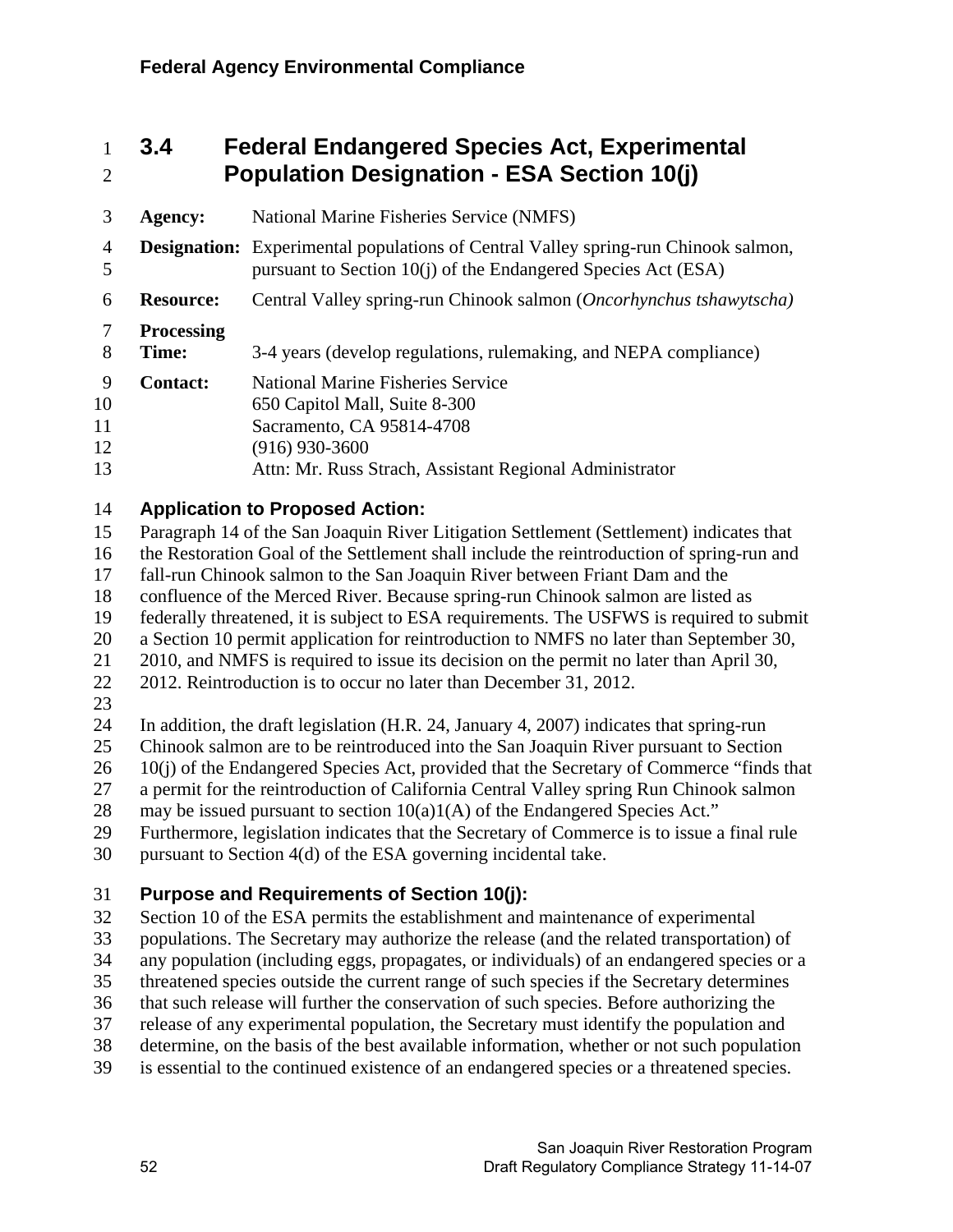## 1 **Procedure:**

- 2 While the USFWS has promulgated Section 10(j) regulations and designated
- 3 experimental populations, NMFS has not done so. Reclamation, USFWS, and NMFS are
- 4 currently evaluating an experimental population designation strategy.

## 5 **Critical Issues:**

- 6 ► Addressing biological and other informational needs (such as genetic impacts on
- 7 existing populations and changes in abundance and distribution) to address the
- 8 regulations and rulemaking potentially required for the Section 10(j) process.
- 9 ► Developing supporting information to determine whether the Central Valley spring-10 run Chinook salmon population is considered "essential" or "nonessential" for species 11 survival.
- 12 ► Completion of all NEPA-related steps in the process for facilitating a Section 10(j).

# 13 **Permit Fees:**

14 ► None.

# 15 **Specific Strategies for Permit Acquisition:**

- 16 ► USFWS to complete permit application including all necessary information related to 17 the introduction of spring-run Chinook salmon to the San Joaquin River by 18 September 30, 2010.
- 19 ► Fisheries Management Workgroup to gather necessary information on spring-run 20 Chinook salmon to assist in the completion of the ESA Section 10 permit.
- 21 ► NMFS to issue a final decision (or rule as appropriate) on ESA Section 10 permit for 22 reintroduction by April 30, 2012.
- 23 ► MWH to develop a workplan with an overall strategy, scope of work, budget, and 24 schedule to complete required NEPA process in parallel with Section 10 25 reintroduction.
- 26 ► MWH, to identify the universe of affected landowners and other stakeholders, to open 27 dialogue with them during the NEPA process. Assistance will come from public
- 28 affairs staff at USFWS and Reclamation.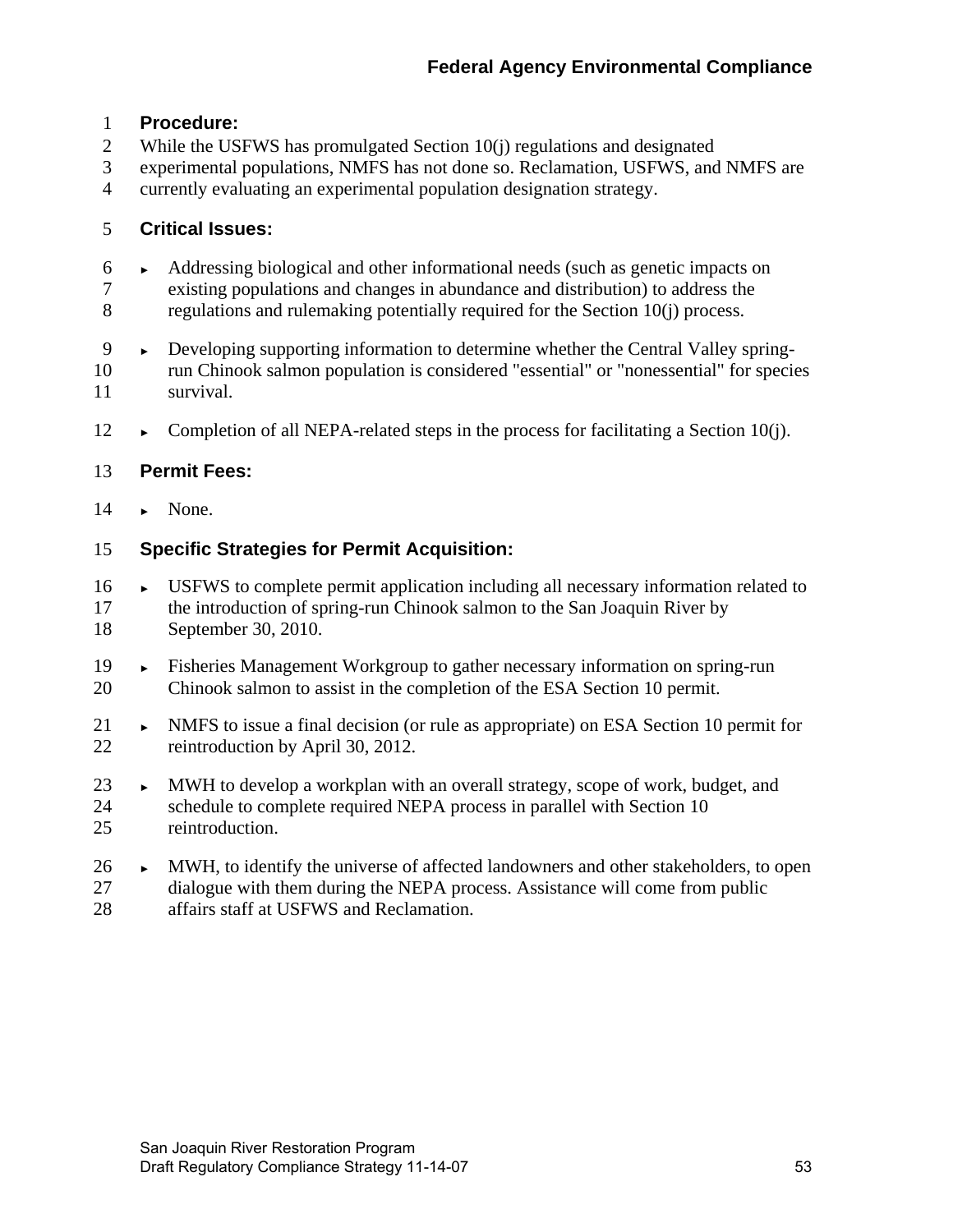# 1 **3.5 Fish and Wildlife Coordination Act**

- 2 **Agency:** USFWS, NMFS, and DFG
- 3 **Permit:** Fish and Wildlife Coordination Act Report, prepared by USFWS and 4 incorporated into the NEPA process
- 5 **Resource:** Biological resources and surface waters
- 6 **Processing**
- 7 **Time:** Typically 12 months. A draft FWCA Report should be completed during 8 Draft NEPA compliance document review and a final FWCA Report to be 9 included in the final NEPA documentation.
- 10 **Contact:** See Sections 3.3, "Federal Endangered Species Act," and 4.2, "California 11 Endangered Species Act"

# 12 **Application to Proposed Action:**

13 The Fish and Wildlife Coordination Act (FWCA) requires Federal agencies to consult

14 with USFWS, NMFS, and DFG before undertaking or approving water projects that

15 would control or modify surface water. Because the Investigation would affect surface

16 waters, Reclamation must conduct consultation pursuant to the Act.

# 17 **Permit Purpose and Requirements:**

- 18 Coordination under FWCA is intended to promote conservation of fish and wildlife
- 19 habitats by preventing their loss or damage and to provide for development and
- 20 improvement of fish and wildlife habitats in connection with water projects. Federal
- 21 agencies undertaking water projects are required to fully consider recommendations made
- 22 by USFWS, NMFS, and DFG in project reports and include measures to reduce impacts
- 23 on fish and wildlife habitat in project plans.

# 24 **Compliance Procedure:**

- 25 FWCA coordination is typically incorporated into the NEPA process but may require the
- 26 preparation of a separate FWCA report by USFWS based on information contained in the
- 27 PEIS/R and Biological Assessments.
- 28 Compliance with FWCA includes assessing the impacts of the proposed action on
- 29 preservation, conservation, and enhancement of fish and wildlife habitat. Reclamation
- 30 will be required to include recommendations for preserving, mitigating losses of, and
- 31 enhancing affected habitats in its documentation of compliance. Documentation of
- 32 compliance with FWCA is a separate analysis of habitats of concern to USFWS and DFG
- 33 and does not replace the analysis required by Section 7 of the Federal ESA.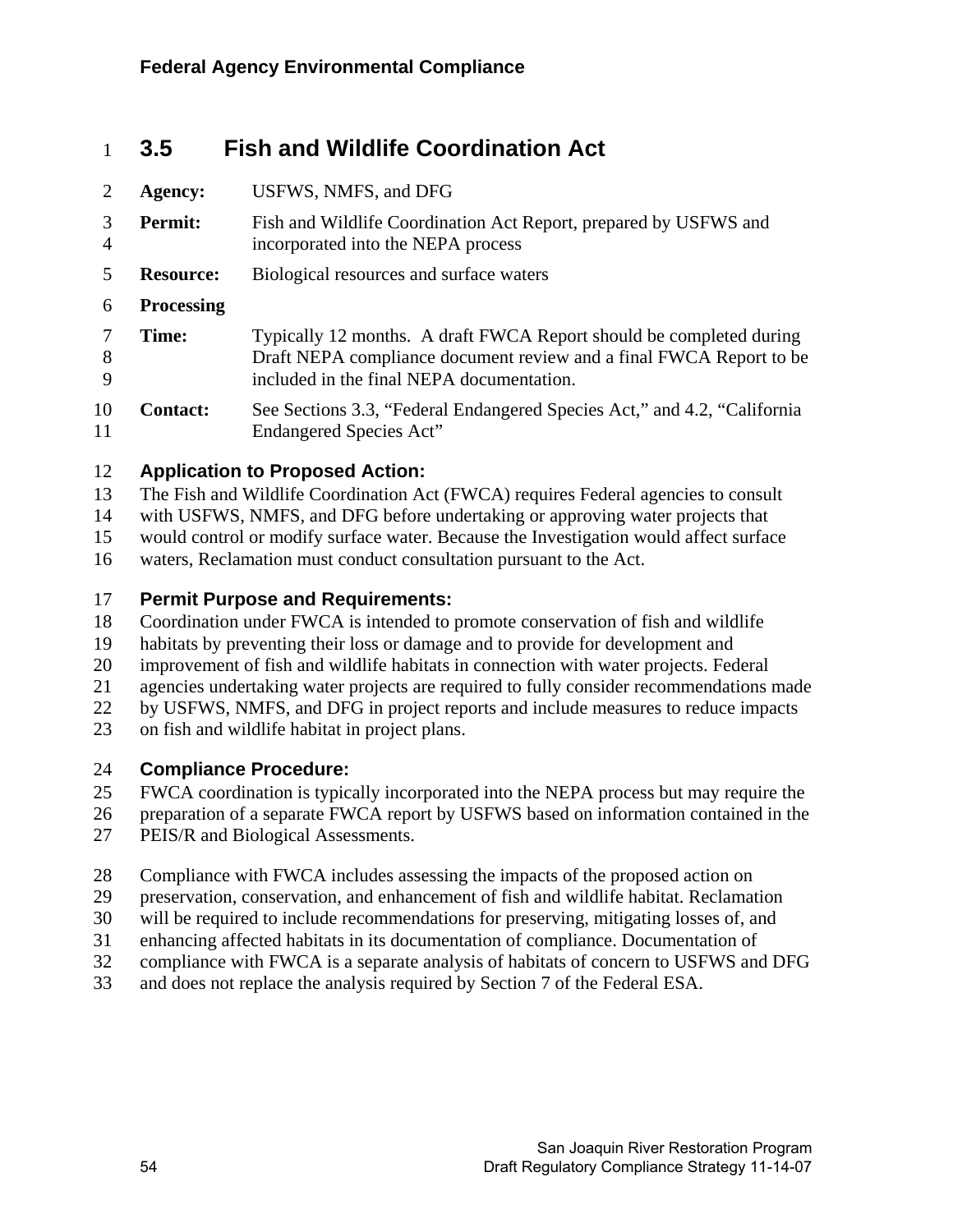## 1 **Submittal Package:**

- 2 Various information including the project's NEPA/CEQA document and associated
- 3 biological assessments are provided to USFWS as a basis for USFWS' FWCA Report.

### 4 **Critical Issues:**

- 5 ► Determine whether and to what degree the proposed action would adversely affect 6 fish and wildlife habitat.
- 7 ► Determine evaluation methodologies to be used by USFWS, NMFS, and DFG. If 8 methodologies are not able to rely solely on biological assessment and PEIS/R 9 analyses, other time analyses (e.g., HEP) may be required.
- 10 ► Ensure timely completion of FWCA Report by USFWS.

### 11 **Fees:**

- 12 ► None.
- 13 **Specific Strategies for Compliance:**
- 14 ► Address USFWS, NMFS, and DFG concerns in the PEIS/R and Biological 15 assessments, to enable USFWS to easily prepare a separate Fish and Wildlife 16 Coordination Act (FWCA) report.
- 17 ► Provide USFWS, NMFS, and DFG with a comprehensive list of activities undertaken 18 by Reclamation to avoid, minimize, and compensate for potential impacts to fish and 19 wildlife species.
- 20 ► Coordinate early with USFWS to plan and scope FWCA evaluation methodologies.
- 21 ► Identify habitats to be analyzed.
- 22 ► Identify methods to avoid, minimize, rectify, reduce or eliminate over time, or 23 compensate for the impacts of the proposed action.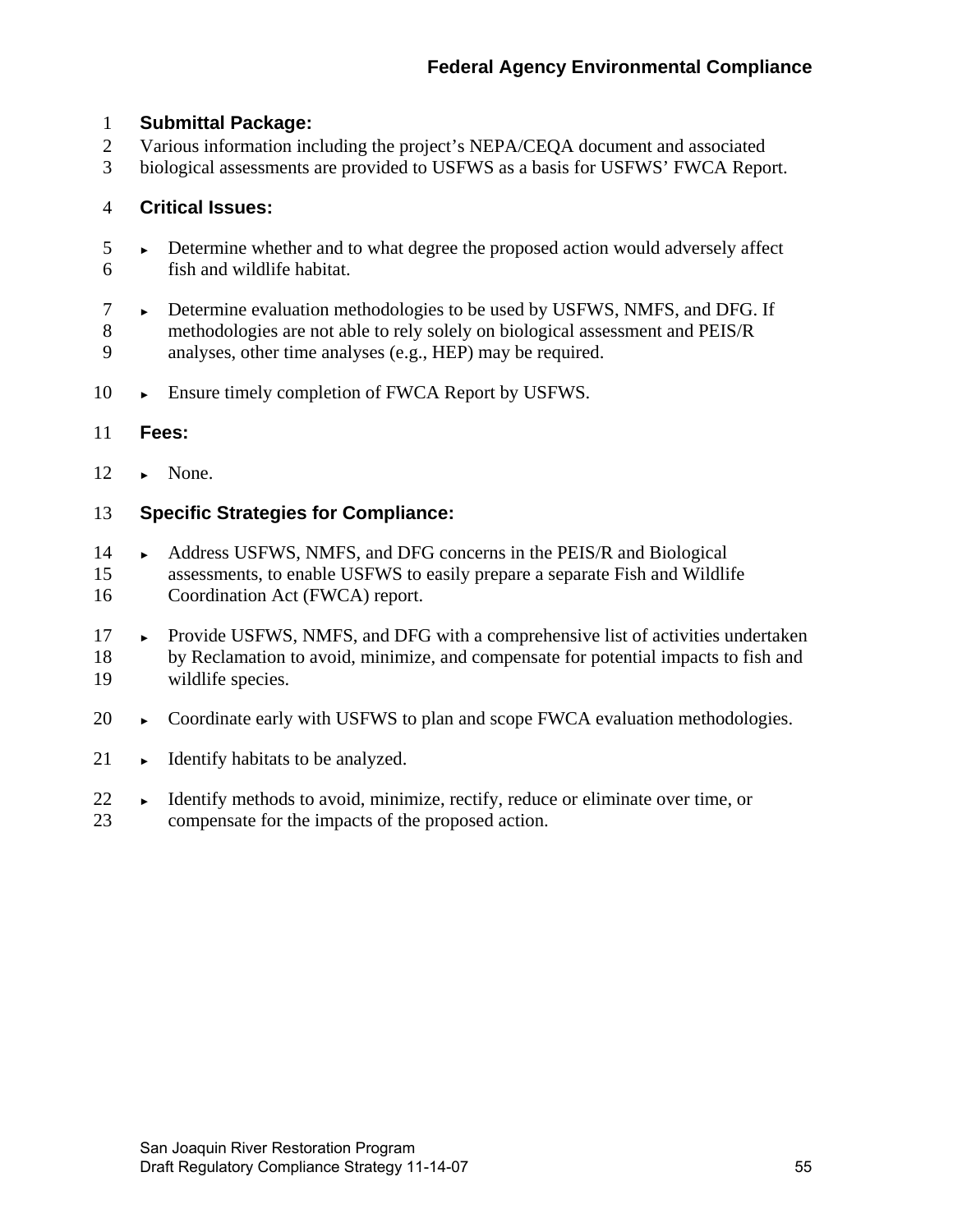# 1 **3.6 National Historic Preservation Act, Section 106**

- 2 **Agency:** State Historic Preservation Officer (SHPO) and the Advisory Council on 3 Historic Preservation (ACHP)
- 4 **Permit:** Section 106 Compliance
- 5 **Resource:** Historical, archaeological, and cultural resources

#### 6 **Processing**

- 7 **Time:** 3-6 months if complete, adequate package submitted; 9-12 months if not
- 8 **Contact:** California Department of Parks and Recreation
- 9 Office of Historic Preservation
- 10 P.O. Box 942896
- 11 Sacramento, CA 94296-0001
- 12 (916) 653-6624
- 13 Attn: State Historic Preservation Officer

# 14 **Application to Proposed Action:**

- 15 The proposed action may affect properties that are listed or eligible for listing on the
- 16 National Register of Historic Places (NRHP).
- 17

# 18 **Section 106 Compliance Purpose and Requirements:**

- 
- 19 Section 106 of the NHPA and implementing regulations at 36 CFR Part 800 require<br>20 Federal agencies to take into account the effects of their undertakings on cultural Federal agencies to take into account the effects of their undertakings on cultural
- 21 resources that are listed on, or are eligible for listing on, the NRHP (historic properties).
- 22 During this process, the Federal agency is usually required to consult with the SHPO and
- 23 in some instances the Advisory Council on Historic Preservation (ACHP), an
- 24 independent Federal agency that advises the President and Congress on national historic
- 25 preservation policy and administers the NHPA's Section 106 review process. Section 101
- 26 of the NHPA establishes the responsibilities of the SHPO, which include consulting with
- 27 Federal agencies regarding undertakings which may affect historic properties.
- 28

# 29 **Section 106 Compliance Procedure:**

- 30 The Section 106 process will consist of the following four basic steps:
- 31 **1. Identify and Evaluate Cultural Resources.** Reclamation's archaeologists will
- 32 review all available information that could help determine whether there may be historic
- 33 properties in the Area of Potential Effects (APE). As part of the process, a cultural
- 34 resources survey and evaluation will be conducted consistent with Reclamation Cultural
- 35 Resources Management Policy (LDN P01) and Directives and Standards (LND 02-01),
- 36 and the Secretary of the Interior's Standards and Guidelines for Archeology and Historic
- 37 Preservation (48 FR 44716-742). The resultant report must be approved by Reclamation
- 38 and will be used for Section 106 consultation with SHPO.
- 39 **2. Assess Effects.** If historic properties are identified within the APE, Reclamation will
- 40 determine whether the proposed action would have an adverse effect by applying the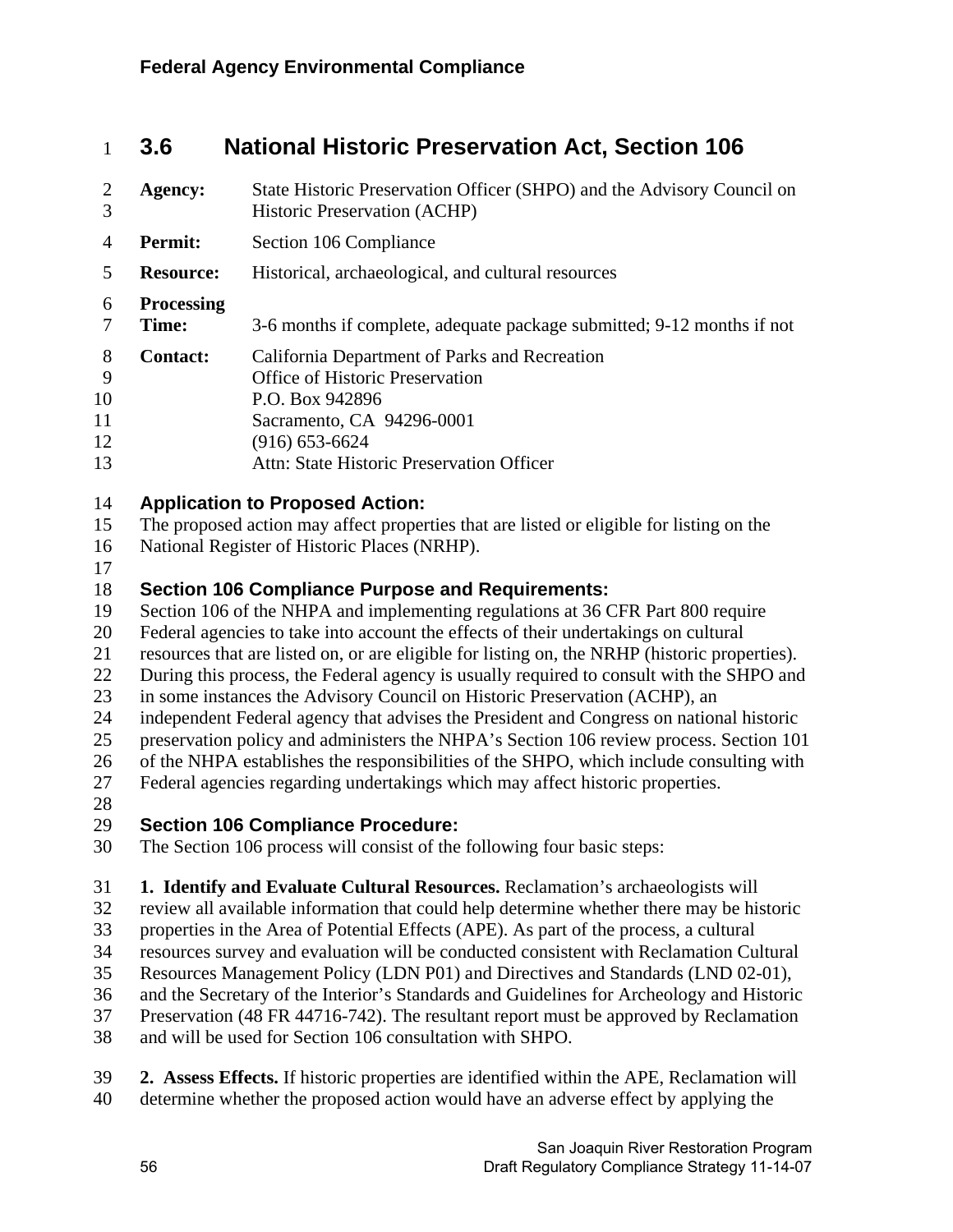- 1 criteria of adverse effect detailed at 36 CFR Part 800.5(a)(1). There are three possible
- 2 findings:

| $\mathfrak{Z}$<br>$\overline{4}$<br>5<br>6<br>$\boldsymbol{7}$<br>8<br>9 | No adverse effect. If there could be an effect, but that effect would not alter any of<br>$\blacktriangleright$<br>the characteristics that qualify the property for inclusion in the NRHP,<br>Reclamation will consult with the SHPO on a finding of no adverse effect. If<br>SHPO concurs with this determination, then Reclamation may proceed with the<br>undertaking. If SHPO does not concur, consultation must continue until a<br>consensus is reached, or Reclamation may forward the documentation to the<br>ACHP for review by the ACHP                                                                                                                                                                                              |
|--------------------------------------------------------------------------|-------------------------------------------------------------------------------------------------------------------------------------------------------------------------------------------------------------------------------------------------------------------------------------------------------------------------------------------------------------------------------------------------------------------------------------------------------------------------------------------------------------------------------------------------------------------------------------------------------------------------------------------------------------------------------------------------------------------------------------------------|
| 10<br>11<br>12<br>13<br>14<br>15                                         | Adverse effect. If an adverse effect upon any historic properties is found,<br>н<br>Reclamation must notify the ACHP of this finding. The ACHP may decide to<br>participate in the consultation, or may decline participation. Once an adverse<br>effect is identified, Reclamation, SHPO, and any other consulting parties continue<br>the consultation to develop and evaluate ways to avoid, minimize, or mitigate the<br>adverse effects.                                                                                                                                                                                                                                                                                                   |
| 16<br>17                                                                 | Typical steps for completing a cultural resources survey that would meet Section<br>106 requirements are as follows:                                                                                                                                                                                                                                                                                                                                                                                                                                                                                                                                                                                                                            |
| 18                                                                       | define the APE,                                                                                                                                                                                                                                                                                                                                                                                                                                                                                                                                                                                                                                                                                                                                 |
| 19<br>20                                                                 | notify any concerned or potentially interested Native American persons or<br>groups,                                                                                                                                                                                                                                                                                                                                                                                                                                                                                                                                                                                                                                                            |
| 21<br>22                                                                 | conduct a records search to determine whether the APE has already been<br>$\bullet$<br>surveyed and whether there are any recorded sites in the APE,                                                                                                                                                                                                                                                                                                                                                                                                                                                                                                                                                                                            |
| 23                                                                       | conduct a site survey of the APE if one has not already been conducted,<br>٠                                                                                                                                                                                                                                                                                                                                                                                                                                                                                                                                                                                                                                                                    |
| 24                                                                       | record any cultural resources identified during the survey during the survey,<br>$\bullet$                                                                                                                                                                                                                                                                                                                                                                                                                                                                                                                                                                                                                                                      |
| 25<br>26                                                                 | evaluate all cultural resources identified within the APE to determine whether<br>they are historic properties, and                                                                                                                                                                                                                                                                                                                                                                                                                                                                                                                                                                                                                             |
| 27<br>28                                                                 | develop recommendations for additional work if further survey or evaluation<br>efforts are needed.                                                                                                                                                                                                                                                                                                                                                                                                                                                                                                                                                                                                                                              |
| 29<br>30<br>31<br>32<br>33<br>34<br>35<br>36                             | 3. Complete Consultation. During this step, Reclamation, the SHPO, and any other<br>consulting parties either reach consensus on a no historic properties affected finding or<br>finding of no adverse effect. If it has been determined that the undertaking will have an<br>adverse effect on historic properties, the consultation is continued in an effort to find<br>ways to resolve the adverse effects. If the consulting parties agree on the methods to be<br>used to resolve the adverse effects, the consulting parties usually sign a Memorandum of<br>Agreement (MOA) detailing how the adverse effects will be resolved. If the ACHP has<br>not previously been participating as a consulting party, the MOA is forwarded to the |

37 ACHP.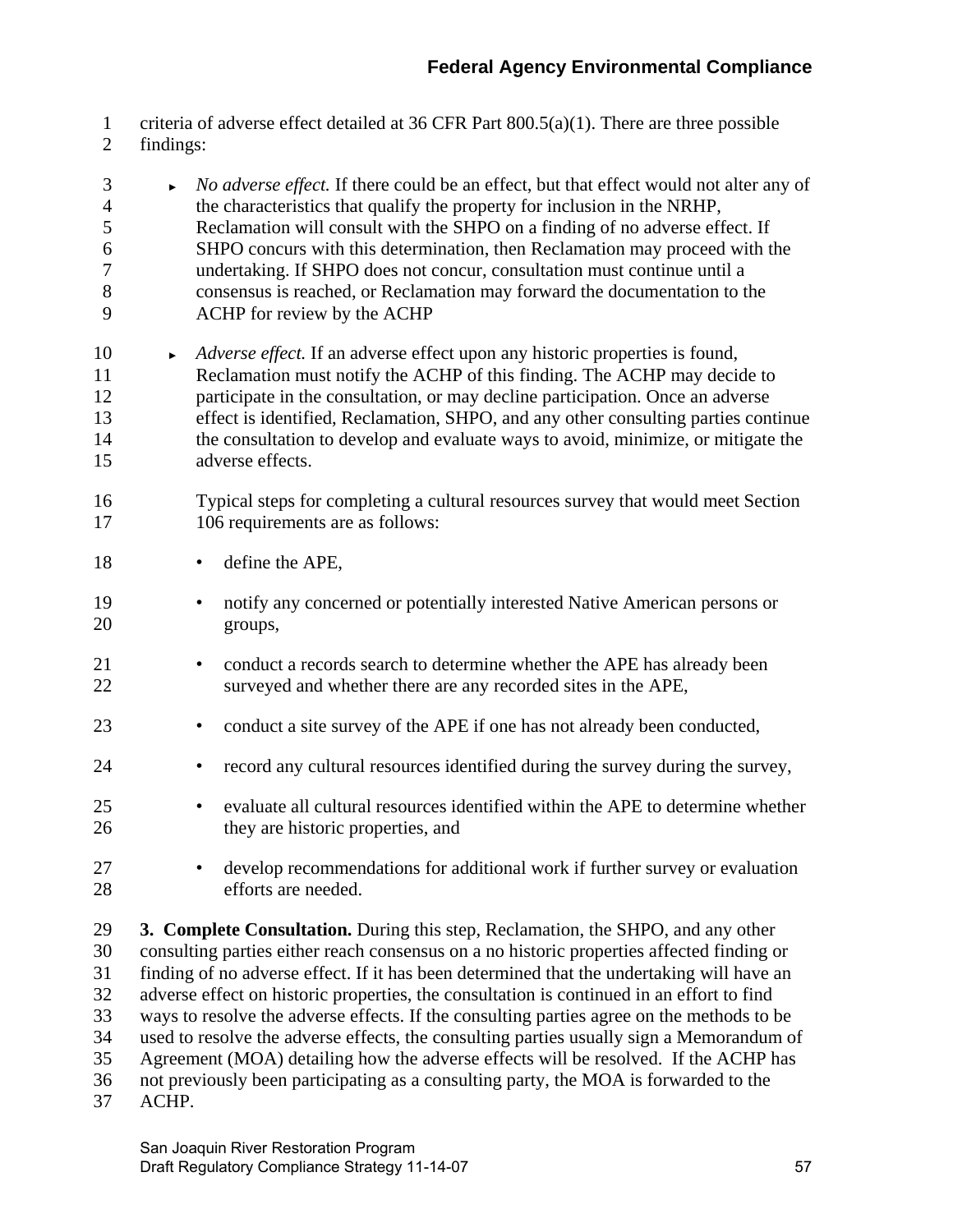- 1 **4. Proceed.** If the Section 106 review process has resulted in an MOA accepted by
- 2 ACHP, Reclamation would proceed with the project according to the terms of the MOA.

## 3 **Submittal Package:**

- 4 ► Survey report consistent with Section 106 requirements with findings and
- 5 recommendations (it is likely that multiple reports will be required. Survey report
- 6 may or may not include resource significance evaluations; if not, a separate
- 7 evaluation report is prepared. If adverse effects identified, then mitigation reports also 8 required.

#### 9 **Critical Issues:**

- 10 ► Identify the APE.
- 11 ► Determine whether any historic properties are present within the APE.
- 12 ► Determine whether the proposed action may adversely affect any historic properties.
- 13 ► Reclamation, as lead Federal agency, must make submittals to SHPO and ACHP.

### 14 **Fees:**

15 ► None

# 16 **Specific Strategies for Compliance:**

- 17 ► If possible, determine APE for each alternative to be carried into the PEIS/R and 18 conduct records searches, contact appropriate Native American representatives, and 19 complete surveys early in the project investigation stage.
- 20 ► If not possible to determine the APE, then Reclamation may not conduct field work 21 but wait until specific actions are selected and defined, but use existing data to 22 evaluate potential impacts to cultural resources and enter into a Programmatic 23 Agreement with the SHPO detailing how the Section 106 process would be 24 implemented once action specifics are known and/or may make commitments in the 25 PEIS/R and Record of Decision to complete Section 106 as actions are fully 26 identified.
- 27 ► Work closely with Reclamation archaeologists to ensure NHPA Section 106 28 compliance.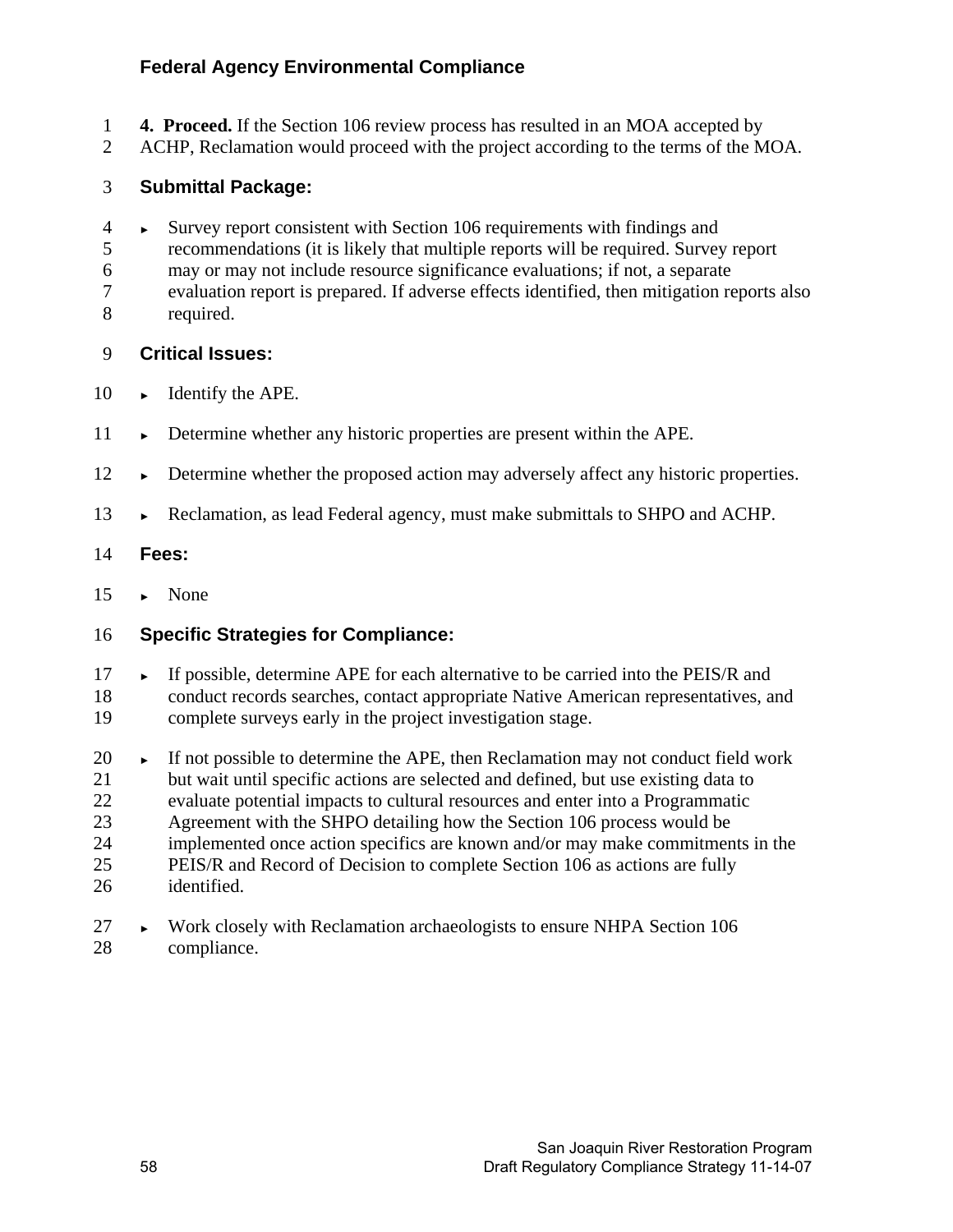# 1 **3.7 Clean Air Act, Title I**

| <b>Agency:</b>             | Any Federal agency issuing a permit (i.e., Reclamation for SJRRP)          |
|----------------------------|----------------------------------------------------------------------------|
| <b>Permit:</b>             | <b>Clean Air Act Conformity Analysis</b>                                   |
| <b>Resource:</b>           | National air resources                                                     |
| <b>Processing</b><br>Time: | Depends on Federal permit, 6 to 12 months                                  |
| <b>Contact:</b>            | See Section 5.2, "SJVAPCD Authority to Construct and Permit to<br>Operate" |
|                            |                                                                            |

# 9 **Application to Proposed Action:**

10 Any Federal agency providing financial assistance, issuing a license or permit, or

11 approving or supporting in any way a proposed project located in a nonattainment or

- 12 maintenance area for a criteria air pollutant will be required to issue a conformity
- 13 analysis. The conformity analysis must certify that the Federally permitted project is
- 14 consistent with the State Implementation Plan (SIP) developed pursuant to the Federal

15 Clean Air Act (CAA). A conformity analysis is required unless the proposed action's

16 emissions are below the Federally established *de minimis* emissions thresholds, and the 17 proposed action's emissions do not reach the level of 10% or more of the regional

18 emissions budget for any given pollutant in the nonattainment area. This is also

19 applicable to short-term, construction-related emissions. The CAA applies to the SJRRP.

# 20 **Permit Purpose and Requirements:**

21 The CAA requires areas with unhealthy levels of ozone, carbon monoxide, nitrogen

22 dioxide, sulfur dioxide, and inhalable particulate matter to develop SIPs to comply with

23 the national ambient air quality standards (42 U.S.C. § 7410 et seq.). Federal agencies

24 must conform to SIPs, meaning they must ensure that Federally supported activities will

25 not cause or contribute to a new violation, increase the severity of an existing violation,

26 or delay timely attainment of any standard in any area (42 U.S.C. § 7506(c)(1)(B)).

27 A Federal action conforms with the applicable SIP if: 1) the total of direct and indirect

28 emissions from the action are compliant and consistent with the requirements of the SIP,

29 and 2) one of a list of enumerated, pollutant-specific requirements are satisfied (such as

30 accounting for the Federal action's projected emission of any criteria pollutant in the SIP,

31 or offsetting ozone or nitrogen dioxide emissions within the nonattainment area) (42

32 C.F.R. § 93.158(a)). Ultimately, a conformity analysis may require revising the SIP,

- 33 implementing mitigation measures to bring the Federal action's emissions levels down, or
- 34 altering the project to reduce emissions to levels within the budgets established by the
- 35 SIP for specific pollutants.

# 36 **Permit Acquisition Procedure:**

- 37 A conformity analysis is performed concurrently with the permitting process of the
- 38 federal permit that is being sought. More than likely for this project, a conformity
- 39 analysis will be completed concurrently with the RHA Section 10 and CWA Section 404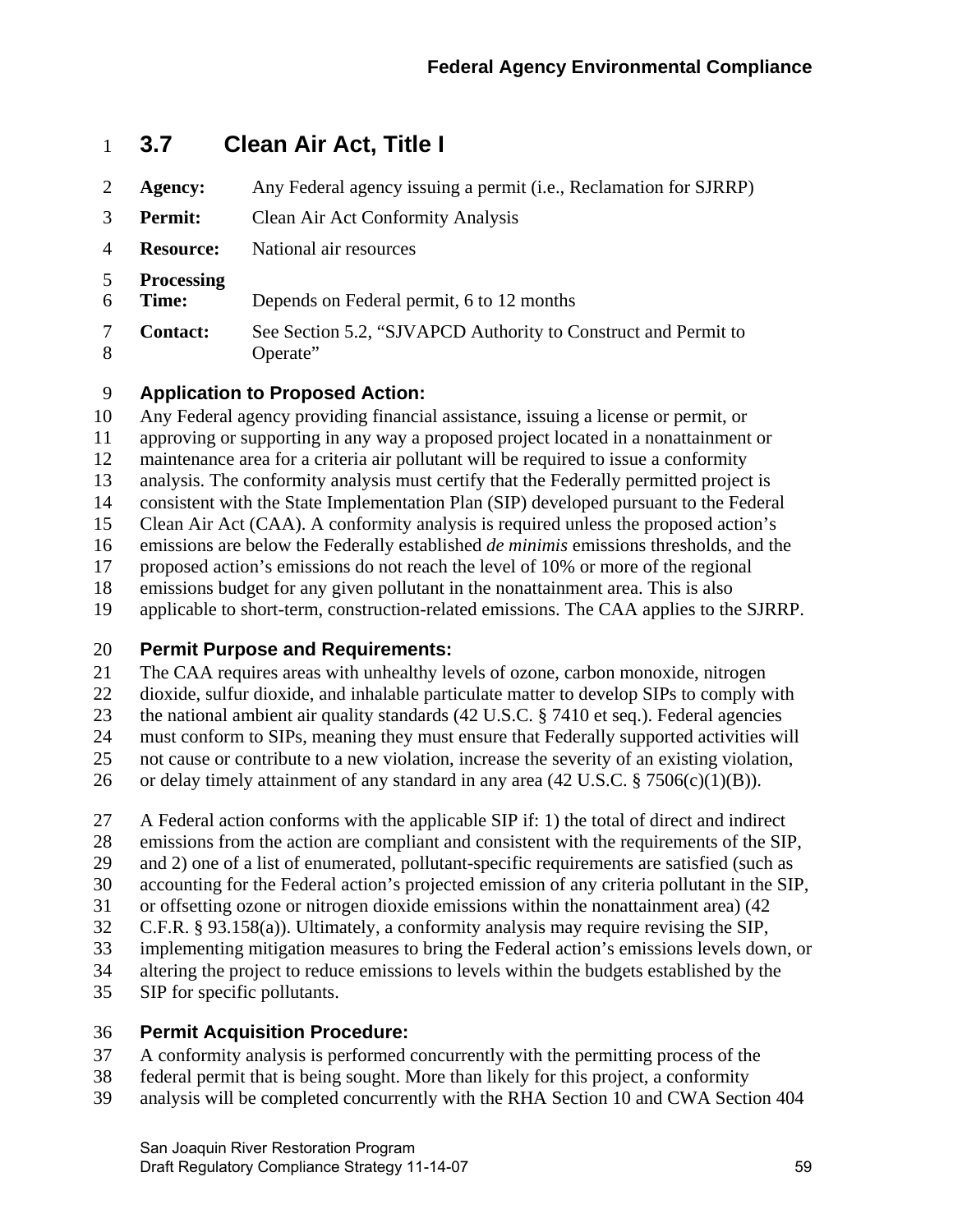- 1 permit process. The project applicant should consult and coordinate with the San Joaquin
- 2 Valley Air Pollution Control District on specific requirements for general conformity and
- 3 mitigation requirements.

#### 4 **Submittal Package:**

- 5 A conformity analysis can be submitted with the permit application package for the
- 6 federal permit that is being sought.

### 7 **Critical Issues:**

- 8 The project area is designated a serious nonattainment area for the Federal 8-hour ozone
- 9 and PM10 ambient air quality standards. In addition, the project area is designated
- 10 nonattainment for the Federal PM2.5 standard. A conformity determination will be
- 11 required to show that emissions of air pollutants for which the region is in nonattainment
- 12 would not conflict with the SIP's purpose of achieving expeditious attainment of those
- 13 standards.

### 14 **Permit Fees:**

15 None

# 16 **Specific Strategies for Permit Acquisition:**

17 ► See Section 5.2, "SJVAPCD Authority to Construct and Permit to Operate."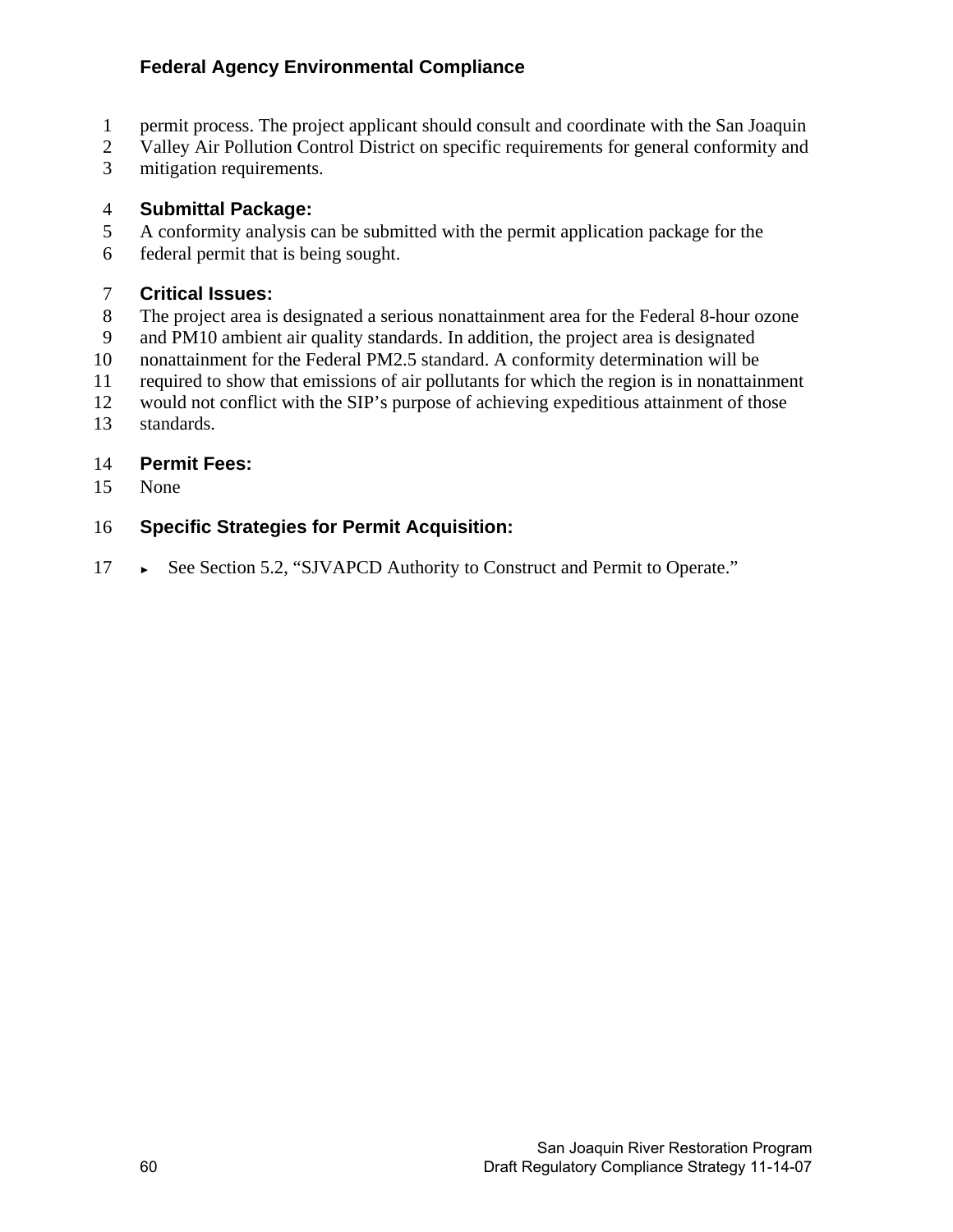# 1 **3.8 Executive Orders and Administrative Policies**

| 2              | Agency:           | Reclamation, as Federal lead agency, must document compliance            |
|----------------|-------------------|--------------------------------------------------------------------------|
| 3              | Orders/           |                                                                          |
| $\overline{4}$ | <b>Policies:</b>  | Executive Order 11990 (Protection of Wetlands)                           |
| 5              |                   | Executive Order 11988 (Floodplain Management)                            |
| 6              |                   | Executive Order 12898 (Environmental Justice in Minority and Low-        |
|                |                   | Income Populations)                                                      |
| 8              |                   | Executive Order 13112 (Invasive Species)                                 |
| 9              |                   | Executive Order 13186 (Protection of Migratory Birds)                    |
| 10             |                   | Indian Trust Assets                                                      |
| 11             |                   | <b>Farmland Protection Policy Act</b>                                    |
| 12             | <b>Resources:</b> | Wetlands, floodplain management, environmental justice, migratory birds, |
| 13             |                   | Indian Trust Assets, and farmland.                                       |
| 14             | <b>Processing</b> |                                                                          |
| 15             | Time:             | The above Executive Orders are not separate processes, but rather, are   |
| 16             |                   | usually incorporated into the NEPA process.                              |

# 17 **Application to Proposed Action:**

- 18 As NEPA lead agency for the proposed action, Reclamation must address the project's
- 19 compliance with these executive orders and policies.

# 20 **Purpose, Requirements, and Compliance:**

### 21 *Executive Order 11990*

22 Executive Order 11990 is an overall wetlands policy for all agencies that manage Federal

- 23 lands, sponsor Federal projects, or provide Federal funds to State or local projects. The
- 24 order requires Federal agencies to follow avoidance, mitigation, and preservation
- 25 procedures with public input before they propose new construction in wetlands.
- 26 Executive Order 11990 can restrict the sale of Federal land containing wetlands;
- 27 however, it does not apply to Federal discretionary authority for non-Federal projects
- 28 (other than funding) on non-Federal land.
- 29 Before implementing an action that is located in a wetland or may affect a wetland,
- 30 Federal agencies must demonstrate that there is no practical alternative and that the
- 31 proposed action includes all practical measures to minimize harm to the wetlands. To
- 32 demonstrate compliance with Executive Order 11990, Reclamation must make such a
- 33 demonstration if appropriate, provide the opportunity for early public review, and
- 34 disclose its findings in the PEIS/R and/or subsequent NEPA documents.
- 35 Projects requiring compliance with Executive Order 11990 (except USACE projects) are
- 36 likely to require a permit under CWA Section 404. The assessment of effects of the
- 37 proposed action on wetlands should be closely coordinated with the Section 404 process.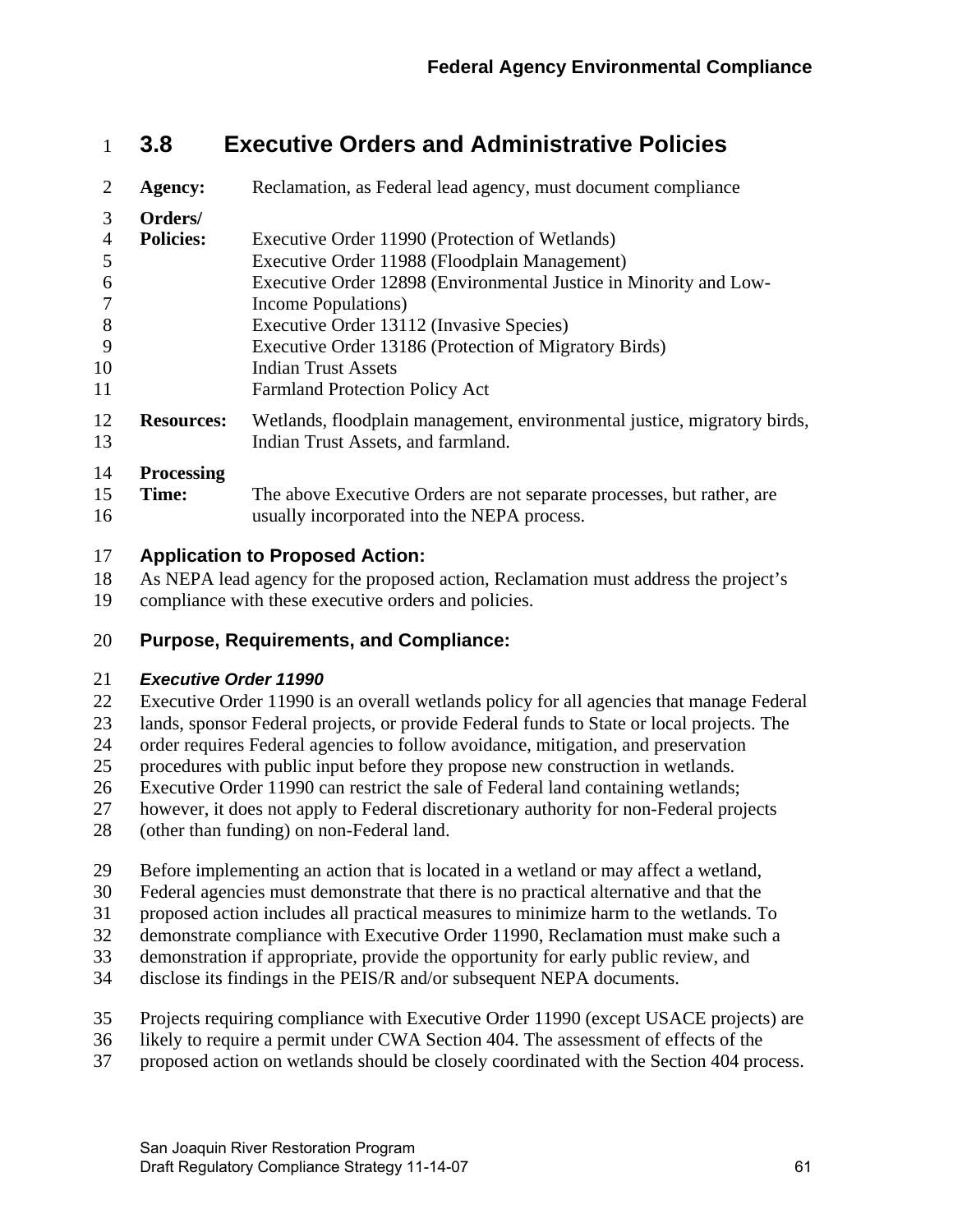#### 1 *Executive Order 11988*

- 2 Executive Order 11988 is a flood hazard policy for all Federal agencies that manage
- 3 Federal lands, sponsor Federal projects, or provide Federal funds to State or local
- 4 projects. It requires that all Federal agencies take necessary action to reduce the risk of
- 5 flood loss; restore and preserve the natural and beneficial values served by floodplains;
- 6 and minimize the impacts of floods on human safety, health, and welfare. Specifically,
- 7 Executive Order 11988 dictates that all Federal agencies avoid construction or
- 8 management practices that would adversely affect floodplains unless that agency finds
- 9 that there is no practical alternative and the proposed action has been designed or
- 10 modified to minimize harm to or within the floodplain.
- 11 Before implementing a proposed action, Federal agencies are required to determine
- 12 whether the action would occur in a floodplain. This determination must be made
- 13 according to a floodplain map provided by the Department of Housing and Urban
- 14 Development or, if available, a more detailed map of an area. If the Federal agency
- 15 proposes an action in a floodplain, it must consider alternatives to avoid adverse effects
- 16 and incompatible development in the floodplain. If the agency finds that the only
- 17 practicable alternative requires that the project be sited in a floodplain, it must:
- 18 ► design or modify its action to minimize potential harm to or within the floodplain; 19 and
- 20 ► prepare and circulate a notice, not to exceed three pages in length, that includes:
- <sup>21</sup> the reasons why the action is proposed to be located in a floodplain,
- 22 a statement indicating whether the action conforms to applicable State or local 23 floodplain protection standards, and
- 24 a list of alternatives considered.
- 25 The agency should send the notice to the State Clearinghouse.
- 26 To demonstrate compliance, Reclamation must conduct this determination and consider
- 27 alternatives as appropriate, provide an opportunity for early public review by those who
- 28 may be affected, and disclose its findings in the NEPA documentation.

### 29 *Executive Order 12898*

- 30 Executive Order 12898 requires Federal agencies to identify and address
- 31 disproportionately high and adverse human health and environmental effects of Federal
- 32 programs, policies, and activities on minority and low-income populations. Executive
- 33 Order 12898 requirements apply to all Federal actions that are located on Federal lands,
- 34 sponsored by a Federal agency, or funded with Federal monies and may affect minority
- 35 or low-income populations.
- 36 To demonstrate compliance with Executive Order 12898, Reclamation must show that it
- 37 has considered the effects of the proposed action on minority and low-income
- 38 populations and must design the proposed action to ensure that the action does not result,
- 39 either directly or indirectly, in discrimination on the basis of race, color, or national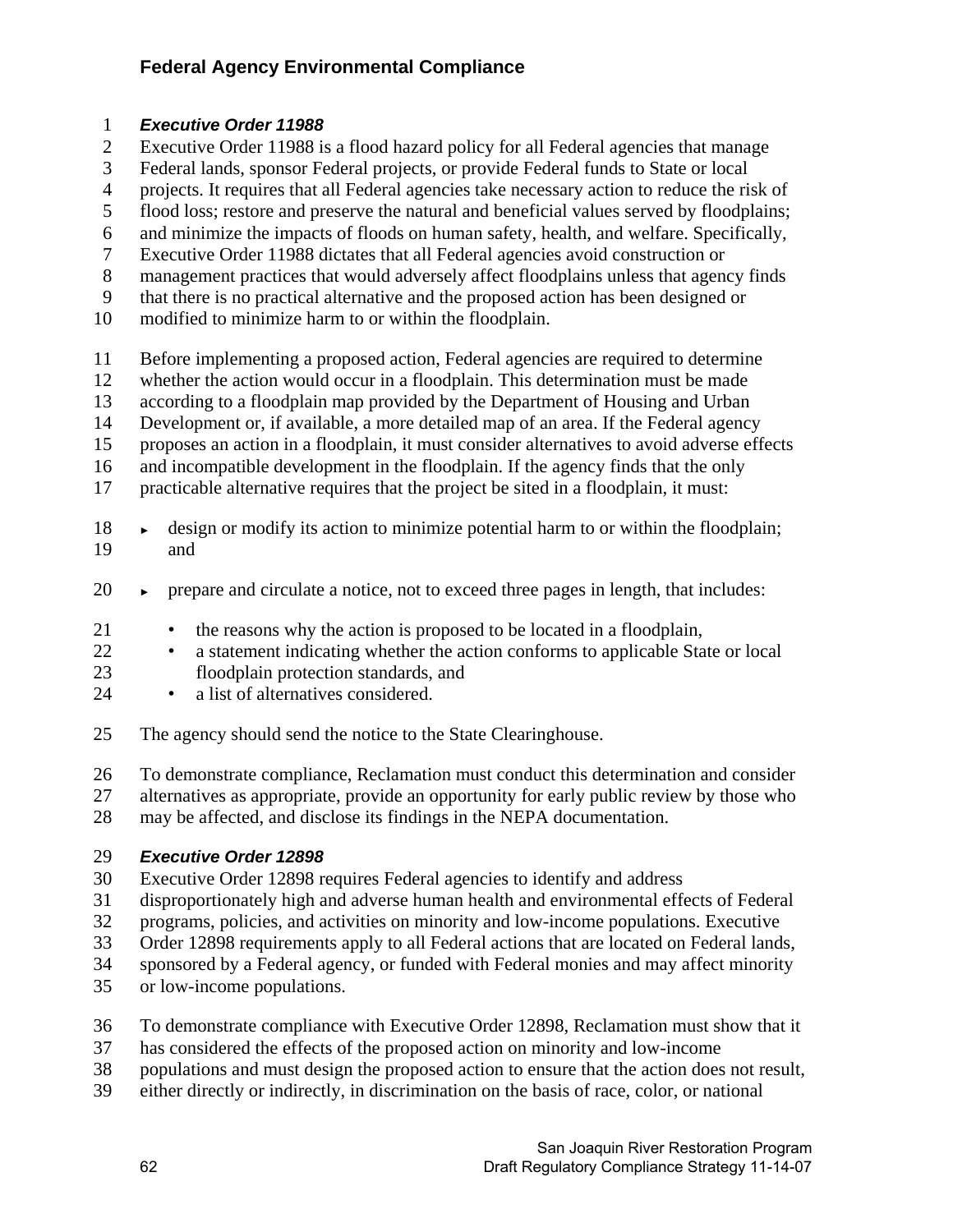- 1 origin. The agency must also provide an opportunity for early public review by those who
- 2 may be affected, and must include its findings in the PEIS/R. If a proposed Federal action
- 3 will not result in significant adverse impacts on minority and low-income populations,
- 4 the PEIS/R must describe how Executive Order 12898 was addressed during the NEPA
- 5 process.

## 6 *Executive Order 13112*

- 7 Executive Order 13112 requires Federal agencies to perform measures to minimize the
- 8 spread of invasive species and to reintroduce native species where possible. This order
- 9 applies to "actions [that] may affect the status of invasive species" (§ 2). Federal agencies
- 10 must pursue the duties mandated under the order in consultation with the Invasive
- 11 Species Council (§ 2(b)). The order also requires agencies to formulate their own
- 12 Invasive Species Management Plan (ISMP) (§ 5). Restoration activities and planning will
- 13 be integrated with Reclamation's ISMP. Scarlett wisteria will be a key species to be
- 14 evaluated, as well as any new invasive noxious aquatic species.

# 15 *Executive Order 13186*

- 16 Executive Order 13186 directs Federal agencies to take certain actions to further
- 17 implement the Migratory Bird Treaty Act (MBTA) and outlines the responsibilities of
- 18 Federal agencies to protect migratory birds. Specifically, this order directs Federal
- 19 agencies with direct activities that will likely result in the take of migratory birds, to
- 20 develop and implement a Memorandum of Understanding (MOU) with the USFWS that
- 21 shall promote the conservation of migratory bird populations, with emphasis on species
- 22 of concern. Reclamation has not finalized the MOU required in this order pending
- 23 Department of Interior guidance. Reclamation has begun implementing the conservation
- 24 measures set forth in this order, however, as appropriate and applicable.
- 25

26 Birds protected under the MBTA include all common songbirds, waterfowl, shorebirds,

- 27 hawks, owls, eagles, ravens, crows, native doves and pigeons, swifts, martins, swallows,
- 28 and others, including their body parts (feathers, plumes, etc.), nests, and eggs. A complete
- 29 list of protected species is found at 50 CFR 10.13. SJRRP activities which are most likely
- 30 to result in take of migratory birds include, but are not limited to, clearing or grubbing of
- 31 migratory bird nesting habitat during the nesting season when eggs or young are likely to
- 32 be present, and bridge reconstruction where bird nests are present (for example,
- 33 swallows). Efforts will be made to remove nesting habitat or inactive nests of migratory
- 34 birds outside of the bird breeding season, and such activities will occur in coordination
- 35 with the USFWS office with local jurisdiction.

# 36 *Indian Trust Assets*

- 37 All Federal agencies have a responsibility to protect Indian Trust Assets. Indian Trust
- 
- 38 Assets are legal interests in assets held in trust by the Federal government for Native<br>39 American tribes or individuals. Assets may be owned property, physical assets, intang American tribes or individuals. Assets may be owned property, physical assets, intangible
- 40 property rights, a lease, or the right to use something and typically include lands,
- 41 minerals, water rights, hunting and fishing rights, natural resources, money, and claims. If
- 42 Indian Trust Assets may be affected by the proposed action, mitigation or compensation
- 43 measures are to be identified so that no net loss is incurred by the Native American
- 44 beneficial owners of the asset.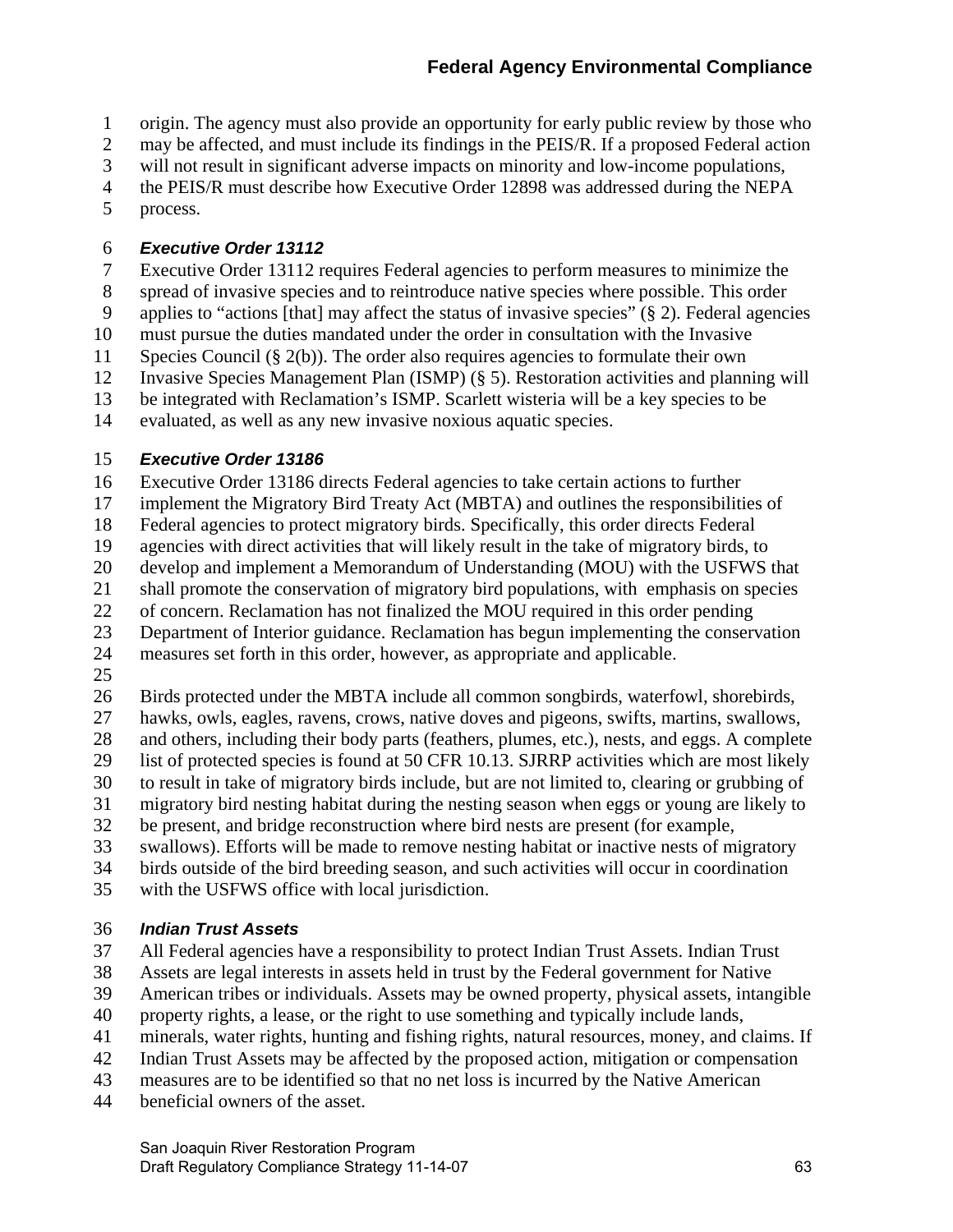#### 1 *Farmland Protection Policy Act*

- 2 The Farmland Protection Policy Act requires that a Federal agency examine the potential
- 3 impacts of a proposed action on prime and unique farmland, as defined by the Natural
- 4 Resources Conservation Service (NRCS) and, if the action would adversely affect
- 5 farmland preservation, consider alternatives to lessen the adverse effects. As a Federal
- 6 agency preparing an EIS, Reclamation is required to include in its analysis a farmland
- 7 assessment designed to minimize adverse impacts on prime and unique farmlands and
- 8 provide for mitigation as appropriate. Compliance with the act could include early
- 9 consultation and coordination with the NRCS.
- 10
- 11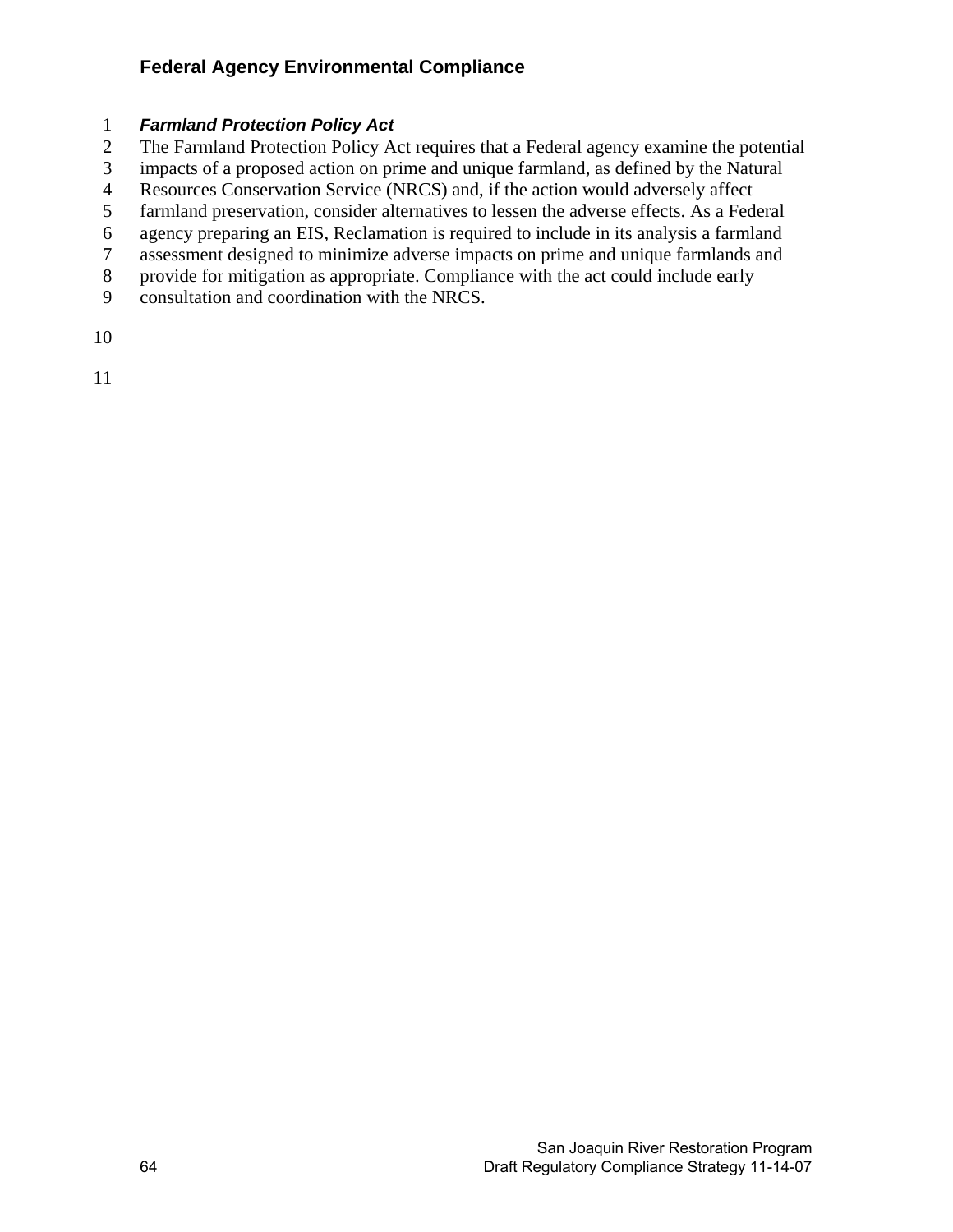# <sup>1</sup>**4 State Agency Environmental**  <sup>2</sup>**Compliance**

# 3 **4.1 Clean Water Act Section 401**

- 4 **Agency:** California Regional Water Quality Control Board, Central Valley Region
- 5 **Permit:** Section 401 Water Quality Certification
- 6 **Resource:** Waters of the State
- 7 **Processing**
- 8 **Time:** 6 months after receipt of all required documents by RWQCB
- 9 **Contact:** Central Valley Regional Water Quality Control Board
- 10 Sacramento Main Office
- 11 11020 Sun Center Drive #200
- 12 Rancho Cordova, CA 95670-6114
- 13 (916) 464-3291 14 Attn: Patrick Gillum, Environmental Scientist
- 15 **Application to Proposed Action:**
- 16 The proposed action has the potential to result in fill and/or dredge of jurisdictional
- 17 waters of the State, including wetlands, particularly in the San Joaquin River and nearby
- 18 channels. As a result, a Section 401 water quality certification from RWQCB would be
- 19 required for these actions.

# 20 **Permit Purpose and Requirements:**

- 21 Under Section 401 of CWA, an applicant for a Section 404 permit must obtain a
- 22 certificate from the appropriate RWQCB stating that proposed fill is consistent with the
- 23 State's water quality standards and criteria. In California, the authority to grant water
- 24 quality certification is delegated by SWRCB to the nine RWQCBs. The proposed action
- 25 will require Section 401 Water Quality Certification.

# 26 **Permit Acquisition Procedure:**

- 27 Reclamation will prepare a letter to RWQCB requesting water quality certification. The
- 28 letter will describe the proposed action and construction techniques and methods to
- 29 minimize or avoid excessive erosion, turbidity, and other adverse water quality effects.
- 30 This information will be drawn from the PEIS/R and other available documentation,
- 31 including subsequent environmental documents.
- 32 A pre-application agency coordination meeting is recommended to discuss project
- 33 characteristics, permit requirements, and permitting schedules. Reclamation will invite
- 34 the appropriate RWQCB representative to attend the USACE pre-application meeting to
- 35 facilitate discussion. Additional telephone coordination with USACE and RWQCB will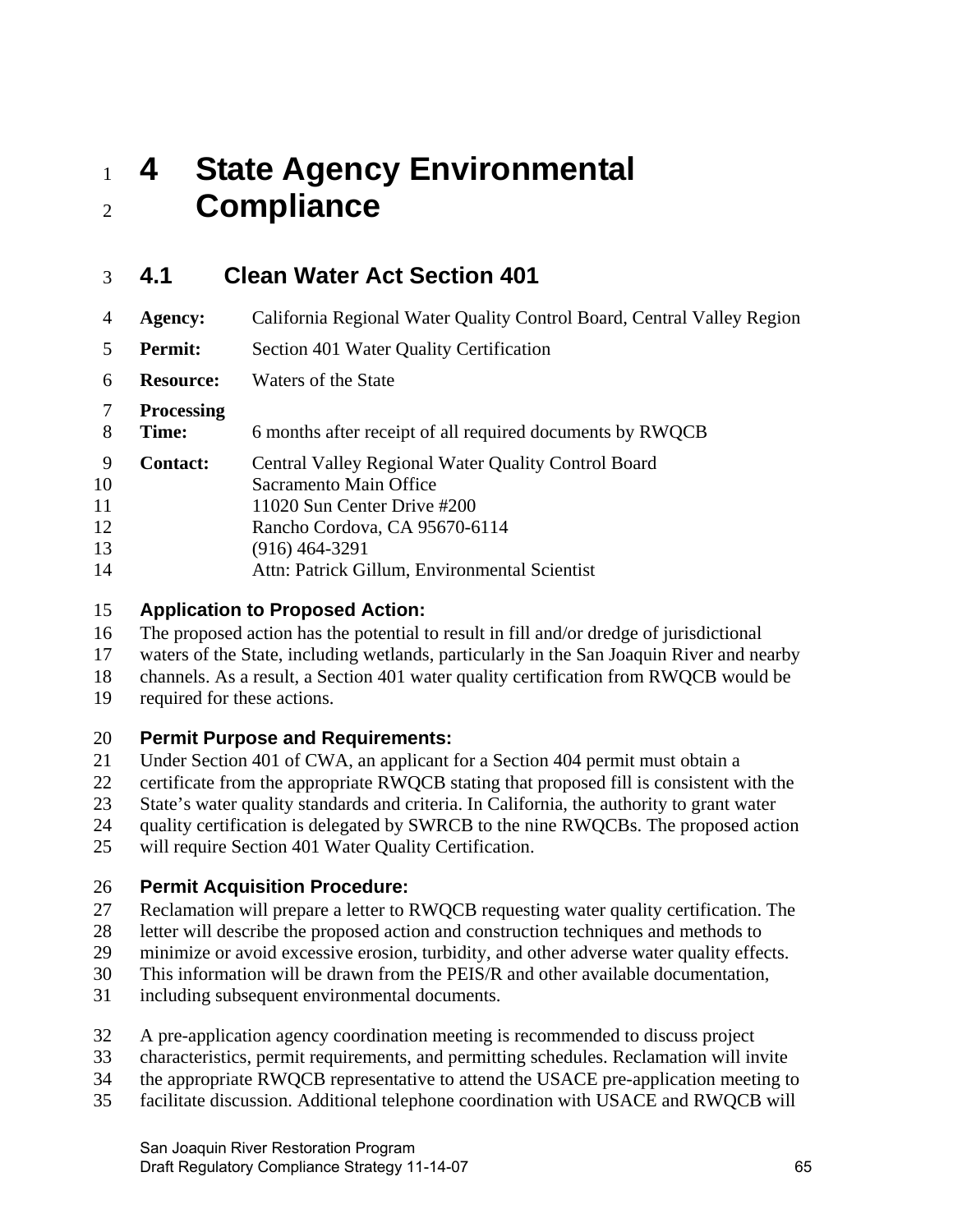# **State Agency Environmental Compliance**

- 1 be conducted to ensure that the permit application materials are complete, are technically
- 2 accurate, and meet RWQCB needs.
- 3 After submission of the request for certification, response to questions and data requests 4 will be provided.

#### 5 **Submittal Package:**

- 6 ► RWQCB Section 401 Water Quality Certification Application Package.
- 7 ► Generally, the applicant must provide the following:
- 8 a full, technically accurate description of the entire proposed activity, including:
- 9 the purpose and final goal,
- 10 the project location,
- 11 affected water bodies,
- 12 the total area of waters of the United States and/or waters of the State that will 13 be directly affected, and
- 14 any proposed mitigation of adverse impacts;
- 15 copies of any draft or final Federal, State, and local agency licenses, permits, and 16 agreements required for actions associated with the proposed activity (e.g., Fish 17 and Game Code Section 1602 agreement);
- 18 a copy of the CEQA document and notice of determination, if applicable; and
- 19 a list of agencies that participated in the CEQA process as lead or responsible 20 agencies.

### 21 **Critical Issues:**

- 22 ► Define project boundaries and the extent of discharge and/or discharge of dredged 23 material in waters of the State as a result of the proposed action.
- 24 ► Keep RWQCB engaged in process and providing timely review of the permit 25 package.
- 26 ► Dewatering during construction activities and subsequent quality of discharged water.

#### 27 **Permit Fees:**

28 ► \$500 base processing fee, plus additional fees depending on acreage and length of 29 discharge and/or dredge areas.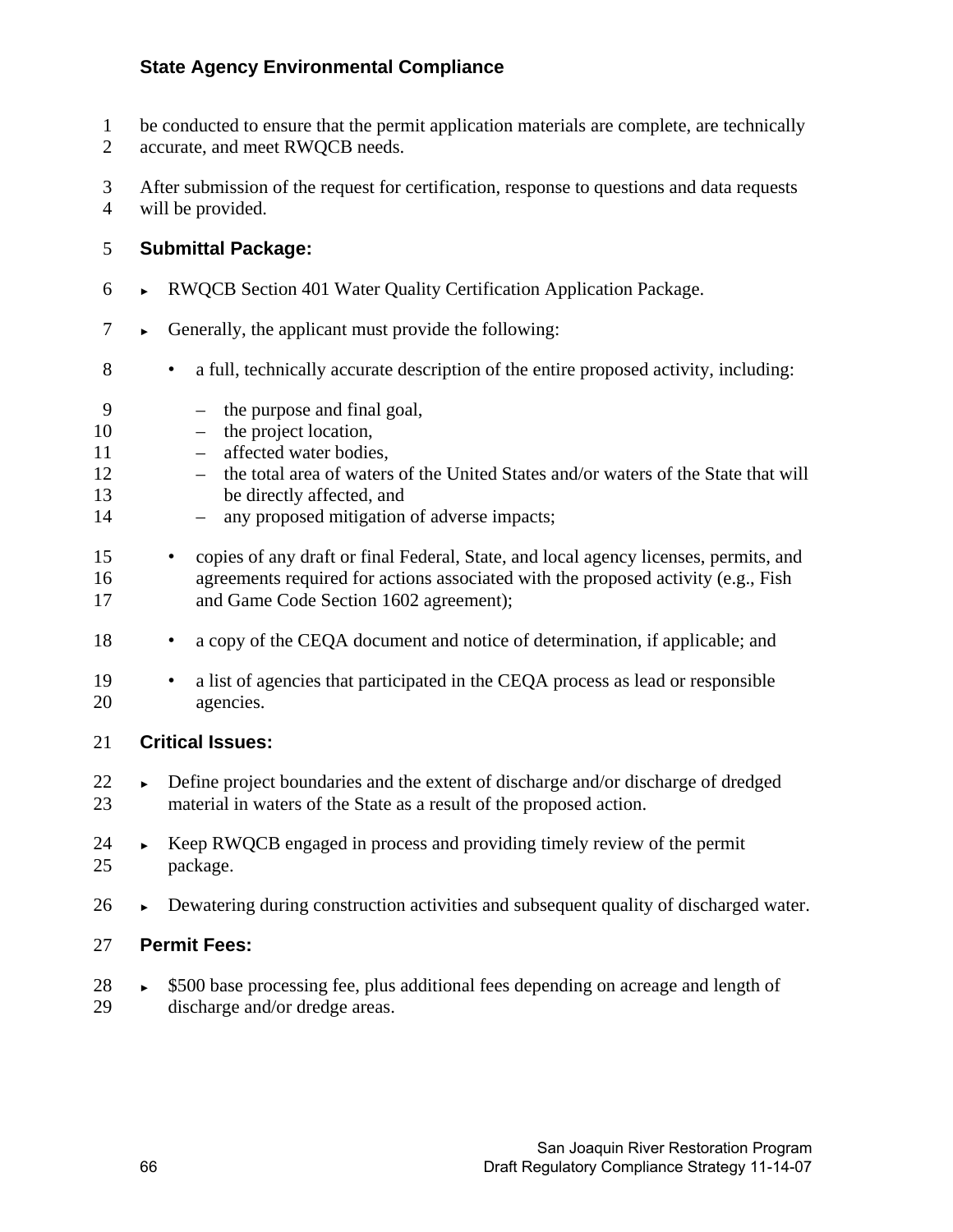## 1 **Specific Strategies for Permit Acquisition:**

- 2 ► Identify potential waters of the State at the project site during preliminary field visits.
- 3 ► Attend a USACE pre-application agency coordination meeting that includes Central 4 Valley Regional Water Quality Control Board (RWQCB) personnel to identify water 5 quality issues prior to application to RWQCB for water quality certification.
- 6 ► Submit a certified CEQA document and copies of other permit applications (e.g., 7 Clean Water Act Section 404 application, Fish and Game Code Section 1602 8 application, if needed) to RWQCB along with the application for water quality 9 certification.
- 10 ► Work early and closely with RWQCB to determine an effective strategy for treating 11 water prior to discharge during construction, and utilize land disposal to the extent 12 possible to minimize permitting issues.
- 13 ► Work closely with RWQCB contacts to establish working relationships and quickly 14 respond to supplemental information requests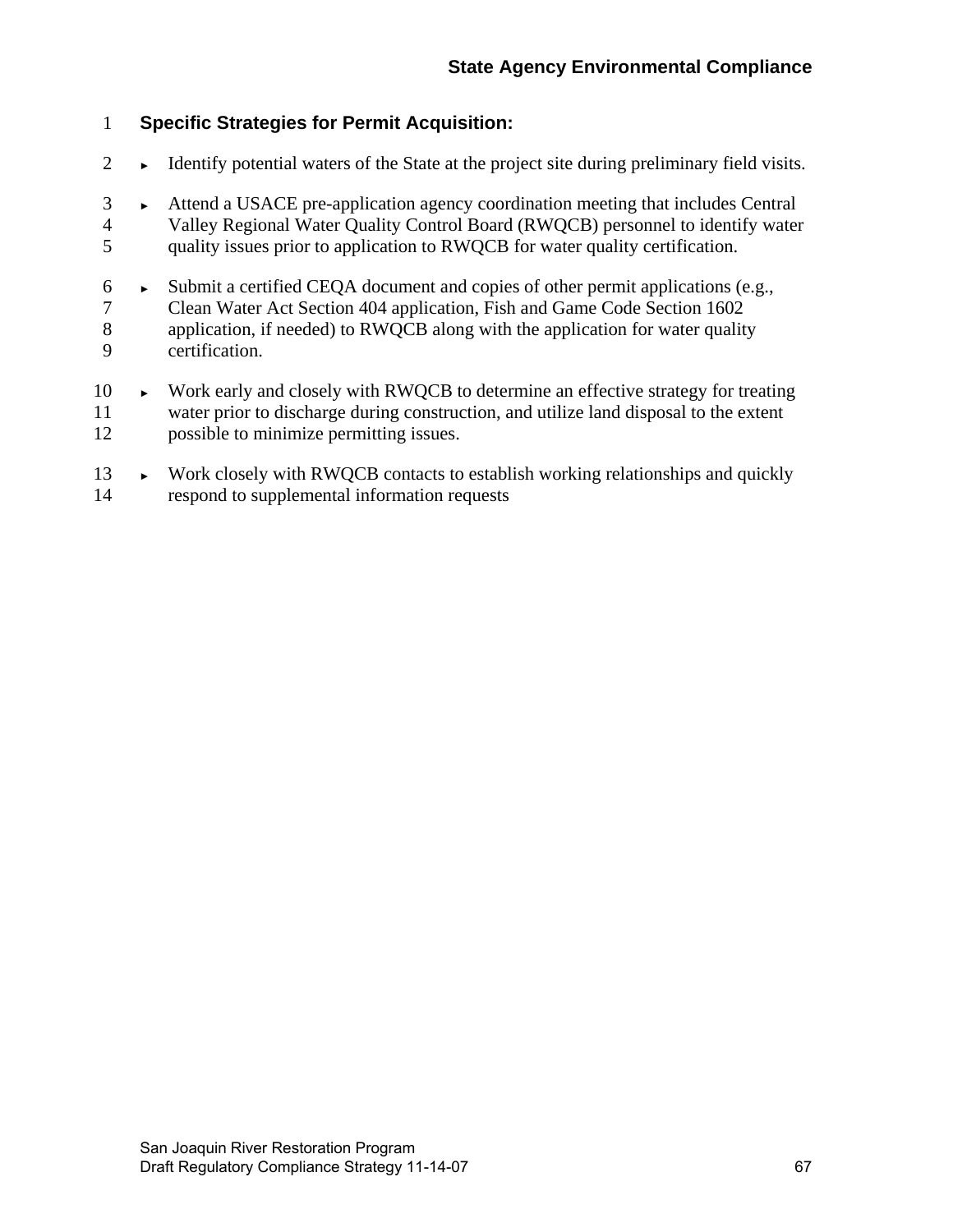# 1 **4.2 Clean Water Act Section 402**

|                           | Agency:                    | <b>State Water Resources Control Board (SWRCB)</b>                                                                                                            |  |
|---------------------------|----------------------------|---------------------------------------------------------------------------------------------------------------------------------------------------------------|--|
| 3<br>4<br>5               | <b>Permit:</b>             | National Pollutant Discharge Elimination System (NPDES) General<br>Permit for Stormwater Discharges Associated with Construction Activity<br>(General Permit) |  |
| 6                         | <b>Resource:</b>           | Waters of the State                                                                                                                                           |  |
| 8                         | <b>Processing</b><br>Time: | 6 months after receipt of all required documents by the SWRCB                                                                                                 |  |
| 9<br>10<br>11<br>12<br>13 | <b>Contact:</b>            | <b>State Water Resources Control Board</b><br>Division of Water Quality, Stormwater 15th Floor<br>1001 I Street<br>Sacramento, CA 95814<br>(916) 341-5536     |  |

## 14 **Application to Proposed Action:**

15 The proposed action has the potential to result in discharges of waste into waters of the 16 State, which include "any surface water or ground water, including saline waters, within 17 the boundaries of the State." An NPDES permit would be required for discharges to 18 surface waters.

### 19 **Permit Purpose and Requirements:**

20 Dischargers whose projects disturb 1 or more acres of soil or whose projects disturb less 21 than 1 acre but are part of a larger common plan of development that in total disturbs 1 or 22 more acres, are required to obtain coverage under the General Permit for Discharges of 23 Stormwater Associated with Construction Activity (Construction General Permit, 99-08- 24 DWQ). Construction activity subject to this permit includes clearing, grading, and 25 disturbances to the ground such as stockpiling or excavation, but does not include regular 26 maintenance activities performed to restore the original line, grade, or capacity of the 27 facility.

- 28 Before construction of such projects, applicants must submit a Notice of Intent (NOI)
- 29 Form to discharge stormwater to the RWQCB and must prepare a storm water pollution
- 30 prevention plan (SWPPP). The SWPPP should contain a site map that shows the
- 31 construction site perimeter, existing and proposed buildings, lots, roadways, stormwater
- 32 collection and discharge points, general topography both before and after construction,
- 33 and drainage patterns across the project. The SWPPP must list Best Management
- 34 Practices (BMPs) the discharger will use to protect stormwater runoff and the placement
- 35 of those BMPs. Additionally, the SWPPP must contain a visual monitoring program, a
- 36 chemical monitoring program for "non-visible" pollutants to be implemented if there is a
- 37 failure of BMPs, and a sediment monitoring plan if the site discharges directly to a water
- 38 body listed on the 303(d) list for sediment.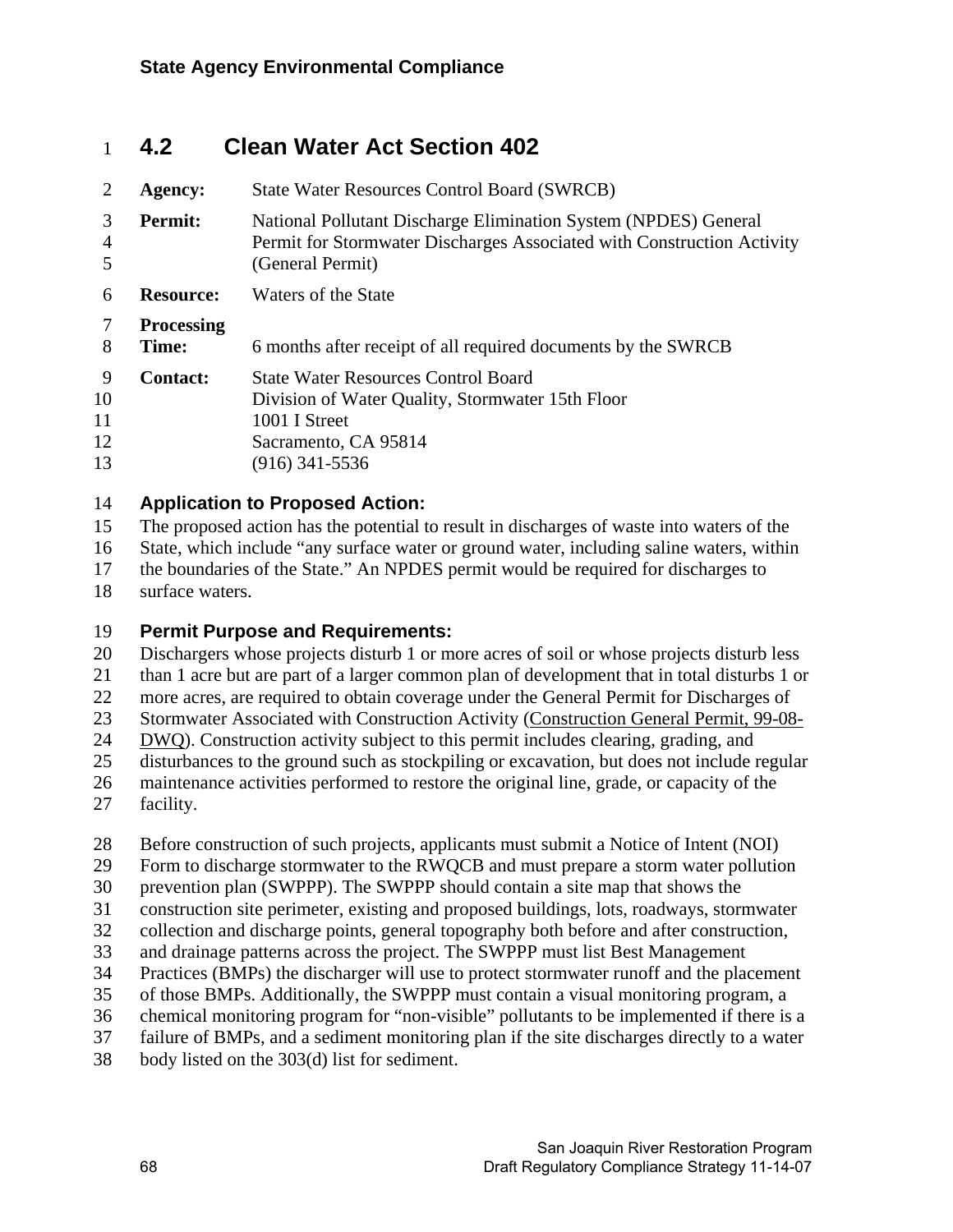- 1 The NPDES permitting process for general construction activities requires the applicant  $2$  to:
- 3 ► file a notice of intent to discharge stormwater;
- 4 ► prepare a SWPPP that identifies BMPs to prevent or minimize the discharge of 5 sediments and other contaminants with the potential to affect beneficial uses or lead 6 to violations of water quality objectives; and
- 7 ► complete a self-implemented inspection, monitoring, and reporting program for BMP 8 performance.

### 9 **Permit Acquisition Procedure:**

- 10 The submittal to obtain coverage under the General Permit must include a completed
- 11 NOI Form, a vicinity map, and the appropriate annual fee. The NOI must be completely
- 12 and accurately filled out; the vicinity map and annual fee must be included with the NOI
- 13 or the submittal is considered incomplete and will be rejected. A construction site is
- 14 considered to be covered by the General Permit upon filing a complete NOI submittal,
- 15 and implementation of a defensible SWPPP. Upon receipt of a complete NOI submittal,
- 16 the discharger will be sent a receipt letter containing the waste discharger's identification
- 17 (WDID) number.

### 18 **Submittal Package:**

- 19 The permit application, "Construction General Permit, 99-08-DWQ," can be downloaded 20 from the SWRCB's website. The NOI is Attachment 2 in the General Permit.
- 21
- 22 The NOI package to be mailed to the SWRCB must include the following:
- 23 ► NOI with all applicable sections completed and original signature of the landowner or 24 signatory agent,
- 25 ► Permit fee, and
- 26 ► Site map of the facility (see NOI instructions). Blueprints are not acceptable.
- 27 NOIs are processed in the order they are received. An NOI receipt letter will be mailed to
- 28 the landowner within approximately 2 weeks. Incomplete NOI submittals will be returned
- 29 to the landowner's address within the same timeframe and will specify the reason(s) for
- 30 return. If a receipt letter is needed by a specific date (for example, to provide to a local
- 31 agency), the NOI should be submitted 30 days prior to the date the receipt letter is
- 32 needed. A copy of the NOI receipt letter will be available on the SWRCB's website
- 33 within 24 hours of processing.
- 34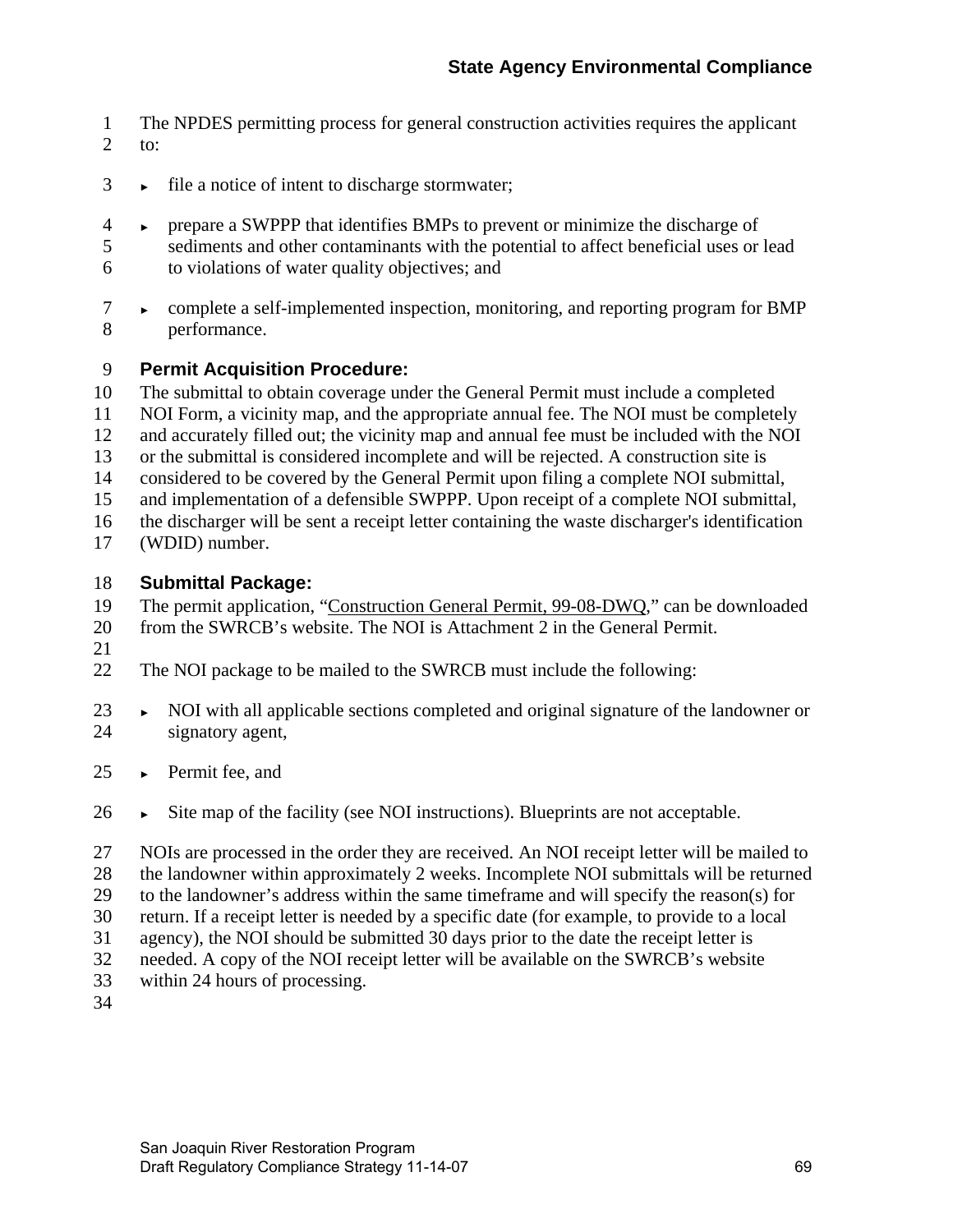# **State Agency Environmental Compliance**

### 1 **Critical Issues:**

- 2 ► Define project boundaries and the extent of discharge in waters of the State as a result 3 of any of the proposed actions, including the release of Interim and Restoration 4 Flows.
- 5 ► Keep RWQCB engaged in process and provide timely review of the permit package.

### 6 **Permit Fees:**

7 ► There is no application fee, but RWQCB assesses an annual fee for construction 8 NOIs. This annual fee is calculated by the following formula:  $$200 + $20/$  acre plus an 9 18.5% surcharge. Fees range from \$237 for a project that would disturb less than 1 10 acre to \$2,607 for a project that would disturb more than 100 acres. The fee is based 11 on the "total acres to be disturbed" for the life of the project. Checks should be made 12 payable to the "State Water Resources Control Board."

### 13 **Specific Strategies for Permit Acquisition:**

- 14 ► Identify potential waters of the State at the project site during preliminary field visits.
- 15 ► Attend a USACE pre-application agency coordination meeting that includes
- 16 CVRWQCB personnel to identify issues related to potential discharges to surface
- 17 waters prior to application to RWQCB for an NPDES permit.
- 18 ► Work closely with RWQCB contacts to establish working relationships and quickly 19 respond to supplemental information requests.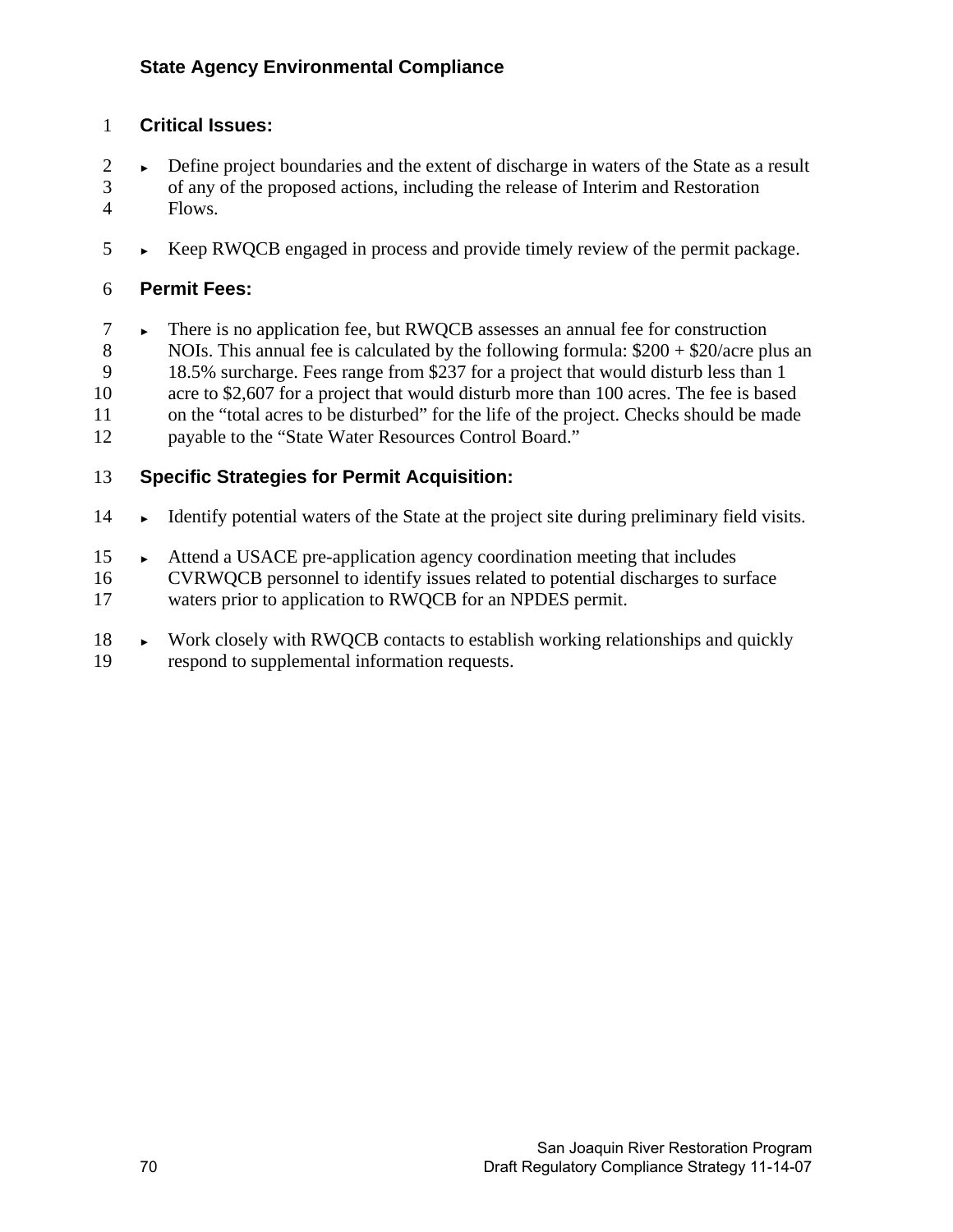# 1 **4.3 California Endangered Species Act**

| 2                          | Agency:                    | California Department of Fish and Game                                                                                                                                   |  |
|----------------------------|----------------------------|--------------------------------------------------------------------------------------------------------------------------------------------------------------------------|--|
| 3<br>4                     | <b>Permit:</b>             | Authorization for incidental take of State-listed endangered or threatened<br>species (Section 2081) or consistency determination (Section 2080.1)                       |  |
| 5                          | <b>Resource:</b>           | State-listed endangered or threatened plant or animal species                                                                                                            |  |
| 6<br>7<br>8                | <b>Processing</b><br>Time: | 6 months after Biological Opinions issued and submittal of permit<br>application or request for consistency determination                                                |  |
| 9<br>10<br>11<br>12<br>13  | <b>Contacts:</b>           | California Department of Fish and Game<br>1416 Ninth Street<br>Sacramento, CA 95814<br>$(916) 653 - 4875$<br><b>Attn: Director</b>                                       |  |
| 14<br>15<br>16<br>17<br>18 |                            | California Department of Fish and Game<br>Central California Region<br>1234 E. Shaw Avenue<br>Fresno, CA 93710<br>Attn: Mrs. Julie Vance, Senior Environmental Scientist |  |

19 **Application to Proposed Action:** 

20 State-listed threatened or endangered animal species potentially occurring on the project 21 site and in adjacent waterways include giant garter snake, Swainson's hawk, blunt-nosed 22 leopard lizard, willow flycatcher, greater sandhill crane, bald eagle, Least bell's vireo, 23 Fresno kangaroo rat, and San Joaquin kit fox. Similarly, certain threatened or endangered 24 plant species may potentially occur on the project site, include the State Endangered 25 Delta button-celery. For species listed as "Fully Protected," such as blunt-nosed leopard 26 lizard, bald eagle, and greater sandhill crane, DFG cannot issue take authorization and 27 requires the project proponent to display full avoidance of these species.

- 28 **Permit Purpose and Requirements:**
- 29 CESA (Fish and Game Code Section 2050 et seq.) generally parallels the main provisions
- 30 of the Federal ESA and is administered by DFG. Under CESA, the term "endangered
- 31 species" is defined as a species of plant, fish, or wildlife that is "in serious danger of
- 32 becoming extinct throughout all, or a significant portion of, its range" and is limited to
- 33 species or subspecies native to California.
- 34 CESA establishes a petitioning process for the listing of threatened or endangered
- 35 species. The California Fish and Game Commission is required to adopt regulations for
- 36 this process and establish criteria for determining whether a species is endangered or
- 37 threatened. The California Code of Regulations, Title 14, Section 670.1(a) sets forth the
- 38 required contents for such a petition. CESA prohibits the "taking" of listed species except
- 39 as otherwise provided in State law. Unlike its Federal counterpart, CESA applies the take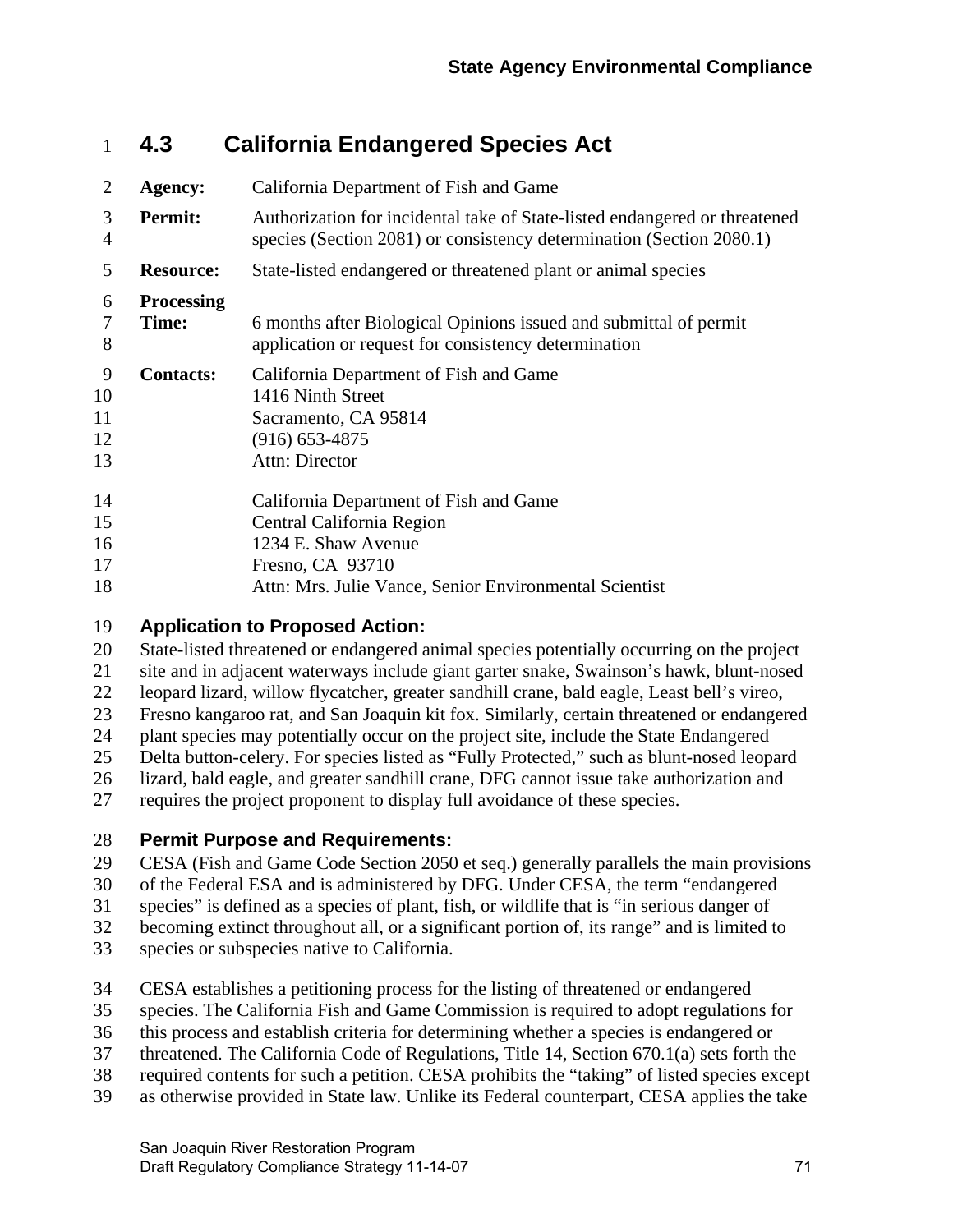## **State Agency Environmental Compliance**

- 1 prohibitions to species petitioned for listing (State candidates). Section 86 of the Fish and
- 2 Game Code defines "take" as to "hunt, pursue, catch, capture, or kill, or attempt to hunt,
- 3 pursue, catch, capture, or kill."
- 4 Sections 2080 and 2081 of the Fish and Game Code cover the "take" of State threatened
- 5 and endangered species. One of two CEQA-compliance processes is generally followed
- 6 when take of a State-listed species may occur, the Section 2080.1 consistency
- 7 determination or Section 2081 incidental take permit processes, as described below under
- 8 "Permit Acquisition Procedure." The proposed action will likely require take
- 9 authorization from DFG because potential take of State-listed endangered or threatened
- 10 fish species is likely to occur during project construction. Additional Fish and Game
- 11 Code sections (21,50, 15301), as well as Sections 2080 and 2081 described above, may
- 12 apply to the reintroduction of spring- and fall-run Chinook salmon into the San Joaquin
- 13 River (Sections 2150 and 15301). Additional work by the ECPWG and led by DFG is
- 14 necessary to determine policies and procedures for introducing these species into the San
- 15 Joaquin River, as well as the potential role that hatchery spawning and rearing could play
- 16 in reintroduction.

## 17 **Permit Acquisition Procedure:**

- 18 Assuming the proposed action could result in take of a State-listed threatened or
- 19 endangered species, a request for incidental take authorization shall be sent to DFG using 20 the procedure outlined below.
- 21 If the species affected is protected under both the Federal ESA and CESA, the California
- 22 legislation encourages cooperative and simultaneous consultation between
- 23 USFWS/NMFS and DFG to coordinate the Federal ESA Section 7 process (see Section
- 24 2.3) and the CESA process so that consistent and compatible findings result.
- 25 Authorization for take under CESA could be provided by a Section 2080.1 consistency
- 26 determination. Section 2080.1 allows an applicant who has obtained a Federal incidental
- 27 take statement pursuant to a Federal Section 7 consultation to submit the Federal opinion
- 28 incidental take statement or permit to the DFG Director and request issuance of a
- 29 consistency determination in writing that the Federal document is "consistent" with
- 30 CESA. In circumstances in which the Federal document does not meet CESA consistency
- 31 requirements (for example, when there is the potential for a project to result in take of a
- 32 species that is State listed but not Federally listed), a Section 2081 permit must be
- 33 obtained. The application for a Section 2081 permit is very similar to a biological
- 34 assessment that is typically prepared to meet Federal ESA requirements.
- 35 The proposed action will likely require take authorization from DFG because potential
- 36 take of State-listed endangered or threatened fish species is likely to occur during project 37 construction.
- 

# 38 **Permit Acquisition Procedure:**

- 39 Assuming the proposed action could result in take of a State-listed threatened or
- 40 endangered species, a request for incidental take authorization shall be sent to DFG using
- 41 the procedure outlined below.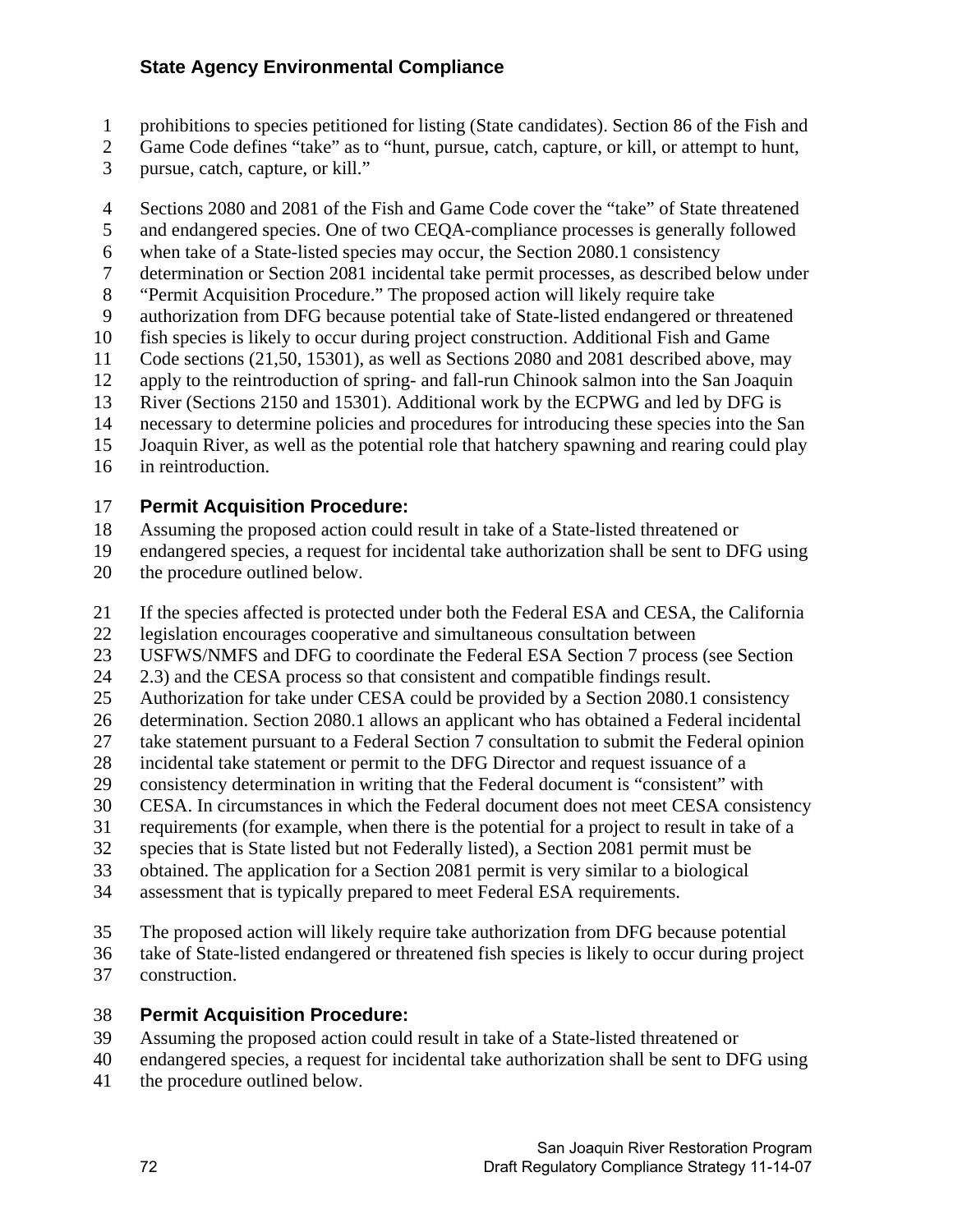- 1 If the species affected is protected under both the Federal ESA and CESA, the California
- 2 legislation encourages cooperative and simultaneous consultation between
- 3 USFWS/NMFS and DFG to coordinate the Federal ESA Section 7 process (see Section
- 4 2.3) and the CESA process so that consistent and compatible findings result.
- 5 Authorization for take under CESA could be provided by a Section 2080.1 consistency
- 6 determination. Section 2080.1 allows an applicant who has obtained a Federal incidental
- 7 take statement pursuant to a Federal Section 7 consultation to notify DFG that an
- 8 incidental take statement pursuant to ESA has been issued and request issuance of a
- 9 consistency determination. For DFG to issue a consistency determination, DFG must
- 10 conclude that the conditions specified in the Federal incidental take statement are
- 11 consistent with CESA. Alternatively, a separate incidental take permit under Section
- 12 2081 of CESA could be obtained. The appropriate process for obtaining incidental take
- 13 under CESA is determined, based on DFG recommendations.

### 14 **Submittal Package:**

15 The following information should be included in the CESA Section 2081 take permit 16 application or request for Section 2080.1 consistency determination:

- 17 ► the common and scientific names of the species to be covered by the permit and the 18 species status under CESA, including whether the species is subject to rules and 19 guidelines pursuant to Section 2112 and Section 2114 of the California Fish and 20 Game Code;
- 21 ► a complete description of the project or activity for which the permit is sought;
- 22 ► the location where the project or activity is to occur or be conducted
- 23 ► an analysis of whether and to what extent the project or activity for which the permit 24 is sought could result in the taking of species to be covered by the permit;
- $25 \rightarrow$  an analysis of the impacts of the proposed taking of the species

26 ► an analysis of whether issuance of the incidental take permit would jeopardize the 27 continued existence of a species. This analysis shall include consideration of the 28 species capability to survive and reproduce, and any adverse impacts of the taking on 29 those abilities in light of: 1) known population trends, 2) known threats to the species, 30 and 3) reasonably foreseeable impacts on the species from other related projects and 31 activities;

- 32 ► proposed measures to minimize and fully mitigate the impacts of the proposed taking;
- 33 ► a proposed plan to monitor compliance with the minimization and mitigation 34 measures and the effectiveness of the measures;
- 35 ► a description of the funding source and the level of funding available for 36 implementation of the minimization and mitigation measures.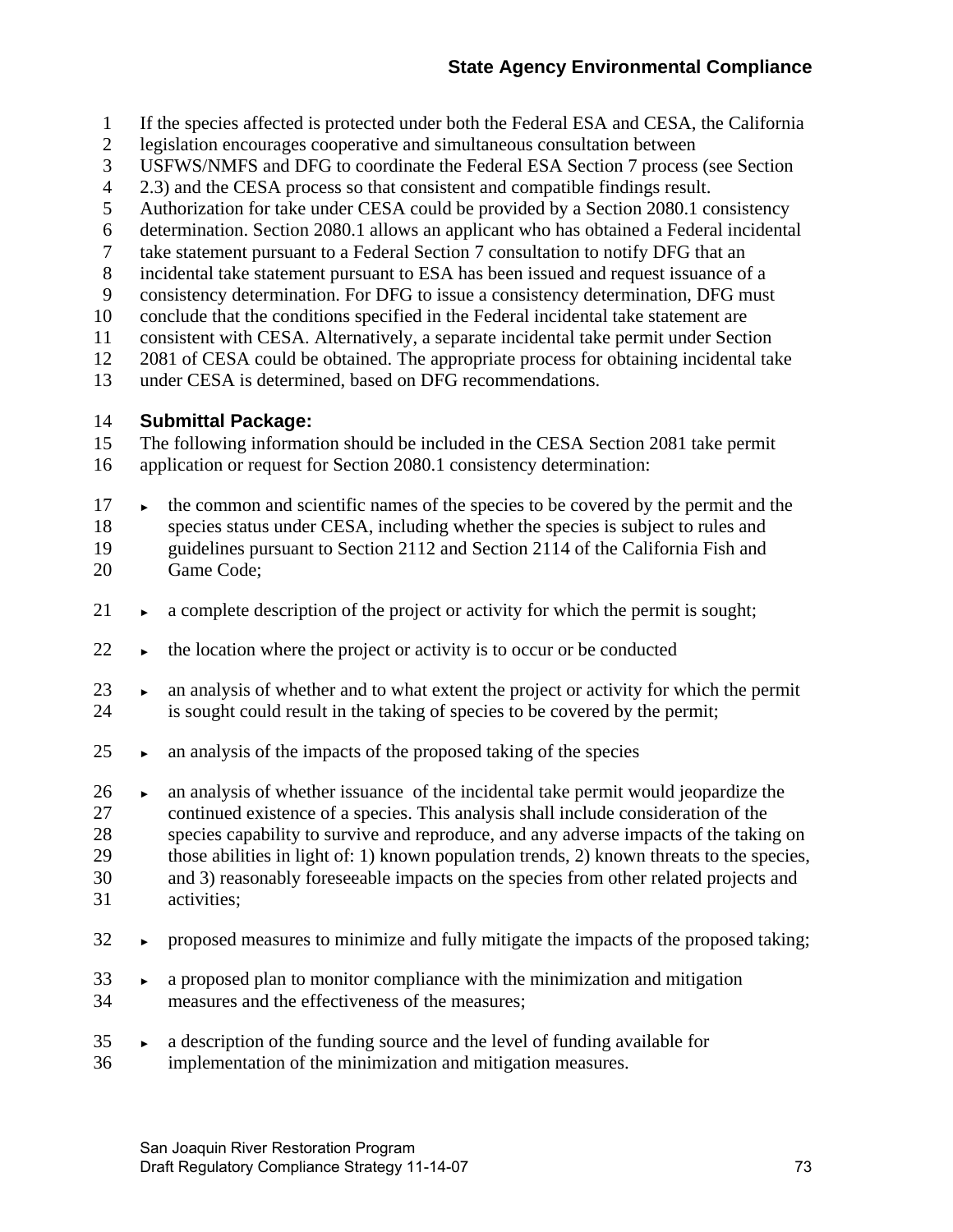## **State Agency Environmental Compliance**

### 1 **Critical Issues:**

2 ► Determine whether take of a State-listed species is anticipated to occur as a result of 3 the proposed action.

### 4 **Permit Fees:**

5 ► None

6 **Specific Strategies for Permit Acquisition:** 

- 7 ► Search DFG's California Natural Diversity Data Base (CNDDB) to check for 8 previously recorded occurrences of State-listed species in the vicinity of the project.
- 9 ► Conduct surveys as early as possible after the project study area is defined to 10 determine the potential for State-listed species to occur on the project site.
- 11 ► Involve DFG at the early stages of the planning and permitting of the project for any 12 State-listed species that may be affected.
- 13 ► Prepare Biological Assessments that meet the requirements of ESA, and CESA to the 14 extent possible. Seek DFG take permit.
- 15 ► Work closely with USFWS, NMFS, and DFG to ensure that any Biological Opinions 16 and incidental take statements are reviewed by the SJRRP ECPWG while they are in 17 the draft stage prior to finalization.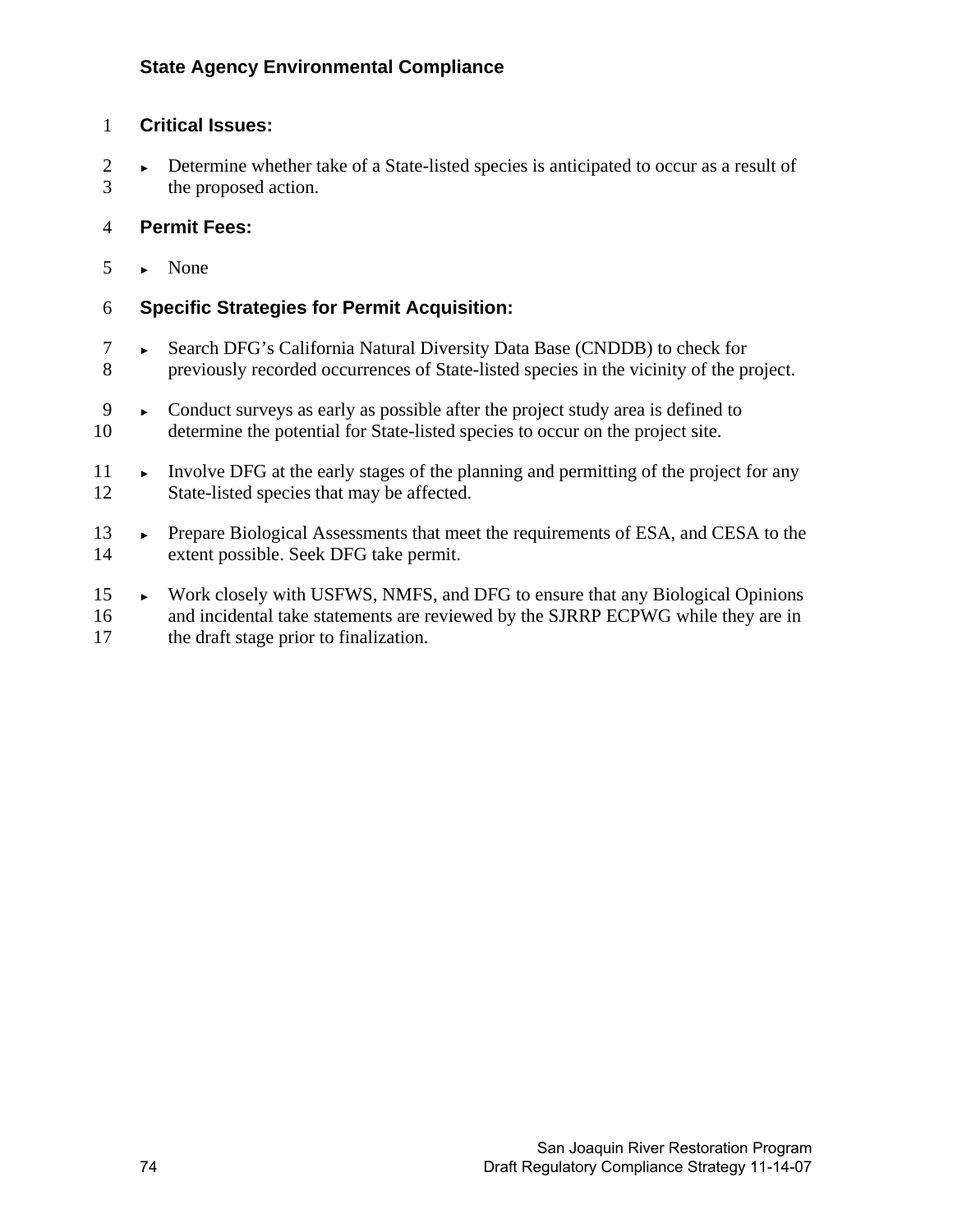# 1 **4.4 California Fish and Game Code Section 1602**

- 2 **Agency:** California Department of Fish and Game 3 **Permit:** Section 1602 Streambed Alteration Agreement 4 **Resource:** State streams or lakes and associated plant, fish, and wildlife resources 5 **Processing**  6 **Time:** 60 days to complete after receipt of all required project information by 7 DFG 8 **Contact:** California Department of Fish and Game 9 Central California Region 10 1234 East Shaw Avenue 11 Fresno, CA 93710 12 Attn: Julie Means, Senior Environmental Scientist
- 13 **Application to Proposed Action:**
- 14 The proposed action will substantially divert or obstruct the natural flow or substantially

15 change the bed, channel, or bank of a river, stream, or lake or use materials from a

- 16 streambed.
- 17 As a result, a notification of Streambed Alteration Agreement pursuant to Section 1600
- 18 et. seq. of the Fish and Game Code must be submitted for this project.

### 19 **Permit Purpose and Requirements:**

- 20 DFG's Lake and Streambed Alteration Program (Fish and Game Code Section 1600 et.
- 21 seq.) requires any person, governmental agency, State, local, or any public utility who
- 22 proposes a project that will substantially divert or obstruct the natural flow or
- 23 substantially change the bed, channel, or bank of any river, stream, or lake or use
- 24 materials from a streambed to notify DFG.
- 25 Notification is generally required for any project that will take place in or in the vicinity
- 26 of a river, stream, lake, or their tributaries. This includes rivers or streams that flow at
- 27 least periodically or permanently through a bed or channel with banks and support fish or
- 28 other aquatic life, and watercourses having a surface or subsurface flow that supports or
- 29 has supported riparian vegetation.
- 30 After DFG determines that the project will need a Lake or Streambed Alteration
- 31 Agreement, project activities within jurisdictional waters may not begin until a Lake or
- 32 Streambed Alteration Agreement is developed and the project described in that
- 33 agreement is reviewed under CEQA. By working with DFG to develop a draft Lake or
- 34 Streambed Alteration Agreement, the project applicant can modify the project features to
- 35 avoid or lessen potential impacts on fish and wildlife resources. This would simplify
- 36 CEQA review of the project and expedite the issuance of a final agreement.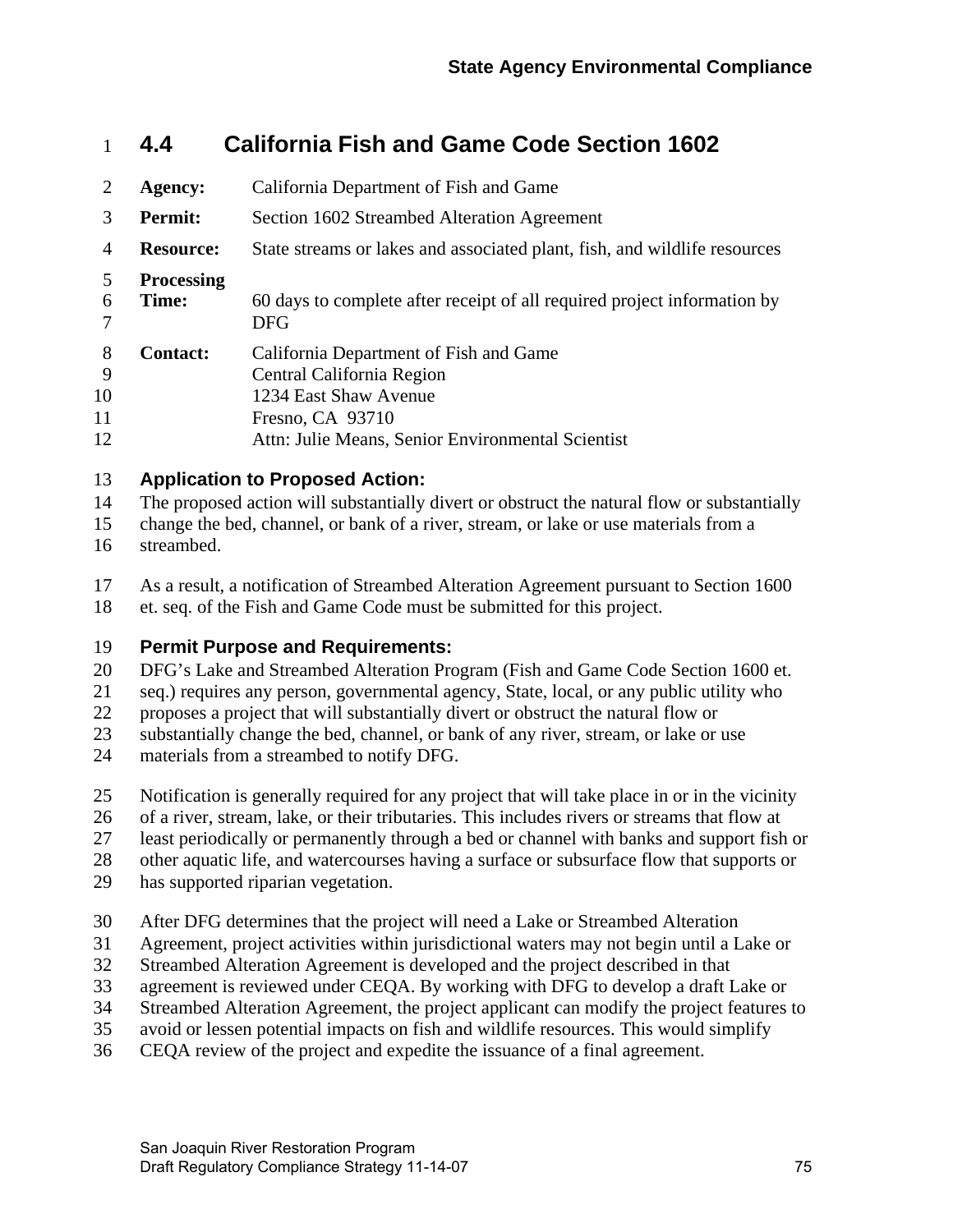## **State Agency Environmental Compliance**

### 1 **Permit Acquisition Procedure:**

2 Reclamation will prepare the Notification of Streambed Alteration for submittal to DFG

3 and attend an agency coordination meeting to discuss project characteristics, permit

4 requirements, and permitting schedules.

### 5 **Submittal Package:**

- 6 ► The applicant must complete a Notification of Lake or Streambed Alteration (i.e., 7 form 2024). The form requires the following information:
- 8 the applicant and the applicant's agents;
- 9 the property owner;
- 10 the location of the property where the project would take place, the affected water 11 body, and any water body to which it is a tributary; and
- 12 project description, including
- 13 estimated dates of project initiation and completion;
- 14 estimated project cost;
- 15 number of stream encroachments;
- 16 methods of construction;
- 17 types of equipment that will be used;
- 18 anticipated impacts on wetland and/or riparian vegetation, and on fish and 19 wildlife resources; and
- 20 pre- and post-project site conditions.
- 21  $\rightarrow$  The application package must also include:
- 22 a map that shows the location of the proposed action, with distances from the 23 nearest city or town, known landmarks, access roads, and other information that 24 identifies the location of the project site;
- 25 detailed construction plans for the proposed action;
- 26 estimated construction start and finish dates;
- 27 any completed CEQA documents and CEQA certification;
- 28 copies and descriptions of any local, State, or Federal permits, agreements, or 29 other authorizations that apply to the project; and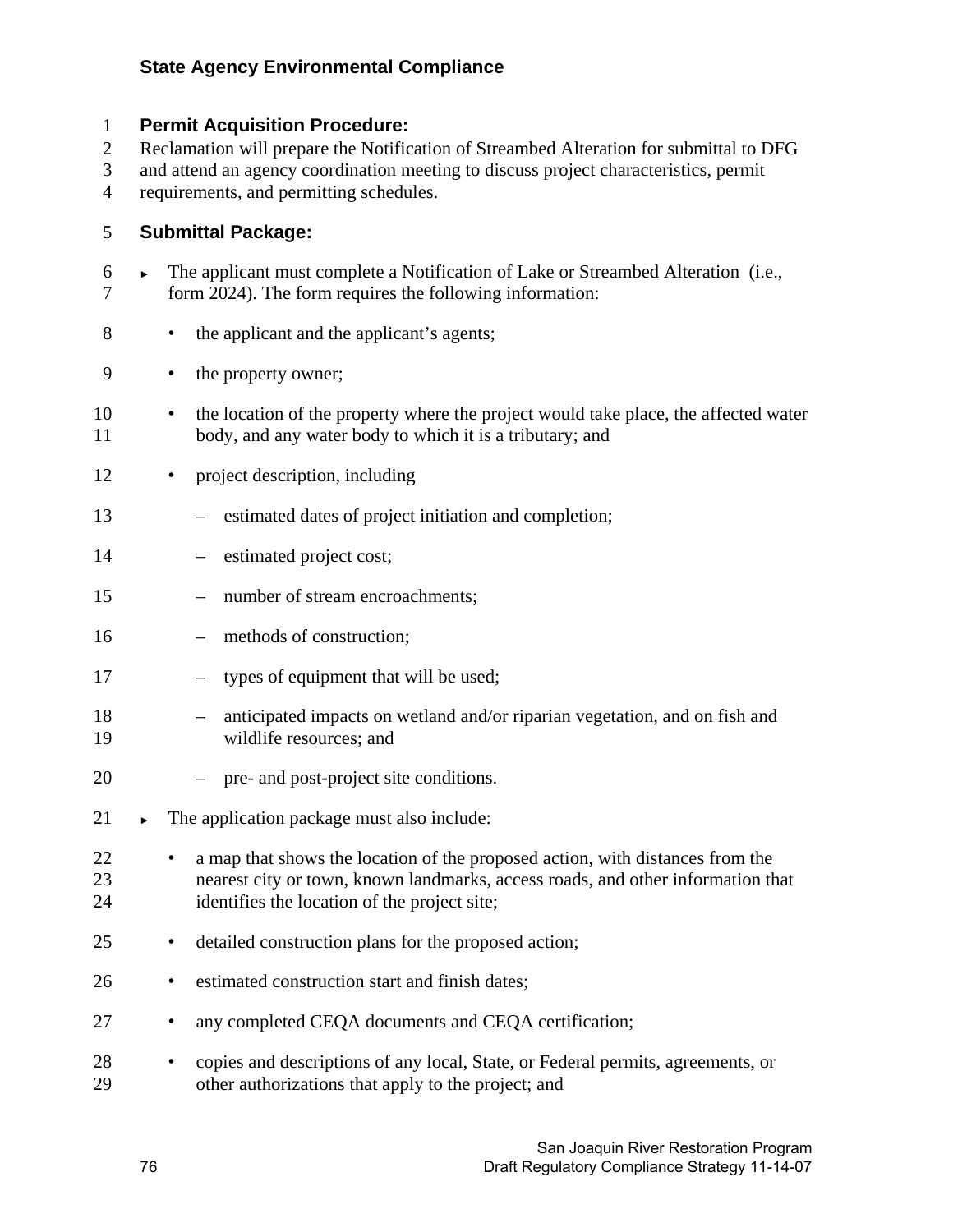1 • any additional information that DFG deems necessary to assess potential effects 2 of the proposed action on the wildlife resources, and to develop appropriate 3 measures to protect affected wildlife resources.

## 4 **Critical Issues:**

5 ► Determine whether the mitigation proposed in the Section 404 application being 6 submitted to USACE is adequate to cover mitigation required by DFG.

### 7 **Permit Fees:**

8 ► Ranges between \$200 and \$4,000, depending on project cost. The fee for the 9 proposed action would be the maximum \$4,000.

# 10 **Specific Strategies for Permit Acquisition:**

- 11 ► Coordinate early with DFG to ensure that the permit application materials are 12 complete, are technically accurate, and meet the needs of DFG.
- 13 ► Submit the certified CEQA document and copies of other permit applications (e.g.,
- 14 Clean Water Act Section 404 application, RWQCB Section 401 Certification
- 15 application) to DFG along with the Streambed Alteration Agreement application.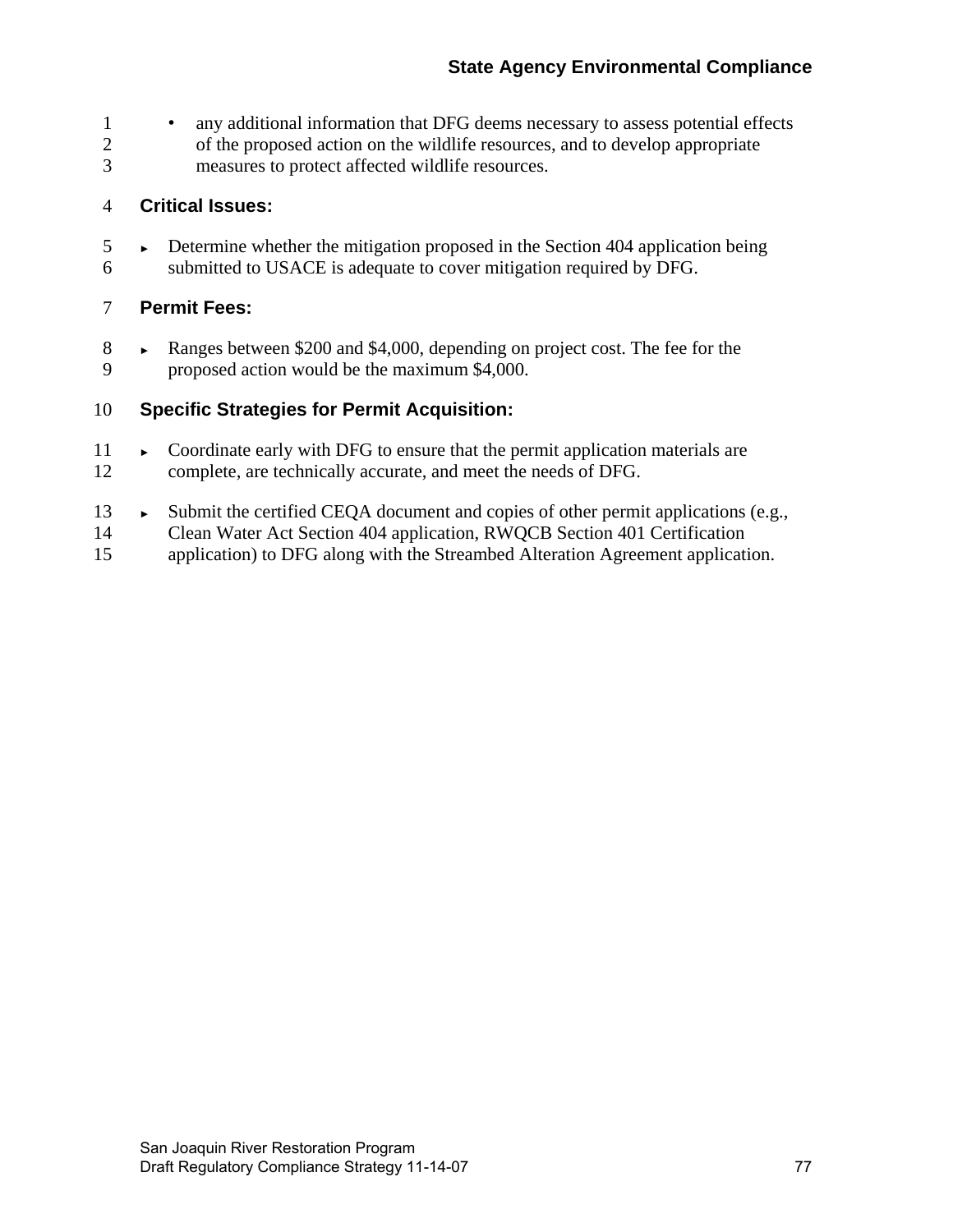# 1 **4.5 Clean Air Act, Title V**

| 3            | Agency:                    | California Air Resources Board, under authority of the Federal<br>Environmental Protection Agency, Region 9 |
|--------------|----------------------------|-------------------------------------------------------------------------------------------------------------|
| 4            | <b>Permit:</b>             | <b>Construction Permits and Operating Permits</b>                                                           |
|              | <b>Resource:</b>           | National air resources                                                                                      |
| 6            | <b>Processing</b><br>Time: | 6 months                                                                                                    |
| 8<br>9<br>10 | <b>Contact:</b>            | See Section 5.2, "SJVAPCD Authority to Construct and Permit to<br>Operate"                                  |

### 11 **Application to Proposed Action:**

12 Construction permits are required for all new stationary sources and all existing 13 stationary sources that are adding new emissions units or modifying existing emissions 14 units. Operating permits are required for all major stationary sources. Some local 15 agencies also require operating permits for minor sources. These permits, known as Title

- 16 V permits, are issued by the state or local air pollution control agency responsible for the
- 17 area where the source is located. In this case, the local agency issuing Title V permits
- 18 would be the San Joaquin Valley Air Pollution Control District (SJVAPCD). More
- 19 information about this agency and the permitting process is provided in Section 5.2. In
- 20 some cases, EPA is the permitting authority, for example, in Indian nations. The EPA
- 21 Regional Office also has oversight responsibility over State programs. Some of the 22 SJRRP actions will involve construction activities that will add new emissions of criteria
- 
- 23 air pollutants. Consequently, the Clean Air Act, Title V, applies to the SJRRP.

### 24 **Permit Purpose and Requirements:**

- 25 A Title V permit grants an applicant with a pollutant source permission to operate. The
- 26 permit includes all air pollution requirements that apply to the source, including
- 27 emissions limits and monitoring, record keeping, and reporting requirements. It also
- 28 requires the source to report its compliance status with respect to the permit conditions to
- 29 the agency that issues the permit and the EPA. See Section 5.2, "SJVAPCD Authority to
- 30 Construct and Permit to Operate," for more information.

# 31 **Permit Acquisition Procedure:**

32 See Section 5.2, "SJVAPCD Authority to Construct and Permit to Operate."

# 33 **Submittal Package:**

34 See Section 5.2, "SJVAPCD Authority to Construct and Permit to Operate."

### 35 **Critical Issues:**

36 See Section 5.2, "SJVAPCD Authority to Construct and Permit to Operate."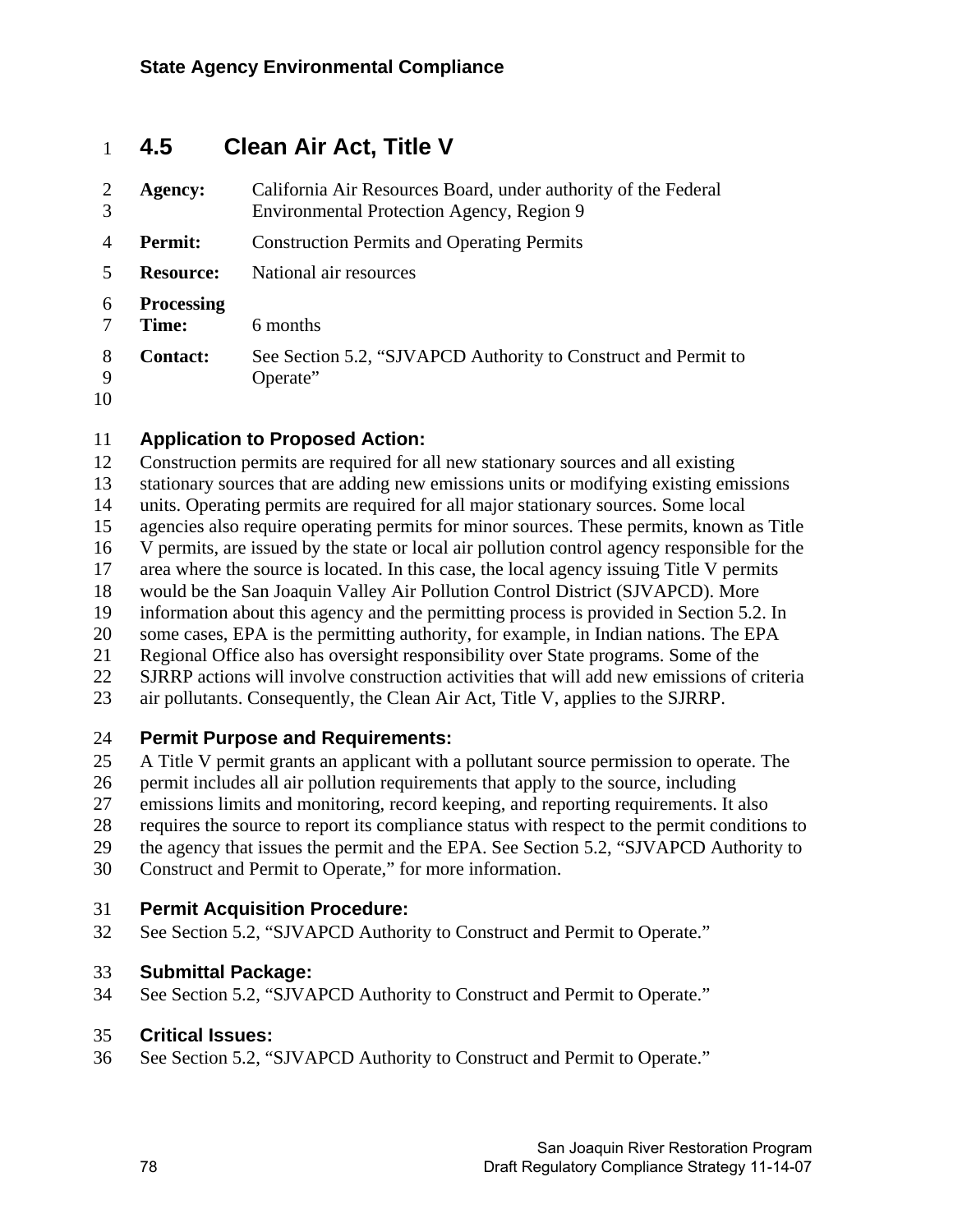# 1 **Permit Fees:**

2 None

## 3 **Specific Strategies for Permit Acquisition:**

4 See Section 5.2, "SJVAPCD Authority to Construct and Permit to Operate."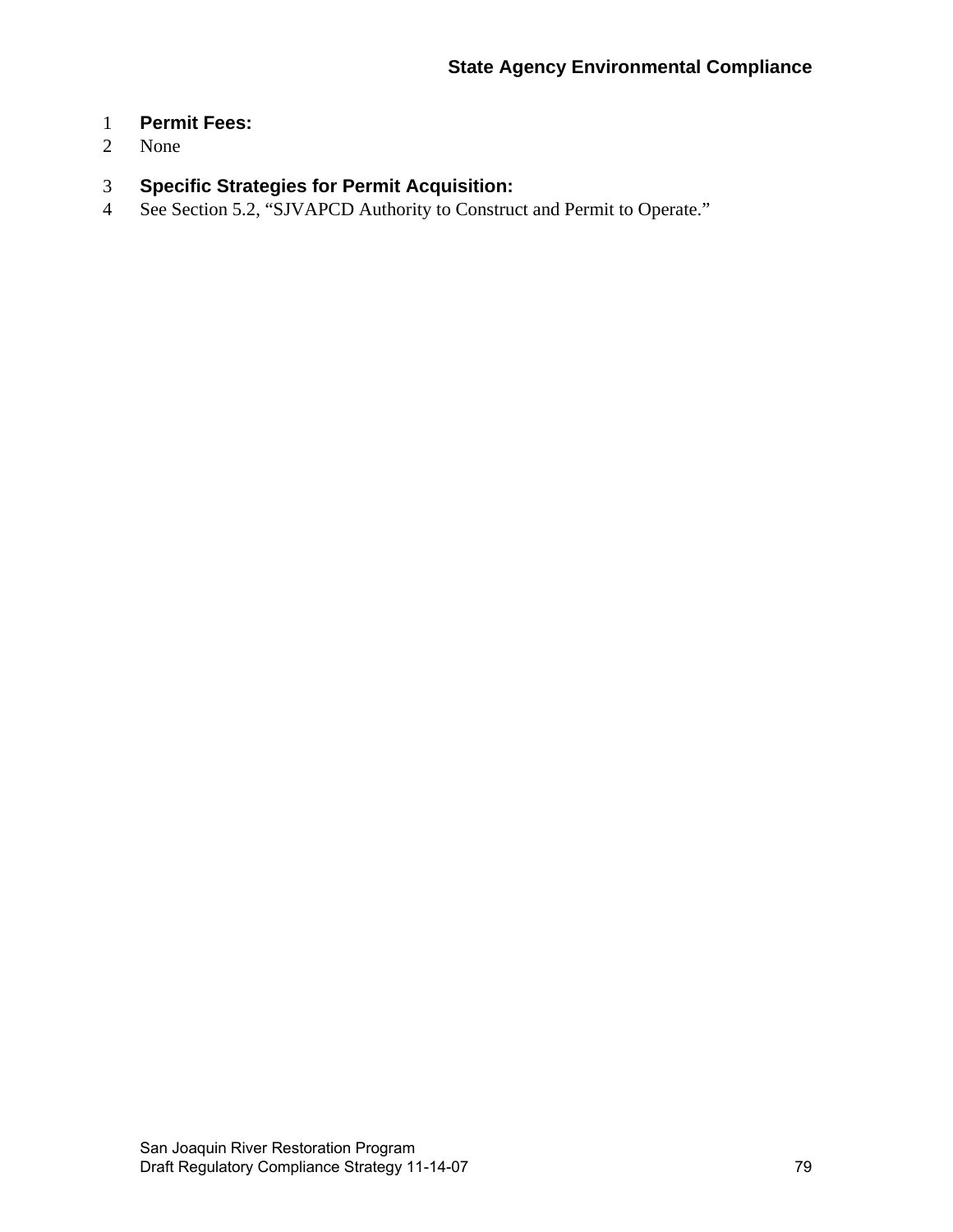# 1 **4.6 California Code of Regulations, Title 23**

| 2                          | Agency:                    | The Reclamation Board                                                                                                                                                                                                                                                                                                             |
|----------------------------|----------------------------|-----------------------------------------------------------------------------------------------------------------------------------------------------------------------------------------------------------------------------------------------------------------------------------------------------------------------------------|
| 3                          | <b>Permit:</b>             | <b>Reclamation Board Encroachment Permit</b>                                                                                                                                                                                                                                                                                      |
| 4<br>5<br>6<br>8           | <b>Resource:</b>           | Central Valley streams, including all tributaries and distributaries of the<br>Sacramento and San Joaquin Rivers and Tulare and Buena Vista basins,<br>and rivers, waterways, and floodways within and adjacent to Federal and<br>State authorized flood control projects and within designated floodways<br>adopted by the Board |
| 9<br>10                    | <b>Processing</b><br>Time: | 9 months                                                                                                                                                                                                                                                                                                                          |
| 11<br>12<br>13<br>14<br>15 | <b>Contact:</b>            | The Reclamation Board<br><b>Floodway Protection Section</b><br>3310 El Camino Avenue, LL40<br>Sacramento, CA 95821<br>$(916) 574 - 0609$                                                                                                                                                                                          |

## 17 **Application to Proposed Action:**

18 A permit is required for any project or plan of work that is: 1) within Federal flood

19 control project levees and within a Board easement, 2) or may have an effect on the flood

20 control functions of project levees, 3) or is within a Board designated floodway, 4) or is

21 within regulated Central Valley streams listed in Table 8.1 in Title 23 of the California

22 Code of Regulations. The proposed action could have an effect on the flood control

23 functions of downstream project levees or meet other criteria requiring Reclamation to

24 acquire a Reclamation Board Encroachment Permit. Therefore, an encroachment permit

25 from the Reclamation Board will likely be required for the proposed action. Additionally,

26 approval by local reclamation districts may be necessary.

# 27 **Permit Purpose and Requirements:**

28 The Reclamation Board issues encroachment permits to maintain the integrity and safety

- 29 of flood control project levees and floodways that were constructed according to the
- 30 flood control plans adopted by the Reclamation Board or the California Legislature.
- 31 The Reclamation Board has jurisdiction over the levee section, the water-ward area
- 32 between project levees, a 10-foot-wide strip adjacent to the landward levee toe, within 30
- 33 feet of the top of the banks of un-leveed project channels, and within designated
- 34 floodways adopted by the Reclamation Board. Activities outside of these limits that could
- 35 adversely affect the flood control project also fall under the jurisdiction of the
- 36 Reclamation Board.

# 37 **Permit Acquisition Procedure:**

- 38 Reclamation will contact the Reclamation Board to determine its jurisdiction for any
- 39 permitting needs for the proposed action. If an encroachment permit is required,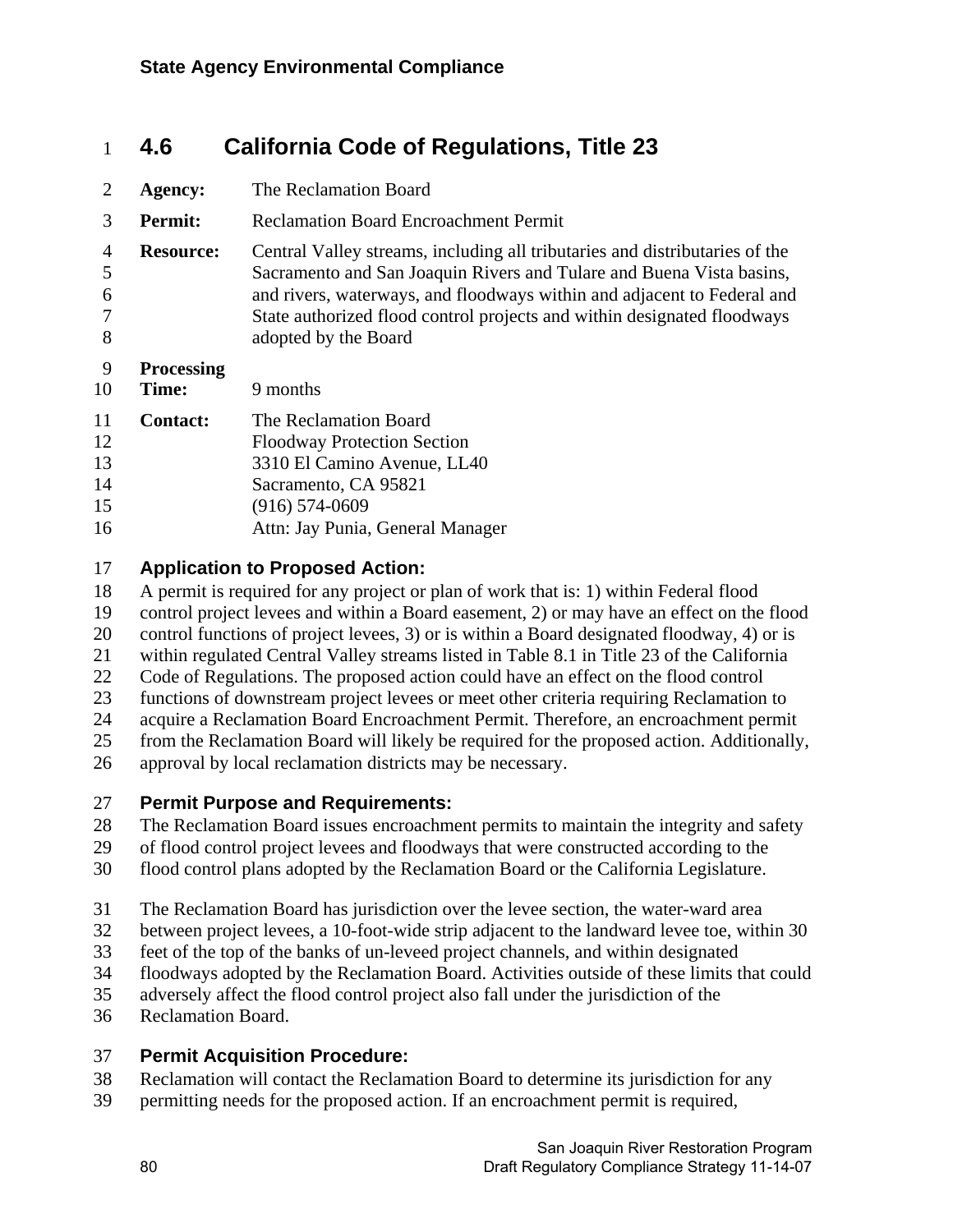1 Reclamation should coordinate with the local reclamation districts because they are the

2 key stakeholders with flood control responsibilities.

3 Reclamation will prepare the application package for submittal to the Reclamation Board. 4 An endorsement from the reclamation, levee, or flood control district responsible for 5 levee maintenance will be sought. If an endorsement cannot be obtained, the application 6 may be submitted to the Reclamation Board without endorsement along with a written 7 explanation as to why the application was not endorsed by the maintaining district.

### 8 **Submittal Package:**

- 9 ► Reclamation Board Encroachment Permit application package, including project 10 description, maps, and a completed Environmental Assessment Questionnaire. The 11 application package must include:
- <sup>12</sup> a description of the proposed work, including a statement of the dates the planned 13 construction will begin and end, and four copies of exhibits and drawings that 14 depict the project or use;
- <sup>15</sup> the location of the project site and color photographs that show two views of the 16 site:
- 17 a completed copy of the Reclamation Board's environmental questionnaire and a 18 copy of any draft and final environmental review documents prepared for the 19 project;
- 20 complete plans and specifications that show the proposed work, a location map 21 that shows the site of the work with relation to topographic features, a plan view 22 of the area, and an adequate cross section through the area of the proposed work; 23 and
- 24 the names and addresses of all owners of land adjacent to the property where the 25 project is located.
- 26 Additional information, such as geotechnical exploration reports, soil testing results,
- 27 hydraulic or sediment transport studies, biological surveys, environmental surveys, and
- 28 other analyses, may be required at any time before the Reclamation Board acts on the
- 29 application.

### 30 **Critical Issues:**

- 31 ► Determine whether the proposed action could affect levee integrity or have other 32 flood control implications.
- 33 ► Determine need for encroachment permit.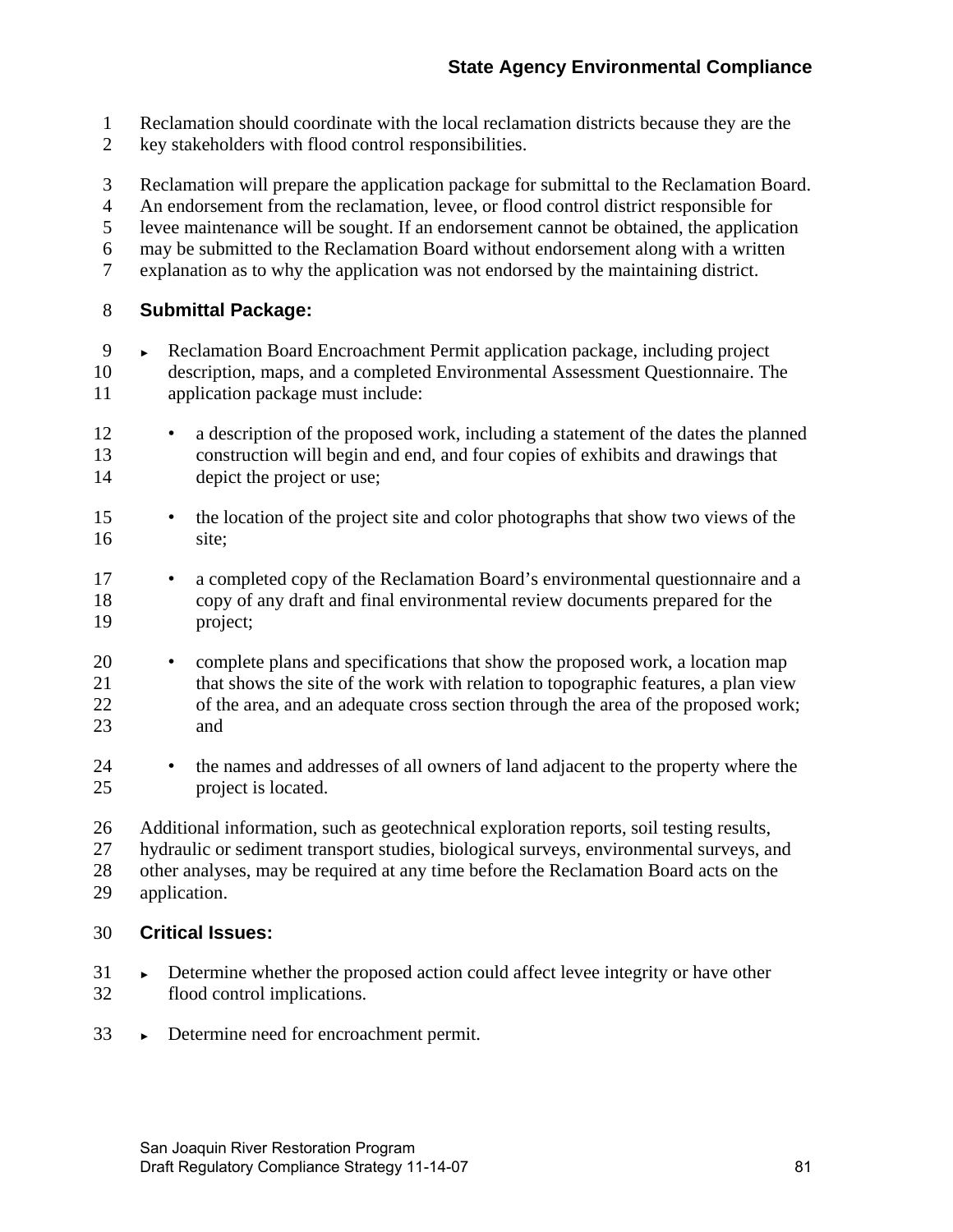- 1 **Permit Fees:**
- 2 ► None

### 3 **Specific Strategies for Permit Acquisition:**

- 4 ► Coordinate with the local reclamation districts during the planning and design phase 5 of the proposed action to identify compliance needs, commitments, and mitigation 6 options and to resolve issues prior to contacting the State Reclamation Board for any 7 necessary permit processing with local reclamation districts.
- 8 ► Coordinate with the State Reclamation Board for areas along the San Joaquin River without local reclamation districts.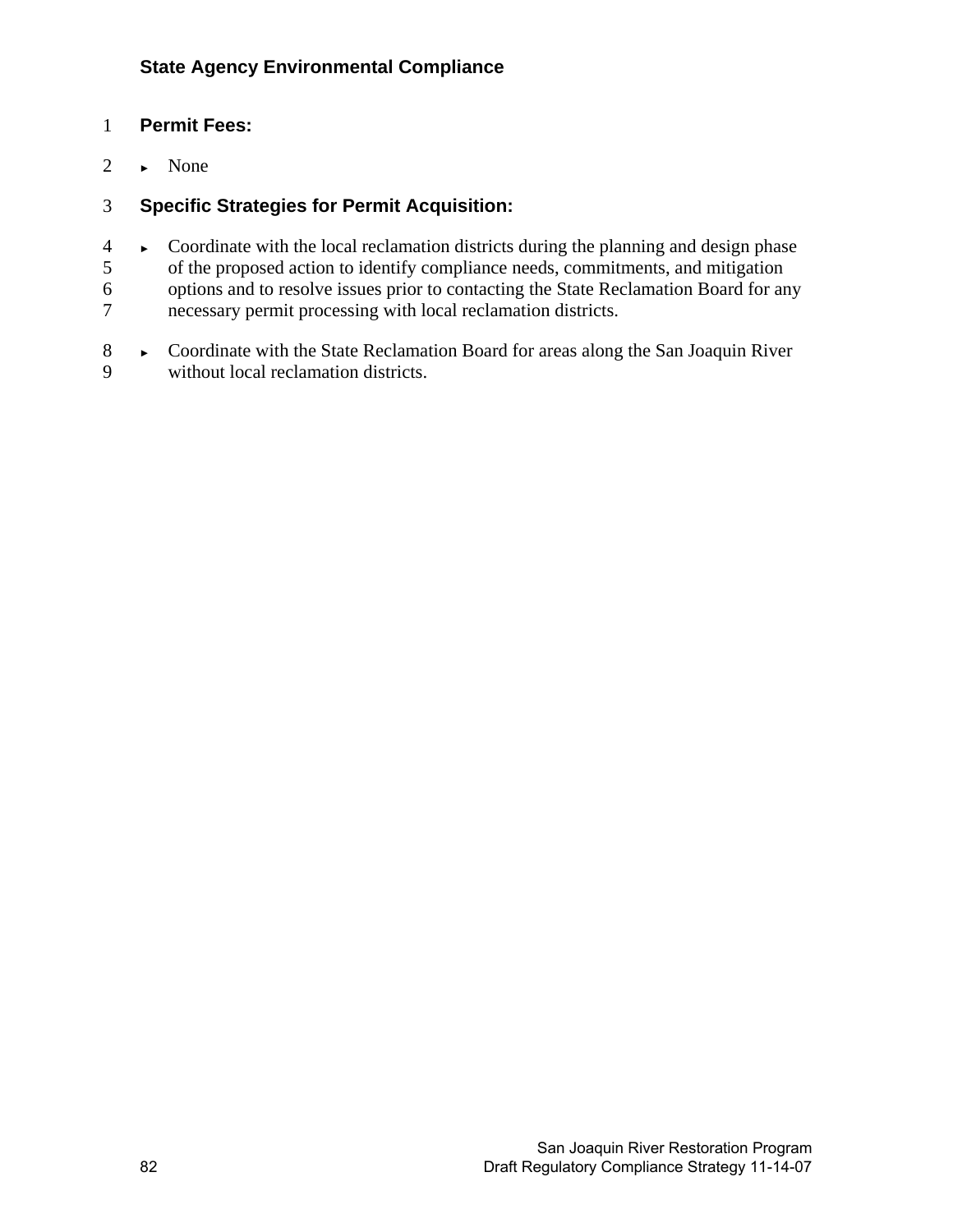# 1 **4.7 California Water Rights**

|                                 | Agency:                    | <b>State Water Resources Control Board (SWRCB)</b>                                                                                                                 |
|---------------------------------|----------------------------|--------------------------------------------------------------------------------------------------------------------------------------------------------------------|
| 3                               | <b>Permit:</b>             | Amended and/or new water rights (temporary and permanent)                                                                                                          |
| 4<br>5                          | <b>Resource:</b>           | Implementation of Interim Flows and Restoration Flows, and water<br>recapture plan                                                                                 |
| 6<br>8                          | <b>Processing</b><br>Time: | 12 months (but highly variable depending on number of protests and the<br>need for, and complexity of, any required water rights hearings)                         |
| 9<br>10<br>11<br>12<br>13<br>14 | <b>Contact:</b>            | Ms. Victoria Whitney, Chief<br><b>State Water Resources Control Board</b><br>Division of Water Rights<br>1001 I Street<br>Sacramento, CA 95814<br>$(916)$ 341-5300 |

# 15 **Application to Proposed Action:**

16 To protect Interim and Restoration Flows released from Friant Dam, Reclamation will 17 submit a petition for change to include instream use as one of the purposes of use 18 identified for the water rights permits #A000023, A000234, A001465, and A005638. The 19 designation of instream use is under Water Code Section 1707. The change in place of 20 use would be, at a minimum, the section between Friant Dam and the confluence of the 21 Merced River; however, it could be extended farther downstream to be consistent with 22 the water recapture plan developed as part of the Water Management Goal. The petition 23 for change will also include point(s) of rediversion for implementing the water recapture 24 plan. 25 It is likely that annual temporary petition for change needs to be filed for the 26 implementation of Interim Flows because the petition for 2009 implementation would 27 need to be filed while the PEIS/EIR is under preparation. The annual petition of 28 temporary change would be exempt from the CEQA process and thus, the processing 29 time and procedure could be largely reduced. The implementation of Restoration Flows 30 on a long-term basis, however, requires a permanent change in Reclamation's water

- 31 rights for Friant Division. This petition would require a complete environmental review
- 32 and demonstration of no injury to other water right holders from this proposed change.
- 33 Depending on the final selected water recapture plan, additional petitions for
- 34 new/amended water rights may be required. The associated strategy for new water rights
- 35 application would be developed only when needed.

36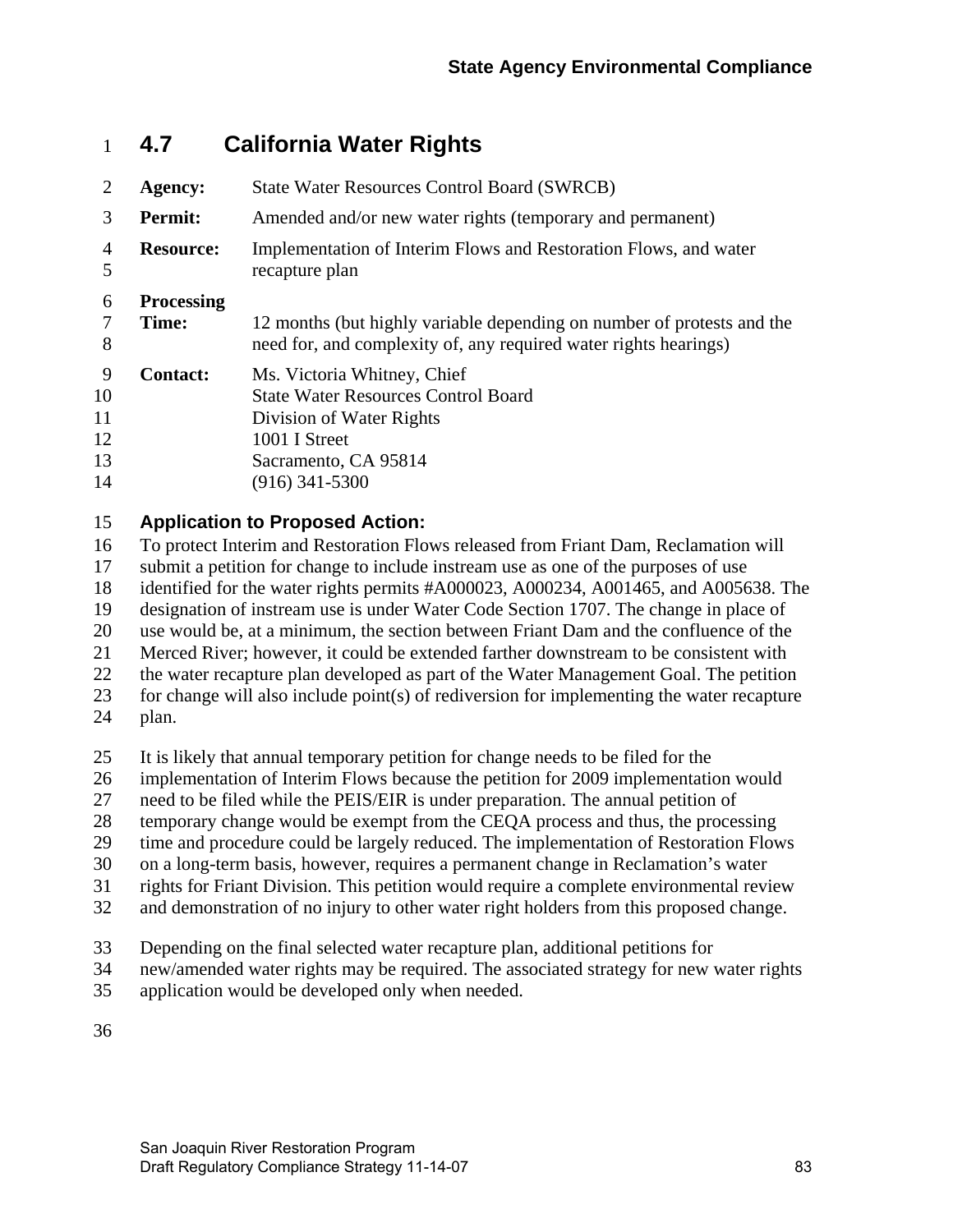## **State Agency Environmental Compliance**

### 1 **Permit Purpose and Requirements:**

- 2 A water right is a legally protected right, granted by law, to take possession of water and
- 3 put it to beneficial use. Under the California Water Code, SWRCB is responsible for
- 4 allocating surface water rights and permitting the diversion and use of water throughout
- 5 the State. Through its Division of Water Rights, SWRCB issues permits to divert water
- 6 for new appropriations or to change existing water rights. SWRCB attaches conditions to
- 7 these permits to ensure that the water user prevents waste, conserves water, does not
- 8 infringe on the rights of others, and puts the State's water resources to the most beneficial
- 9 use in the best interest of the public.
- 10 An applicant, permittee, or licensee who wishes to change the point of diversion, place of
- 11 use, or purpose of use from that specified in an existing permit or license must petition
- 12 SWRCB to amend a water right. When considering a petition for a water right
- 13 amendment, SWRCB considers the same factors as those it considers when a water user
- 14 applies for a new permit, such as waste prevention, water conservation, infringement on
- 15 the rights of others, and public trust values.

## 16 **Permit Acquisition Procedure:**

- 17 The steps in the approval process are as follows:
- 18 1. The applicant files an application for a new or amended water right with SWRCB.
- 19 2. SWRCB notifies the applicant within 30 days whether the application is incomplete 20 or is accepted.
- 21 3. SWRCB reviews the application and considers the environmental impacts of the 22 proposed appropriation in compliance with CEQA.
- 23 4. SWRCB or the applicant, depending on the size of the project, publishes a notice of 24 the applicant's intent and invites comment.
- 25 5. If SWRCB receives protests, it may refer the dispute to mediation, nonbinding 26 arbitration, or a field investigator. If protests cannot otherwise be resolved, SWRCB 27 holds a formal or informal hearing. SWRCB has the discretion to hold a hearing on an 28 unprotested application as well. The purpose of a hearing is for SWRCB to obtain 29 evidence necessary to support its decision on the application.
- 30 6. To issue a permit, SWRCB must find that unappropriated water is available to supply 31 the applicant and that the applicant's appropriation is in the public interest. If 32 SWRCB approves the application and the applicant has paid the permitting fees, 33 SWRCB issues a permit. A reasonable amount of time is allowed for the applicant to 34 begin construction of the diversion works, complete the construction, and make full 35 beneficial use of the water. In most cases, the applicant is required to begin project 36 construction within 2 years of permit issuance.
- 37 7. When the project is completed, the terms of the permit are met, and the largest 38 volume of water allowed under the permit is put to beneficial use, SWRCB confirms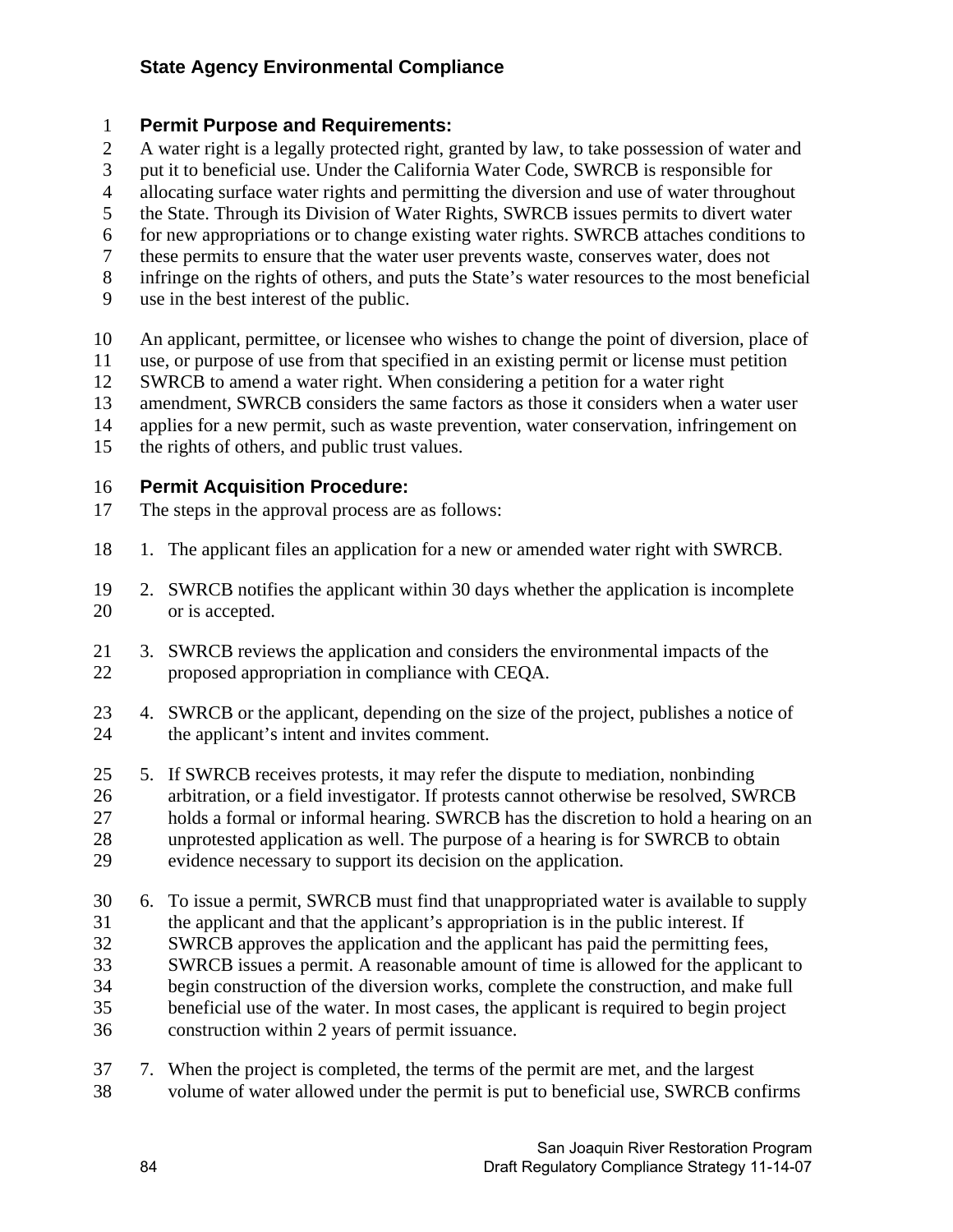- 1 the terms and conditions and issues a license to the appropriator. The license is the
- 2 final confirmation of the water right and remains effective as long as its conditions
- 3 are fulfilled and beneficial use continues.

### 4 **Submittal Package:**

- 5 For implementing the Interim Flows, the package will require the following:
- 6 ► Petition for change form
- 7 ► Environmental Information Form
- 8 For implementing the Restoration Flows, the package will require the petition for change 9 and PEIS/R:
- 10 ► Petition for change form
- 11 ► PEIS/R

### 12 **Critical Issues:**

- 13 ► Determine and document the nature of any potential effects on the appropriation of
- 14 water by downstream water right holders, on downstream beneficial uses, and on
- 15 public trust values.

### 16 **Permit Fees:**

- 17 ► The SWRCB charges water right applicant fees in numerous "annual" and "one-time"
- 18 fee categories. The fee schedules are relatively complex and some are fixed fees,
- 19 while others are based on the volume of water used. SWRCB fees have been
- 20 increased recently and SWRCB should be contacted to determine the specific filing
- 21 and permit fees that would be incurred for the proposed action.

### 22 **Specific Strategies for Permit Acquisition:**

- 23 ► Determine the need for petitions for change to existing water rights for the CVP 24 Friant Division on the San Joaquin River. The potential changes include the 25 following.
- 26 The designation of Interim Flows and Restoration Flows for instream use in the 27 San Joaquin River between Friant Dam and the confluence of the Merced River 28 (at a minimum) under Water Code Section 1707.
- 29 Diversion and rediversion of the Interim Flows and Restoration Flows at a 30 downstream location or multiple downstream locations that are consistent with the 31 water recapture plan developed as part of the Water Management Goal.
- 32 Place and/or purposes of use.
- 33 ► Coordinate with the SWRCB regarding CVP water rights for temporary changes for 34 implementing the Interim Flows, and permanent changes for implementing the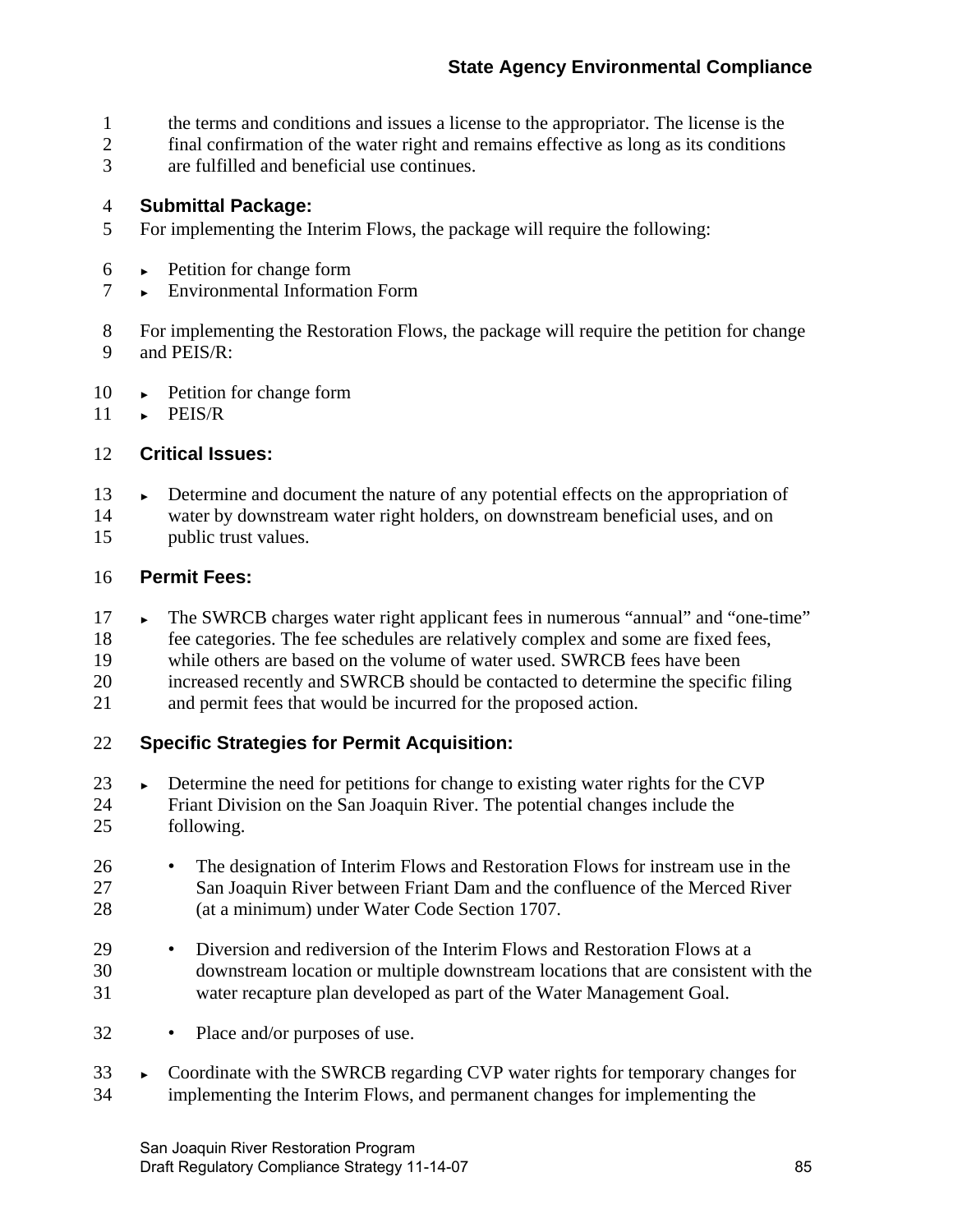## **State Agency Environmental Compliance**

- 1 Restoration Flows. File any necessary changes with the SWRCB leaving sufficient
- 2 time for the SWRCB to make necessary findings, hold a hearing if necessary, and to
- 3 issue the proper orders.
- 4 ► Identify the nature, character, and ownership of any non-CVP water rights involved in 5 implementing the water recapture plan and work to voluntarily secure any necessary 6 changes to those rights in time to meet the Water Management Goal.
- 7 ► If additional quantities of surface and/or underground storage are required in the 8 water recapture plan developed as part of the Water Management Goal, investigate<br>9 the status of water rights on any affected waterway, including the number, size, the status of water rights on any affected waterway, including the number, size, 10 location, type of use, and season of use of existing water rights, and coordinate with 11 the SWRCB and apply for adequate water rights amendments and/or new water 12 rights, leaving sufficient time for the SWRCB to make necessary findings, hold a 13 hearing if necessary, and issue the proper orders.
- 14 ► Recognize the potential for water right actions, necessary for protection of instream 15 and restoration flows and to implement the water recapture plan, to invite protests or 16 objections to such water right actions by parties, if any, opposed at the time to these 17 water right actions and/or project implementation. Prepare for preparation of adequate 18 and timely responses to such protests or objections, the potential need for settlement 19 negotiations, and the potential for water rights hearings to resolve protests.
- 20 ► Ensure that all environmental documentation, operational studies, consultations, and 21 other permitting activities being completed for the project provide adequate and 22 timely support for all water right actions necessary to protect instream and restoration 23 flows and to implement the water recapture plan.
- 24 ► Investigate existing water rights on any affected waterway, including the number, 25 size, location, type of use, and season of use of existing water rights.
- 26 ► Approach SWRCB early to coordinate the needs for temporary change petition and 27 permanent change petition.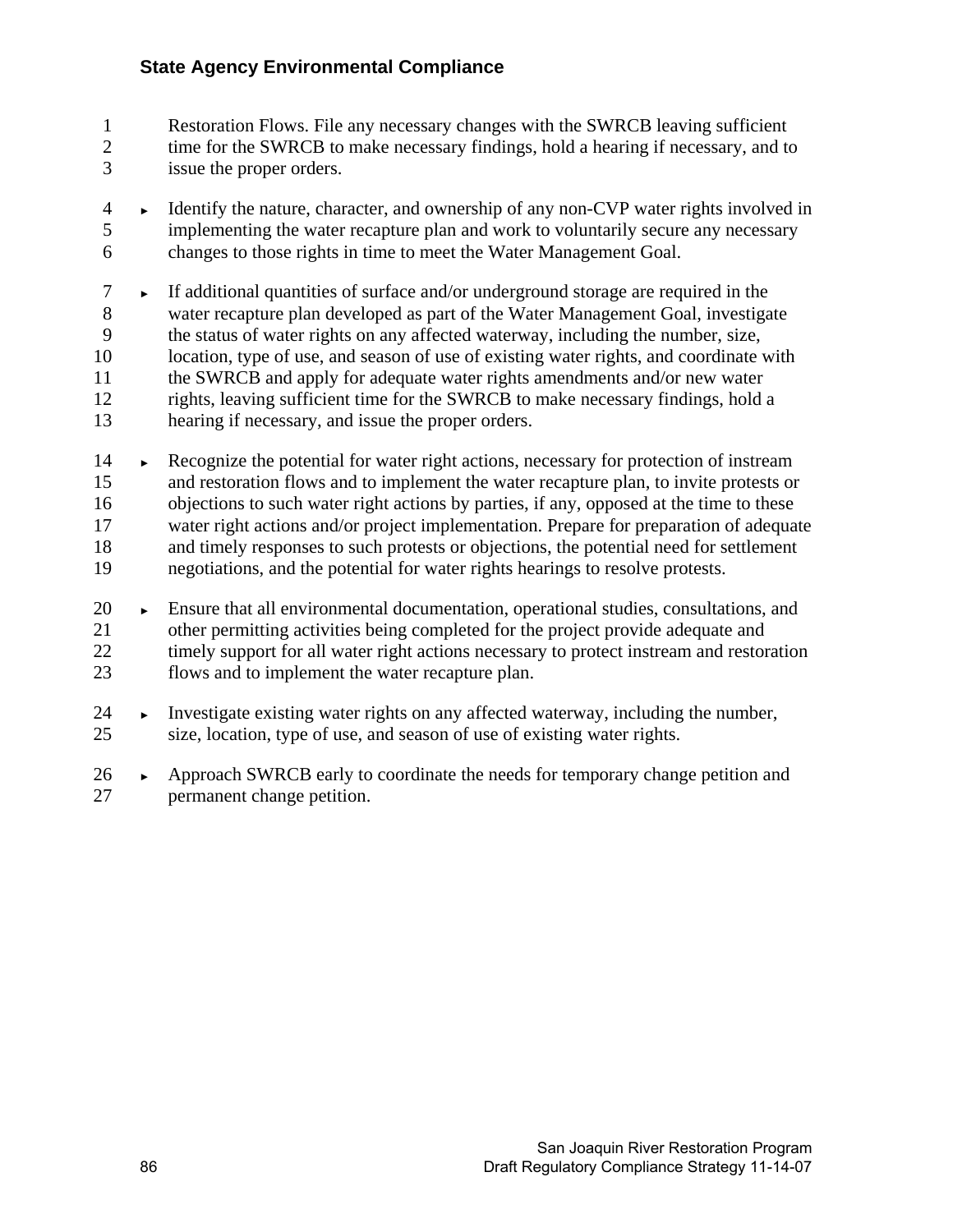# 1 **4.8 State Lands Commission Land Use Lease**

|        | Agency:                    | <b>State Lands Commission</b>                                     |
|--------|----------------------------|-------------------------------------------------------------------|
| 3      | <b>Permit:</b>             | Land use lease                                                    |
| 4      | <b>Resource:</b>           | State-owned sovereign lands                                       |
| 5<br>6 | <b>Processing</b><br>Time: | 9 months                                                          |
| 7<br>8 | <b>Contact:</b>            | <b>State Lands Commission</b><br>100 Howe Avenue, Suite 100-South |
| 9      |                            | Sacramento, CA 95825-8202                                         |
| 10     |                            | $(916)$ 574-1862                                                  |
| 11     |                            | Attn: Ms. Diane Jones, Public Land Manager                        |

### 12 **Application to Proposed Action:**

13 The proposed action may directly affect lands (e.g., Millerton Lake and the San Joaquin

14 River) under the jurisdiction of the State Lands Commission.

### 15 **Permit Purpose and Requirements:**

16 The California State Lands Commission (SLC) was given authority and responsibility to

- 17 manage and protect the important natural and cultural resources on certain public lands
- 18 within the state and public's rights to access these lands. The public lands under the
- 19 Commission's jurisdiction are of two distinct types- sovereign and school lands.
- 20 Sovereign lands encompass approximately 4 million acres. These lands include the beds
- 21 of California's naturally navigable rivers, lakes, and streams, as well as the state's tidal
- 22 and submerged lands along the coastline.
- 23 The proposed action will likely require a state lands lease agreement.

### 24 **Submittal Package:**

25 The application must include a project description, supporting environmental data, and

26 payment of appropriate fees.

# 27 **Critical Issues:**

- 28 Reclamation will consult with the State Lands Commission to determine if the proposed
- 29 action would require a lease agreement.

### 30 **Permit Fee:**

31 ► The application fee is \$25. If needed, lease costs can be more.

32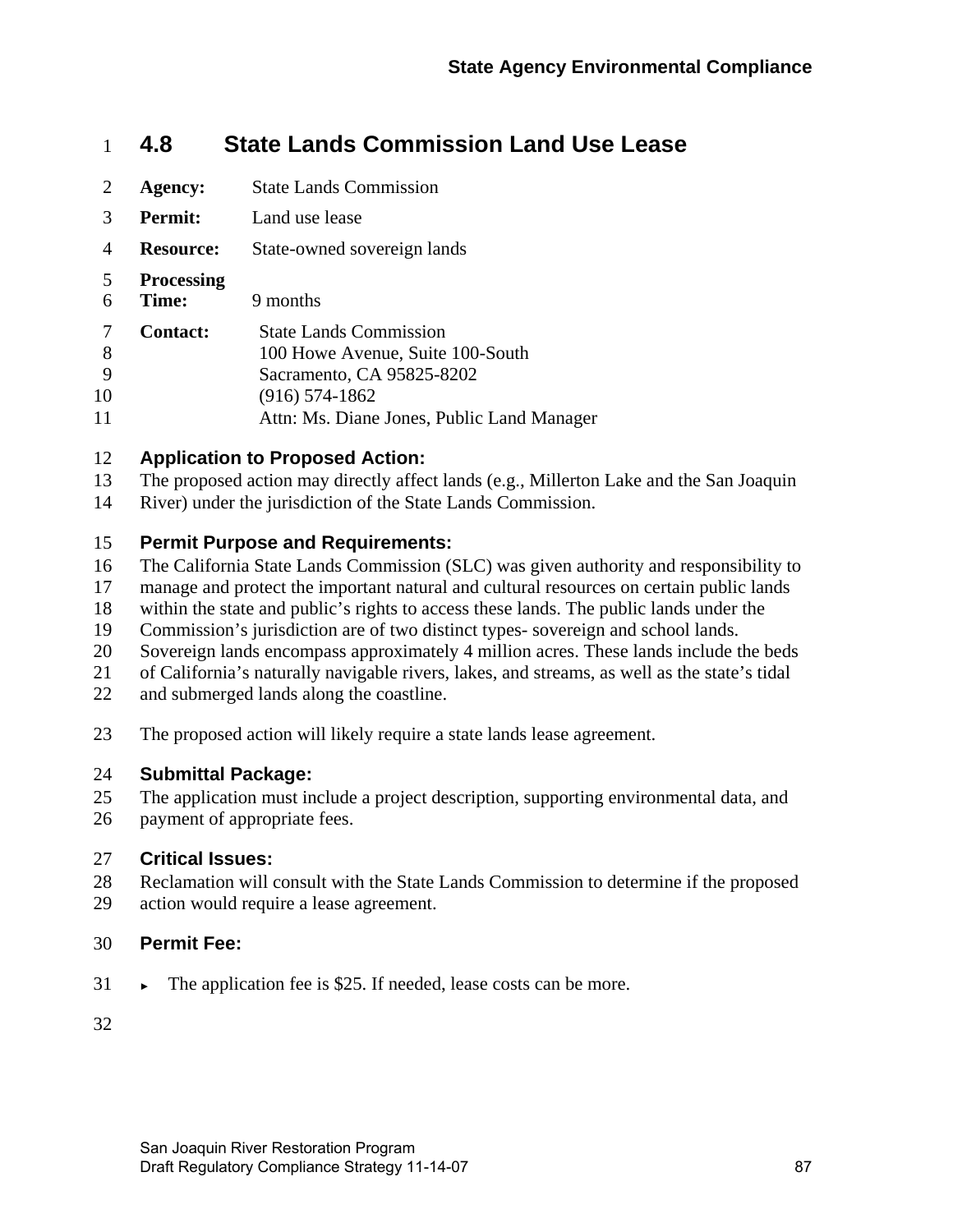# <sup>1</sup>**5 Local Agency Environmental**  <sup>2</sup>**Compliance**

# 3 **5.1 SJVAPCD Dust Control Plan**

- 4 **Agency:** San Joaquin Valley Air Pollution Control District
- 5 **Permit:** Dust Control Plan
- 6 **Resource:** Air quality
- 7 **Processing**
- 8 **Time:** 2 months
- 9 **Contact:** SJVAPCD Northern Region Office
- 10 4800 Enterprise Way
- 11 Modesto, CA 95356
- 12 (209) 557-6400

### 13 **Application to Proposed Action:**

- 14 Because the proposed action would likely involve the construction of a non-residential
- 15 development of more than 5 acres of disturbed surface area and could involve moving,
- 16 depositing, or relocating of more than 2,500 cubic yards per day of bulk materials on at
- 17 least 3 days of the project, a Dust Control Plan is required by SJVAPCD.

### 18 **Permit Purpose and Requirements:**

- 19 In accordance with SJVAPCD Rule 8021 Construction, Demolition, Excavation,
- 20 Extraction, and Other Earthmoving Activities the owner or operator of a construction
- 21 project is required to submit a Dust Control Plan to SJVAPCD if at any time the project 22 would involve:
- 23 ► residential developments of 10 or more acres of disturbed surface area;
- 24 ► non-residential developments of 5 or more acres of disturbed surface area; or
- 25 ► moving, depositing, or relocating of more than 2,500 cubic yards per day of bulk 26 materials on at least three days of the project.
- 27 A Dust Control Plan identifies the fugitive dust sources at the construction site and
- 28 describes all of the dust control measures to be implemented before, during, and after any
- 29 dust-generating activity for the duration of the project. SJVAPCD will review and make a
- 30 determination on the Dust Control Plan. Construction activities shall not commence until
- 31 the Dust Control Plan has been approved or conditionally approved.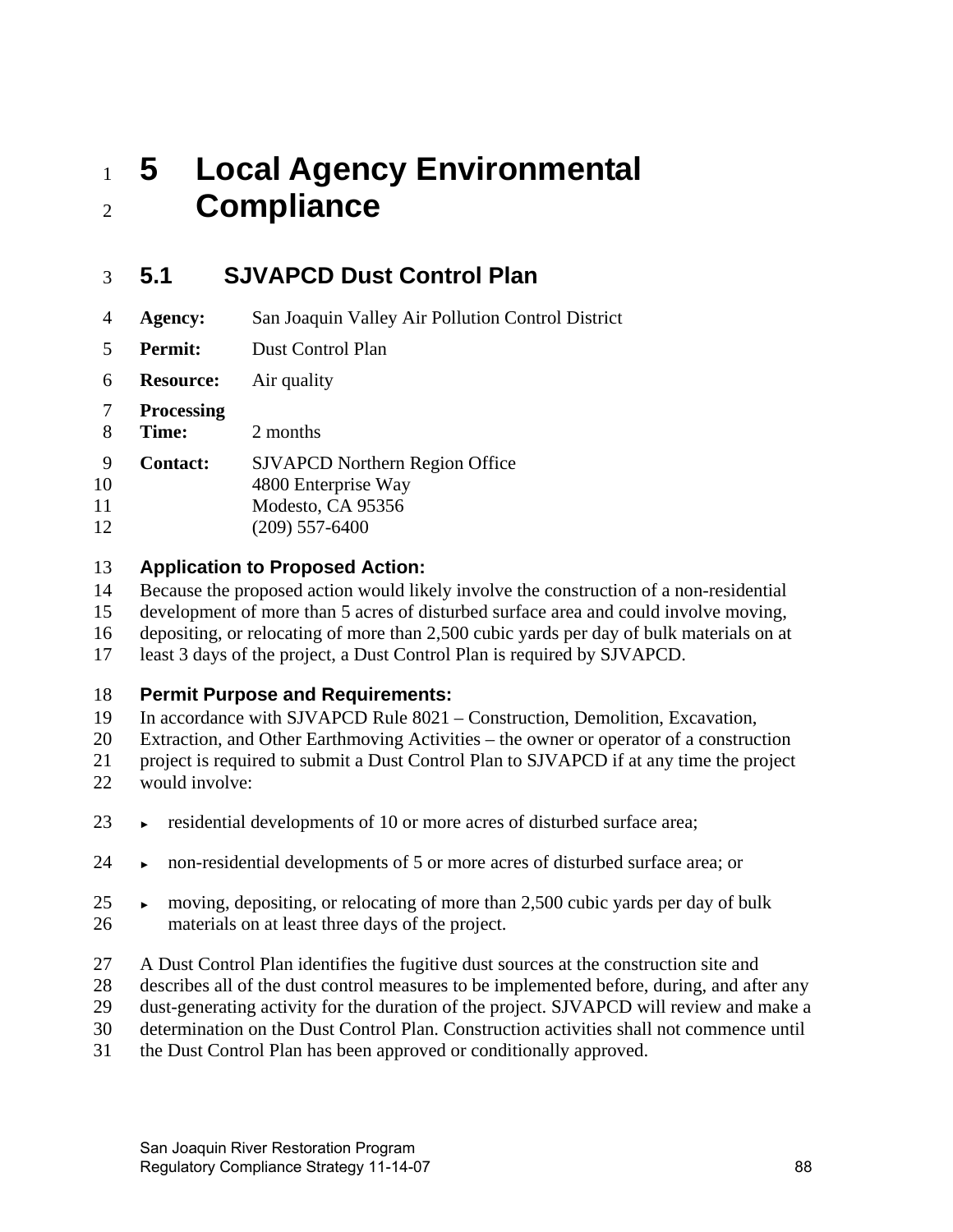# **Local Agency Environmental Compliance**

- 1 At least one key individual representing the owner or operator, or any person who
- 2 prepares a Dust Control Plan, must complete a Dust Control Training Course presented
- 3 by SJVAPCD. SJVAPCD can be contacted to determine when courses are offered. For
- 4 those who need to submit a Dust Control Plan but have not had the course, SJVAPCD
- 5 will accept the Dust Control Plan with the contingency that the individual sign up for the
- 6 next course.
- 7 Regardless of whether a SJVAPCD-approved Dust Control Plan is in place or not, the
- 8 owner or operator is required to comply with all requirements of the applicable rules
- 9 under Regulation VIII and SJVAPCD's Rules and Regulations at all times.

### 10 **Compliance Procedure:**

- 11 1. Reclamation shall designate at least one individual to complete SJVAPCD's Dust 12 Control Training Course. Alternatively, SJVAPCD will accept the Dust Control Plan 13 with the contingency that the individual sign up for the next course.
- 14 2. At least 30 days before beginning project construction activities, Reclamation shall 15 submit the Dust Control Plan to SJVAPCD. The Dust Control Plan shall be submitted 16 to SJVAPCD's compliance division at the Northern Region Office (serving San
- 17 Joaquin, Stanislaus, and Merced Counties) in Modesto (see address above).
- 18 3. SJVAPCD will review and approve, conditionally approve, or disapprove the Dust 19 Control Plan within 30 days of submittal.
- 20 4. Reclamation shall provide written notification to SJVAPCD via fax or mail within 10
- 21 days prior to the commencement of earthmoving activities (the notification form can
- 22 be downloaded from SJVAPCD's website). A copy of the approved Dust Control
- 23 Plan must be retained at the project site and made available upon request by a
- 24 SJVAPCD inspector.

### 25 **Submittal Package:**

- 26 The Dust Control Plan form can be downloaded from SJVAPCD's website. The
- 27 following information is requested on the form:
- 28 ► Section 1: General Information
- 29 project name, location, and expected construction start/end dates;
- 30 project contacts, including property owner, developer, contractor, and Dust 31 Control Plan preparer (also confirmation of training completed); and
- 32 description of project operations.
- 33 ► Section 2: Plot Plan
- 34 plot plan(s) with project boundaries, the relative locations of actual and potential 35 sources of fugitive dust emissions, and the relative location of sensitive receptors 36 within ¼ mile of the project clearly delineated.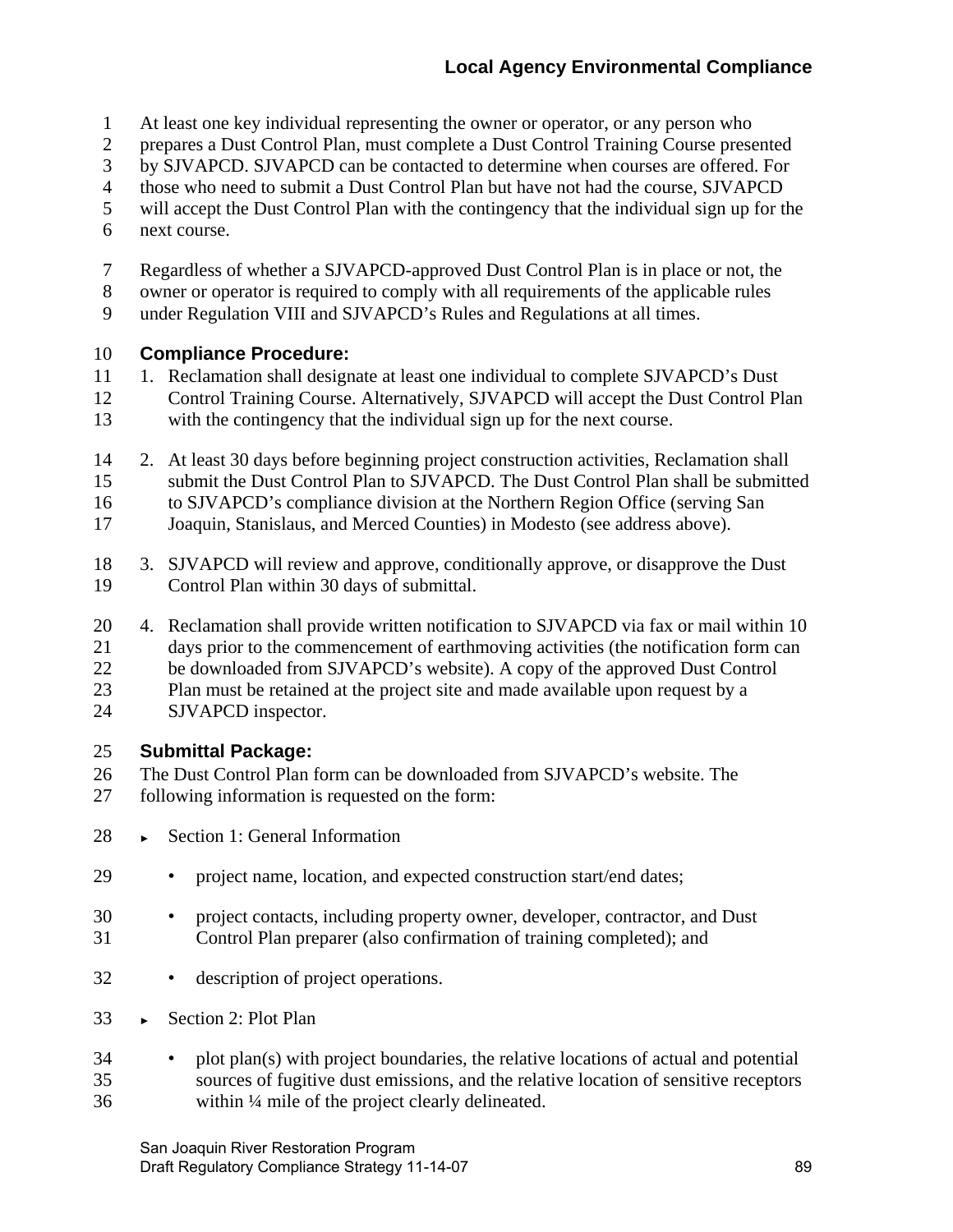## **Local Agency Environmental Compliance**

- 1 ► Section 3: Fugitive PM10 Sources 2 • the total area of land surface to be disturbed, the daily throughput volume of 3 earthmoving in cubic yards, and the total area in acres of the entire project site; 4 • expected start and completion dates of dust generating activities and soil 5 disturbance activities to be performed on site; 6 • identification of any other locations should be included with this plan that are 7 involved with the project (e.g., any site where materials will be imported from or 8 exported to); and 9 • proposed plans for limiting visible dust emissions from activities that cause 10 fugitive dust emissions and plans for using bulk materials (check boxes). 11 ► Section 4: Dust Control Methods 12 • proposed plans for water application, dust suppressant products, other dust control 13 methods, contingencies, and record-keeping (check boxes). 14 ► Section 5: Carryout and Trackout <sup>15</sup> • treatments for preventing trackout and carryout, methods for cleaning up trackout 16 and carryout, and record-keeping (check boxes). 17 ► Section 6: Certification 18 **Critical Issues:**  19 ► None. 20 **Fees:**  21 ► \$300 for Dust Control Plan submittal. A \$60 fee is charged for any major 22 modification made to an approved plan, such as modifying the size and scope of the 23 project or making significant changes to the types of control or preventative
- 24 measures. No fees are charged for administrative changes to an approved plan.

### 25 **Specific Strategies for Compliance:**

- 26 ► Include specific dust-control measures in contractor specifications to the extent
- 27 feasible. Ensure that the contractor specifications and the Dust Control Plan reflect
- 28 the SJVAPCD guidance described in the PEIS/R air quality mitigation and 29 subsequent CEQA compliance documents.
- 30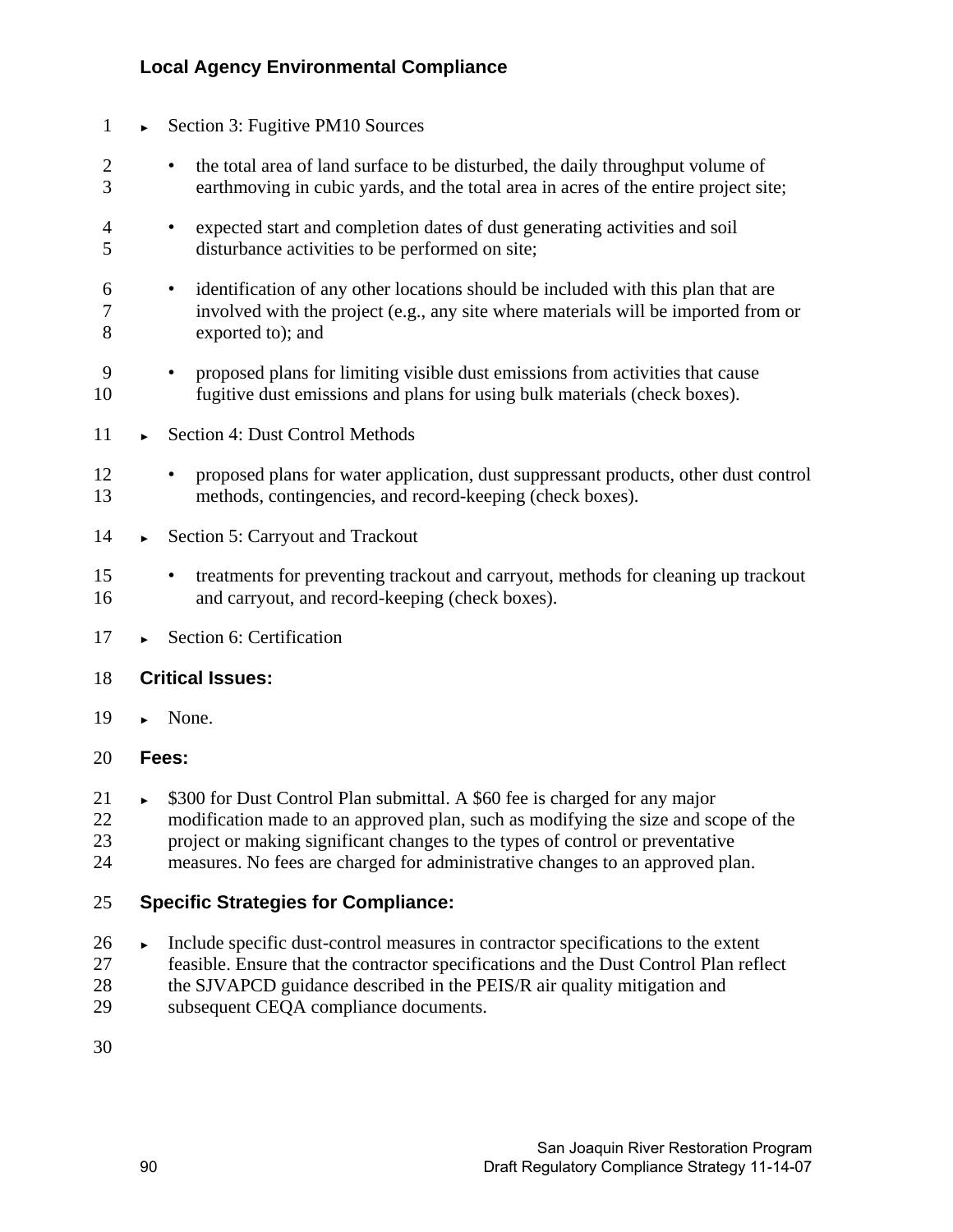# 1 **5.2 SJVAPCD Authority to Construct and Permit to**  2 **Operate**

- 3 **Agency:** San Joaquin Valley Air Pollution Control District (SJVAPCD)
- 4 **Permit:** Authority to Construct and Permit to Operate
- 5 **Resource:** Air quality
- 6 **Processing**
- 7 **Time:** 6 months

| -8  | <b>Contact:</b> | <b>SJVAPCD Northern Region Office</b> |
|-----|-----------------|---------------------------------------|
| - 9 |                 | 4800 Enterprise Way                   |
| 10  |                 | Modesto, CA 95356                     |
| 11  |                 | $(209)$ 557-6400                      |

- 12 **Application to Proposed Action:**
- 13 If the proposed action would involve the use of certain types of emissions-generating
- 14 equipment (see list below) either during construction or operation, an Authority to
- 15 Construct and Permit to Operate would be required from SJVAPCD. The proposed action
- 16 would likely require this permit.

### 17 **Permit Purpose and Requirements:**

- 18 Facilities with equipment that may emit air pollution or would be used for controlling air
- 19 pollution are subject to SJVAPCD permit requirements. SJVAPCD grants two types of
- 20 permits:
- 21 ► Authority to Construct, and
- 22 ► Permit to Operate
- 23 An Authority to Construct must be obtained before building or installing a new emissions 24 unit or modifying an existing emissions unit that requires a permit. A Permit to Operate is
- 25 issued after all construction is completed and the emission unit is ready for operation.
- 26 Certain equipment is exempt from permit requirements. Equipment typically requiring
- 27 permits includes the following:
- 28 ► internal combustion engines greater than 50 horsepower;
- 29 ► boilers and steam generators;
- 30 ► mixing, blending, or processing of any organic solvents, adhesives, or coatings;
- 31 ► operations creating dust or smoke or involving incineration of any material;
- 32 ► metal reclamation or refining of any liquids or solids;
- 33 ► storage or use of solvents or motor fuels (except diesel);
- 34 ► storage or use of acids;

San Joaquin River Restoration Program Draft Regulatory Compliance Strategy 11-14-07 91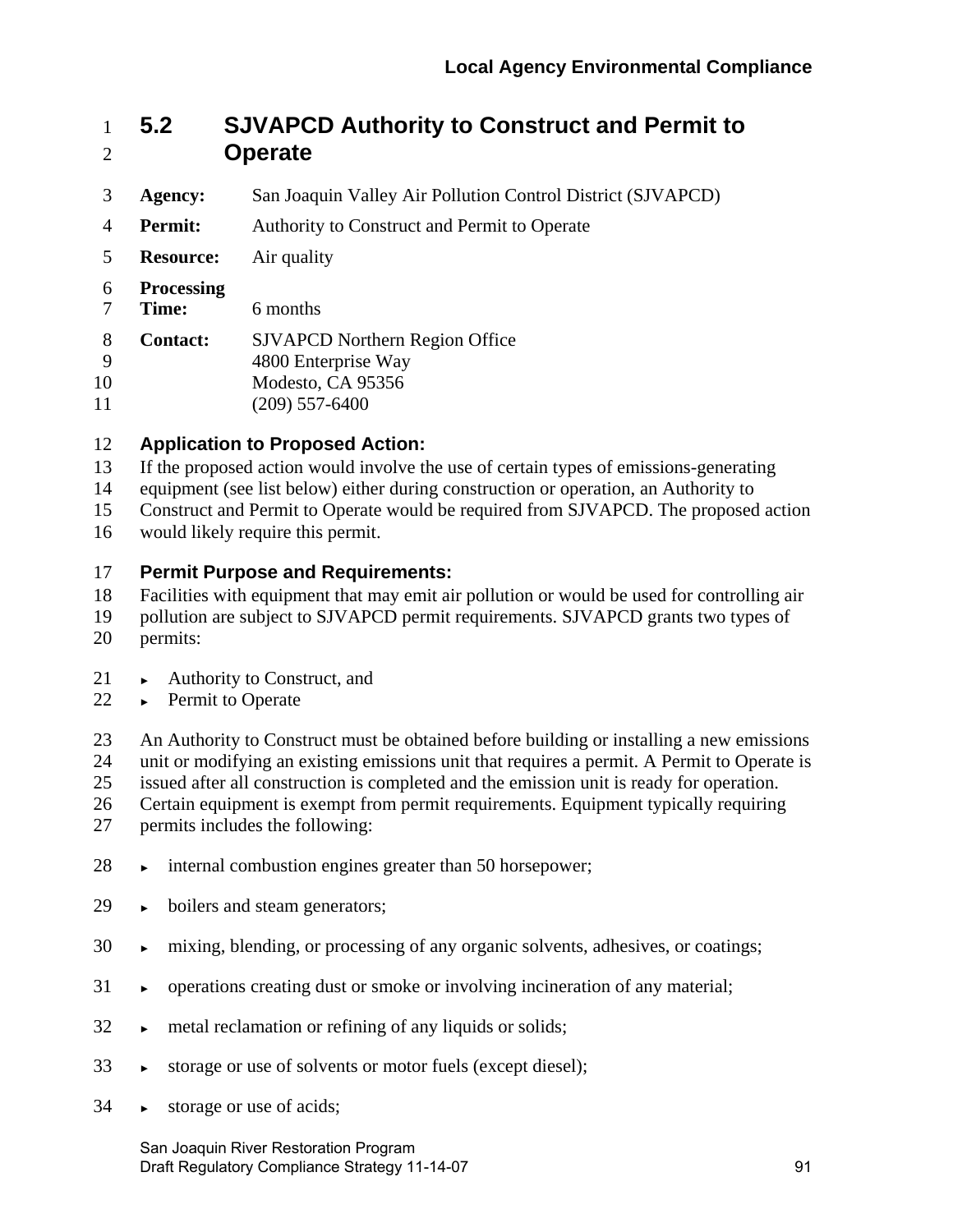# **Local Agency Environmental Compliance**

- 1 ► operations involving chemical reactions;
- 2 ► equipment handling asbestos, beryllium, hexavalent chromium, mercury, vinyl 3 chloride, fluorides, sulfuric acid mist, and hydrogen sulfide or other sulfur 4 compounds; and
- 5 ► use of solvents for cleanup.
- 6 Rules applying to various operations are adopted by SJVAPCD as part of a plan to meet 7 State and Federal air quality standards and are listed in the SJVAPCD Rulebook.
- 8 Though not required, applicants are encouraged to meet with SJVAPCD staff before
- 9 submitting applications. These meetings allow applicants to fully explain proposed
- 10 projects; can assist applicants to submit complete applications; encourage discussion of
- 11 compliance options; and provide an opportunity for SJVAPCD staff to explain permit
- 12 requirements. A pre-application meeting may be scheduled by contacting the Permit
- 13 Service Division at the nearest SJVAPCD office, or by contacting one of SJVAPCD's
- 14 regional Business Assistance Offices.

### 15 **Compliance Procedure:**

- 16 1. Reclamation should schedule and participate in a pre-application meeting with 17 SJVAPCD staff before submitting an application.
- 18 2. Reclamation shall submit the completed application to SJVAPCD. A permit
- 19 application and instructions may be obtained by mail or in person from any of the
- 20 three SJVAPCD offices (see Northern Region Office address above), or may be
- 21 downloaded from the SJVAPCD website. Applications may be submitted to any of
- 22 the three regional SJVAPCD offices by mail or in person.
- 23 3. SJVAPCD will conduct a preliminary review of the application within two weeks of 24 receipt to determine if the application contains sufficient information to process. 25 Reclamation will be notified of SJVAPCD's completeness review within 30 days of 26 the date received. Additional information will be requested if the application is 27 deemed incomplete. Complete applications are assigned for engineering review in the 28 order they are deemed complete, unless they have been assigned for priority 29 processing.
- 30 Most permits will be issued within 30 days of applications being assigned for final
- 31 review. Projects can also be expedited, if there is economic or environmental 32 justification. State law requires SJVAPCD to act on an application (approve or deny) 33 within 180 days of when the application was deemed complete, or when CEQA has 34 been satisfied, whichever is later. Due to the potential length of time it may take to 35 issue an Authority to Construct, SJVAPCD recommends submitting applications as 36 early as possible.
- 37 4. **Authority to Construct.** If the project meets all applicable requirements, 38 Reclamation will be mailed an Authority to Construct. Reclamation shall notify the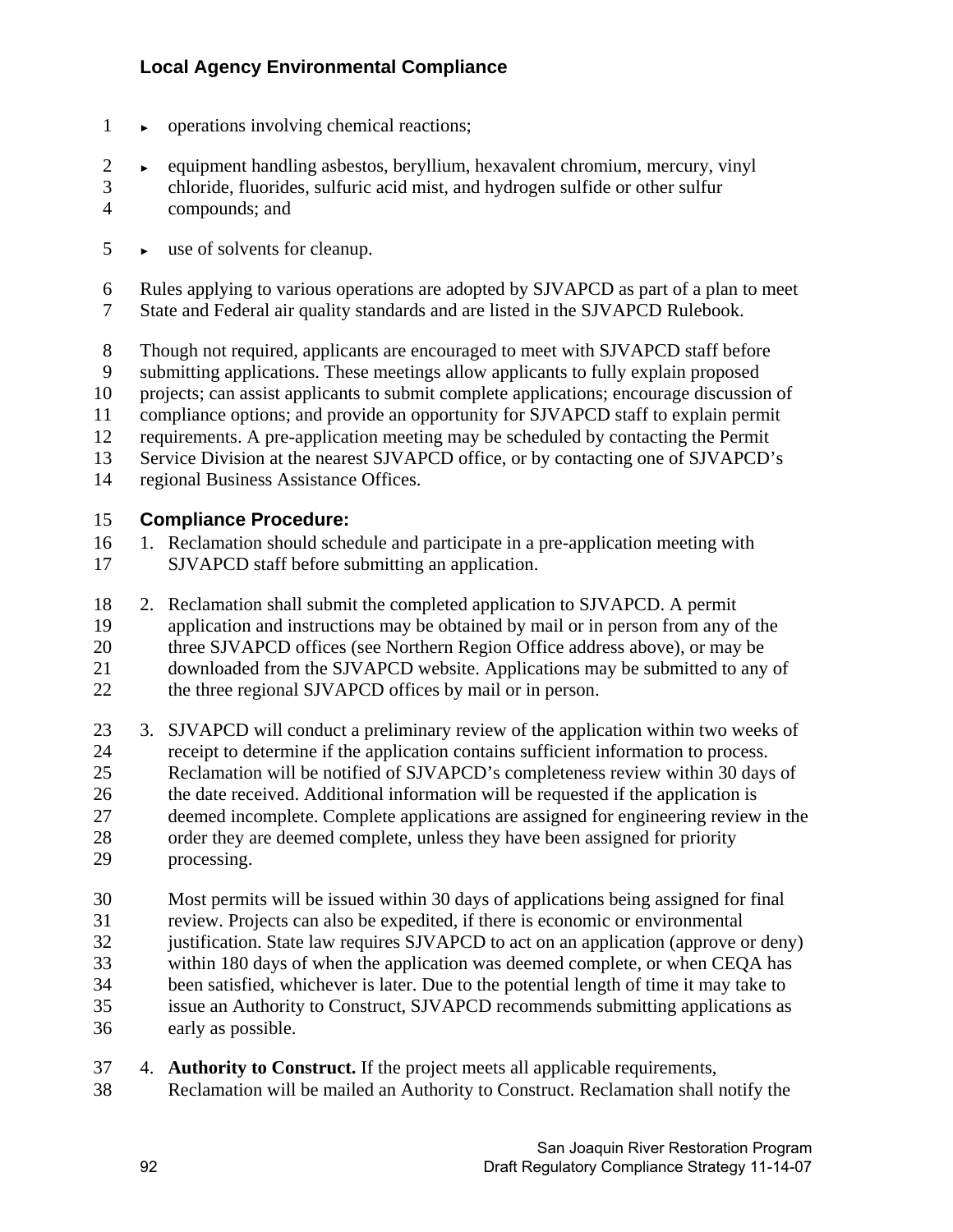1 Compliance Division at the SJVAPCD office in its region when the installation or 2 modification is complete.

3 The Compliance Division will have an inspector visit the site. The inspector will 4 determine whether the completed project was built in accordance with the design 5 specified in the application and/or if the completed project complies with SJVAPCD 6 rules and conditions contained within the Authority to Construct. The inspector will

- 7 then give a recommendation on the Permit to Operate.
- 8 Projects approved by Permit Services Division and the Compliance Division will be
- 9 billed for an annual permit fee. The permit fee schedules are contained in District 10 Rule 3020 in Regulation III of the SJVAPCD Rulebook.
- 11 5. **Permit to Operate.** Upon receipt, Reclamation should review the permit carefully as 12 permit holders are responsible for complying with all terms and conditions of the 13 permits. Comments on the permit should be submitted to the Permit Services Division 14 within 10 days of receiving the permit.
- 15 The Permit to Operate, renewable every 5 years, must be posted at the operation
- 16 whenever possible. If the permit cannot be posted on the equipment, the Permit to
- 17 Operate must be posted within 25 feet of the equipment or be kept readily available
- 18 on-site at all times.
- 19 The frequency of routine inspections by the SJVAPCD's Compliance Division will 20 vary depending on the size and category of the facility.

### 21 **Submittal Package:**

- 22 The following information is requested on the application form:
- 23 ► applicant information (name and address), project location, and proximity to sensitive 24 receptors, description of equipment to be used, and other supporting information.

### 25 **Critical Issues:**

26 ► Determine need for Authority to Construct and Permit to Operate.

#### 27 **Fees:**

- 28 ► A non-refundable application-filing fee of \$60 per emissions unit is required and may
- 29 be submitted with the application. If the fee is not submitted with the application,
- 30 SJVAPCD will bill the applicant. Checks or money orders should be payable to
- 31 SJVAPCD.

### 32 **Specific Strategies for Compliance:**

- 33 ► Participate in a pre-application meeting with SJVAPCD staff more than 6 months 34 before the planned equipment installation. Submit complete application material as
- 35 early as possible, but more than 6 months before the planned equipment installation.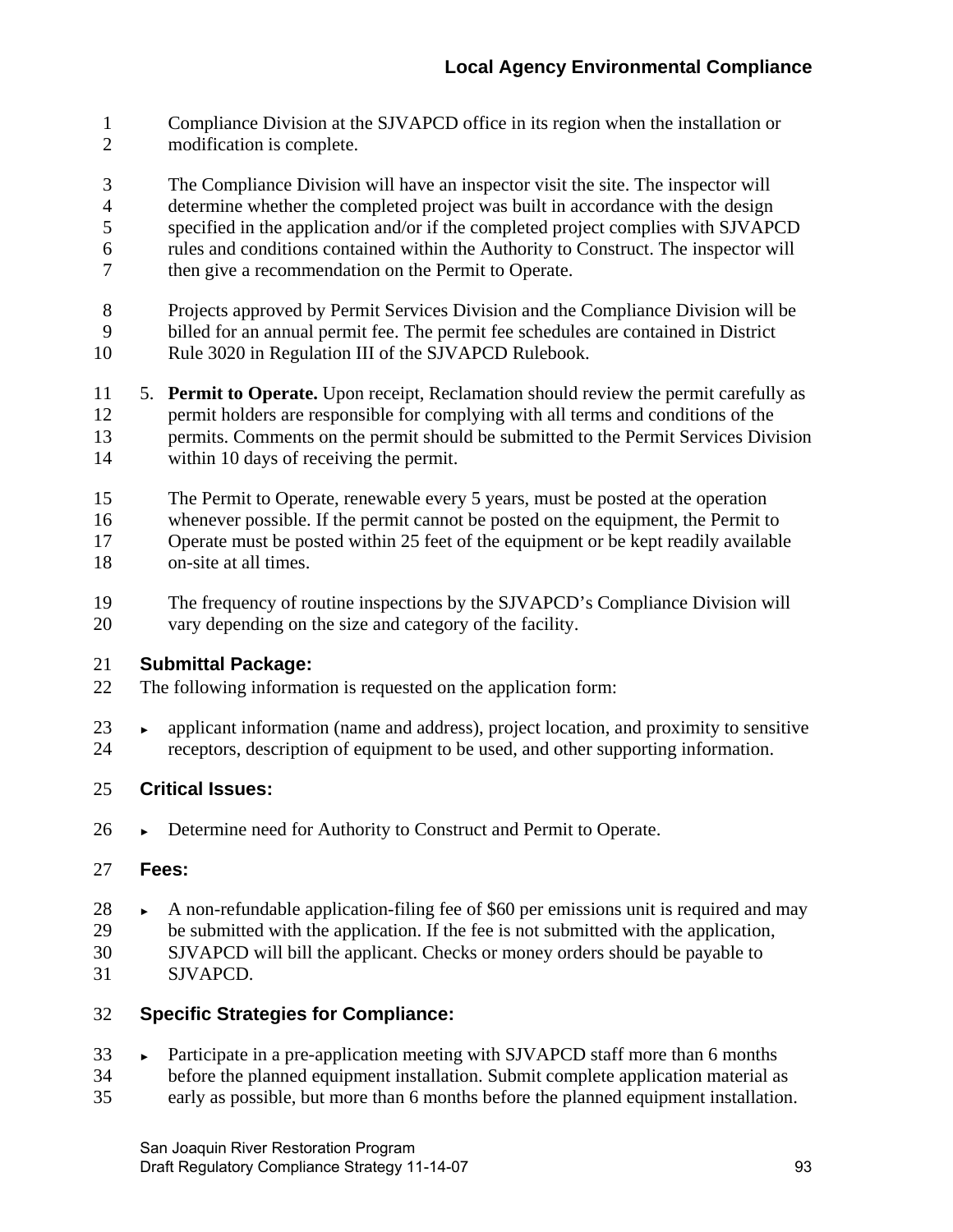## **Local Agency Environmental Compliance**

- 1 ► Develop detailed project descriptions with specific information on construction
- 2 equipment quantities, vehicle trips, project schedules, etc. as soon as practicable that<br>3 provides relevant information necessary to perform air quality modeling and the
- 3 provides relevant information necessary to perform air quality modeling and the associated conformity applicability analysis.
- associated conformity applicability analysis.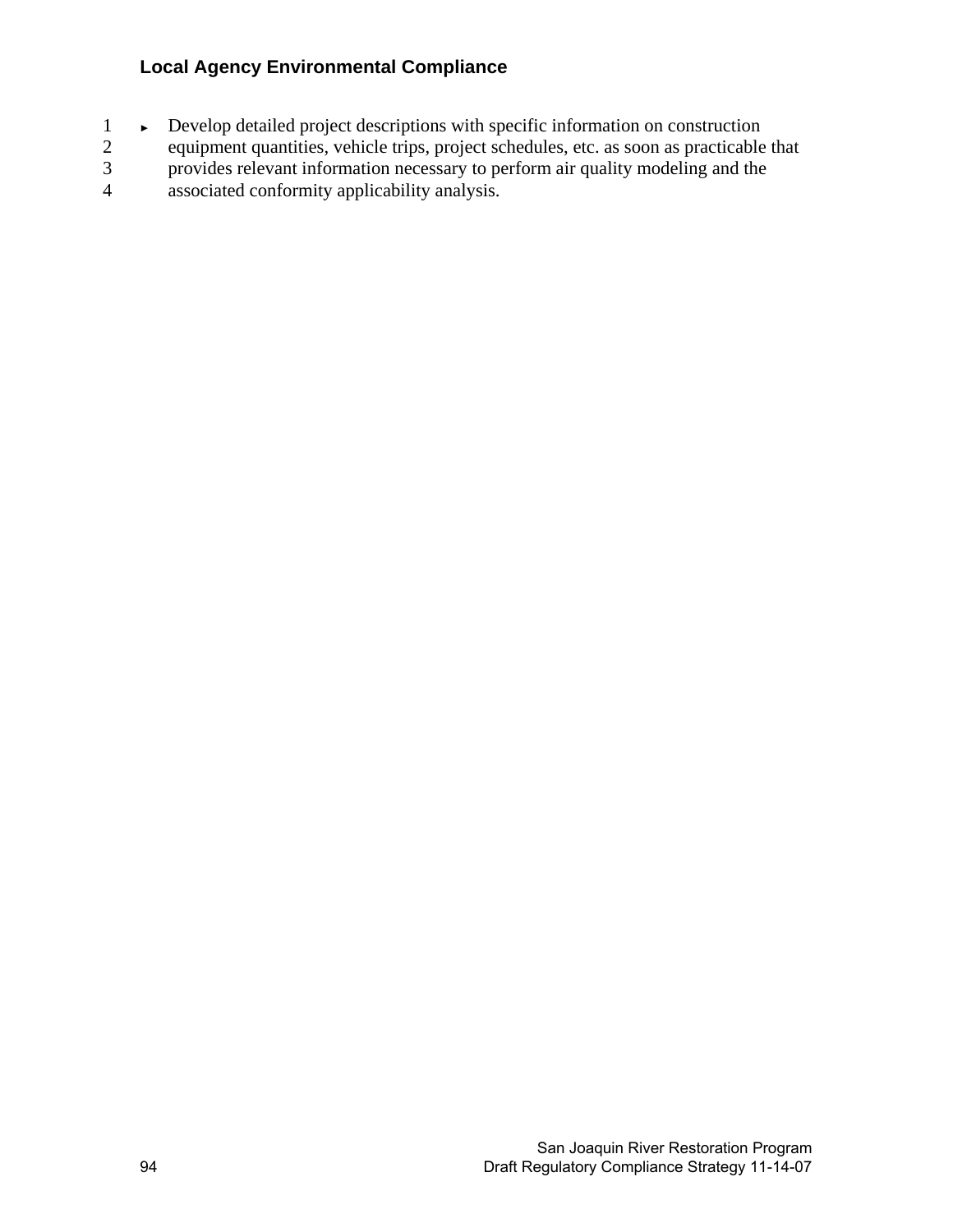| $\mathbf{1}$   |                                     |
|----------------|-------------------------------------|
| $\overline{2}$ |                                     |
| 3              |                                     |
| $\overline{4}$ |                                     |
| 5              |                                     |
| 6              |                                     |
| 7              |                                     |
| 8              | This page left blank intentionally. |
| 9              |                                     |
|                |                                     |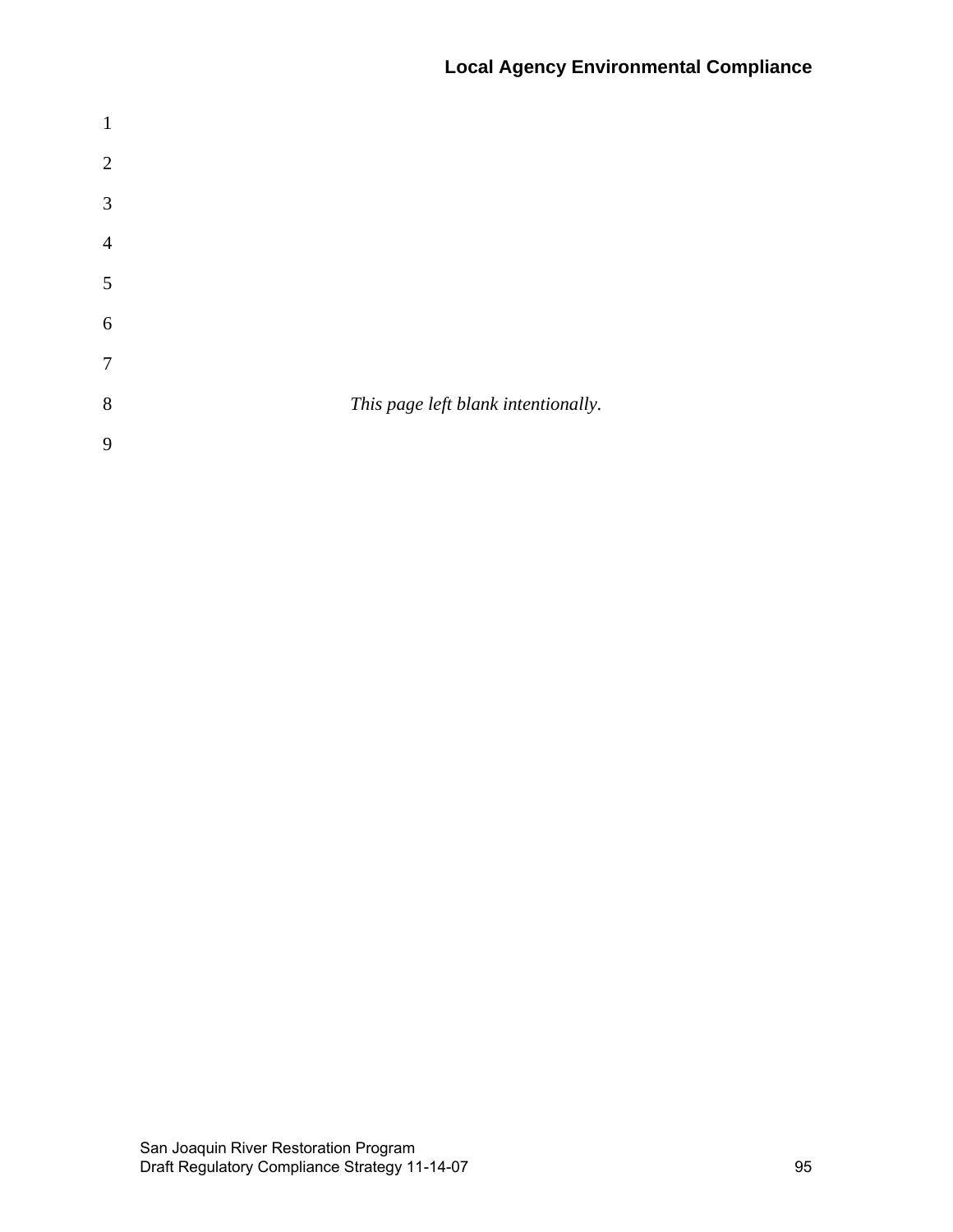# <sup>1</sup>**6 Compliance with Applicable Laws,**  <sup>2</sup>**Policies, and Plans**

# 3 **6.1 Federal**

## 4 **6.1.1 Section 404 of the Clean Water Act**

5 In accordance with Section 404 of the Clean Water Act (CWA), the U.S. Army Corps of 6 Engineers (USACE) regulates discharge of dredged or fill material into waters of the 7 United States. Waters of the United States and their lateral limits are defined in Title 33, 8 Part 328.3(a) of the Code of Federal Regulations to include:

- 9 ► navigable waters of the United States,
- 10 ► interstate waters,
- 11 ► all other waters where the use or degradation or destruction of the waters could affect 12 interstate or foreign commerce,
- 13 ► tributaries to any of these waters, and
- 14 ► wetlands that meet any of these criteria or that are adjacent to any of these waters or 15 their tributaries.
- 16 Waters of the United States are often categorized as "jurisdictional wetlands" (i.e.,
- 17 wetlands over which USACE exercises jurisdiction under Section 404) and "other waters
- 18 of the United States" when habitat values and characteristics are being described. "Fill" is
- 19 defined as any material that replaces any portion of a water of the United States with dry
- 20 land or that changes the bottom elevation of any portion of a water of the United States. 21 Any activity resulting in the placement of dredged or fill material within waters of the
- 
- 22 United States requires a permit from USACE.
- 23 In accordance with Section 401 of the Clean Water Act, projects that apply for a USACE
- 24 permit for discharge of dredged or fill material must obtain water quality certification
- 25 from the appropriate regional water quality control board (RWQCB) indicating that the
- 26 project will uphold state water quality standards.

# 27 **6.1.2 Rivers and Harbors Act Section 10**

- 28 Section 10 of Rivers and Harbors Act (RHA) (33 U.S.C. 401 et seq.) requires
- 29 authorization from USACE for the construction of any structure over, in, and under
- 30 navigable waters of the United States. In addition, authorization is required for
- 31 excavation/dredging or deposition of material, or any obstruction or alteration, in a
- 32 navigable water. Navigable waters are those subject to the ebb and flow of the tide and
- 33 those that are presently used, have been used in the past, or may be susceptible to use to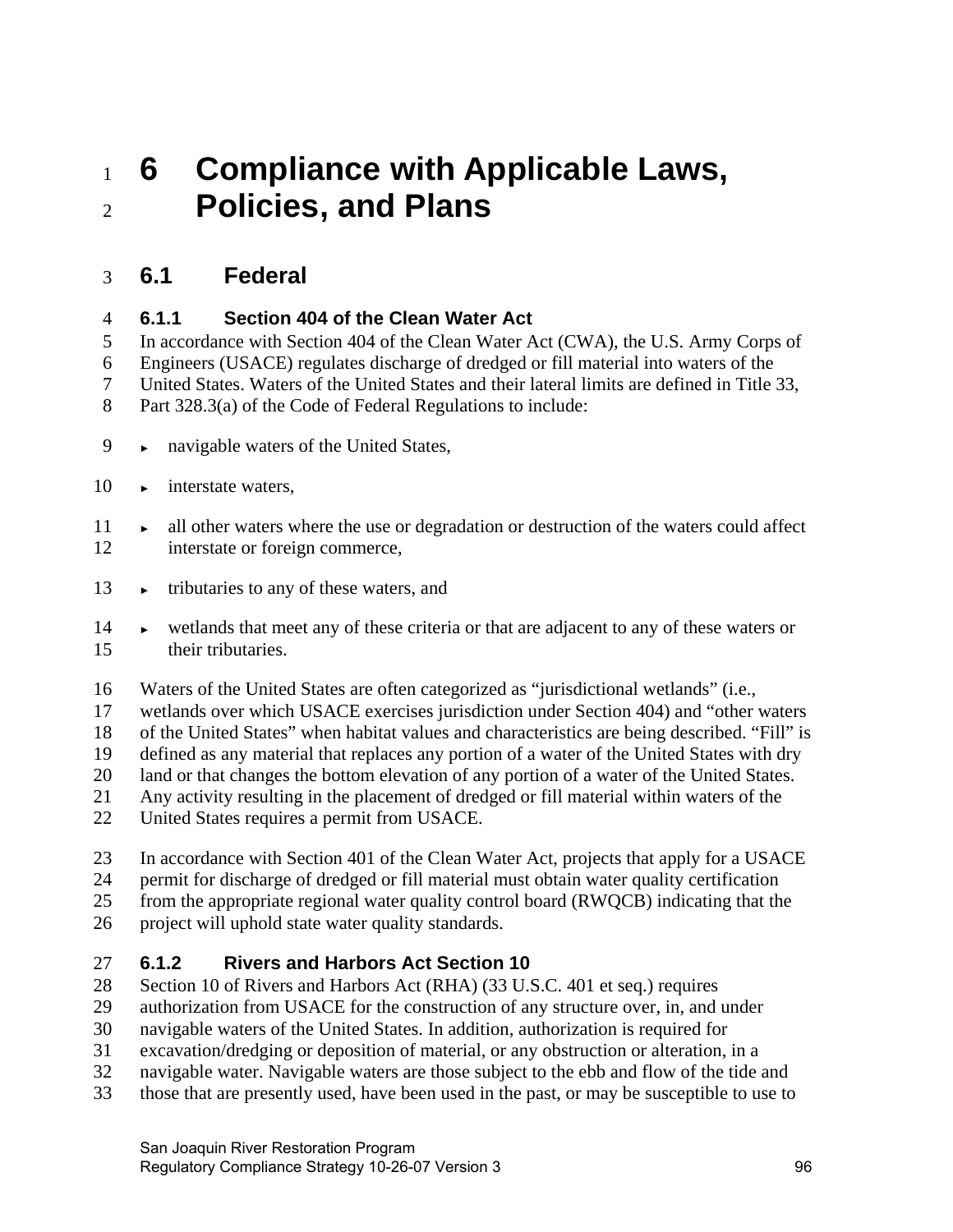1 transport interstate or foreign commerce (55 CFR 329.4). They include coastal and inland

2 waters, lakes, rivers, and streams that are navigable, and the territorial seas. Structures or

3 work outside the limits defined for navigable waters would require a Section 10 permit if 4 the structure or work affects the course, location, condition, or capacity of the water

5 body.

# 6 **6.1.3 Federal Endangered Species Act**

7 The U.S. Fish and Wildlife Service (USFWS) and National Marine Fisheries Service 8 (NMFS) share responsibility for implementing the Federal Endangered Species Act 9 (ESA). Generally, USFWS manages land and freshwater species, while NMFS manages 10 marine and "anadromous" species, such as Chinook salmon. Both agencies ensure that 11 ESA requirements are followed and evaluate projects that may affect the continued 12 existence of a Federally listed (threatened or endangered) species. Section 9 of ESA 13 prohibits the take of Federally listed species; take is defined under ESA, in part, as 14 killing, harming, or harassment. Under Federal regulations, take is further defined to 15 include habitat modification or degradation where it actually results in death or injury to 16 wildlife by significantly impairing essential behavioral patterns, including breeding, 17 feeding, or sheltering. Section 7 of ESA outlines procedures for Federal interagency 18 cooperation to conserve Federally listed species and designated critical habitat. Section 19 7(a)(2) requires Federal agencies to consult with USFWS to ensure that they are not 20 undertaking, funding, permitting, or authorizing actions likely to jeopardize the continued 21 existence of listed species. NMFS also ensures that projects do not adversely affect 22 Essential Fish Habitat, as defined in the 1996 Sustainable Fisheries Act (Public Law 104- 23 297), to stop or reverse the continued loss of fish habitats through the goals of habitat

24 protection, conservation, and enhancement.

# 25 **6.1.4 National Historic Preservation Act, Section 106**

26 Section 106 of the National Historic Preservation Act of 1966 and its implementing 27 regulations (36 Code of Federal Regulations [CFR] Part 800, as amended in 1999) 28 requires Federal agencies to consider the effects of their actions, or those they fund or 29 permit, on properties that may be eligible for listing or are listed in the National Register 30 of Historic Places (NRHP). The NRHP is a register of districts, sites, buildings, 31 structures, and objects of significance in American history, architecture, archaeology, 32 engineering, and culture. The regulations provided in 36 CFR Part 60.4 describe the 33 criteria to evaluate cultural resources for inclusion in NRHP. Cultural resources can be 34 significant on the national, state, or local level. Properties may be listed in NRHP if they 35 possess integrity of location, design, setting, materials, workmanship, feeling, and 36 association, and:

- 37 (A) are associated with events that have made a significant contribution to the broad 38 patterns of our history;
- 39 (B) are associated with the lives of persons significant in our past;
- 40 (C) embody the distinctive characteristics of a type, period, or method of construction, 41 or represent the work of a master, or possess high artistic values, or represent a 42 significant and distinguishable entity whose components may lack individual 43 distinction; or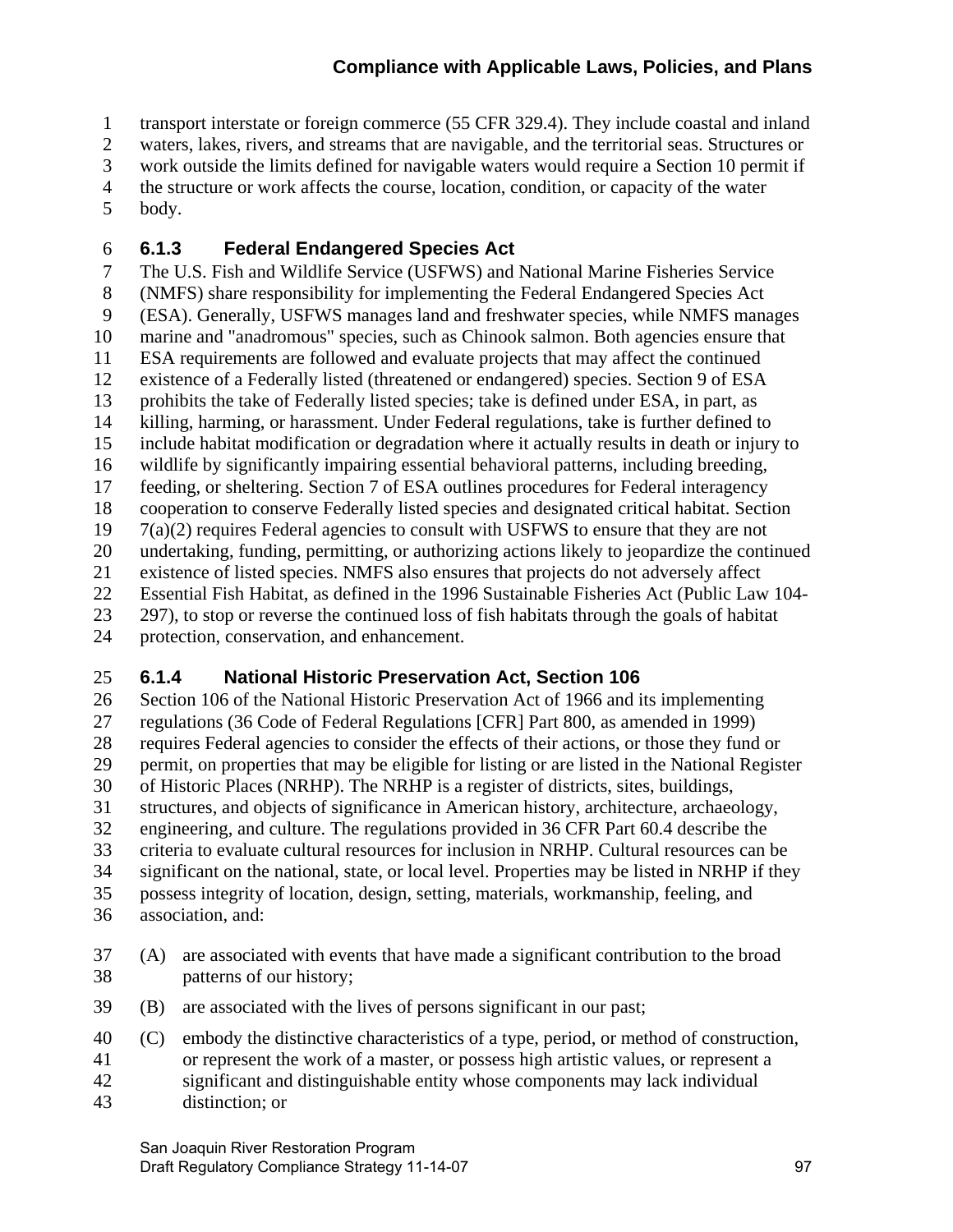### **Compliance with Applicable Laws, Policies, and Plans**

1 (D) have yielded, or may be likely to yield, information important in prehistory or 2 history.

## 3 **6.1.5 Migratory Bird Treaty Act**

4 The Migratory Bird Treaty Act (MBTA), first enacted in 1918, implements domestically 5 a series of treaties between the United States and Great Britain (on behalf of Canada), 6 Mexico, Japan, and the former Soviet Union that provide for international migratory bird 7 protection. The MBTA authorizes the Secretary of the Interior to regulate the taking of 8 migratory birds; the act provides that it shall be unlawful, except as permitted by 9 regulations, "to pursue, take, or kill any migratory bird, or any part, nest or egg of any 10 such bird…" (U.S. Code Title 16, Section 703). This prohibition includes both direct and 11 indirect acts, although harassment and habitat modification are not included unless they 12 result in direct loss of birds, nests, or eggs. The current list of species protected by 13 MBTA includes several hundred species and essentially includes all native birds. The act 14 offers no statutory or regulatory mechanism for obtaining an incidental take permit for 15 the loss of nongame migratory birds.

# 16 **6.1.6 Fish and Wildlife Coordination Act**

17 Coordination under the Fish and Wildlife Coordination Act (FWCA) is intended to 18 promote conservation of fish and wildlife resources by preventing their loss or damage 19 and to provide for development and improvement of fish and wildlife resources in 20 connection with water projects. Federal agencies undertaking water projects are required 21 to fully consider recommendations made by USFWS, NMFS, and the appropriate fish 22 and wildlife agency, in this case, the California Department of Fish and Game (DFG) in 23 project reports and include measures to reduce impacts on fish and wildlife in project 24 plans.

# 25 **6.1.7 Executive Order 11990 (Wetlands Policy)**

26 Executive Order 11990 is an overall wetlands policy for all agencies that manage Federal 27 lands, sponsor Federal projects, or provide Federal funds to state or local projects. The 28 order requires Federal agencies to follow avoidance, mitigation, and preservation 29 procedures with public input before they propose new construction in wetlands. 30 Executive Order 11990 can restrict the sale of Federal land containing wetlands; 31 however, it does not apply to Federal discretionary authority for non-Federal projects 32 (other than funding) on non-Federal land.

# 33 **6.1.8 Executive Order 11988 (Flood Hazard Policy)**

34 Executive Order 11988 is a flood hazard policy for all Federal agencies that manage

35 Federal lands, sponsor Federal projects, or provide Federal funds to state or local

36 projects. It requires that all Federal agencies take necessary action to reduce the risk of

- 37 flood loss; restore and preserve the natural and beneficial values served by floodplains;
- 38 and minimize the impacts of floods on human safety, health, and welfare. Specifically,
- 39 Executive Order 11988 dictates that all Federal agencies avoid construction or
- 40 management practices that would adversely affect floodplains unless that agency finds
- 41 that there is no practical alternative, and the proposed action has been designed or
- 42 modified to minimize harm to or within the floodplain.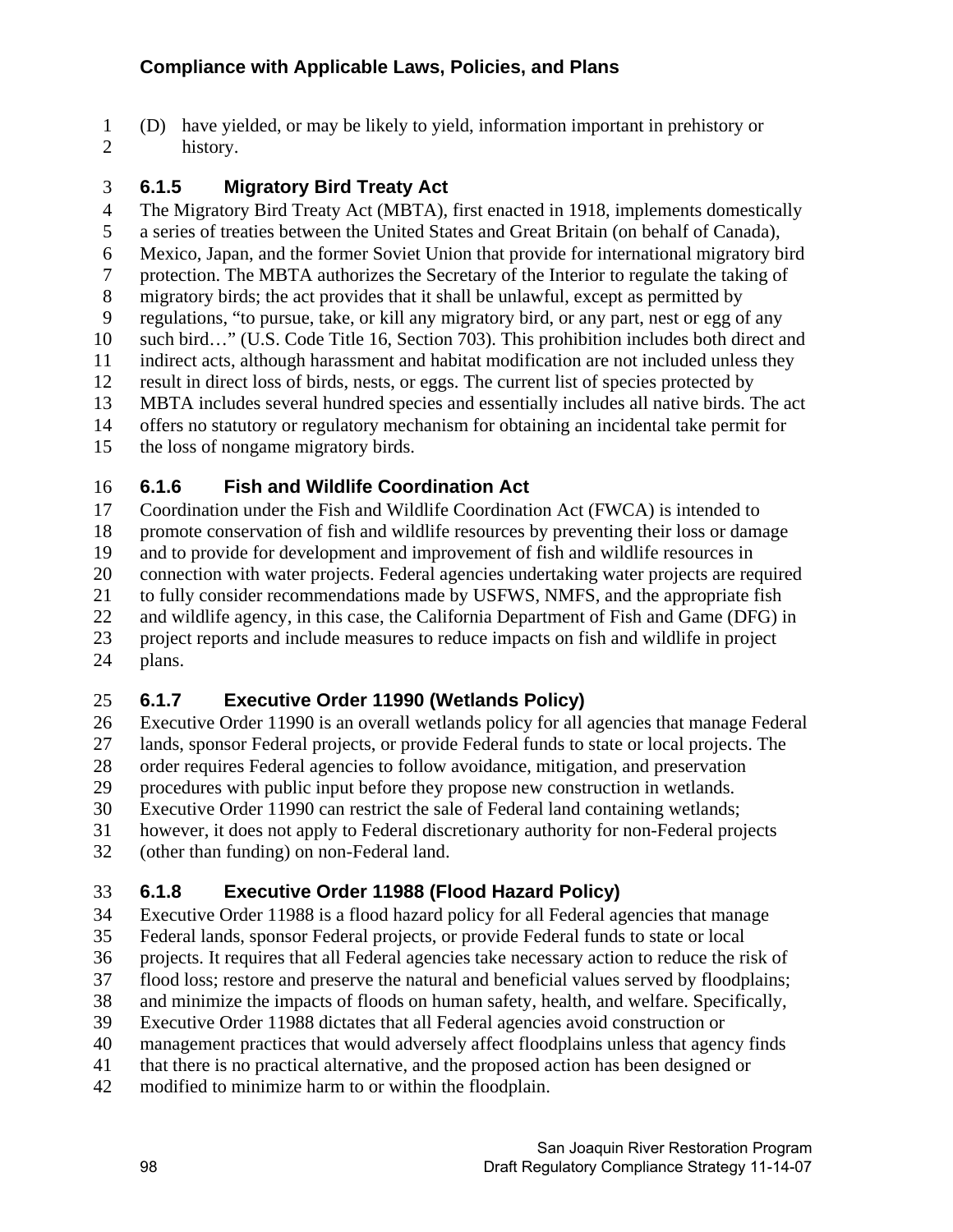## 1 **6.1.9 Executive Order 12898 (Environmental Justice Policy)**

2 Executive Order 12898 requires Federal agencies to identify and address

3 disproportionately high and adverse human health and environmental effects of Federal

4 programs, policies, and activities on minority and low-income populations. Executive

5 Order 12898 requirements apply to all Federal actions that are located on Federal lands,

6 sponsored by a Federal agency, or funded with Federal monies and may affect minority

7 or low-income populations.

# 8 **6.1.10 Executive Order 13112 (Invasive Species)**

9 Executive Order 13112 requires Federal agencies to perform measures to minimize the 10 spread of invasive species and to reintroduce native species where possible. This order

11 applies to "actions [that] may affect the status of invasive species" (§ 2). Federal agencies

12 must pursue the duties mandated under the order in consultation with the Invasive

13 Species Council (§ 2(b)). The order also requires agencies to formulate their own

14 Invasive Species Management Plan (ISMP) (§ 5). Restoration activities and planning will

15 be integrated with Reclamation's ISMP.

# 16 **6.1.11 Executive Order 13186 (Migratory Birds)**

**Executive Order 13186 directs Federal agencies to take certain actions to further implement the Migratory Bird Treaty Act (MBTA) and outlines the responsibilities of Federal agencies to protect migratory birds. Specifically, this order directs Federal agencies with direct activities that will likely result in the take of migratory birds, to develop and implement a Memorandum of Understanding (MOU) with the USFWS that shall promote the conservation of migratory bird populations, with emphasis on species of concern. Reclamation has not finalized the MOU required in this order pending Department of Interior guidance. Reclamation has begun implementing the conservation measures set forth in this order, however, as appropriate and applicable. 6.1.12 Indian Trust Assets** 

30 All Federal agencies have a responsibility to protect Indian Trust Assets. Indian Trust 31 Assets are legal interests in assets held in trust by the Federal government for Native 32 American tribes or individuals. Assets may be owned property, physical assets, intangible 33 property rights, a lease, or the right to use something and typically include lands, 34 minerals, water rights, hunting and fishing rights, natural resources, money, and claims. If

35 Indian Trust Assets may be affected by the proposed action, mitigation or compensation

36 measures are to be identified so that no net loss is incurred by the Native American 37 beneficial owners of the asset.

# 38 **6.1.13 Farmland Protection Policy Act**

39 The Farmland Protection Policy Act requires that a Federal agency examine the potential

40 impacts of a proposed action on prime and unique farmland, as defined by the Natural

41 Resources Conservation Service (NRCS) and, if the action would adversely affect

- 42 farmland preservation, consider alternatives to lessen the adverse effects. As a Federal
- 43 agency preparing an Environmental Impact Statement (EIS), Reclamation is required to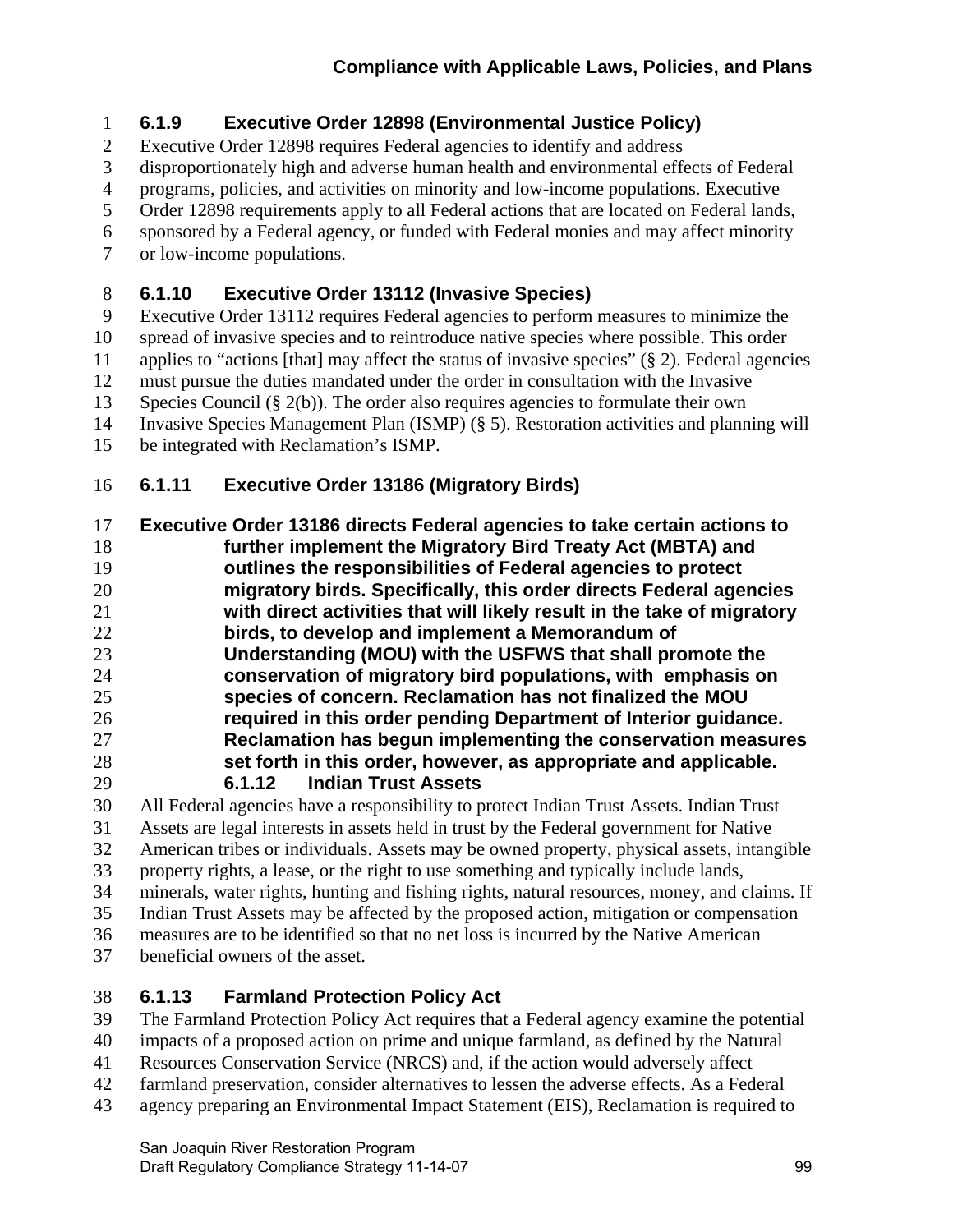### **Compliance with Applicable Laws, Policies, and Plans**

- 1 include in its analysis a farmland assessment designed to minimize adverse impacts on
- 2 prime and unique farmlands and provide for mitigation as appropriate. Compliance with
- 3 the act could include early consultation and coordination with NRCS.

# 4 **6.2 State**

- 5 **6.2.1 Clean Water Act Section 401**
- 6 Under Section 401 of CWA, an applicant for a Section 404 permit must obtain a
- 7 certificate from the appropriate RWQCB stating that proposed fill is consistent with the
- 8 State's water quality standards and criteria. In California, the authority to grant water
- 9 quality certification is delegated by the State Water Resources Control Board (SWRCB)
- 10 to the nine RWQCBs.

# 11 **6.2.2 California Endangered Species Act**

- 12 Pursuant to the California Endangered Species Act (CESA), a permit from DFG is
- 13 required for projects that could result in the take of a plant or animal species that is state-
- 14 listed as threatened or endangered. Under CESA, "take" is defined as an activity that
- 15 would directly or indirectly kill an individual of a species, but the CESA definition of
- 16 take does not include "harming" or "harassing," as the Federal ESA definition does. As a
- 17 result, the threshold for take is higher under CESA than under ESA (i.e., habitat
- 18 modification is not necessarily considered take under CESA).
- 19 California Fish and Game Code Sections 3503 and 3503.5state that it is unlawful to take,
- 20 possess, or needlessly destroy the nest or eggs of any bird, and that it is unlawful to take,
- 21 possess, or destroy any raptors (i.e., species in the orders Falconiformes and
- 22 Strigiformes), including their nests or eggs. Typical violations of these codes include
- 23 destruction of active nests resulting from removing vegetation in which the nests are
- 24 located. Violation of Section 3503.5 could also include failure of active raptor nests
- 25 resulting from disturbance of nesting pairs by nearby project construction. This statute
- 26 does not provide for the issuance of any type of incidental take permit.

# 27 **6.2.3 California Fish and Game Code—Fully Protected Species**

28 Protection of fully protected species is described in Sections 3511, 4700, 5050, and 5515 29 of the California Fish and Game Code. These statutes prohibit take or possession of fully 30 protected species. DFG is unable to authorize incidental take of fully protected species 31 when activities are proposed in areas inhabited by those species. DFG has informed non-32 Federal agencies and private parties that they must avoid take of any fully protected

33 species in carrying out projects.

## 34 **6.2.4 California Fish and Game Code Section 1602—Streambed**  35 **Alteration**

- 36 All diversions, obstructions, or changes to the natural flow or bed, channel, or bank of
- 37 any river, stream, or lake in California that supports wildlife resources are subject to
- 38 regulation by DFG under Section 1602 of the California Fish and Game Code. Under
- 39 Section 1602, it is unlawful for any person, governmental agency, or public utility to do
- 40 the following without first notifying DFG: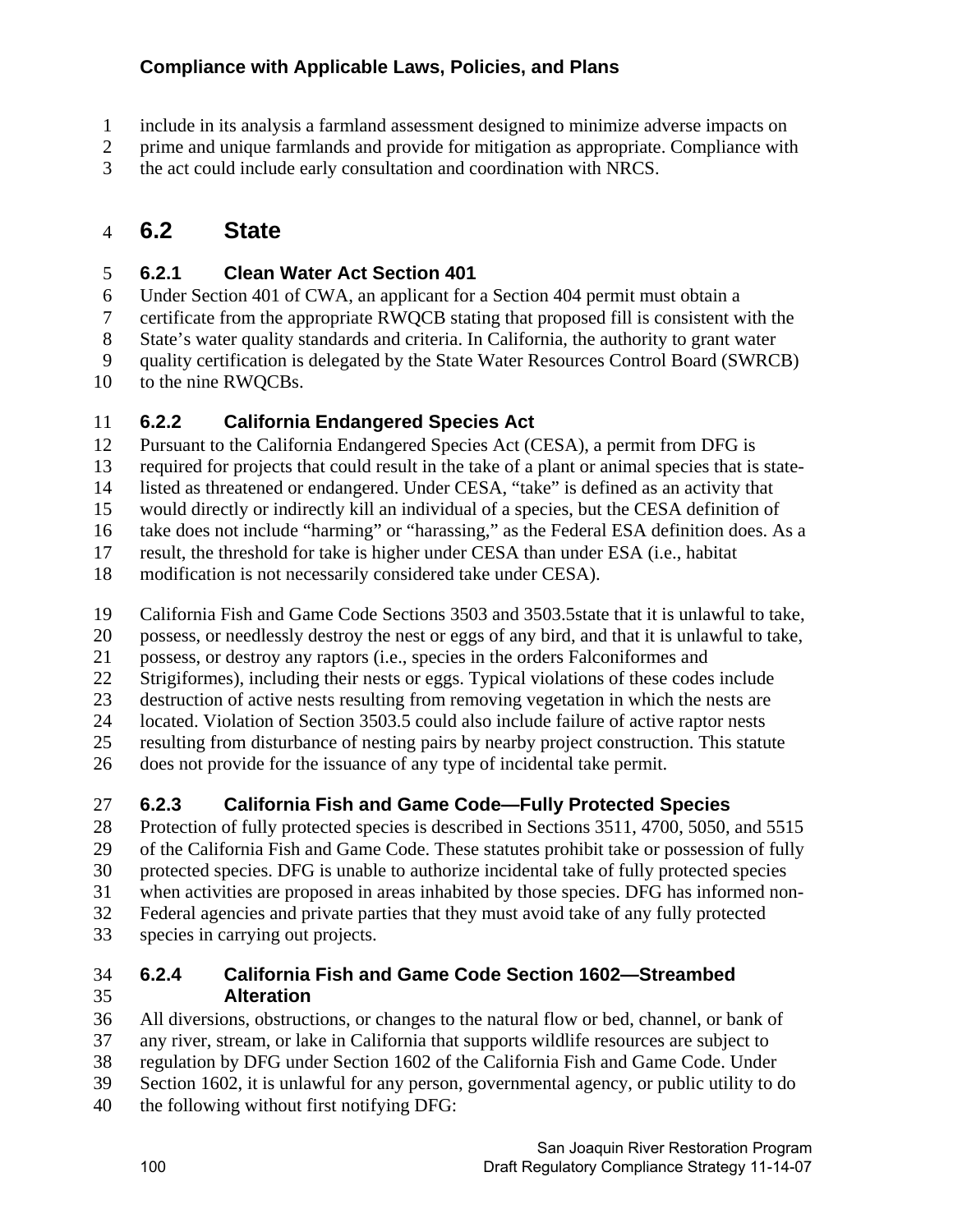- 1 …substantially divert or obstruct the natural flow of, or substantially
- 2 change or use any material from the bed, channel, or bank of any river,
- 3 stream, or lake, or deposit or dispose of debris, waste, or other material
- 4 containing crumbled, flaked, or ground pavement where it may pass into 5 any river, stream, or lake.
- 6 A stream is defined as a body of water that flows at least periodically or intermittently
- 7 through a bed or channel that has banks and supports fish or other aquatic life. This
- 8 definition includes watercourses with a surface or subsurface flow that supports or has

9 supported riparian vegetation. DFG's jurisdiction within altered or artificial waterways is

10 based on the value of those waterways to fish and wildlife. A DFG streambed alteration

- 11 agreement must be obtained for any project that would result in an impact on a river,
- 12 stream, or lake.

# 13 **6.2.5 Porter-Cologne Water Quality Control Act**

14 Under the Porter-Cologne Water Quality Control Act, "waters of the state" fall under the 15 jurisdiction of the appropriate RWQCB (in this case, the Central Valley RWQCB). Under 16 the act, RWQCB must prepare and periodically update water quality control basin plans. 17 Each basin plan sets forth water quality standards for surface water and groundwater, as 18 well as actions to control nonpoint and point sources of pollution to achieve and maintain 19 these standards. Projects that affect wetlands or waters must meet RWQCB waste 20 discharge requirements, which may be issued in addition to a water quality certification 21 under Section 401 of the CWA.

# 22 **6.2.6 California Native Plant Society Species Designations**

23 The California Native Plant Society (CNPS) is a statewide nonprofit organization that 24 seeks to increase understanding of California's native flora and to preserve this rich

- 25 resource for future generations. CNPS has developed and maintains lists of vascular
- 26 plants of special concern in California. CNPS-listed species have no formal legal
- 27 protection, but the values and importance of these lists are widely recognized. CNPS List
- 28 1 and 2 species are considered rare plants pursuant to Section 15380 of the California
- 29 Environmental Quality Act (CEQA), and it is recommended that they be fully considered
- 30 while preparing environmental documents relating to CEQA.

# 31 **6.2.7 Reclamation Board Encroachment Permit**

- 32 Under the California Code or Regulations, Title 23, the Reclamation Board issues 33 encroachment permits to maintain the integrity and safety of flood control project levees
- 34 and floodways that were constructed according to the flood control plans adopted by the
- 35 Reclamation Board or the California Legislature.

# 36 **6.2.8 California Water Rights**

- 37 A water right is a legally protected right, granted by law, to take possession of water and
- 38 put it to beneficial use. Under the California Water Code, SWRCB is responsible for
- 39 allocating surface water rights and permitting the diversion and use of water throughout
- 40 the State. Through its Division of Water Rights, SWRCB issues permits to divert water
- 41 for new appropriations, change existing water rights, or store water for a certain length of
- 42 time. SWRCB attaches conditions to these permits to ensure that the water user prevents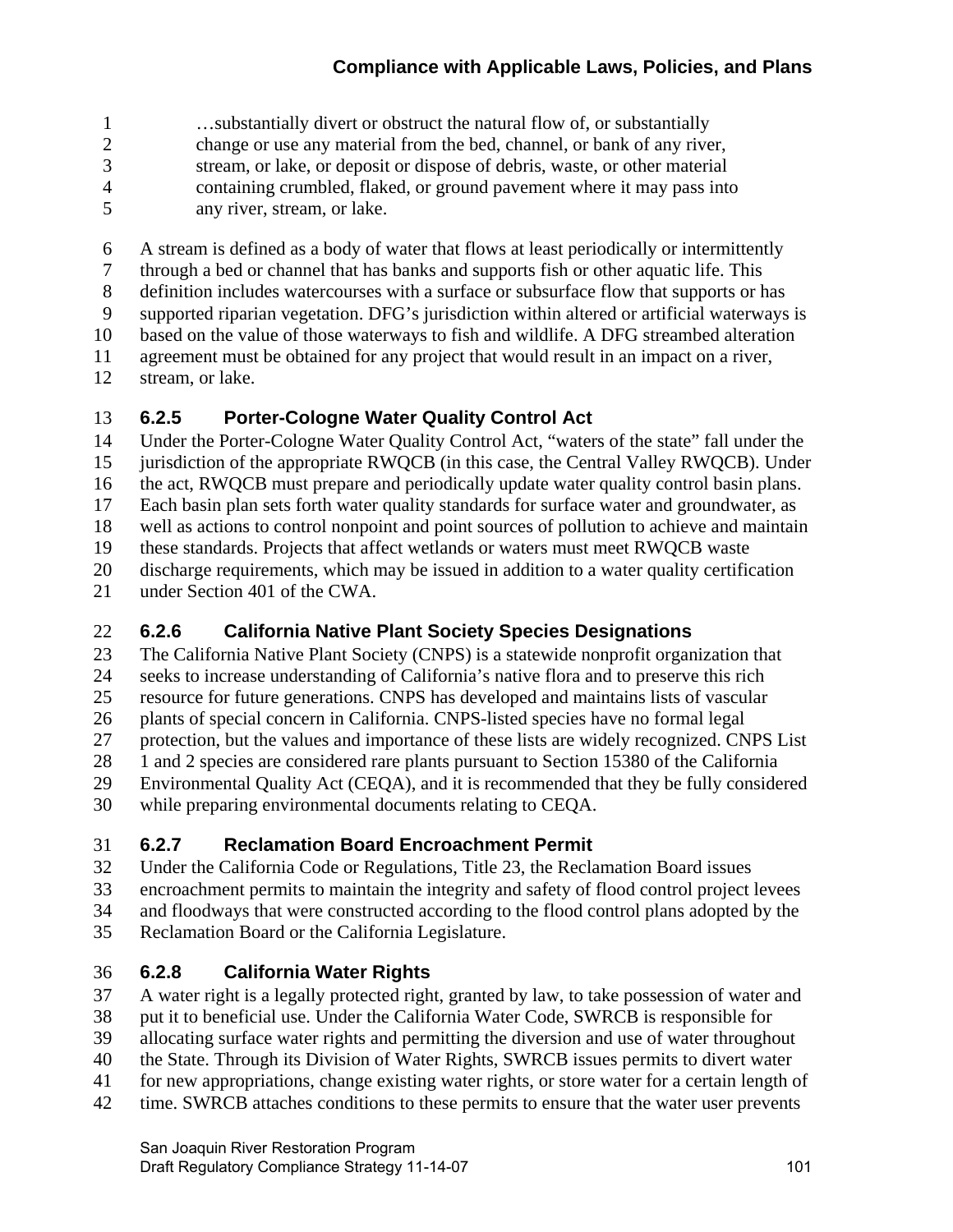### **Compliance with Applicable Laws, Policies, and Plans**

- 1 waste, conserves water, does not infringe on the rights of others, and puts the State's
- 2 water resources to the most beneficial use in the best interest of the public.

### 3 **6.2.9 State Lands Commission Land Use Lease**

- 4 The California State Lands Commission was given authority and responsibility to
- 5 manage and protect the important natural and cultural resources on certain public lands
- 6 within the state and public's rights to access these lands. The public lands under the
- 7 Commission's jurisdiction are of two distinct types- sovereign and school lands.
- 8 Sovereign lands encompass approximately four million acres. These lands include the
- 9 beds of California's naturally navigable rivers, lakes, and streams, as well as the state's
- 10 tidal and submerged lands along the coastline, extending from the shoreline out to 3 miles
- 11 offshore.

# 12 **6.3 Local**

# 13 **6.3.1 SJVAPCD Dust Control Plan**

- 14 In accordance with San Joaquin Valley Air Pollution Control District (SJVAPCD) Rule
- 15 8021 Construction, Demolition, Excavation, Extraction, and Other Earthmoving
- 16 Activities the owner or operator of a construction project is required to submit a Dust
- 17 Control Plan to SJVAPCD if at any time the project would involve:
- 18 ► residential developments of ten or more acres of disturbed surface area;
- 19 ► non-residential developments of five or more acres of disturbed surface area; or
- 20 ► moving, depositing, or relocating of more than 2,500 cubic yards per day of bulk 21 materials on at least 3 days of the project.

# 22 **6.3.2 SJVAPCD Authority to Construct and Permit to Operate**

23 Facilities with equipment that may emit air pollution or would be used for controlling air 24 pollution are subject to SJVAPCD permit requirements. SJVAPCD grants two types of 25 permits: Authority to Construct, and Permit to Operate. An Authority to Construct must 26 be obtained before building or installing a new emissions unit or modifying an existing 27 emissions unit that requires a permit. A Permit to Operate is issued after all construction 28 is completed and the emission unit is ready for operation. Certain equipment is exempt 29 from permit requirements. Equipment typically requiring permits includes the following:

- 30 ► internal combustion engines greater than 50 horsepower;
- 31 ► boilers and steam generators;
- 32 ► mixing, blending or processing of any organic solvents, adhesives, or coatings;
- 33 ► operations creating dust or smoke or involving incineration of any material;
- 34 ► metal reclamation or refining of any liquids or solids;